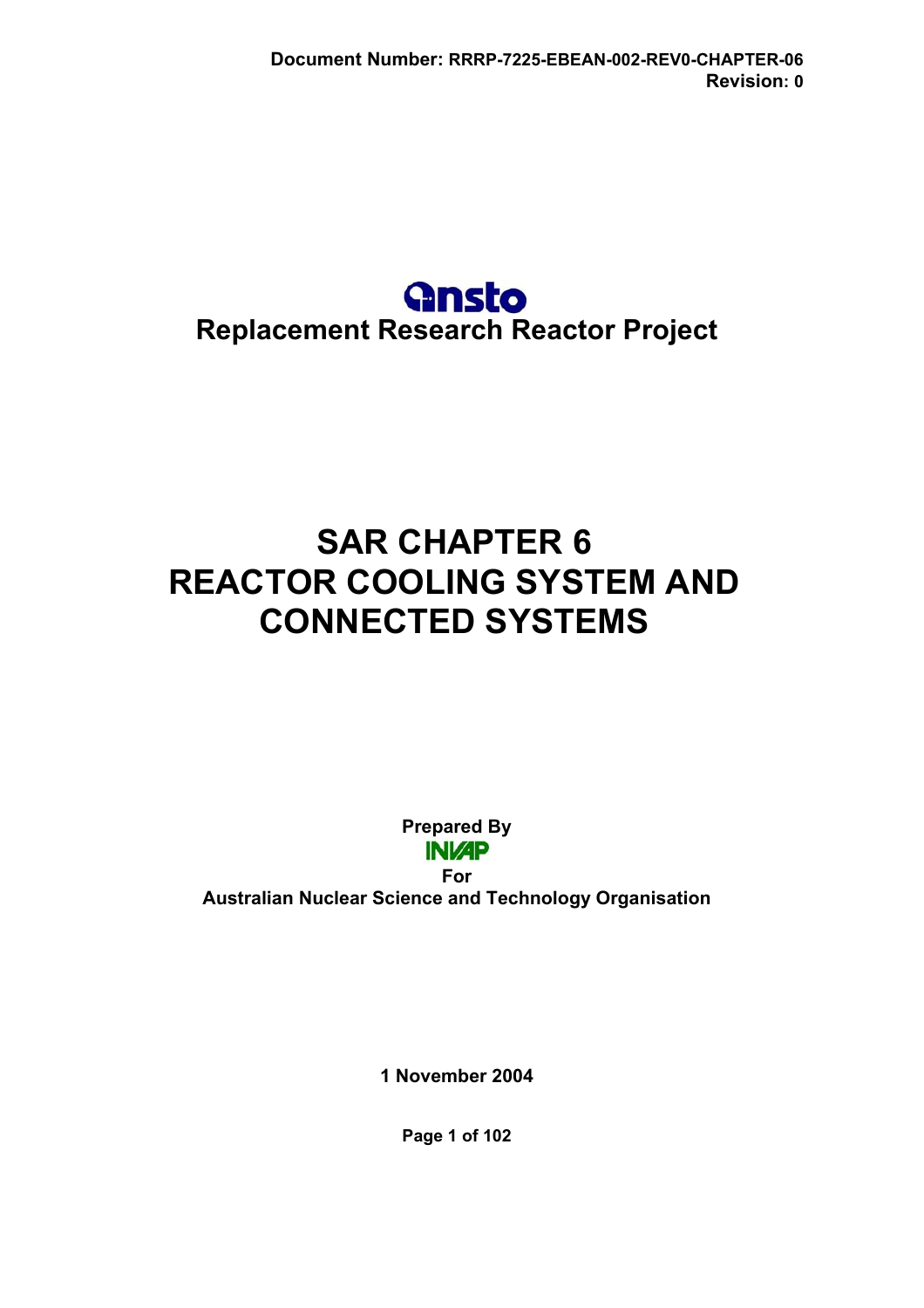| <b>ANSTO</b>   |                                                                               | Document N°: RRRP-7225-EBEAN-002-Rev0-<br><b>CHAPTER-06</b><br>Revision: 0 |                                      |           |
|----------------|-------------------------------------------------------------------------------|----------------------------------------------------------------------------|--------------------------------------|-----------|
|                | <b>Replacement Reactor Project</b>                                            |                                                                            |                                      |           |
|                | <b>REVISION SHEET</b>                                                         |                                                                            |                                      |           |
|                |                                                                               |                                                                            | Print name, date and sign or initial |           |
| Revision       | <b>Description of Revision</b>                                                | Prepared                                                                   | Checked/<br>Reviewed                 | Approved  |
| $\overline{0}$ | Original issue for public release                                             | RM                                                                         | <b>KWH</b>                           | <b>GW</b> |
|                |                                                                               |                                                                            |                                      |           |
|                |                                                                               |                                                                            |                                      |           |
| Notes:         | 1. Revision must be verified in accordance with the Quality Plan for the job. |                                                                            |                                      |           |

Notes: 1. Revision must be verified in accordance with the Quality Plan for the job.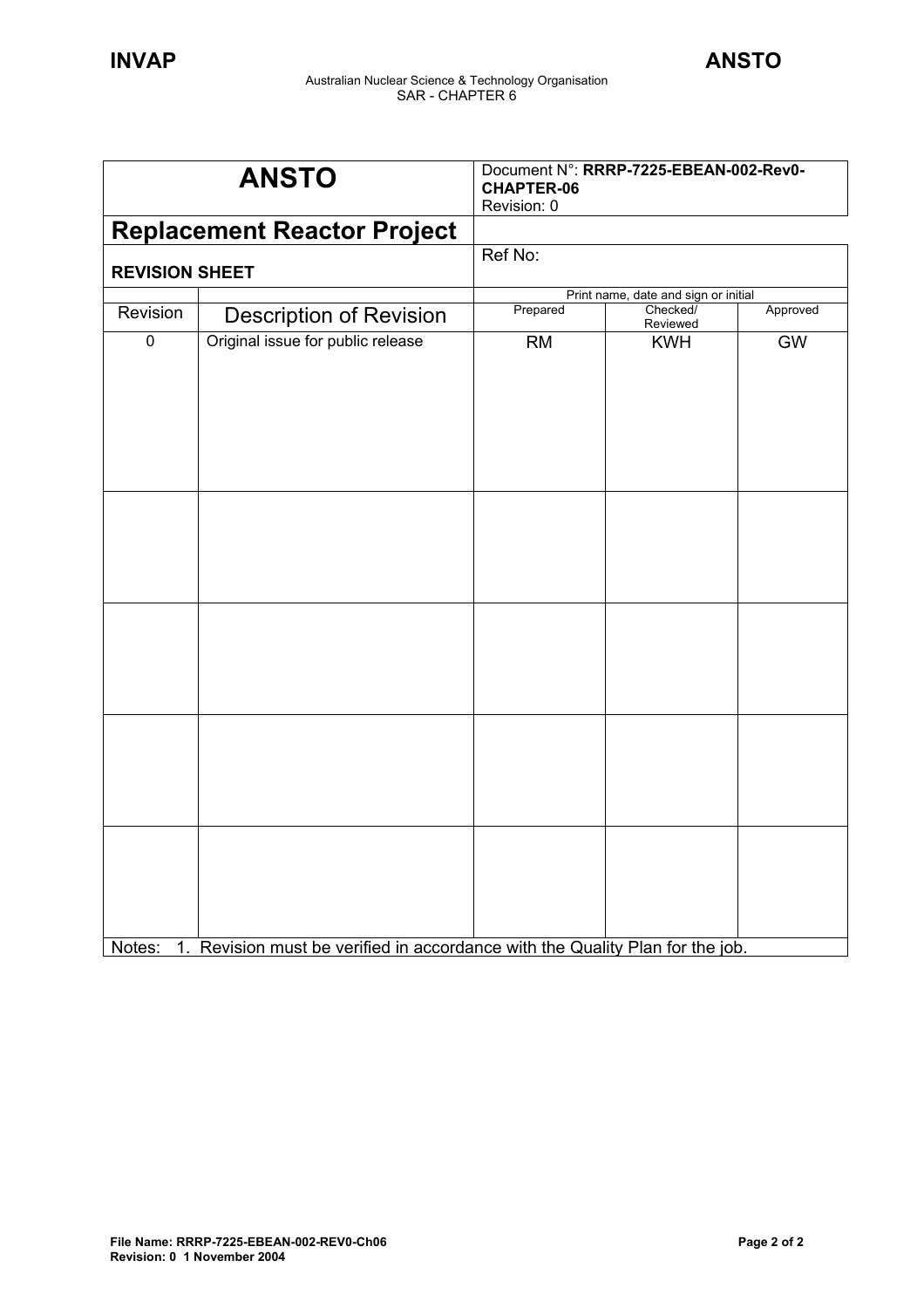Reactor Cooling System and Connected Systems Table of Contents

## **TABLE OF CONTENTS**

#### **6 REACTOR COOLING SYSTEM AND CONNECTED SYSTEMS**

## **6.1 Introduction**

- 6.1.1 Codes and Standards
- 6.1.2 Summary Description of Cooling Systems<br>6.1.2.1 Primary Cooling System
	- **Primary Cooling System**
	- 6.1.2.2 Reactor and Service Pools Cooling System
	- 6.1.2.3 Reactor Water Purification System
	- 6.1.2.4 Hot Water Layer System
	- 6.1.2.5 Reflector Cooling and Purification System
	- 6.1.2.6 Emergency Make-up Water System
	- 6.1.2.7 Secondary Cooling System

#### **6.2 Primary Cooling System**

- 6.2.1 Introduction
- 6.2.2 Safety Design Bases
- 6.2.3 Circuit Description
- 6.2.4 Primary Cooling System Operation Modes
	- 6.2.4.1 Core Cooling by Forced Circulation
	- 6.2.4.2 Core Cooling by Natural Circulation (Decay Heat Removal)
	-
	- 6.2.4.3 Transition from Forced Circulation to Natural Circulation Mode<br>6.2.4.4 Transition from Natural Circulation to Forced Circulation Mode 6.2.4.4 Transition from Natural Circulation to Forced Circulation Mode
- 6.2.5 Operation of the Flap Valves and Siphon Breakers
- 6.2.6 Primary Cooling System Components
	- 6.2.6.1 Primary Cooling System Circuit Outside the Pool
	- 6.2.6.2 Primary Cooling System Inside the Reactor Pool
- 6.2.7 Primary Cooling System Instrumentation
	- 6.2.7.1 Temperature
	- 6.2.7.2 Flow
	- 6.2.7.3 Pressure
	- 6.2.7.4 Reactor Pool Level
	- 6.2.7.5 Flap Valve Position
	- 6.2.7.6 PCS Pump Temperature Instrumentation
	- 6.2.7.7 PCS Pump Vibration Instrumentation
	- 6.2.7.8 Leak Detection
	- 6.2.7.9 Failed Fuel Detection
- 6.2.7.10 Water Activity Monitor<br>6.2.8 Actions on RPS and RCM
- Actions on RPS and RCMS due to PCS Signals
- 6.2.8.1 Trip Signals
- 6.2.8.2 Operator Actions
- 6.2.8.3 Interlocks<br>6.2.8.4 Reactor a
- Reactor and Service Pools
- 6.2.8.5 Loss of Coolant Accident<br>6.2.9 Inspection and Testing
- 6.2.9 Inspection and Testing
- 6.2.10 Primary Cooling System Design Evaluation
	- 6.2.10.1 Reactor Pool to Decay Tank Model -Static case
	- 6.2.10.2 Decay Tank to connecting node model Static case
	- 6.2.10.3 Connecting node to Primary Pump model Static case
	- 6.2.10.4 Primary Pump to Heat Exchanger model Static case
	- 6.2.10.5 Heat Exchanger to Reactor Pool model Static case
	- 6.2.10.6 Reactor Pool To Pump Room model Static case
- 6.2.11 Seismic Evaluation
- 6.2.11.1 Hypotheses of the Analysis
	- 6.2.11.2 Input Data
	- 6.2.11.3 Model Description
	- 6.2.11.4 Definition of dynamic cases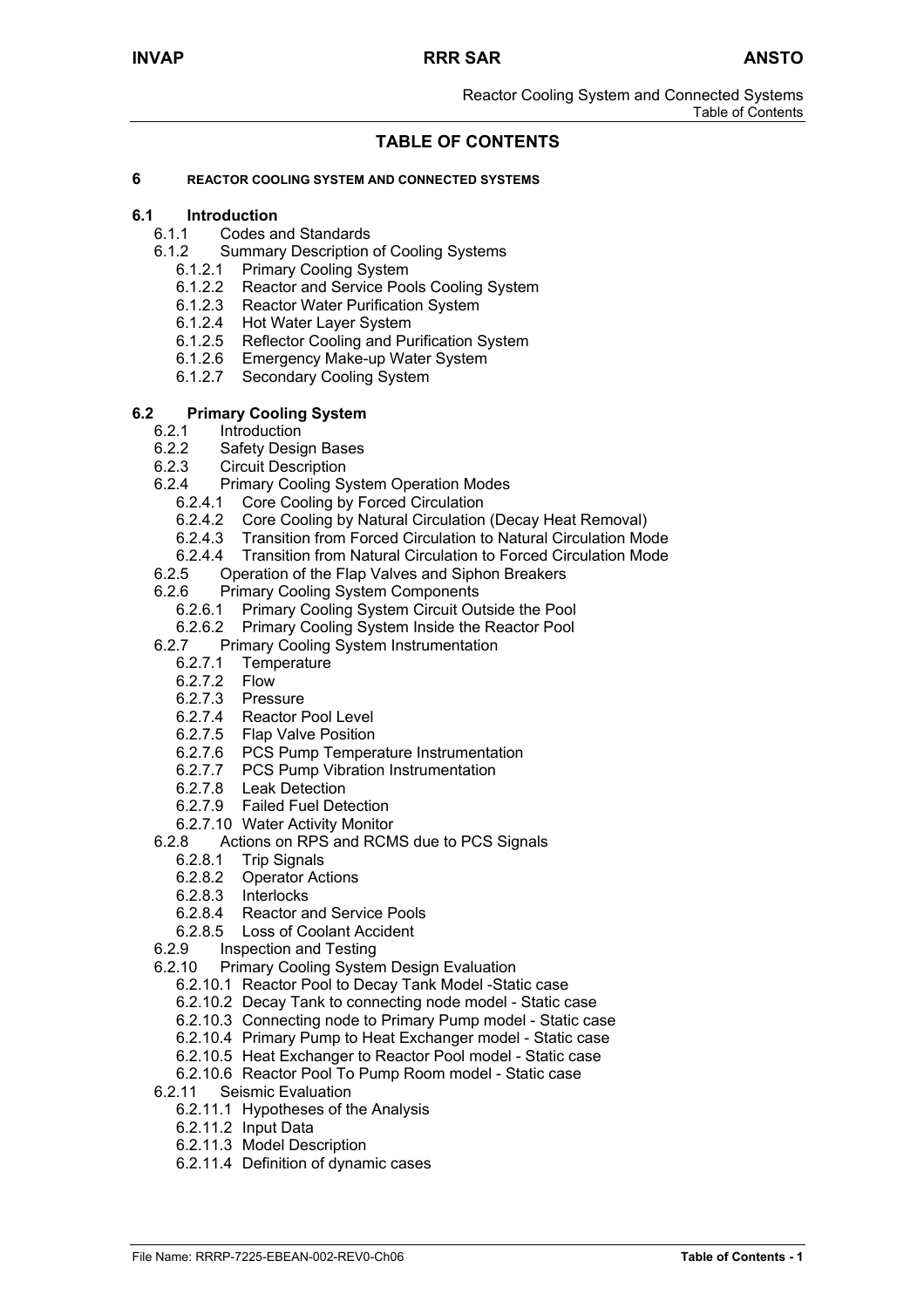- 6.2.11.5 Summary of Results
- 6.2.11.6 PCS Pumps
- 6.2.11.7 Heat Exchangers
- 6.2.11.8 Decay Tank
- 6.2.11.9 Conclusions

## **6.3 Reactor and Service Pools Cooling System**

- **Introduction**
- 6.3.2 Safety Design Bases
- 6.3.3 Reactor and Service Pools Cooling System Circuit Description
	- 6.3.3.1 Main Cooling Circuit
	- 6.3.3.2 RSPCS Flap Valves and Siphon Breaker
	- 6.3.3.3 Pump Inertia
	- 6.3.3.4 Interconnection Line
	- 6.3.3.5 Waste Management
	- 6.3.3.6 RSPCS Modes
	- 6.3.3.7 Cooling for the Service Pool
- 6.3.4 Reactor and Service Pools Cooling System Components
	- 6.3.4.1 Flap valves
	- 6.3.4.2 Siphon breakers
	- 6.3.4.3 Main Pumps
	- 6.3.4.4 Long Term Pool Cooling Pumps
	- 6.3.4.5 Heat Exchanger
	- 6.3.4.6 Decay Tank

#### 6.3.5 Reactor and Service Pools Cooling System Instrumentation

- 6.3.5.1 Flow
- 6.3.5.2 Pressure
- 6.3.5.3 Temperature
- 6.3.5.4 Valve Position
- 6.3.5.5 Conductivity
- 6.3.5.6 Vibration
- 6.3.5.7 Fission Product Detection
- 6.3.5.8 Reactor and Service Pools Level
- 6.3.6 Actions on RPS and RCMS due to Reactor and Service Pools Cooling System **Signals** 
	- 6.3.6.1 Reactor Trip Signals
	- 6.3.6.2 Manual Shutdown
	- 6.3.6.3 Interlocks
- 6.3.7 Inspection and Testing
- 6.3.8 Reactor and Service Pools Cooling System Design Evaluation
- 6.3.9 Seismic Evaluation
	- 6.3.9.1 Hypotheses of the Analysis
	- 6.3.9.2 Input Data
	- 6.3.9.3 Model Description
	- 6.3.9.4 Definition of Dynamic Cases
	- 6.3.9.5 Summary of Results
	- 6.3.9.6 RSPCS Pumps
	- 6.3.9.7 Heat Exchanger
	- 6.3.9.8 Decay Tank
	- 6.3.9.9 Conclusions

#### **6.4 Reactor Water Purification System**

- 6.4.1 Introduction
- 6.4.2 Safety Design Bases
- 6.4.3 Circuit Description
- 6.4.4 Chemistry of Reactor Coolant
	- 6.4.4.1 Water Characteristics
	- 6.4.4.2 Sources of Impurities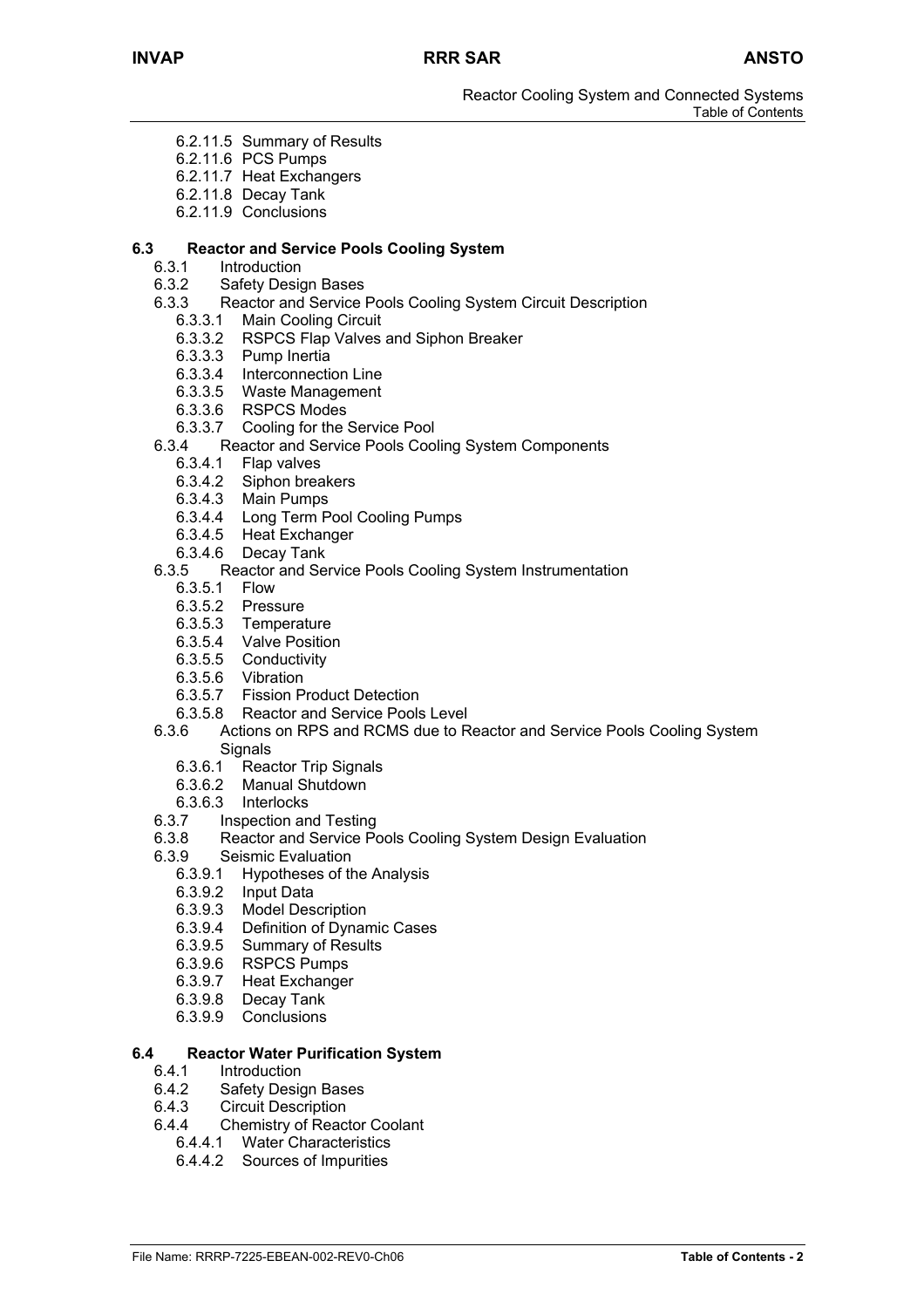- 6.4.5 Main Components
	- 6.4.5.1 Ion Exchange Columns
	- 6.4.5.2 Filter
	- 6.4.5.3 Resin Trap
	- 6.4.5.4 Fresh Resins Transportation Facility
- 6.4.6 Instrumentation
- 6.4.6.1 Conductivity
- 6.4.7 Actions on RCMS due to Reactor Water Purification System Signals
- 6.4.8 Inspection and Testing
	- 6.4.8.1 Fabrication and Assembly
- 6.4.9 Design Evaluation
- 6.4.10 Seismic Evaluation
	- 6.4.10.1 Resins Storage Tank
	- 6.4.10.2 Ion exchange columns
	- 6.4.10.3 Pumps
	- 6.4.10.4 Conclusions

#### **6.5 Hot Water Layer System and Purification System**

- 6.5.1 Introduction
- 6.5.2 Design Bases
- 6.5.3 Circuit Description
	- 6.5.3.1 Hot Water Layer System
	- 6.5.3.2 Hot Water Layer Purification System
- 6.5.4 System Modes
- 6.5.5 Hot Water Layer System and Purification System Components
	- 6.5.5.1 Hot Water Layer System Components
	- 6.5.5.2 Hot Water Layer Purification System Components
- 6.5.6 Hot Water Layer System and Hot Water Layer Purification System Instrumentation 6.5.6.1 Hot Water Layer System
	- 6.5.6.2 Hot Water Layer Purification System
- 6.5.7 Actions on RCMS due to Hot Water Layer System Signals
- 6.5.7.1 Interlocks
- 6.5.8 Inspection and Testing
- 6.5.9 Design Evaluation
- 6.5.10 Seismic Evaluation

#### **6.6 Reflector Cooling and Purification System**

- 6.6.1 Introduction
- 6.6.2 Safety Design Bases
- 6.6.3 Circuit Description
	- 6.6.3.1 Reflector Primary Cooling Circuit
	- 6.6.3.2 Reflector Intermediate Cooling Circuit
	- 6.6.3.3 Reflector Purification System
	- 6.6.3.4 Deuterium Recombination System
- 6.6.4 Reflector Cooling and Purification System Operation Modes
	- 6.6.4.1 Reflector Cooling Mode
	- 6.6.4.2 CNS and HNS Cooling Mode
	- 6.6.4.3 SSS triggered mode
	- 6.6.4.4 Halt Mode
- 6.6.5 Reflector Cooling and Purification System Components
	- 6.6.5.1 Reflector Primary Cooling Circuit
	- 6.6.5.2 Purification System
	- 6.6.5.3 Reflector Intermediate Cooling Circuit
	- 6.6.5.4 Deuterium Recombination System
- 6.6.6 Reflector Cooling and Purification System Instrumentation
	- 6.6.6.1 Reflector Primary Cooling Circuit and Additional Cooling Circuit
	- 6.6.6.2 Purification System
	- 6.6.6.3 Reflector Intermediate Cooling Circuit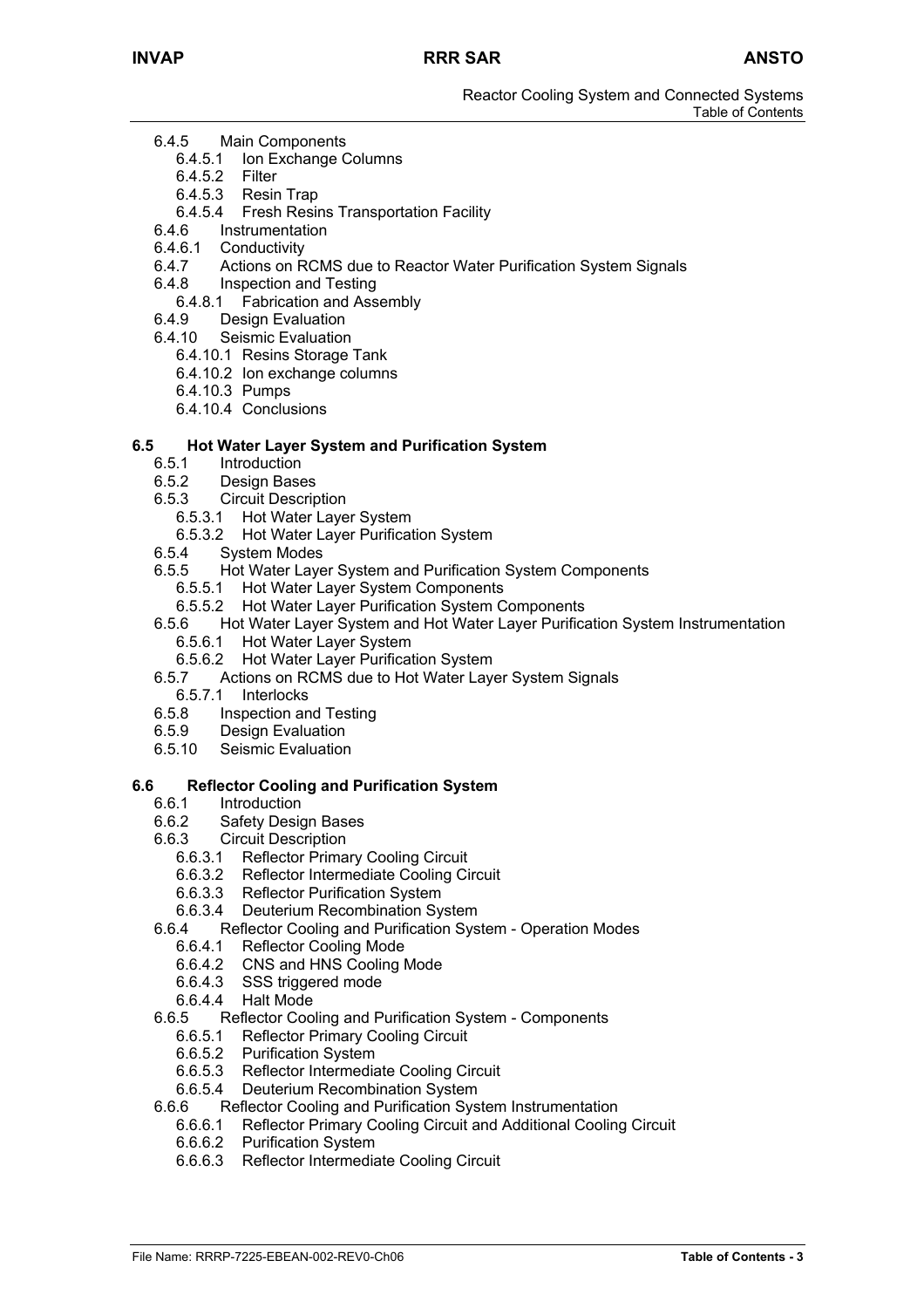- 6.6.6.4 Deuterium Recombination System
- 6.6.7 Actions on RPS and RCMS due to RCPS Signals
	- 6.6.7.1 Reflector Primary Cooling Circuit
		- 6.6.7.2 Reflector Cooling and Purification System Purification System
	- 6.6.7.3 Reflector Cooling and Purification System Intermediate Cooling Circuit
	- 6.6.7.4 Reflector Cooling and Purification System Deuterium Recombination System
- 6.6.8 Inspection and Testing
- 6.6.9 Reflector Cooling and Purification System Design Evaluation
- 6.6.10 Seismic Evaluation
	- 6.6.10.1 Hypotheses for the Analyses
	- 6.6.10.2 Input Data
	- 6.6.10.3 Model Description
	- 6.6.10.4 Definition of dynamic cases
	- 6.6.10.5 Summary of Results
	- 6.6.10.6 Expansion tanks
	- 6.6.10.7 Heavy Water Storage Tank
	- 6.6.10.8 Ion Exchange Columns
	- 6.6.10.9 Deuterium Recombination System
	- 6.6.10.10Conclusion

#### **6.7 Emergency Make-up Water System**

- 6.7.1 Introduction
- 6.7.2 Safety Design Basis
- 6.7.3 Circuit Description
- 6.7.4 System Modes
- 6.7.5 Determination of EMWS Flow-Rate Requirement
- 6.7.6 EMWS Components
- 6.7.6.1 Water Storage tank
- 6.7.7 EMWS Instrumentation
	- 6.7.7.1 Flow
	- 6.7.7.2 Level
	- 6.7.7.3 Valves Position
- 6.7.8 Actions on RCMS due to EMWS Signals
	- 6.7.8.1 Reactor trip signals
	- 6.7.8.2 Manual shutdown
	- 6.7.8.3 Interlocks
	- 6.7.8.4 Other Control Logics
- 6.7.9 Inspection and Testing
- 6.7.10 Design Evaluation
- 6.7.11 Seismic Evaluation
	- 6.7.11.1 Hypotheses of the Analysis
	- 6.7.11.2 Input Data
	- 6.7.11.3 Model Description
	- 6.7.11.4 Definition of dynamic cases
	- 6.7.11.5 Summary of Results
	- 6.7.11.6 Conclusions

#### **6.8 Secondary Cooling System**

- 6.8.1 Introduction
- 6.8.2 Design Bases
- 6.8.3 Circuit Description
	- 6.8.3.1 Cooling Towers
		- 6.8.3.2 Cooling Circuit
		- 6.8.3.3 Cold Neutron Source Helium Compressors Circuit
		- 6.8.3.4 Heating, Ventilation and Air Conditioning Water Chillers
- 6.8.4 Secondary Cooling System Operation Modes
- 6.8.4.1 Long Term Pool Cooling Mode
- 6.8.5 Secondary Cooling System Components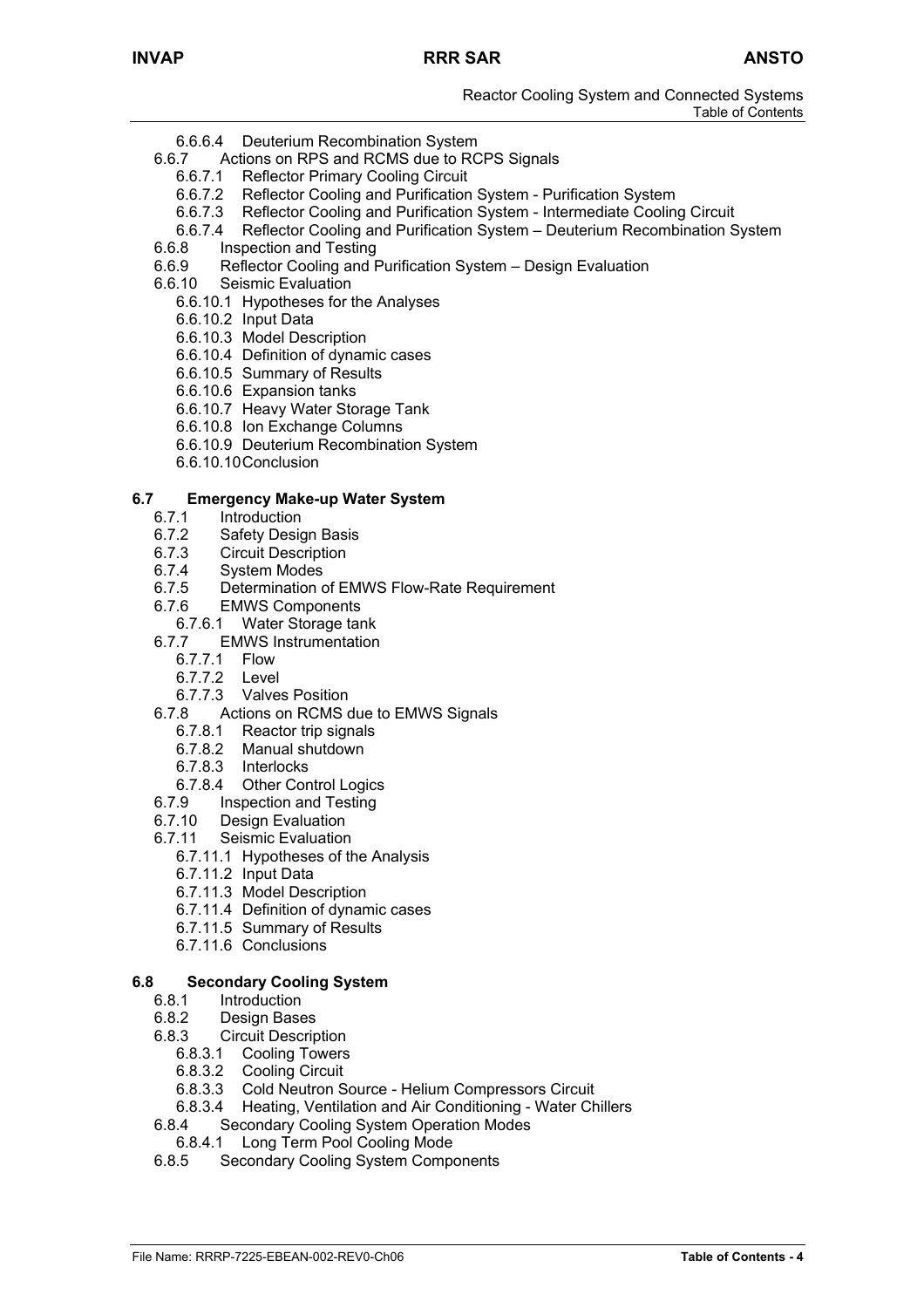- 6.8.5.1 Cooling Tower
- 6.8.5.2 Main Pumps
- 6.8.5.3 LTPC Pumps
- 6.8.5.4 Cold Neutron Source Helium Compressors Refrigeration Pump
- 6.8.5.5 Cooling Tower Drainage Pump
- 6.8.5.6 Heating, Ventilation and Air Conditioning Water Chillers Cooling Pumps
- 6.8.6 Secondary Cooling System Instrumentation
	- 6.8.6.1 Pressure
	- 6.8.6.2 Temperature
	- 6.8.6.3 Flow
	- 6.8.6.4 Level
	- 6.8.6.5 Position
	-
	- 6.8.6.6 Main Pump Temperature Instrumentation<br>6.8.6.7 Chillers cooling Pump Temperature Instru 6.8.6.7 Chillers cooling Pump Temperature Instrumentation
	- 6.8.6.8 Circulation Pump Vibration Instrumentation
	- 6.8.6.9 Cooling Tower Fans Vibration Instrumentation
	- 6.8.6.10 Water Activity Monitor
	- 6.8.6.11 Differential pressure
- 6.8.7 Secondary Coolant System Water Treatment
	- 6.8.7.1 Introduction
		- 6.8.7.2 Circuit Description
		- 6.8.7.3 Operation Mode
		- 6.8.7.4 Components
		- 6.8.7.5 Instrumentation
- 6.8.8 Actions on RPS and RCMS due to Secondary Cooling System Signals
	- 6.8.8.1 Trip Signals
	- 6.8.8.2 Manual Shutdown
	- 6.8.8.3 Interlocks
- 6.8.9 Inspection and Testing
- 6.8.10 Secondary Cooling System Design Evaluation
- Seismic Evaluation

*End of Table of Contents*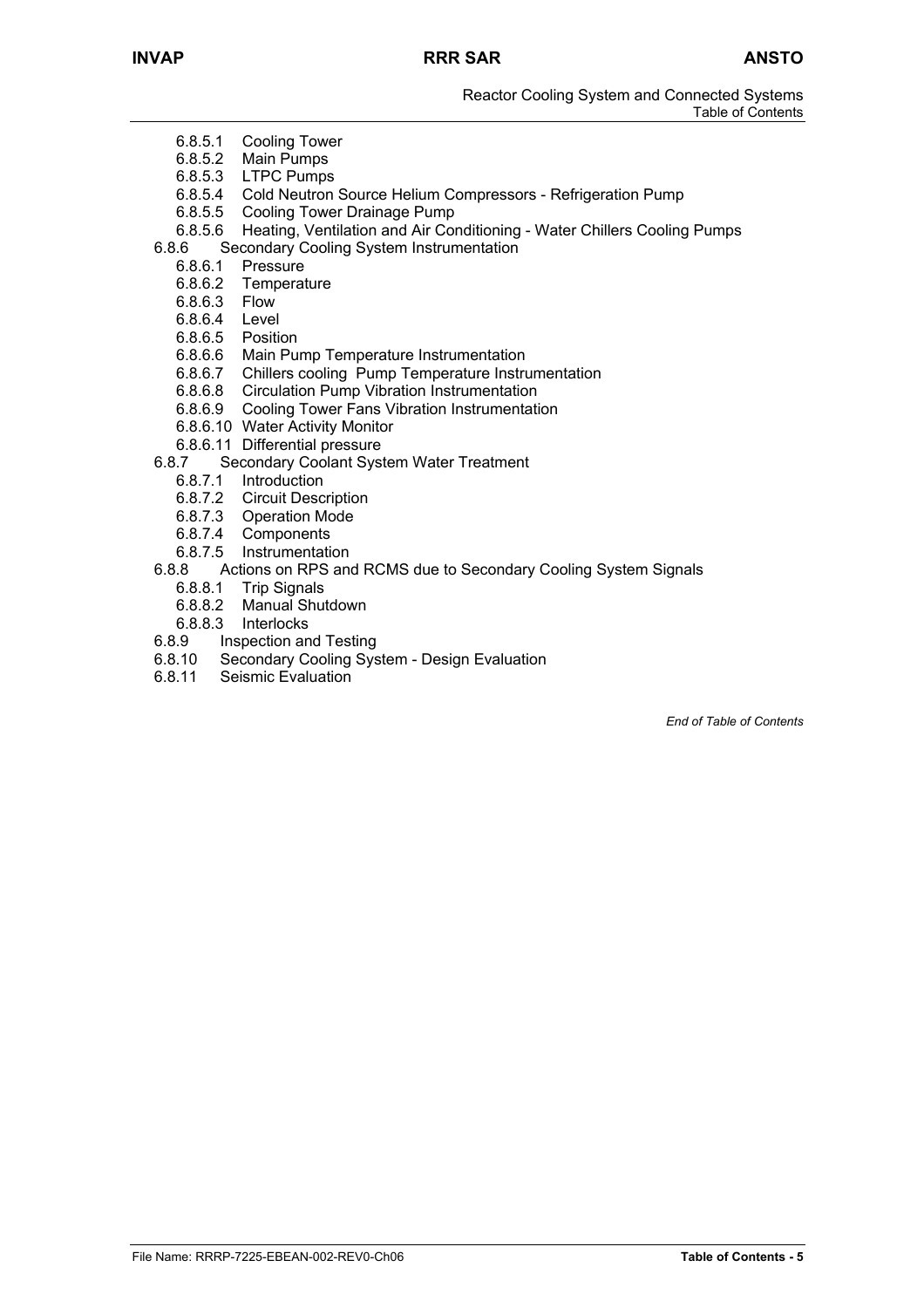## **6 REACTOR COOLING SYSTEM AND CONNECTED SYSTEMS**

## **6.1 INTRODUCTION**

The reactor cooling systems remove the heat generated in the reactor core, irradiation facilities and spent fuel through direct cooling of the core and reflector and cooling of the reactor and service pools. The heat is transferred ultimately to the atmosphere.

The objectives of this chapter are:

- 1. To identify the specific safety requirements and safety design bases applicable to the reactor cooling and connected systems.
- 2. To provide a summary description of the design and operation of the reactor cooling and connected systems.
- 3. To identify the safety features of the reactor cooling and connected systems that contribute to nuclear and personnel safety.
- 4. To evaluate the design and operation of the reactor cooling and connected systems so as to demonstrate that they meet the identified safety requirements and safety design bases.
- 5. To identify possible faults that are subject to detailed safety analysis in Chapter 16.

## **6.1.1 Codes and Standards**

All cooling systems are designed according to:

- a) ASME Rules for the Construction of Pressure Vessels, equivalent to:
	- (i) Australian Standard AS 1210: Pressure Vessels.
- b) ASME Process Piping Code, equivalent to:
	- (i) Australian Standard AS 4041: Pressure Piping.

## **6.1.2 Summary Description of Cooling Systems**

The cooling systems are designed for the nominal power of 20 MW at which the reactor will operate, in addition to the heat generated in irradiation facilities, with the safety margins described in Chapter 5, Section 5.8, corresponding to the reactor thermalhydraulic design. Safety margins ensure that all systems will have the required heat transfer capacity in all postulated conditions, with the following heat loads being extracted by each system during reactor operation (see core energy balance in Chapter 5, Section 5.1):

- a) Heat extracted from the core by the Primary Cooling System (PCS)
- b) Heat extracted from the Reflector Vessel by the Reflector Cooling and Purification System (RCPS).
- c) Heat extracted from the irradiation facilities by the Reactor and Service Pools Cooling System (RSPCS).
- d) Heat extracted from the Service Pool with a full load of spent fuel.

The cooling systems are capable, with adequate safety margins, of maintaining the fuel and core temperatures within their operational limits during reactor operation and within their safety limits following all design basis fault sequences.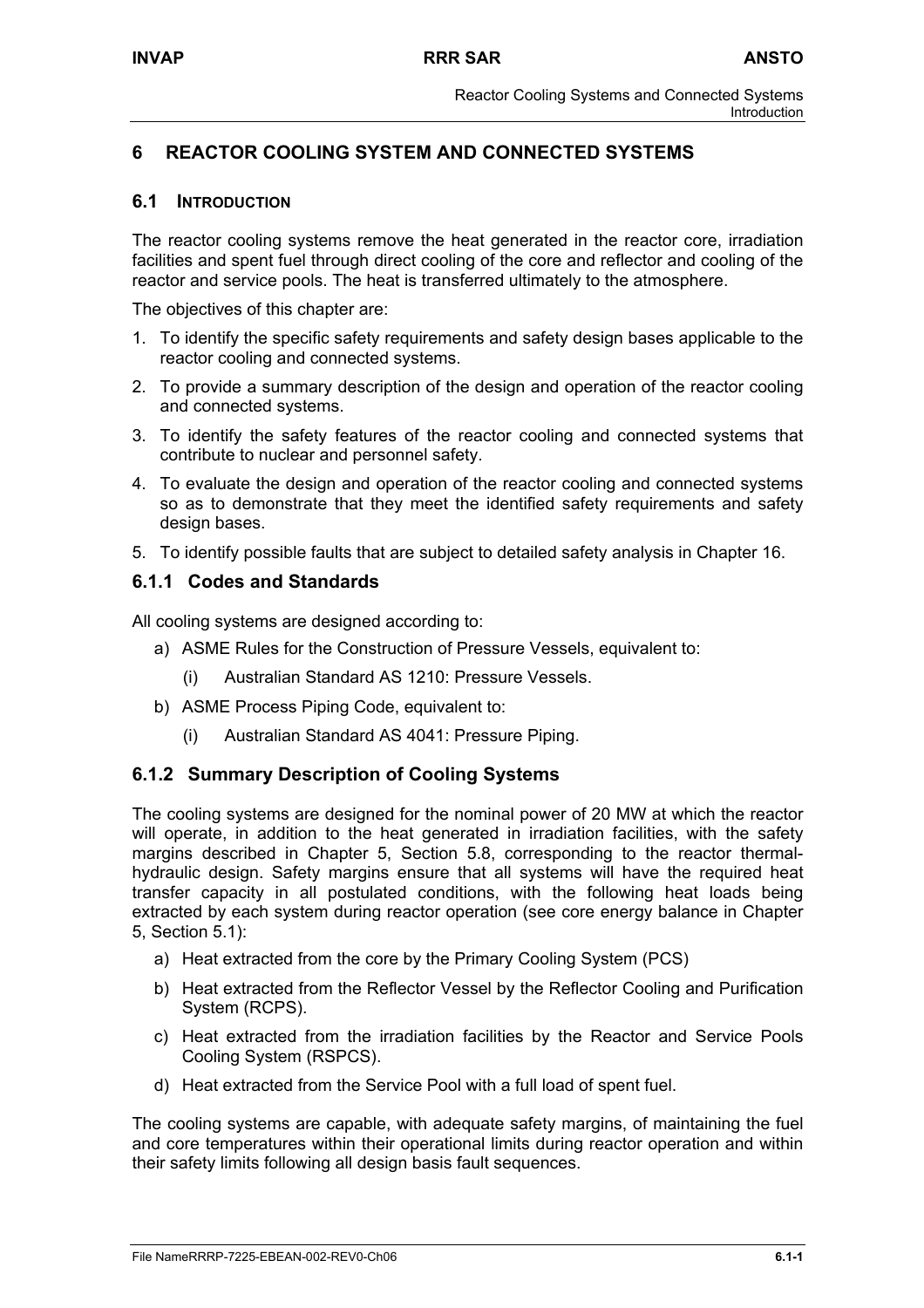The instrumentation and control signals of the cooling systems are connected either to one of the Reactor Protection Systems (RPS) or to the Reactor Control and Monitoring System (RCMS). The signals connected to the RPS belong to the reactor Engineered Safety Features (ESF), and are always triplicated with two-out-of-three voting logic. These signals will trip the reactor before safety limits are reached.

RCMS signals related to cooling system parameters generate automatic control actions within the RCMS that maintain the reactor parameters within normal limits, and alarm signals that provide warning to the operator about particular reactor events.

Seven cooling and related systems are provided, as follows:

Primary Cooling System (PCS)

Reactor and Service Pools Cooling System (RSPCS)

Reactor Water Purification System (RWPS)

Hot Water Layer System (HWLS) and Hot Water Layer Purification System (HWLPS)

Reflector Cooling and Purification System (RCPS)

Emergency Make-up Water System (EMWS)

Secondary Cooling System (SCS)

In all cases the cooling media is water, whose quality complies with strict purity requirements described with each system. Except for the Reflector Cooling and Purification System that employs both demineralised heavy water and demineralised light water, and the Secondary Cooling System that employs normal treated water, all other systems run with demineralised light water.

In addition, the Hot Water Layer System provides heating to the upper layer of the Reactor Pool water. This hot water layer can also be extended over the Service Pool.

A Block Diagram of the Reactor Cooling System and Connected Systems is shown in Figure 6.1/1.

The ultimate heat sink for all heat sources is the atmosphere.

During normal reactor operation the heat is transferred to the atmosphere by the cooling towers via the Secondary Cooling System. The thermal load in the Power state includes core fission heat and irradiation targets fission heat. This is removed mainly by the Primary Cooling System and the Reactor and Service Pools Cooling System respectively.

During the Physics Test and Refuelling states, the heat load includes the core and the irradiation targets decay heat. This is removed by natural circulation in the sections of the Primary Cooling System and Reactor and Service Pools Cooling System that are inside the Reactor Pool. Either forced or natural circulation is possible in the Shutdown state.

## **6.1.2.1 Primary Cooling System**

The function of the Primary Cooling System is to remove heat from the core in all operational and accident situations maintaining the core in a safe condition. Heat is extracted by the flow of cooling water through the core either by forced circulation when the Reactor is in the Power state, or by natural circulation when the Reactor is in the Physics Test, Shutdown or Refuelling states. The heat extracted from the core is transferred to the Secondary Cooling System, directly through the heat exchangers of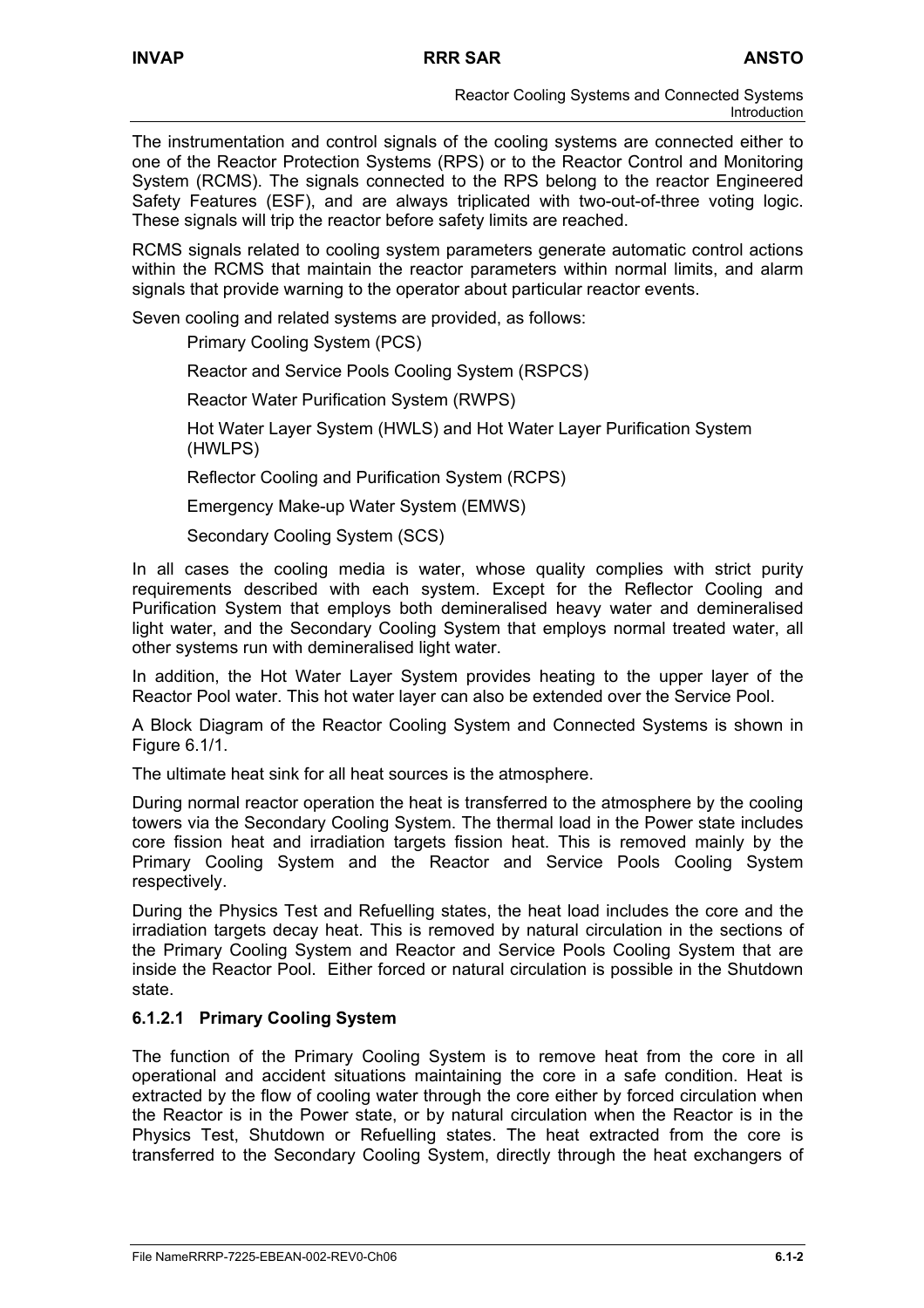the Primary Cooling System, or indirectly through the Reactor and Service Pools Cooling System. Under abnormal conditions, or if the RSPCS is not available, the heat is transferred to the water of the reactor and service pools.

The portion of the Primary Cooling System, inside the Reactor Pool, which participates in the core cooling during normal operation and performs the function of core cooling by natural circulation, is defined as a Safety Category 1 Engineered Safety Feature. The portion of the Primary Cooling System outside of the Reactor Pool is not required for core cooling by natural circulation and is classified as a Safety Category 2 system.

## **6.1.2.2 Reactor and Service Pools Cooling System**

The Reactor and Service Pools Cooling System removes heat from the irradiation rigs in the Reactor Pool and from the spent fuel in the Service Pool during all reactor states.

The system removes heat from the irradiation rigs by forced circulation during the reactor Power state and by natural circulation during the Physics Test, Shutdown or Refuelling states.

The Reactor and Service Pools Cooling System also indirectly removes the core heat from the Reactor Pool during the Physics Test, Shutdown, and Refuelling states.

Heat from the Reactor and Service Pools Cooling System is transferred to the Secondary Cooling System.

The portion of the Reactor and Service Pools Cooling System inside the Reactor Pool that performs the function of rigs cooling by natural circulation is defined as a Safety Category 1 Engineered Safety Feature. The portion of the system that does not participate in rig cooling by natural circulation is classified as a Safety Category 2 system.

## **6.1.2.3 Reactor Water Purification System**

The Reactor Water Purification System performs the function of keeping the Primary Cooling System and the Reactor and Service Pools Cooling System water within the required purity limits by removing corrosion, fission and radioactive impurity traces. The system uses filters and ion exchange purification resins to perform its functions.

The Reactor Water Purification System includes Safety Category 2 and Safety Category 3 components.

## **6.1.2.4 Hot Water Layer System**

The Hot Water Layer System provides:

- a) additional personnel protection against radiation emitted by impurities from pool water
- b) a means for continuous skimming of water surface

A non-active stable water layer at a higher temperature than the pool water reduces mixing and hence reduces potential contamination of the layer by impurities dissolved in the pool water. The Hot Water Layer System establishes this non-active, stable hot water layer by purification and heating a layer of water at the top of the Reactor Pool. This hot water layer can be extended over the Service Pool.

The Hot Water Layer System includes Safety Category 2 and Safety Category 3 components.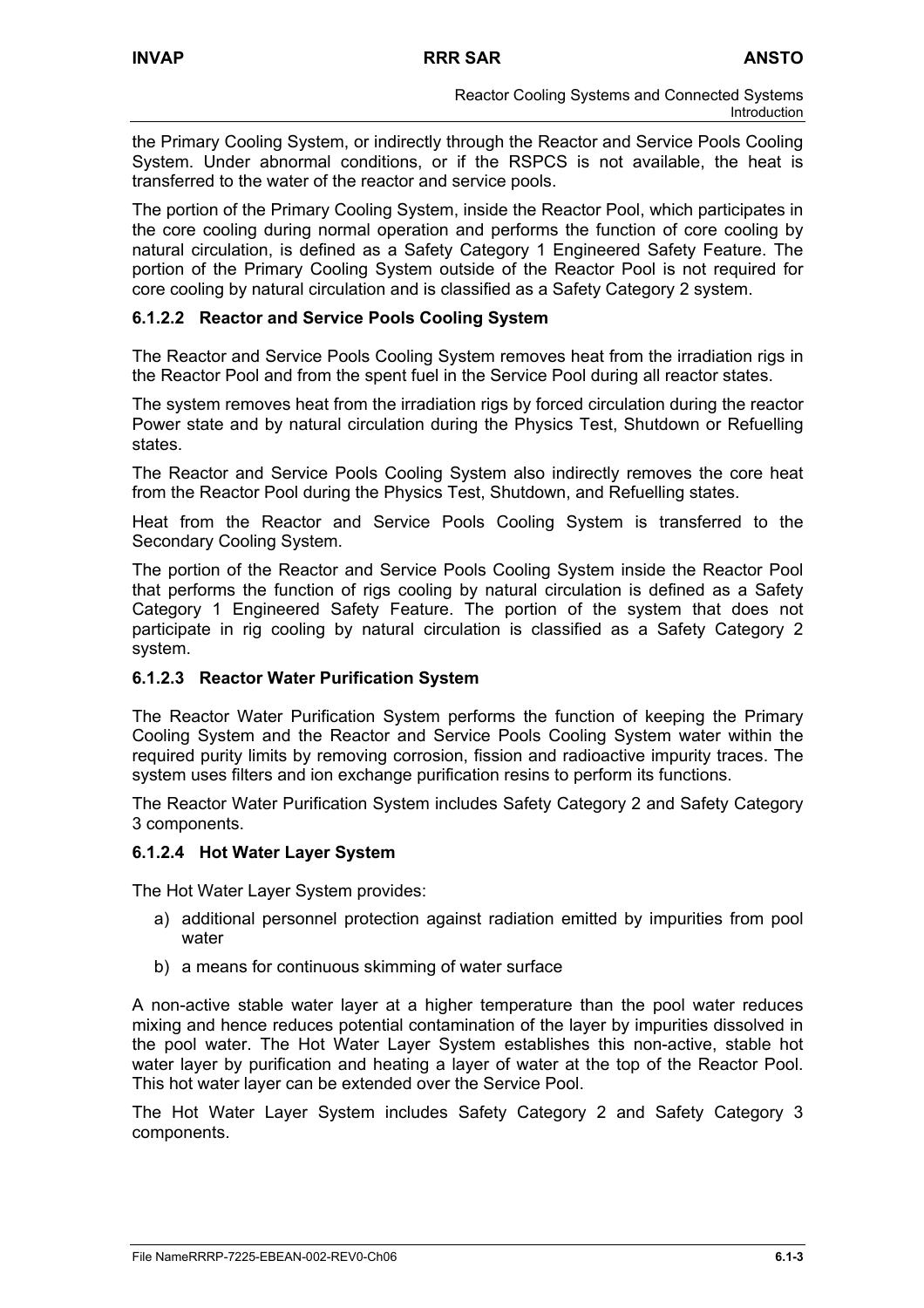## **6.1.2.5 Reflector Cooling and Purification System**

The Reflector Cooling and Purification System serves to cool and maintain the purity of the heavy water contained in the Reflector Vessel surrounding the reactor core.

The Reflector Cooling and Purification System includes the Reflector Primary Cooling Circuit, the Reflector Purification System, the Additional Cooling Circuit and the Reflector Intermediate Cooling Circuit. In addition, the system interfaces with the Deuterium Recombination System.

Reflector heavy water is cooled by the Reflector Primary Cooling Circuit. The system transfers heat to the Reflector Intermediate Cooling Circuit, which in turn transfers heat to the Secondary Cooling System. The reflector heavy water is purified by the Reflector Purification System.

The Reflector Intermediate Cooling Circuit has been designed to provide an additional barrier between tritiated heavy water and the water of the Secondary Cooling System in order to minimise the possibility of the release of tritium to the atmosphere.

To prevent heavy water degradation, the Reflector Cooling System operates with a helium cover gas in equilibrium with the heavy water. An on-line Deuterium Recombination System (DRS) keeps the deuterium and oxygen concentrations in the cover gas well below the flammability level of the mixture. The Reflector Intermediate Cooling Circuit removes heat from the gas coolers and compressors of the DRS.

The Reflector Cooling and Purification System includes Safety Category 2 and Safety Category 3 components.

#### **6.1.2.6 Emergency Make-up Water System**

The Emergency Make-up Water System is a passive system provided to ensure that the core is covered with water in the event of a beyond design basis loss of coolant accident (LOCA). The Emergency Make-up Water System injects water by gravity into the two lines of the Primary Cooling System, thus keeping the reactor core flooded. The water injection starts by the automatic opening of two valves when Reactor Pool water level reaches the upper Chimney level. The Emergency Make-up Water System has the capacity to maintain the Chimney full of water for up to twenty-four hours, compensating for coolant losses due to evaporation caused by residual core decay heat.

The Emergency Make-up Water System is classified as a Safety Category 2 system.

#### **6.1.2.7 Secondary Cooling System**

During normal operation in the Power state, the Secondary Cooling System (SCS) transfers heat to the atmosphere.

The SCS also cools the Cold Neutron Source helium compressors and Cold Box and the water from the Heating, Ventilation and Air Conditioning System and is designed to have spare capacity for future uses. Heat rejection to the atmosphere is done through a set of cooling towers.

The SCS is provided with a water treatment system. The SCS includes provisions for continuous radioactive monitoring.

The SCS includes Safety Category 2 and Safety Category 3 components.

*End of Section*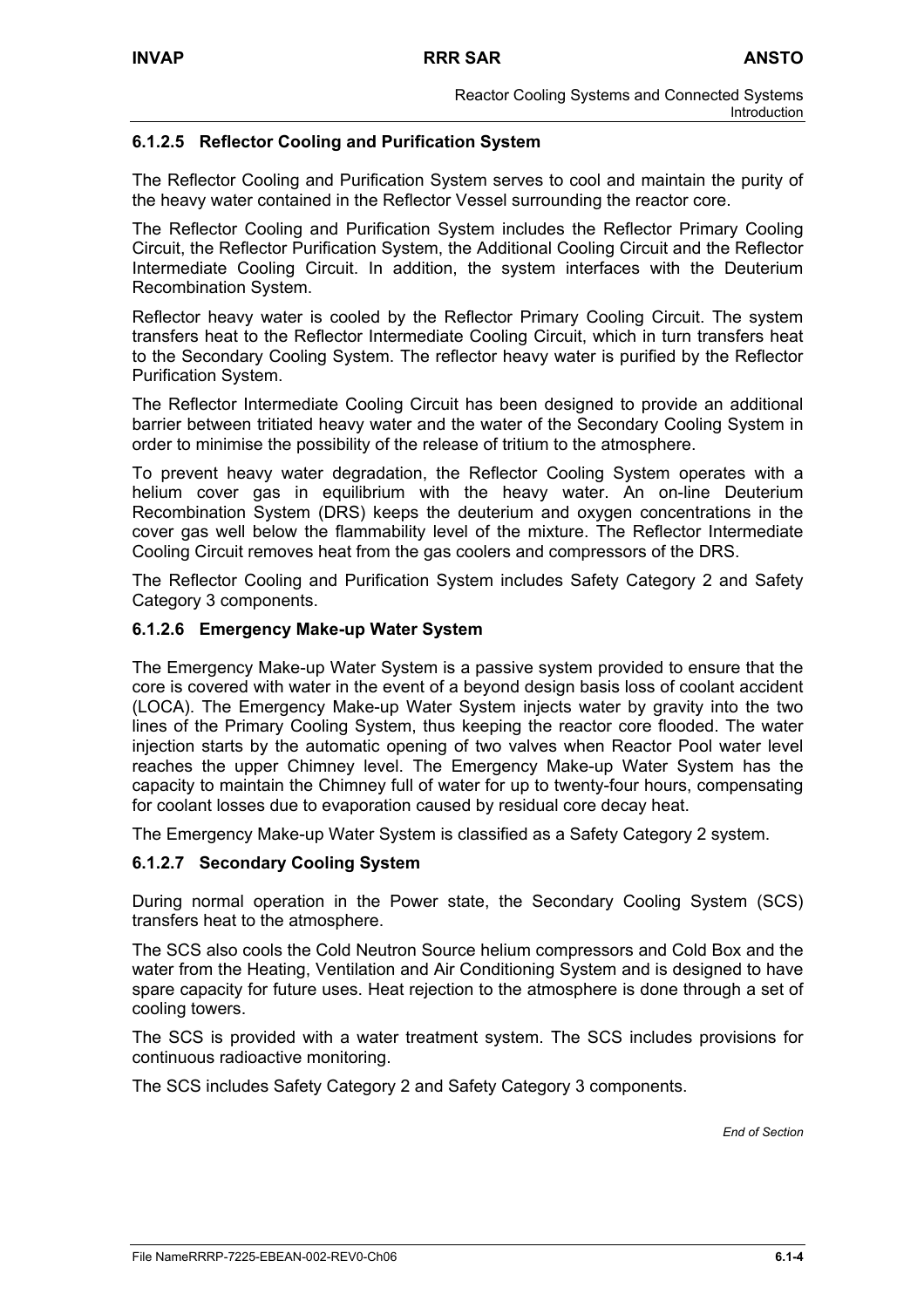Reactor Cooling Systems and Connected Systems Introduction



*End of Figures*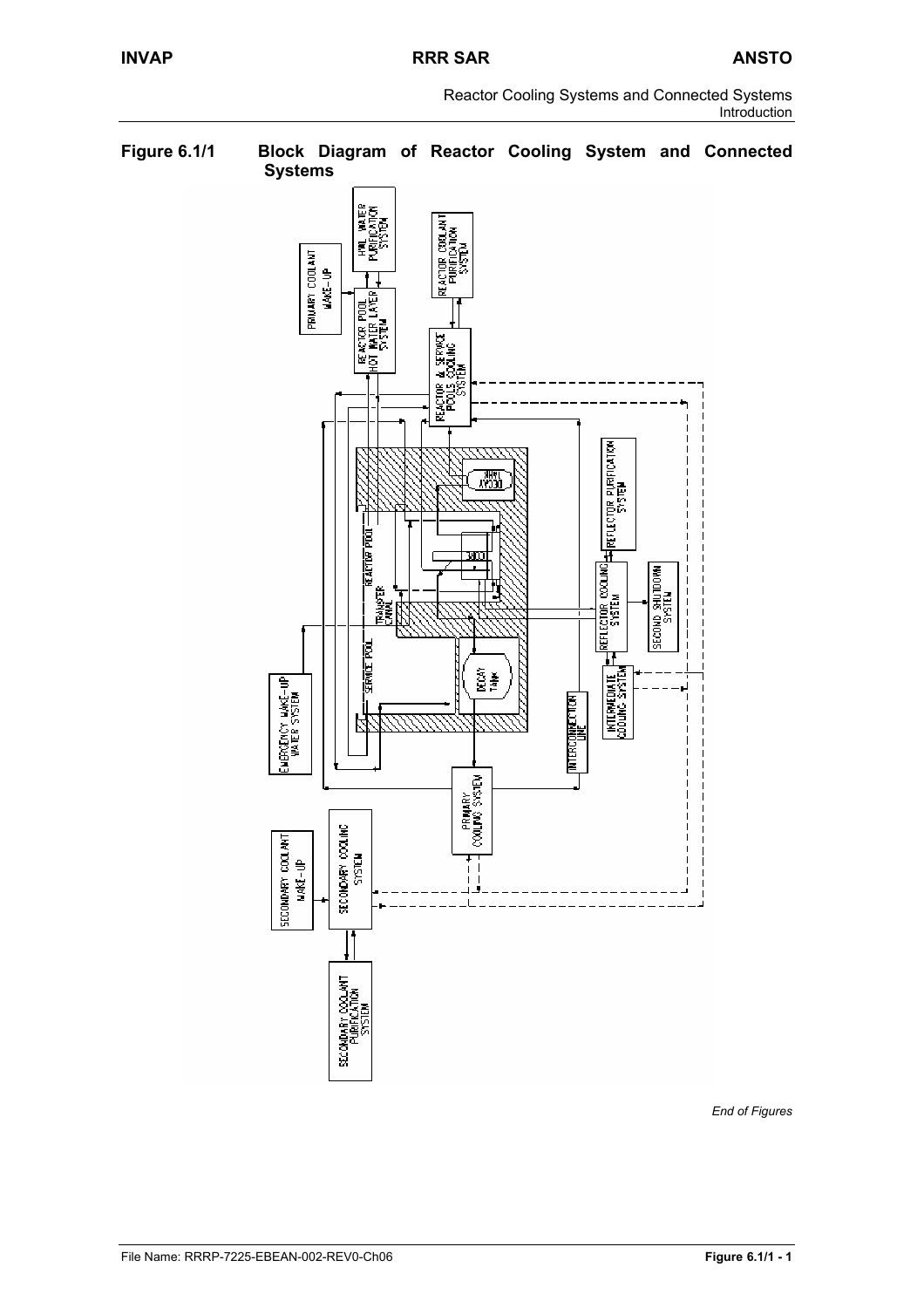## **6.2 PRIMARY COOLING SYSTEM**

## **6.2.1 Introduction**

The Primary Cooling System (PCS) removes core fission heat generated under full load by forced upward circulation of demineralised water and transfers the heat to the Secondary Cooling System (SCS). The portion of the PCS inside the Reactor Pool also removes core decay heat by natural upward circulation of the water, when the main pumps are shutdown or fail.

The PCS comprises the reactor and service pools, the main circuit piping, a decay tank, primary cooling pumps, heat exchangers, valves, and pipe fitting components. The pools are considered within the PCS because they are hydraulically connected. Part of the PCS circuit is outside the Reactor Pool and part of it is inside the Reactor Pool, which provides a large reservoir of coolant for PCS operation.

The primary cooling circuit outside the Reactor Pool is a Safety Category 2 system designed to provide core cooling in the reactor Power state. It can provide cooling in the reactor Shutdown state but its operation is not essential for maintaining core- cooling parameters within safety limits. The design is such that the reactor will be taken to a safe shutdown state following an abnormal condition and will remain in a safe shutdown condition without the participation of the PCS components outside the Reactor Pool.

The primary cooling circuit inside the Reactor Pool is a Safety Category 1 Engineered Safety Feature (ESF). It participates in the core cooling function when the Reactor is in the Power state and has the safety function to remove core decay heat by natural circulation when the reactor is in the Physics Test, Shutdown or Refuelling states.

In the reactor Shutdown state, the decay heat extracted from the core by natural circulation is deposited in the pool water. The Reactor Pool inventory has a large thermal inertia and, together with the Reactor and Service Pools Cooling System (RSPCS), maintains the Reactor Pool water temperature within a specified nominal range.

## **6.2.2 Safety Design Bases**

The PCS has been designed to meet the following safety design bases:

- a) To provide coolant flow to remove the fission heat from the core during the Power state. This coolant flow condition was established by the core thermal hydraulic design presented in Chapter 5, Section 5.8.
- b) To maintain a steady core coolant inlet temperature over the range of normal operating conditions.
- c) Removing core decay heat when the PCS pumps are not in operation by natural circulation, for thermal power ≤ 400 kW.
- d) To ensure an adequate fuel cladding thermal margin during postulated transients.
- e) To maintain its integrity during adverse combinations of loading and forces occurring in abnormal conditions (see section 6.2.10 and 6.2.11).
- f) To prevent pool water level from dropping below the siphon breakers in the event of loss of coolant accidents, by means of different siphon breaking devices connected to PCS inlet and outlet pipelines.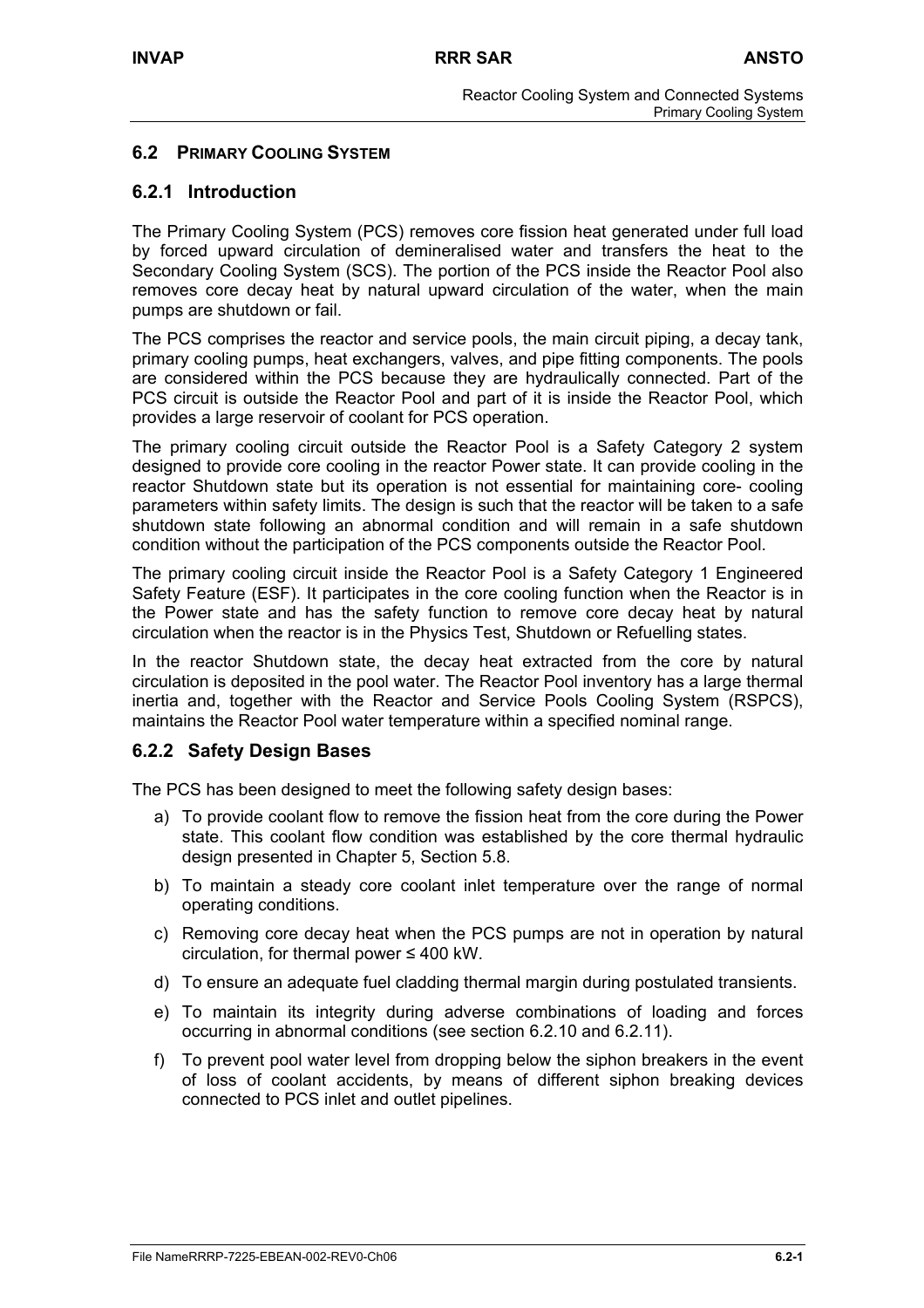## **6.2.3 Circuit Description**

The PCS is a circuit open to the atmosphere. The pressure at the core exit is equal to atmospheric pressure plus the pressure of the water column above the core.

The circuit is completely within the containment. Some of the components are inside and other components outside the Reactor Pool.

After leaving the core in its upward flow, PCS water is collected in the Upper Chimney and is drawn at design flow rate through a pipe towards the Reactor Pool boundary. This pipeline leaves the pool and goes through the concrete of the reactor block, to the decay tank.

Inside the reactor pool, this pipe has a pipeline connection for venting. This acts as a siphon-breaker, preventing pool drainage in the event of LOCA occurrence in the primary circuit. The siphon breaker is a passive component with no valves in the line.

The decay tank provides a delay time to ensure that dissolved N-16 decays before the water exits the concrete shield.

The main coolant line leaves the decay tank and the concrete shielding, and enters the pump room area where it splits into three branches with a centrifugal pump and one plate-type heat exchanger in each branch. Two branches in operation will provide adequate cooling under full load. The third stand-by branch ensures reactor availability in case of loss of any of the other branches (e.g. due to maintenance or failure).

Each pump has sufficient inertia to maintain the coolant flow rate through the core in the event of a loss of normal power supply.

Each pump discharge pipeline directs the coolant to its corresponding heat exchanger where the heat is transferred to the Secondary Cooling System. There is a separate pump room for each of the three pumps and heat exchangers. Any one of the three branches can be isolated and maintained even when the Reactor is in the Power state, as adequate radiation protection is provided by the water flowing through the decay tank and by the concrete walls separating the PCS pump and heat exchanger branches.

The three branches of the primary side of the main heat exchangers merge into the main pump discharge line. This main line traverses the reactor concrete block and then splits into two branches, which enter the Reactor Pool, and discharge the cooling water in the core lower plenum. Water diffuses in the plenum before it flows into the fuel element inlet nozzles and enters the core cooling channels.

In order to allow the establishment of natural circulation when the PCS pumps are not in operation, Flap Valves are located in each of the lines returning to the pool.

The flap valves remain closed in the forced circulation mode due to the pressure provided by the PCS pumps. They open by gravity when the pumps stop due to failure or are shutdown. The open position of these valves establishes a path within the reactor pool, to remove the decay heat by natural circulation using the pool water after reactor shutdown.

The primary cooling loop inside the pool consists of the pool itself plus the portion of the circuit between the flap valves in the pump discharge lines and the siphon breaker in the pump suction line.

The pump discharge line of the PCS has a connection to the Reactor and Service Pool Cooling System (RSPCS) known as the interconnection branch. This bypass diverts a fraction of the core cooling flow into the RSPCS. This fraction of flow returns to the bottom of the Reactor Pool through the pump discharge line of the RSPCS. This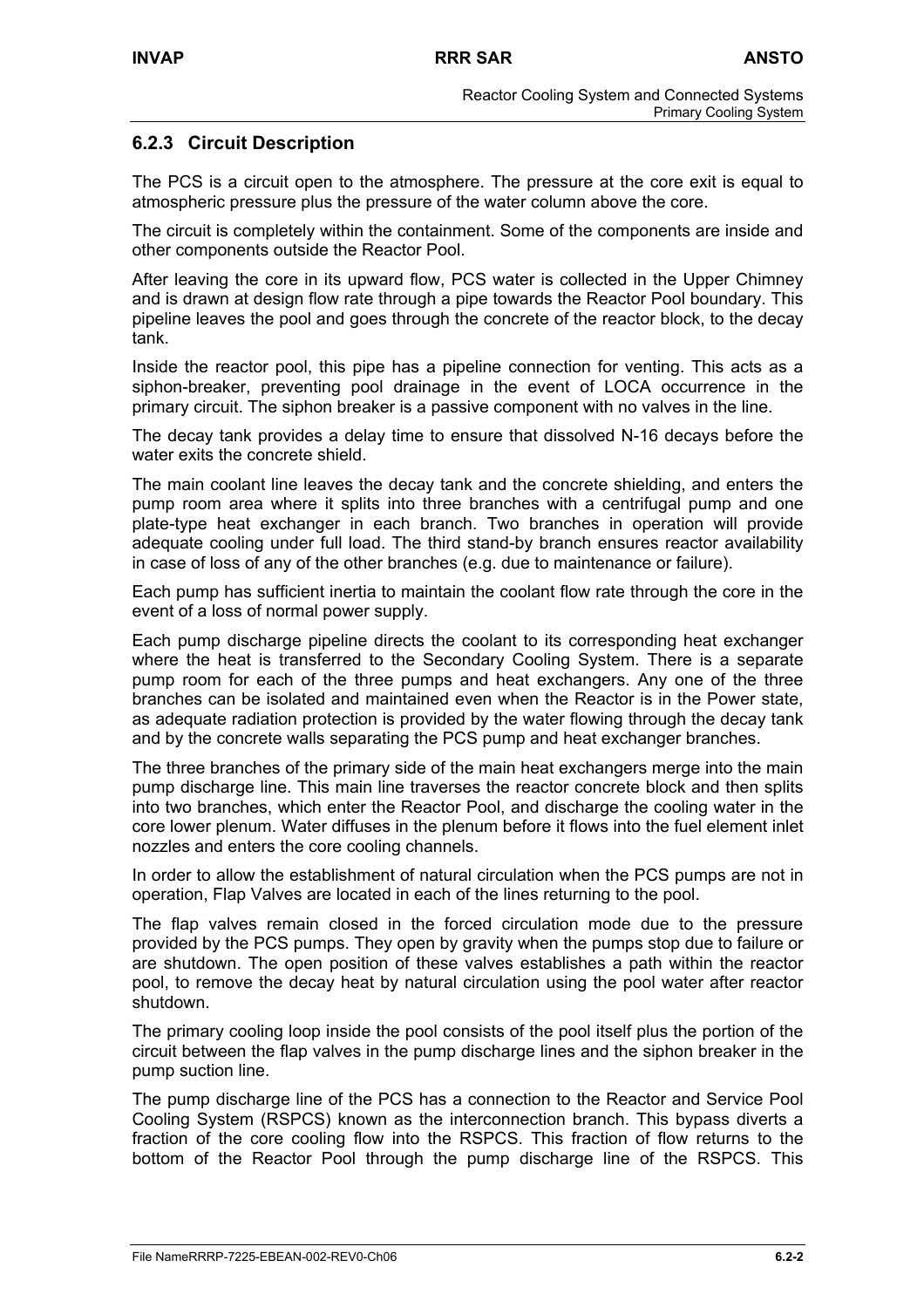arrangement causes a downward flow into the Upper Chimney, equal to that flow rate diverted from the PCS (by mass balance). This flow can be regulated by a control valve from the RCMS. The interconnection branch contributes to the preservation of the hot water layer. The control valve will be adjusted during commissioning to minimise the activity level at the top of the Reactor Pool during reactor full power operation.

The Reactor Pool, and hence the PCS, is open to the atmosphere in the Reactor Building and there is evaporation from the surface of the Reactor and Service Pools .

The PCS has provisions for early detection of fuel cladding failure, described in Chapter 12, Section 12.3.5.7.

Release of radioactive gases at the Reactor Pool surface is handled by the ventilation system, which draws air from over the Reactor Pool. Radioactive gases, including those arising from radiolysis, will flow to the decay tank, as a result of the downward water flow generated in the Chimney. These gases are allowed to decay in the tank and, after decaying, are vented through a pipeline that runs from the decay tank to the top of the Service Pool. The ventilation system is described in Chapter 10, Section 10.4 then takes these gases to the stack.

PCS operation parameters are monitored by the Reactor Control and Monitoring System (RCMS) and the Reactor Protection Systems (RPS). The RCMS commands power regulation actions to maintain parameters within their set safety range and administers interlock protection actions. The RPS commands shutdown actions if those parameters deviate beyond their safety system setting.

## **6.2.4 Primary Cooling System Operation Modes**

There are two Operation Modes for core cooling by the PCS. They are:

Forced Circulation Mode.

Natural Circulation Mode.

The distinction between the two modes of operation lies in the operating condition of the PCS pumps. In forced circulation mode, the PCS pumps are in operation with participation of the circuit outside as well as that inside the Reactor Pool. In the core cooling by natural circulation mode, the pumps are shut down and only the circuit inside the Reactor Pool is used for core cooling.

Although not required for core cooling, the PCS pumps can be run when the reactor is in the Shutdown state.

The reactor Shutdown state includes the normal shutdown performed by the operator, and the shutdown reached after a reactor trip initiated by the RPS.

| Reactor<br><b>State</b> | <b>PCS</b><br>Operation<br>Mode | <b>PCS Configuration</b>                                              | Flap<br>Valve<br>Position | <b>Direction</b><br>of Flow | <b>PCS Function</b>          |
|-------------------------|---------------------------------|-----------------------------------------------------------------------|---------------------------|-----------------------------|------------------------------|
| Power                   | Forced<br>Circulation<br>Mode   | 2 PCS pumps in<br>operation.                                          | Fully<br>Closed           | Upward<br>flow              | Core fission<br>heat removal |
| <b>Physics Test</b>     | Natural<br>Circulation<br>Mode  | PCS pumps are not<br>in operation and<br>prevented from start-<br>up. | Fully<br>Open             | Upward<br>flow              | Core fission<br>heat removal |

The main characteristics of the PCS Operation Modes are: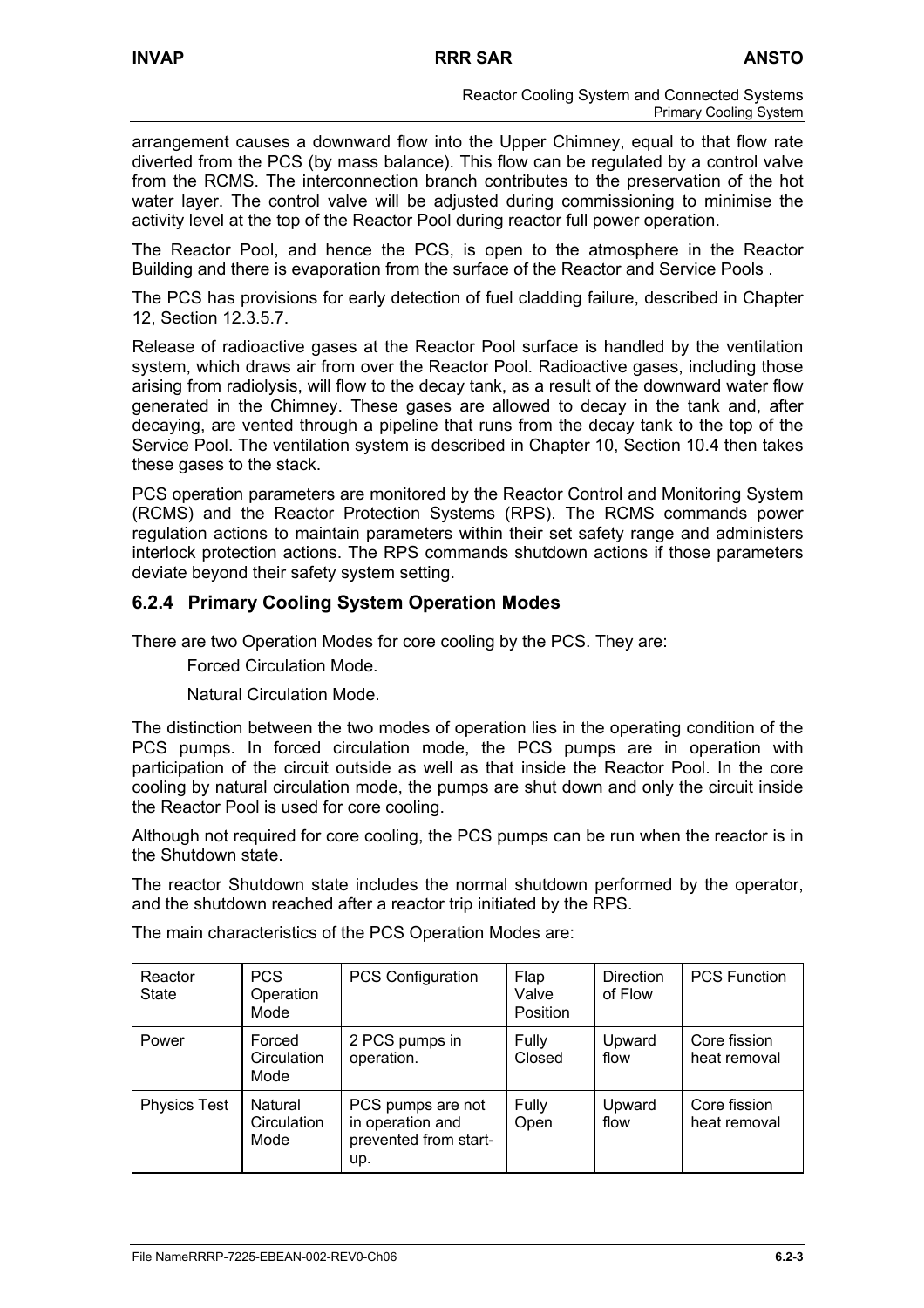| Reactor Cooling System and Connected Systems |  |
|----------------------------------------------|--|
| <b>Primary Cooling System</b>                |  |

| Reactor<br><b>State</b> | <b>PCS</b><br>Operation<br>Mode | <b>PCS Configuration</b>                                                     | Flap<br>Valve<br><b>Position</b> | <b>Direction</b><br>of Flow | <b>PCS Function</b>        |
|-------------------------|---------------------------------|------------------------------------------------------------------------------|----------------------------------|-----------------------------|----------------------------|
| Shutdown                | Forced<br>Circulation<br>Mode   | 1 or 2 PCS pumps<br>are in operation                                         | Fully<br>Closed                  | Upward<br>flow              | Core decay<br>heat removal |
|                         | Natural<br>Circulation<br>Mode  | Circulation pumps<br>are not in operation.                                   | Fully<br>Open                    | Upward<br>flow              | Core decay<br>heat removal |
| Refuelling              | Natural<br>Circulation<br>Mode  | Circulation pumps<br>are not in operation<br>and prevented from<br>start-up. | Fully<br>Open                    | Upward<br>flow              | Core decay<br>heat removal |

The possible operation mode transitions are:

- a) From forced circulation to natural circulation (Power state to Shutdown State).
- b) From natural circulation to forced circulation (Shutdown state to Power state).

## **6.2.4.1 Core Cooling by Forced Circulation**

When the reactor is in the Power state, the PCS forced circulation mode provides adequate cooling of the core with two pumps in operation.

The coolant flow through the core is in accordance with the safety margins defined in Chapter 5, Section 5.8, and allowing, at the same time, a flexible and efficient operation of the plant.

The core coolant inlet temperature is maintained steady over the range of operating conditions, regardless of variations in meteorological conditions prevailing at the site. This function is performed by the RCMS control loop that varies the speed of the cooling tower fans of the SCS.

In PCS forced circulation cooling mode, the PCS Flap Valves are maintained in the closed position by the pressure of the coolant flow.

## **6.2.4.2 Core Cooling by Natural Circulation (Decay Heat Removal)**

The natural circulation of Reactor Pool water is established to extract core decay heat as follows:

- a) Hot water from the core flows upward through the Chimney.
- b) Cold water enters the two PCS pump discharge lines through the four open Flap Valves and flows downward towards the core inlet plenum.

The core decay heat is transferred to the Reactor Pool. The available water for natural circulation amounts to the water volume in the Reactor Pool above the level of the lower Flap Valves. The heat from the core is transferred to the pool water. The large amount of water in the pool acts as a heat sink with heat being lost to the atmosphere by evaporation. There is sufficient water in the pools to remove core decay heat for at least 10 days in the absence of any other means of heat removal before the pool water reaches the actuation level for the EMWS.

Analysis of core cooling by natural circulation is presented with the thermal hydraulic design of the reactor in Chapter 5, Section 5.8.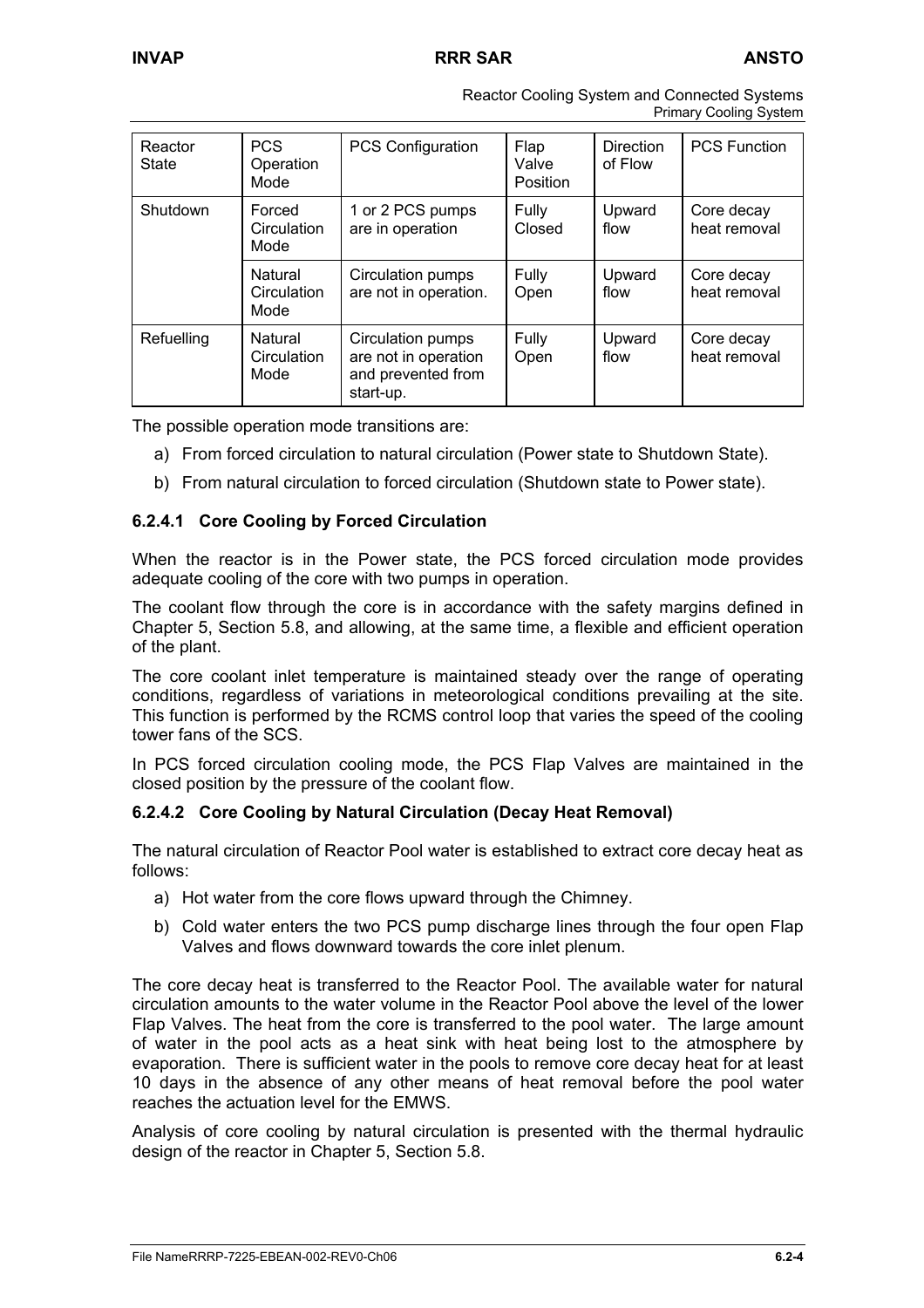The PCS core cooling by natural circulation takes place either with or without the simultaneous operation of Long Term Pool Cooling (LTPC) of the RSPCS.

## **6.2.4.2.1 Core Cooling with Long Term Pool Cooling of the Reactor and Service Pools Cooling System**

The Long Term Pool Cooling (LTPC) Mode of the RSPCS provides an additional contribution to safety. It is designed to maintain Reactor Pool temperature within its nominal operating range. In the normal reactor Shutdown state, core cooling by natural circulation takes place while the RSPCS extracts heat from the Reactor Pool in its LTPC mode.

The LTPC mode of operation of the RSPCS is described in Section 6.3.3.

Chapter 16, Section 16.7 demonstrates that core cooling by natural circulation is capable of providing adequate core cooling without the operation of the RSPCS.

## **6.2.4.3 Transition from Forced Circulation to Natural Circulation Mode**

Transition from forced circulation to natural circulation will take place under two situations:

- a) Normal reactor shutdown by the operator followed by shutdown of the PCS pumps.
- b) Abnormal conditions that remove PCS pumps from service.

The following events will take place after either of the above conditions:

- i) Decrease of differential pressure between the inside of the Flap Valve (within the PCS piping) and the outside of the Flap Valve.
- ii) Opening of PCS Flap Valves.
- iii) Core cooling by natural circulation of Reactor Pool water through the Flap Valves and the PCS circuit inside the Reactor Pool.

Analysis of the transition from forced circulation to natural circulation cooling is provided in Chapter 5, Section 5.8 and in Chapter 16, Sections 16.7 and 16.9.

In the case of normal reactor shutdown by the operator two steps are recommended for pump shutdown to assist with a smooth transition of core parameters and to reduce the thermal demands on the core components:

Step one: One of the pumps is shut down soon after reactor shutdown with the core decay heat being extracted by the running pump.

Step two: Approximately half an hour after shutdown the reactor power reduces to well below 400 kW and the second pump can be shutdown to allow natural circulation cooling.

When the reactor and the PCS pumps are shutdown, and the PCS flow drops, the Flap Valves open and natural circulation of Reactor Pool water through the core is established.

### **6.2.4.4 Transition from Natural Circulation to Forced Circulation Mode**

A direct change from the Physics Test to the Power state (natural circulation to forced circulation mode) is not possible.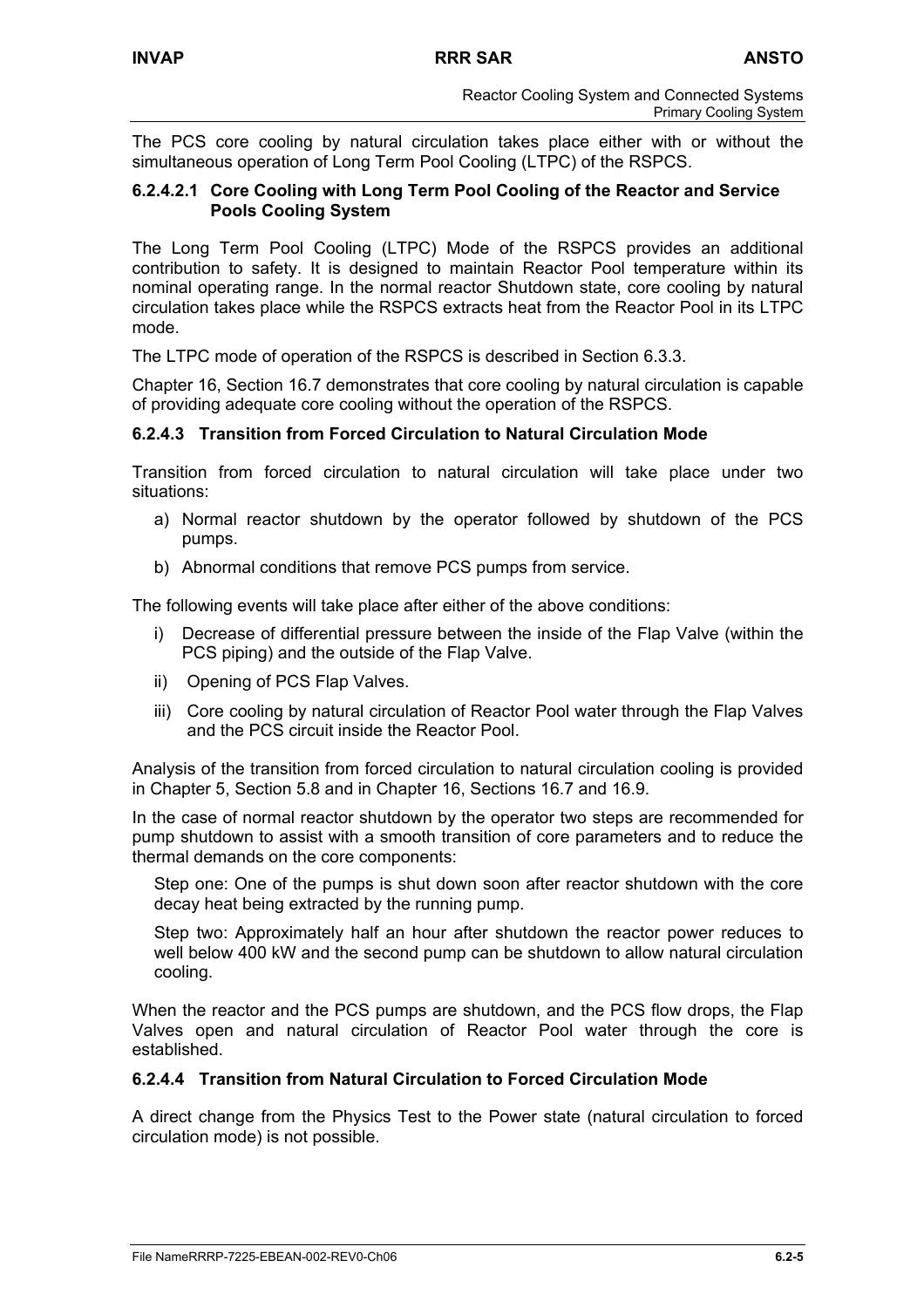In the Physics Test state (<400 kW) the core is cooled by natural convection. This cooling may or may not be assisted by the RSPCS.

Prior to being taken into the Power state, the reactor must be taken into the Shutdown state.

## **6.2.5 Operation of the Flap Valves and Siphon Breakers**

The Flap Valves in each of the PCS pump discharge lines establish a natural circulation loop between the core (heat source) and the Reactor Pool water (heat sink). The reactor pool water provides a large thermal capacity.

The Flap Valves open and establish a path for natural circulation cooling when the PCS pumps are shut down, or are out of service due to abnormal conditions.

Sensors provide indication of the valve closed/open condition.

When operating with forced circulation the flap valves are kept closed by the pressure of the primary coolant flow. As this pressure decays away after the loss of forced circulation, the flap valves open. The valves are designed to open at a certain differential pressure, and this is nominally 125 seconds (±10 seconds) after the loss of both pumps.

## **6.2.6 Primary Cooling System Components**

Components of the PCS are:

- a) PCS circuit outside the Reactor Pool:
	- (i) PCS Pumps (three)
	- (ii) Heat Exchangers (three)
	- (iii) Decay Tank (one)
	- (iv) Piping external to the pool, valves, and minor piping components
- b) PCS circuit inside the Reactor Pool:
	- (i) Core coolant channels; Chapter 5, Section 5.3, presents a detailed thermal hydraulic analysis of the fuel assembly.
	- (ii) Chimney, described in Chapter 5, Section 5.2.
	- (iii) Plenum, described in Chapter 5, Section 5.2.
	- (iv) PCS Piping inside the reactor pool
	- (v) Flap Valves
	- (vi) Siphon breaker.

The Reactor Pool is described in Chapter 4, Section 4.5.

#### **6.2.6.1 Primary Cooling System Circuit Outside the Pool**

#### **6.2.6.1.1 PCS Pumps**

Main parameters of the pump are:

| Parameter       | Value                                        |
|-----------------|----------------------------------------------|
| Quantity        | Three pumps, 50% capacity each               |
| Type            | Centrifugal, single stage horizontally split |
| Casing material | Stainless steel                              |
| Shaft seal      | Mechanical seal                              |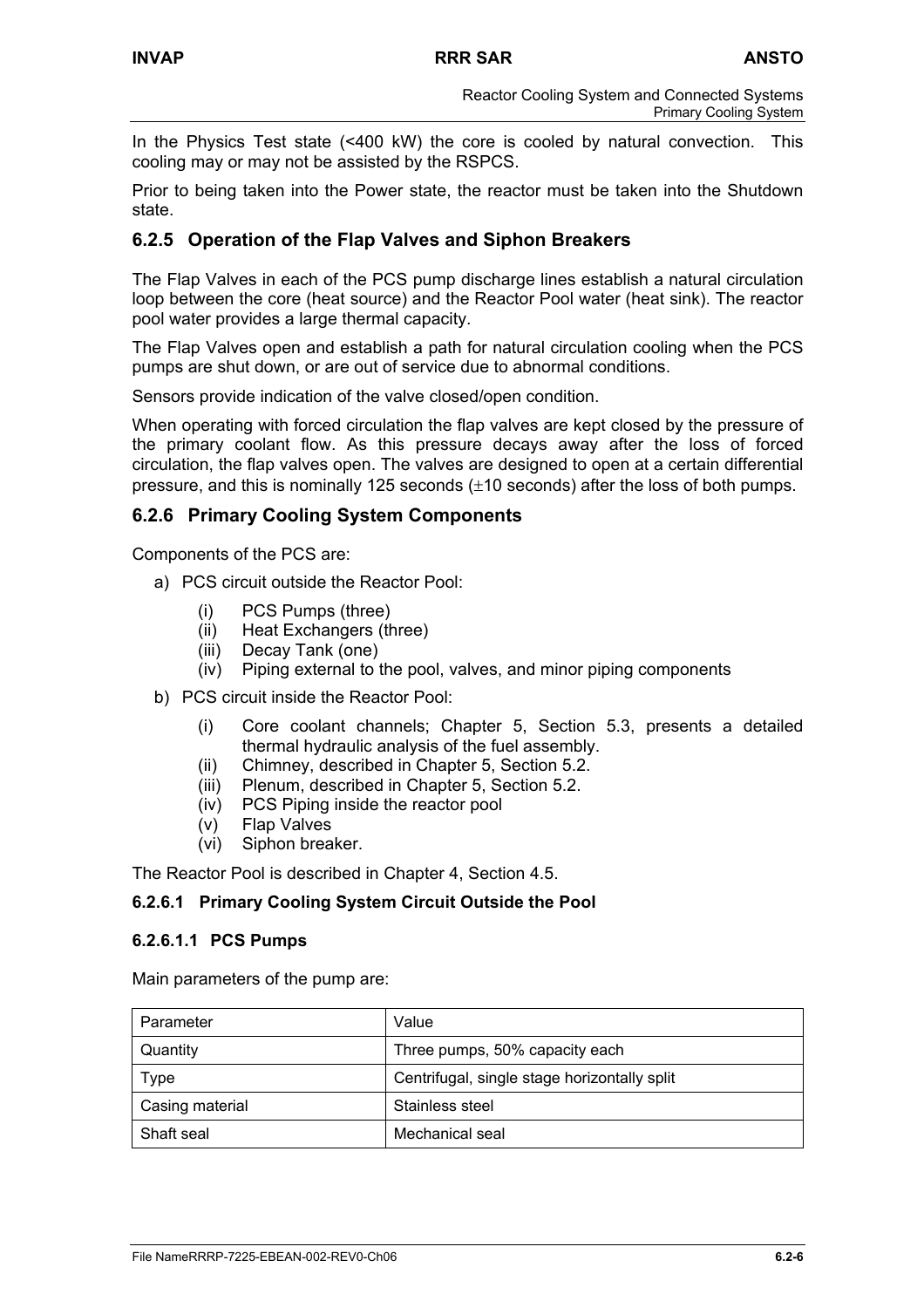Reactor Cooling System and Connected Systems Primary Cooling System

| Parameter   | Value                                                 |
|-------------|-------------------------------------------------------|
| Accessories | Instrumentation:                                      |
|             | Temperature measurement in motor winding and bearings |
|             | Vibration monitoring in bearings                      |
|             | Instrumentation:                                      |
|             | Temperature measurement in motor winding and bearings |

Check valves are provided at the pump outlet. Manual butterfly valves are used for isolation at pumps suction and discharge pipelines.

Pump operation is limited by RCMS interlocks described in the corresponding section.

#### **6.2.6.1.2 Heat Exchangers**

Main parameters of the heat exchangers are:

| Parameter        | Value                            |  |
|------------------|----------------------------------|--|
| Quantity         | Three, 50% capacity each         |  |
| Type             | Plate type                       |  |
| Fluids direction | Counter-current                  |  |
| Sealing material | EPDM (Ethylene propylene rubber) |  |

The heat exchangers are designed so that failures of plate gaskets do not produce mixing of primary and secondary fluids.

#### **6.2.6.1.3 Decay Tank**

Main parameters of the decay tank are:

| Parameter | Value                                                                                                             |
|-----------|-------------------------------------------------------------------------------------------------------------------|
| Quantity  | One                                                                                                               |
| Type      | Vertical type, with internal baffle of cylindrical shape diffuser<br>plate at inlet/ and piston type flow pattern |

The decay tank is shielded by heavy concrete walls. Its design criterion is to delay the flow of cooling water in the tank for the time needed for the decay of nitrogen-16 before the water is allowed to exit the concrete shielding. The decay tank design is presented in Chapter 12, Section 12.3.2.5. The Design Standards listed in Section 6.1.1 apply.

#### **6.2.6.1.4 Piping External to the Pool, Valves and other associated Components**

All PCS piping is designed according to AS 4041. The material is stainless steel (Class B material).

Pipework embedded in concrete is covered with a layer of polyurethane rigid foam to allow for thermal expansion.

PCS materials resistant to severe operation and radiation environment used are:

- a) EPDM (Ethylene propylene rubber), used for soft components such as O-rings, diaphragms, gaskets of plate heat exchangers, and valve seats.
- b) UHMWPE (Ultra High Molecular Weight Polyethylene), used in special cases such as for ball valve seats.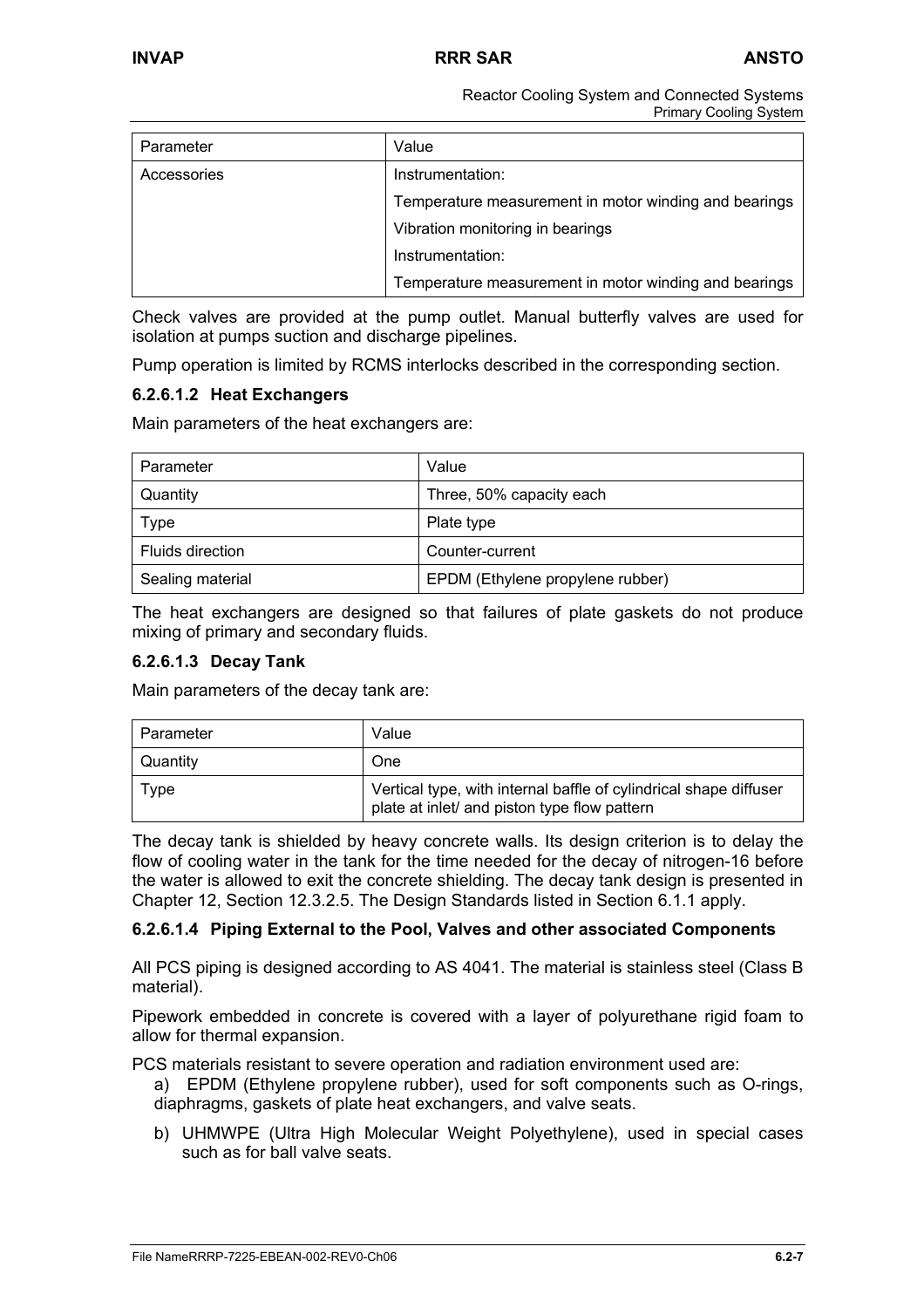Appropriate venting and drainage connections with suitable valves are provided. Water from all drainage points flows to the Radioactive Liquid Waste Management System.

## **6.2.6.2 Primary Cooling System Inside the Reactor Pool**

The PCS pipelines inside the Reactor Pool are:

- a) Two pipelines from the Reactor Pool penetration to PCS inlet plenum (pump discharge line).
- b) One outlet pipe from the Chimney Riser up to the Reactor Pool penetration (pump suction line).
- c) One siphon breaker pipeline from the pump suction line up to the Reactor Pool surface open to the atmosphere..
- d) A pipeline connecting at the top of both the plenum inlet pipelines, ensures siphon break if any flap valve fails to open.

The piping inside the Reactor Pool is designed according to AS 4041 with stainless steel as the piping material.

The PCS circuit inside the Reactor Pool also includes the following core associated structures: Core Inlet Plenum, Diffuser, Core Coolant Channels and the Chimney. These are described in Chapter 5, Section 5.2.

## **6.2.7 Primary Cooling System Instrumentation**

Instrumentation associated with the Reactor Protection Systems is triplicated.

The Reactor Protection Systems (RPS) consists of:

- a) First Reactor Protection System (FRPS), and the
- b) Second Reactor Protection System (SRPS)

The following are the parameters that are monitored by the RPS, the Reactor Controlling and Monitoring System (RCMS) and the Post Accident Monitoring System (PAM).

| Instrument                              | Location                    | System                | Control Room<br>Indication/Alarm                           | <b>Protection Functions</b>                                   |
|-----------------------------------------|-----------------------------|-----------------------|------------------------------------------------------------|---------------------------------------------------------------|
| Temperature<br>sensor &<br>transmitter  | Core inlet                  | FRPS &<br><b>RCMS</b> | Indication<br>High temperature<br>alarm                    | Reactor trip 1 due to<br>high core inlet<br>temperature       |
| Temperature<br>sensor &<br>transmitter  | Core inlet - core<br>outlet | FRPS &<br><b>RCMS</b> | Indication<br>High core<br>temperature<br>difference alarm | Reactor trip 1 due to<br>high core temperature<br>difference. |
| Temperature<br>sensors &<br>transmitter | Core outlet                 | SRPS &<br><b>RCMS</b> | Indication<br>High temperature<br>alarm                    | Reactor trip 2 due to<br>high core outlet<br>temperature      |
| Temperature<br>sensor &<br>transmitter  | Decay tank inlet            | <b>RCMS</b>           | Indication<br>High temperature                             | Alarm through RCMS<br>to warn operator.                       |

**6.2.7.1 Temperature**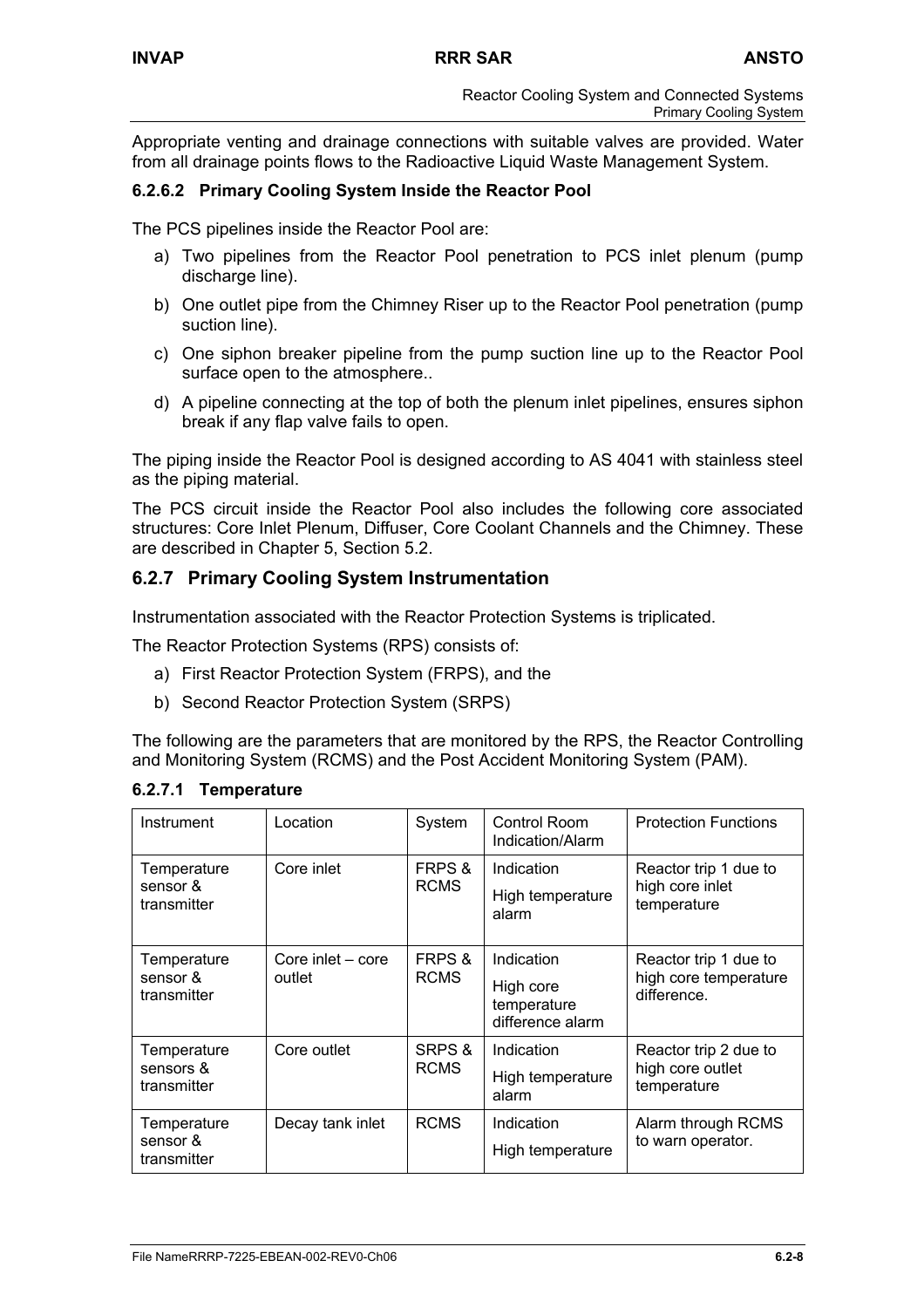Reactor Cooling System and Connected Systems Primary Cooling System

|                                        |                                                          |             | alarm      |                                       |
|----------------------------------------|----------------------------------------------------------|-------------|------------|---------------------------------------|
| Temperature<br>sensor &<br>transmitter | Heat exchangers,<br>inlet and outlet                     | <b>RCMS</b> | Indication | Alarm trough RCMS to<br>warn operator |
| Temperature<br>sensor &<br>transmitter | Reactor pool<br>(closed to the<br>upper chimney<br>edge) | <b>RCMS</b> | Indication | None                                  |
| Temperature<br>sensor &<br>transmitter | Core mechanism<br>flushing pipeline                      | <b>RCMS</b> | Indication | None                                  |

## **6.2.7.2 Flow**

| Instrument                  | Location                   | System                | <b>Control Room</b><br>Indication/Alarm                           | <b>Protection Functions</b>                                         |
|-----------------------------|----------------------------|-----------------------|-------------------------------------------------------------------|---------------------------------------------------------------------|
| Flow meter &<br>transmitter | Core inlet                 | FRPS &<br><b>RCMS</b> | Indication<br>Low flow rate to<br>the reactor core<br>inlet alarm | Reactor trip 1 due to<br>low flow rate to the<br>reactor core inlet |
| Flow meter &<br>transmitter | Interconnection<br>branch  | <b>RCMS</b>           | Indication<br>Low flow rate<br>alarm                              | None                                                                |
| Flow meter &<br>transmitter | Core mechanism<br>flushing | <b>RCMS</b>           | Indication<br>Low flow rate<br>alarm                              | None                                                                |
| <b>Flow Switch</b>          | Each pump outlet           | <b>RCMS</b>           | Low Flow Alarm                                                    | None                                                                |

## **6.2.7.3 Pressure**

| Instrument                                                  | Location     | System                | Control Room<br>indication/Alarm                             | <b>Protection Functions</b>                                        |
|-------------------------------------------------------------|--------------|-----------------------|--------------------------------------------------------------|--------------------------------------------------------------------|
| <b>Differential</b><br>pressure<br>transmitter (DP<br>Cell) | Reactor core | SRPS &<br><b>RCMS</b> | Indication<br>Low differential<br>pressure alarm             | Reactor trip 2 due to<br>low core differential<br>pressure         |
| <b>Differential</b><br>pressure<br>transmitter (DP<br>Cell) | Reactor core | FRPS &<br><b>RCMS</b> | Indication<br>High and Low<br>differential<br>pressure alarm | Reactor trip 1 due to<br>high or low core<br>differential pressure |

## **6.2.7.4 Reactor Pool Level**

| Instrument   | Location                                                           | System      | Control Room<br>indication/Alarm | <b>Protection Functions</b>                    |
|--------------|--------------------------------------------------------------------|-------------|----------------------------------|------------------------------------------------|
| Level switch | <b>Reactor Pool</b><br>water level<br>(minimum<br>operating level) | <b>RCMS</b> | Low level alarm                  | Power reduction due<br>to low pool water level |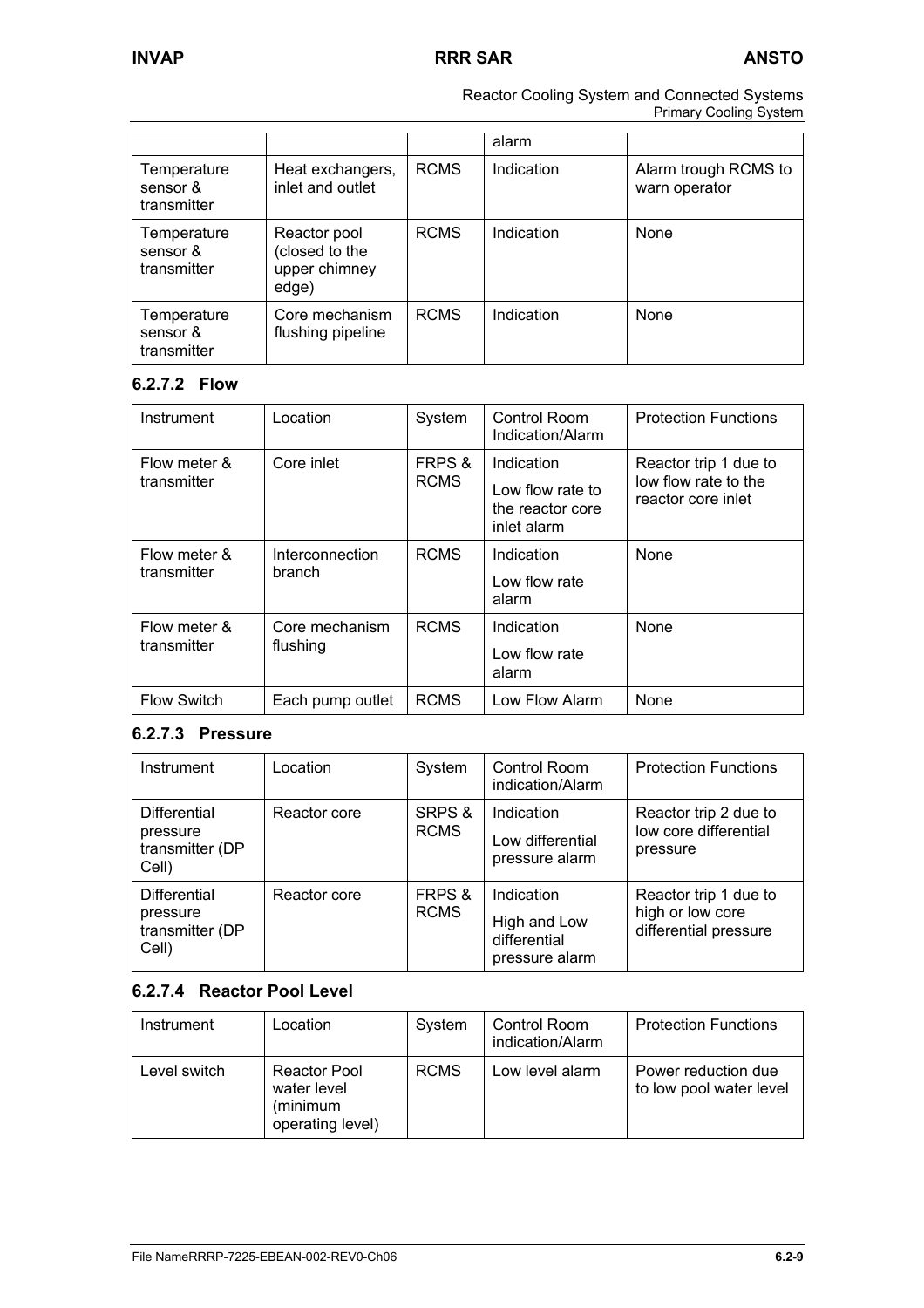| Reactor Cooling System and Connected Systems |
|----------------------------------------------|
| <b>Primary Cooling System</b>                |

| Instrument   | Location                                                                  | System                | Control Room<br>indication/Alarm | <b>Protection Functions</b>                   |
|--------------|---------------------------------------------------------------------------|-----------------------|----------------------------------|-----------------------------------------------|
| Level switch | Reactor Pool<br>water level                                               | <b>FRPS</b>           | Very low level<br>Alarm          | Reactor trip 1 due to<br>low level            |
|              |                                                                           | <b>RCMS</b>           | Very low level<br>Alarm          | Pump trip due to very<br>low pool water level |
| Level switch | Reactor Pool<br>water level                                               | SRPS &<br><b>RCMS</b> | Evacuation level<br>alarm        | Reactor trip 2 due to<br>very low level       |
|              |                                                                           | <b>PAM</b>            | Evacuation Low<br>level Alarm    | None                                          |
| Level switch | Reactor pool<br>water level (top of<br>chimney,<br>triggering of<br>EMWS) | PAM &<br><b>RCMS</b>  | Low level Alarm                  | None                                          |
| Level switch | Reactor pool<br>water level (top of<br>core)                              | PAM &<br><b>RCMS</b>  | Low level Alarm                  | None                                          |

## **6.2.7.5 Flap Valve Position**

| Instrument                  | Location                    | System               | Control Room<br>indication/Alarm                                                                                                                                                                                                                                                            | <b>Protection Functions</b>                          |
|-----------------------------|-----------------------------|----------------------|---------------------------------------------------------------------------------------------------------------------------------------------------------------------------------------------------------------------------------------------------------------------------------------------|------------------------------------------------------|
| <b>Position</b><br>switches | On each lower<br>flap valve | PAM &<br><b>RCMS</b> | Full open position<br>indication                                                                                                                                                                                                                                                            | None                                                 |
| Position<br>switches        | On all flap valves          | <b>RCMS</b>          | Full open/closed<br>position indication<br>Alarm when any<br>flap valve is not<br>fully open and<br>core flow is lower<br>than pre-set value<br>Alarm when<br>pumps are start-<br>up and any flap<br>valve is not fully<br>closed with<br>primary flow is<br>higher than pre-<br>set value. | Power state not<br>allowed due to flap<br>valve open |

## **6.2.7.6 PCS Pump Temperature Instrumentation**

| Instrument             | Location               | System      | Control Room<br>Indication/Alarm                       | <b>Protection Functions</b>                                                     |
|------------------------|------------------------|-------------|--------------------------------------------------------|---------------------------------------------------------------------------------|
| Temperature<br>sensors | Pump motor<br>windings | <b>RCMS</b> | Temperature<br>indication<br>High temperature<br>alarm | Pump trip due to very<br>high motor winding<br>temperature<br>(hardwired logic) |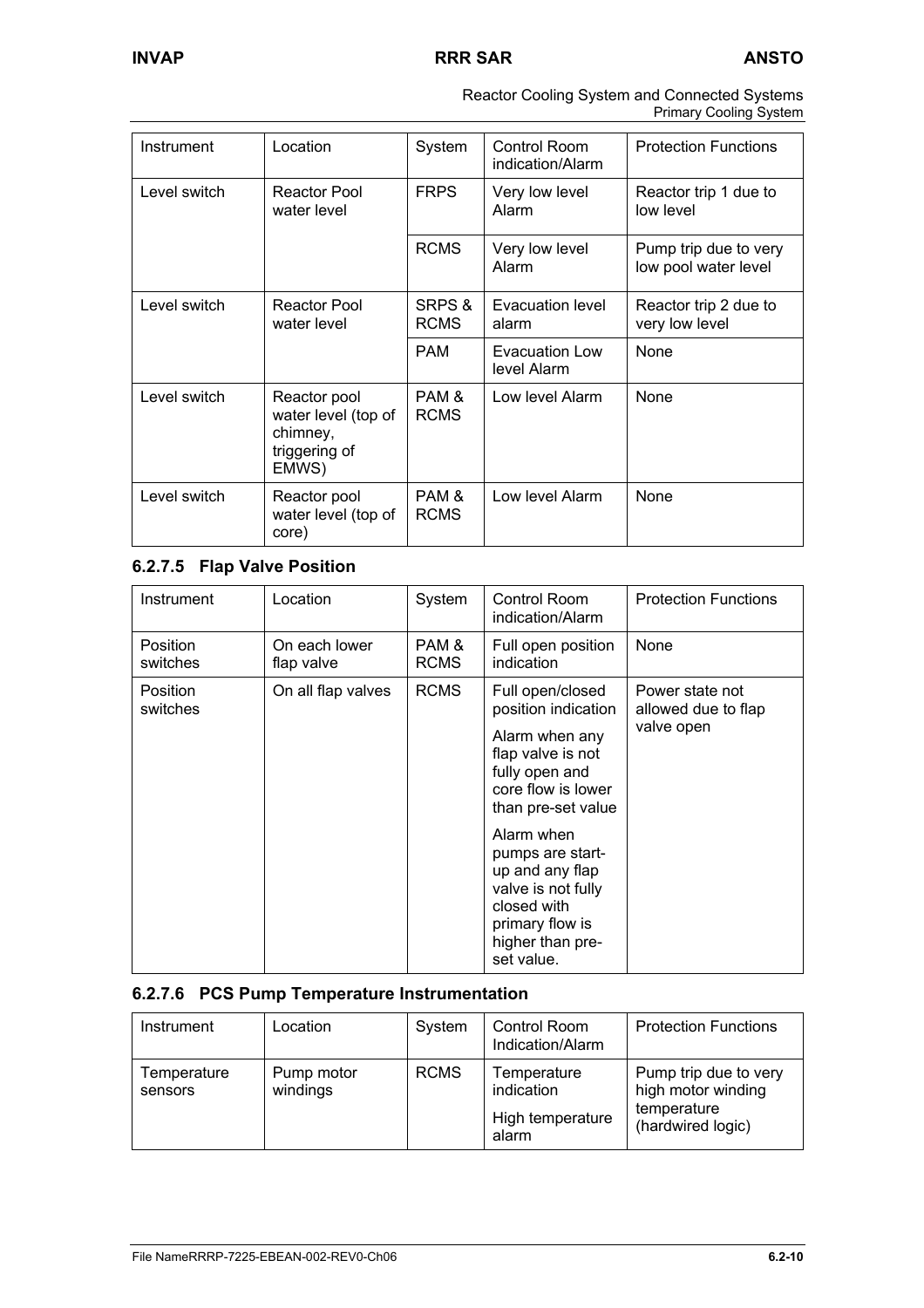| Reactor Cooling System and Connected Systems |
|----------------------------------------------|
| <b>Primary Cooling System</b>                |

| Instrument             | Location               | System      | Control Room<br>Indication/Alarm | <b>Protection Functions</b> |
|------------------------|------------------------|-------------|----------------------------------|-----------------------------|
| Temperature<br>sensors | Pump bearings          | <b>RCMS</b> | Temperature<br>indication        | None                        |
|                        |                        |             | High temperature<br>alarm        |                             |
| Temperature<br>sensors | Pump motor<br>bearings | <b>RCMS</b> | Temperature<br>indication        | None                        |
|                        |                        |             | High temperature<br>alarm        |                             |
| Temperature<br>sensors | <b>Bearings</b>        | <b>RCMS</b> | Temperature<br>indication        | None                        |
|                        |                        |             | High temperature<br>alarm        |                             |

## **6.2.7.7 PCS Pump Vibration Instrumentation**

| Instrument           | Location               | System      | Control Room<br>Indication/Alarm | <b>Protection Functions</b> |
|----------------------|------------------------|-------------|----------------------------------|-----------------------------|
| Vibration<br>sensors | Pump motor<br>bearings | <b>RCMS</b> | High vibration<br>alarm          | None                        |
|                      |                        |             | Very high<br>vibration alarm     |                             |

## **6.2.7.8 Leak Detection**

| Instrument                 | Location                                  | System      | Control Room<br>indication/Alarm | <b>Protection Functions</b> |
|----------------------------|-------------------------------------------|-------------|----------------------------------|-----------------------------|
| High water level<br>switch | Pump seal leak<br>reservoir               | <b>RCMS</b> | Alarm                            | None                        |
| Level switch               | <b>Below DPcell</b><br><i>instruments</i> | <b>RCMS</b> | High level alarm                 | None                        |

## **6.2.7.9 Failed Fuel Detection**

| Instrument                 | Location                | System      | Control Room<br>indication/Alarm | <b>Protection Functions</b> |
|----------------------------|-------------------------|-------------|----------------------------------|-----------------------------|
| Fission product<br>monitor | Core outlet<br>pipeline | <b>RCMS</b> | Alarm                            | None                        |

The Failed Fuel monitor is described in Chapter 8, Section 8.6.3.2.2.3.

## **6.2.7.10 Water Activity Monitor**

| Instrument                                                                 | Location                      | System      | Control Room<br>indication/Alarm | <b>Protection Functions</b> |
|----------------------------------------------------------------------------|-------------------------------|-------------|----------------------------------|-----------------------------|
| Gamma activity<br>monitor (Active<br>Liquid<br>Monitoring<br>System, ALMO) | Decay tank outlet<br>pipeline | <b>RCMS</b> | Alarm                            | None                        |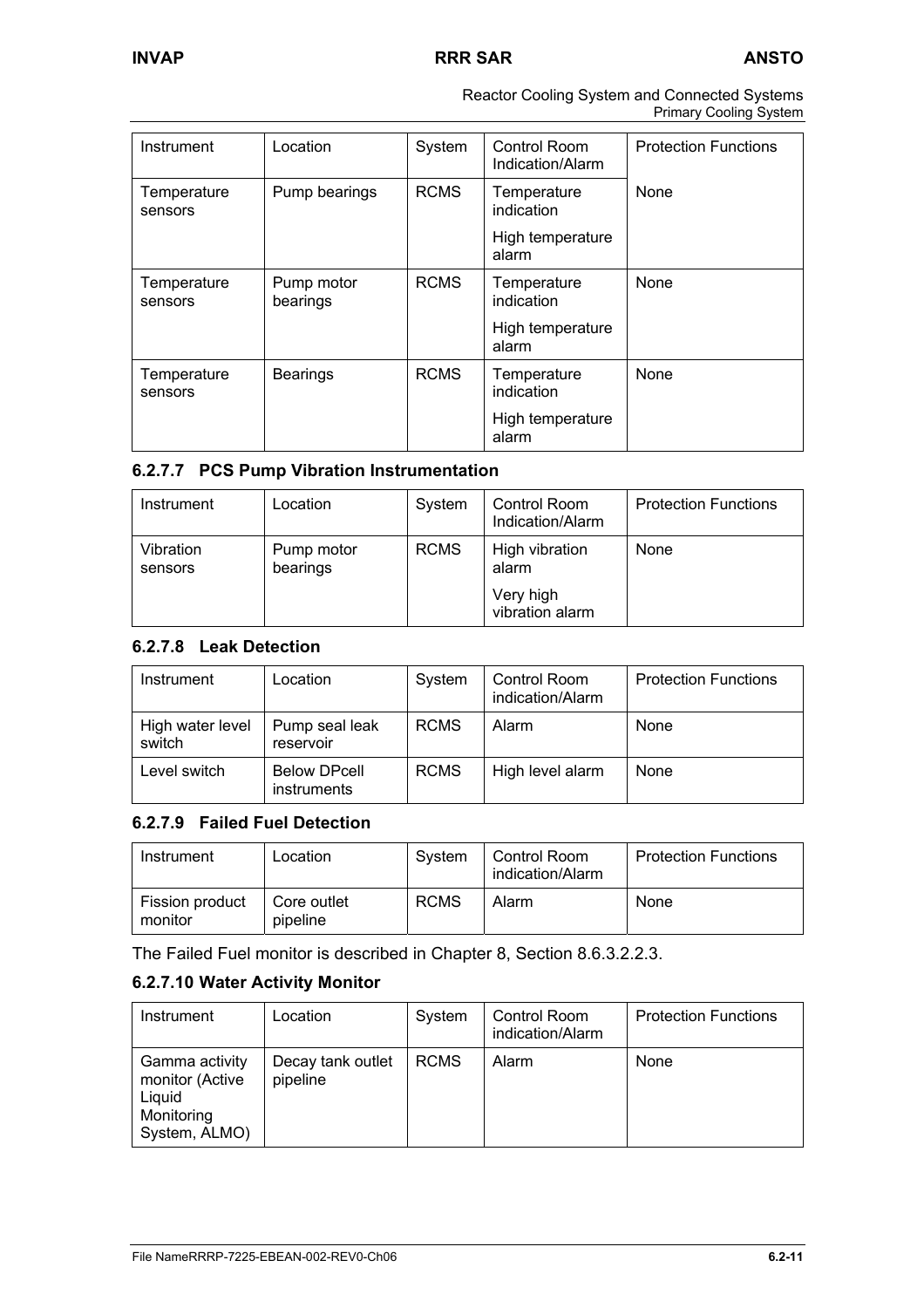The monitor is described in Chapter 8, Section 8.6.3.2.2.1.

## **6.2.8 Actions on RPS and RCMS due to PCS Signals**

The instrumentation and control system is fully described in Chapter 8, Section 8.8. This section reproduces the main actions of the RPS and RCMS associated with the PCS.

## **6.2.8.1 Trip Signals**

Reactor trip signals generated by the FRPS

Low reactor pool water level

Low core primary coolant flow

Low core differential pressure

High core differential pressure

High core temperature difference

High core inlet temperature

Reactor trip signals generated by the SRPS

Low core differential pressure

Very low pool water level (evacuation level)

High core outlet temperature

A pump trip by the signal initiated by the RCMS or a hardwired interlock will produce a decrease of the flow rate. The low core flow rate signal will result in a reactor trip by the FRPS.

PCS pump trip signals

Very High motor winding temperature (generated by a hardwired logic)

Reactor Pool very low water level (generated by the RCMS)

## **6.2.8.2 Operator Actions**

| Condition                                         | <b>Operator Action</b>                                                          |
|---------------------------------------------------|---------------------------------------------------------------------------------|
| High bearing temperature alarm                    | The operator will evaluate the<br>situation and take the appropriate<br>action. |
| High motor winding temperature alarm              |                                                                                 |
| High and very high motor bearings vibration alarm |                                                                                 |
| High motor bearings temperature alarm             |                                                                                 |
| High pump bearings temperature alarm              |                                                                                 |
| High pump seal leak reservoir level alarm         |                                                                                 |
| Low pump flow alarm                               |                                                                                 |
| Low pool level alarm                              |                                                                                 |
| Pool leaks detection alarm                        |                                                                                 |
| Activity monitor alarms                           |                                                                                 |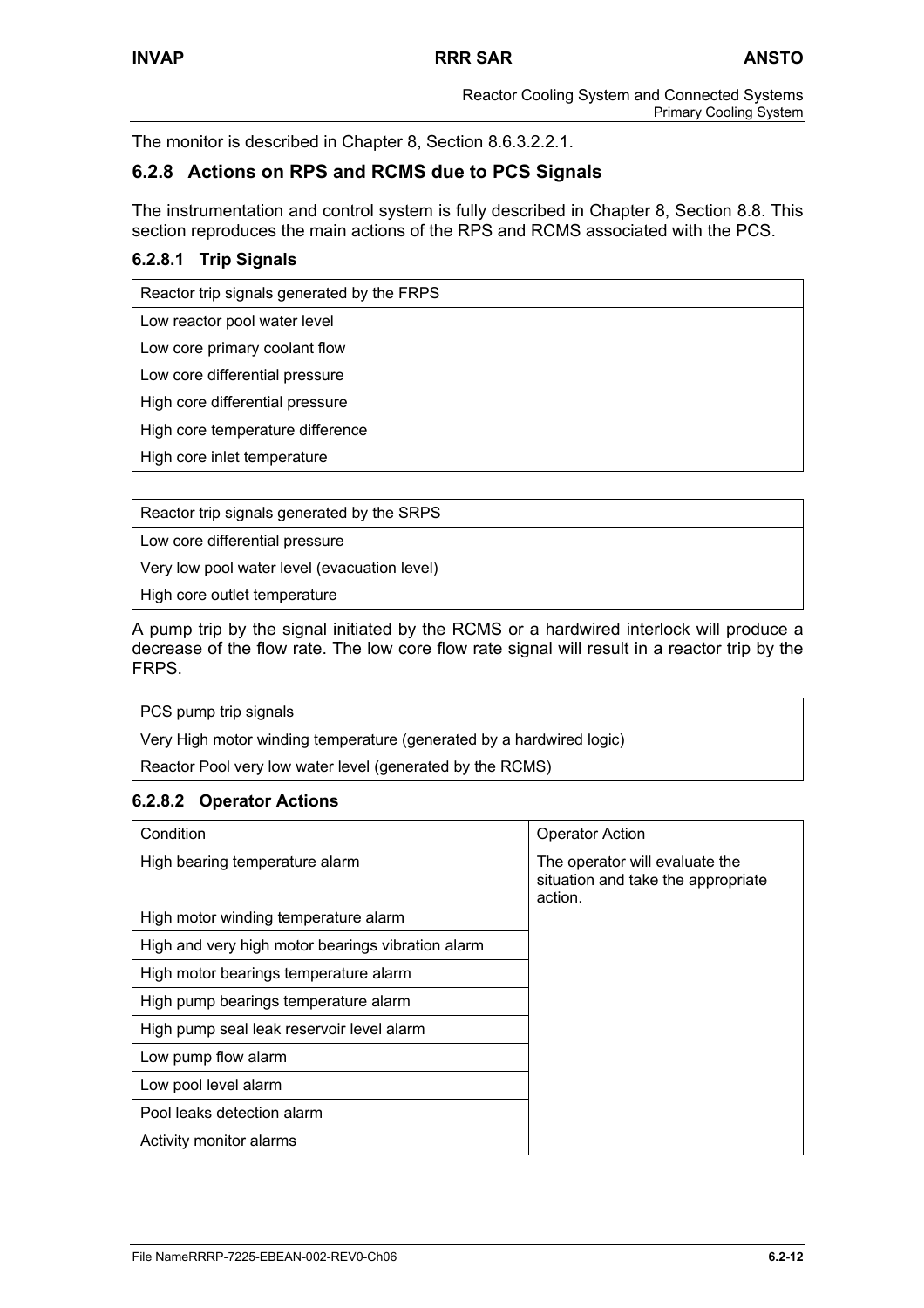## **6.2.8.3 Interlocks**

## **6.2.8.3.1 Primary Cooling System Pump**

| Condition                                                                               | <b>Interlocks</b>                                                                                          |  |
|-----------------------------------------------------------------------------------------|------------------------------------------------------------------------------------------------------------|--|
| Two pumps in operation                                                                  | Start-up of the third pump is not allowed due to<br>electrical network limitation.                         |  |
| Failure of one of the two operating<br>pumps                                            | Automatic start-up of the stand-by pump is not<br>allowed.                                                 |  |
| Failure of one of the two operating<br>pumps.                                           | The pump is not allowed to start-up again until a<br>manual reset of the control logic has been performed. |  |
| Reactor in the Physics Test state                                                       | Pump start-up is not allowed.                                                                              |  |
| Reactor in the Refuelling State                                                         | Pump start-up is not allowed.                                                                              |  |
| Pump shutdown and pump start-up<br>signals are transmitted simultaneously<br>by mistake | The shutdown signal has priority.                                                                          |  |
| Two of the pumps are not in operation                                                   | Reactor start-up in the Power state is not allowed.                                                        |  |
| PCS flow has not reached the pre-set<br>value                                           | Reactor start-up in the Power state is not allowed                                                         |  |

## **6.2.8.4 Reactor and Service Pools**

| Condition                      | Interlock                                          |  |  |
|--------------------------------|----------------------------------------------------|--|--|
| Not all Flap Valves are closed | Reactor start-up in the Power state is not allowed |  |  |

## **6.2.8.5 Loss of Coolant Accident**

Analysis of LOCA is presented in Chapter 16, Section 16.11.

The provisions of the PCS to detect LOCA incidents are:

| Possible consequences on the PCS as<br>a result of LOCA         | Means of detection                                             |
|-----------------------------------------------------------------|----------------------------------------------------------------|
| Decrease in reactor pool water level                            | Reactor pool level switches                                    |
| Reactor pool automatic water make-up<br>system flow is too high | Reactor pool automatic water makeup system flow<br>transmitter |
| Water drainage                                                  | Leak detectors in LOCA drainage system                         |

## **6.2.9 Inspection and Testing**

The inspection and testing program for fabrication, assembly, pre-operation and inservice operation was developed during detailed engineering in accordance with the Construction Inspection and Test Plan (CITP).

## **6.2.10 Primary Cooling System Design Evaluation**

The PCS meets the safety design bases:

a) The design is able to provide coolant flow to remove the core fission heat when the reactor is in the Power state. This function is performed by the PCS circuit inside and outside the Reactor Pool.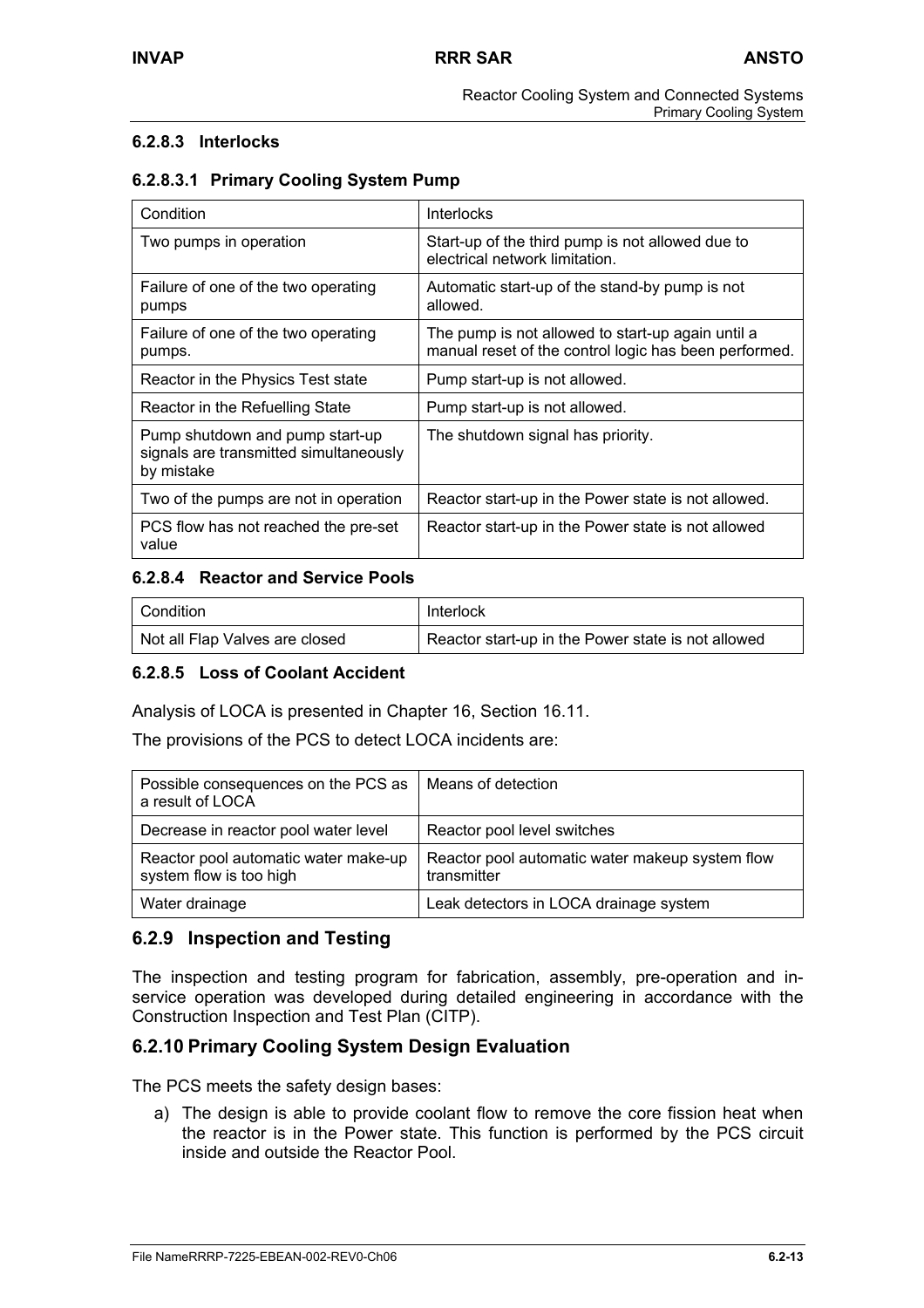- b) Together with the SCS (section 6.8), it is designed to maintain a steady core coolant inlet temperature over a range of normal operating conditions.
- c) The removal of core decay heat, when the PCS pumps are not in operation, is performed by the Safety Category 1 function of the PCS, cooling the core by natural circulation, using the PCS circuit inside the Reactor Pool.
- d) Ensuring that there is adequate fuel cladding thermal margin during postulated transients.
- e) The PCS integrity is maintained during adverse combination of loading and forces occurring during postulated occurrences and abnormal conditions

For safety design bases (a), (b), (c) and (d) above, the requirements for core heat removal during the various reactor states are verified through the thermal hydraulic design performed with validated codes presented in Chapter 5, Section 5.10. The design establishes the coolant flow rate, core inlet coolant temperature, core temperature differential and core pressure differential required for maintaining the core within specified safety conditions. As a result of this analysis the required coolant flow rate indicated in the design basis conditions is established for the Power state.

The core thermal hydraulic parameters and other circuit characteristics are used as input for the calculation of the PCS mass and energy balance, to obtain the process flow diagram and the circuit hydraulic behaviour, with CHEMCAD 5.0.01 Chemstations Inc. software.

Engineers Aide SINET-XLT 5.3, Epcon International is used to perform head loss calculations for pipe networks and CRANE Companion 2.50 ABZ Inc. is used for single pipeline calculations.

Flow rate, available head loss and SCS data are inputs for a preliminary design of the heat exchangers. The final design of the heat exchangers to suit the needs of the circuit is then carried out by the manufacturer.

Selection of the appropriate pump is carried out on the basis of the analysis with the aid of the pump characteristic curves provided by the manufacturer. An adequate safety margin is assigned to ensure that the system capability will exceed the requirement of the design bases for the reactor at the Power state, and to fulfil the PCS Category 2 Safety function.

The PCS transient that takes place when the reactor and the PCS pumps are shutdown is analysed by means of the RETRAN code, to determine the core flow rate during pump coast down, and the optimum opening time for the PCS flap valves. Opening time is determined by the maximum power that can be removed under natural circulation conditions, in order to avoid the onset of nucleate boiling.

The fail-safe characteristics of the flap valves together with the high level of redundancy provided ensures a high reliability in the establishment of natural circulation of the reactor core following any condition that results in the shutdown of the PCS pumps.

The core pressure drop corresponding to the maximum core power level to be cooled by natural circulation is established and used as input for the mechanical design of the flap valves, ensuring that decay heat is extracted according to the design basis.

The failure of a PCS pump with abrupt shutdown is covered by the remaining pump that keeps running, as explained in Chapter 16, Section 16.9, where this and other incidents are analysed.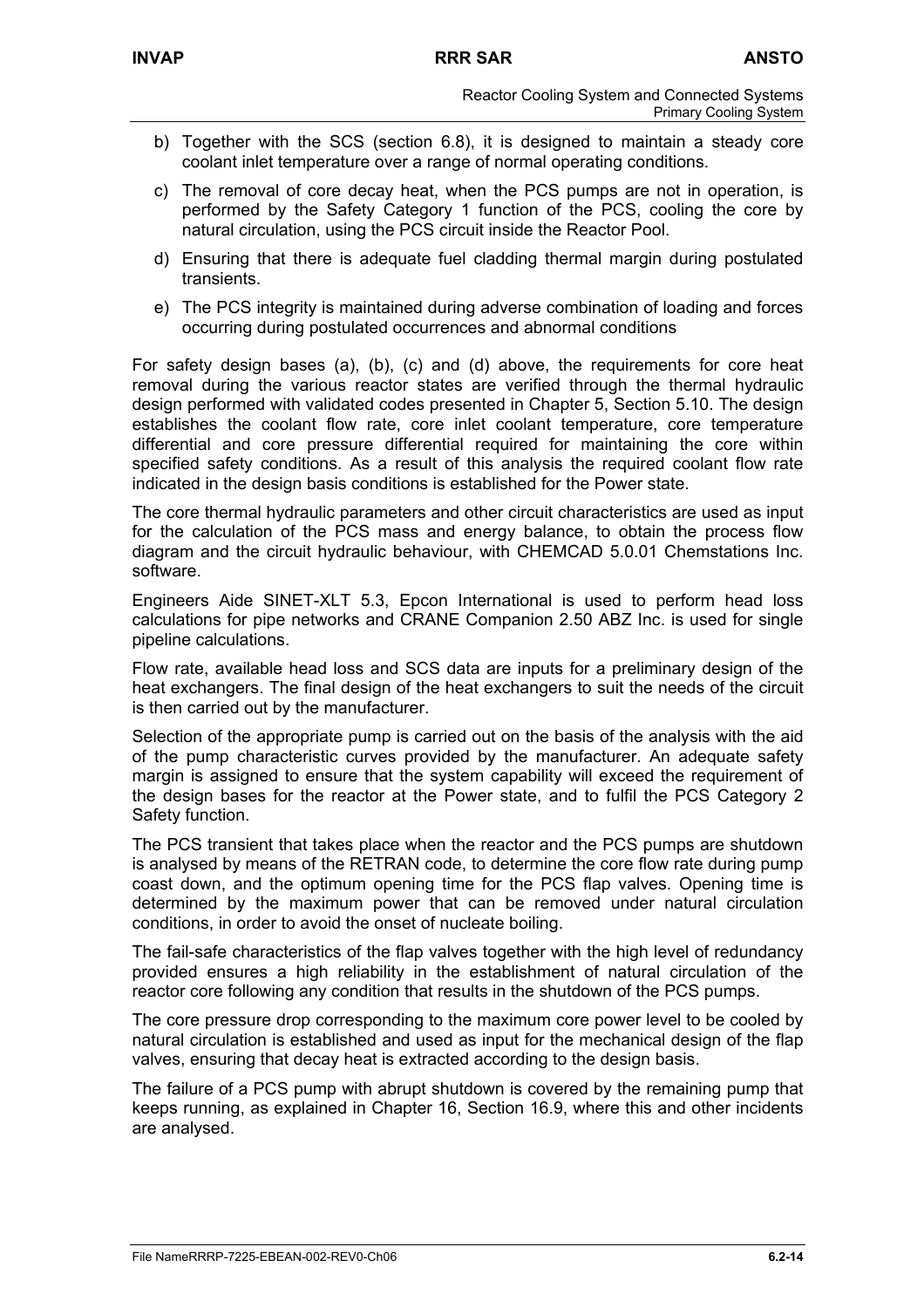An appropriate safety margin has been assigned to the thermal capacity of the system to ensure its adequate performance in any postulated condition (Chapter 5, Section 5.8).

Appropriate safety margins have been employed in the capacities of the components and piping and fixing devices to ensure the integrity of the PCS boundary regarding internal pressure, corrosion, water quality (Section 6.4.4 Chemistry of Reactor Coolant) and seismic hazard (Section 6.2.11).

The pumps of the PCS are constructed of materials with good ductility.

All major valves in the PCS are butterfly valves. As the valves are part of the PCS pipework which is rigidly fixed to the reactor building walls and ceiling, the effect of a seismic event would be to cause the system to move as one item and to impose only minimal bending moments on the valve bodies. It should also be noted that the loads on the valve bodies are imparted by through-bolts that go right through the valve body from the flanges on each of the pipe ends. This ensures that only compressive loads are applied to the valve bodies. The structural evaluation of these components, including FEA, to determine the effects of the various loading cases, thermal, structural, seismic etc, has shown that the valves are appropriately selected. The use of cast iron for valve bodies is well accepted and is shown by analysis to meet required standards.

To maintain its structural integrity (safety design basis (e) above), the PCS is designed in accordance with the requirements of its safety categorisation. It is further protected from internal and external hazards by the Reactor Building. A Failure Mode and Effects Analysis of the PCS has been carried out. The analysis provided a list of PCS related initiating events which have been evaluated in Chapter 16, namely: Loss of Normal Power (Section 16.7), reactivity insertion events (Section 16.8), Loss Of Flow Accidents (LOFA) (Section 16.9), Loss of heat sink event (Section 16.10) and LOCA (Section 16.11). The sequence of events triggered by each postulated initiating event was analysed and modelled. The end-state for each sequence was a reactor in a safe shutdown condition with a non-exposed core and core cooling by natural circulation.

A stress analysis for nine relevant static load cases was performed for the primary circuit. The analysis also included the dynamic cases for the seismic event, presented in the subsection 6.2.11.

The applicable codes, calculation hypotheses, input data and models used are presented in Section 6.2.11. The circuit was modelled with six interconnected parts (see subsection 6.2.11.3).

| <b>Static</b><br>Case Nr. | <b>System Condition</b> |
|---------------------------|-------------------------|
| ST1                       | Normal operation        |
| ST <sub>2</sub>           | Design                  |
| ST <sub>3</sub>           | Accident case at 100°C  |
| ST <sub>4</sub>           | Operation combination   |
| ST <sub>5</sub>           | Design combination      |
| ST <sub>6</sub>           | Hydrostatic test        |
| ST <sub>7</sub>           | Operation combination   |
| ST <sub>8</sub>           | Design combination      |

The list of static cases analysed are: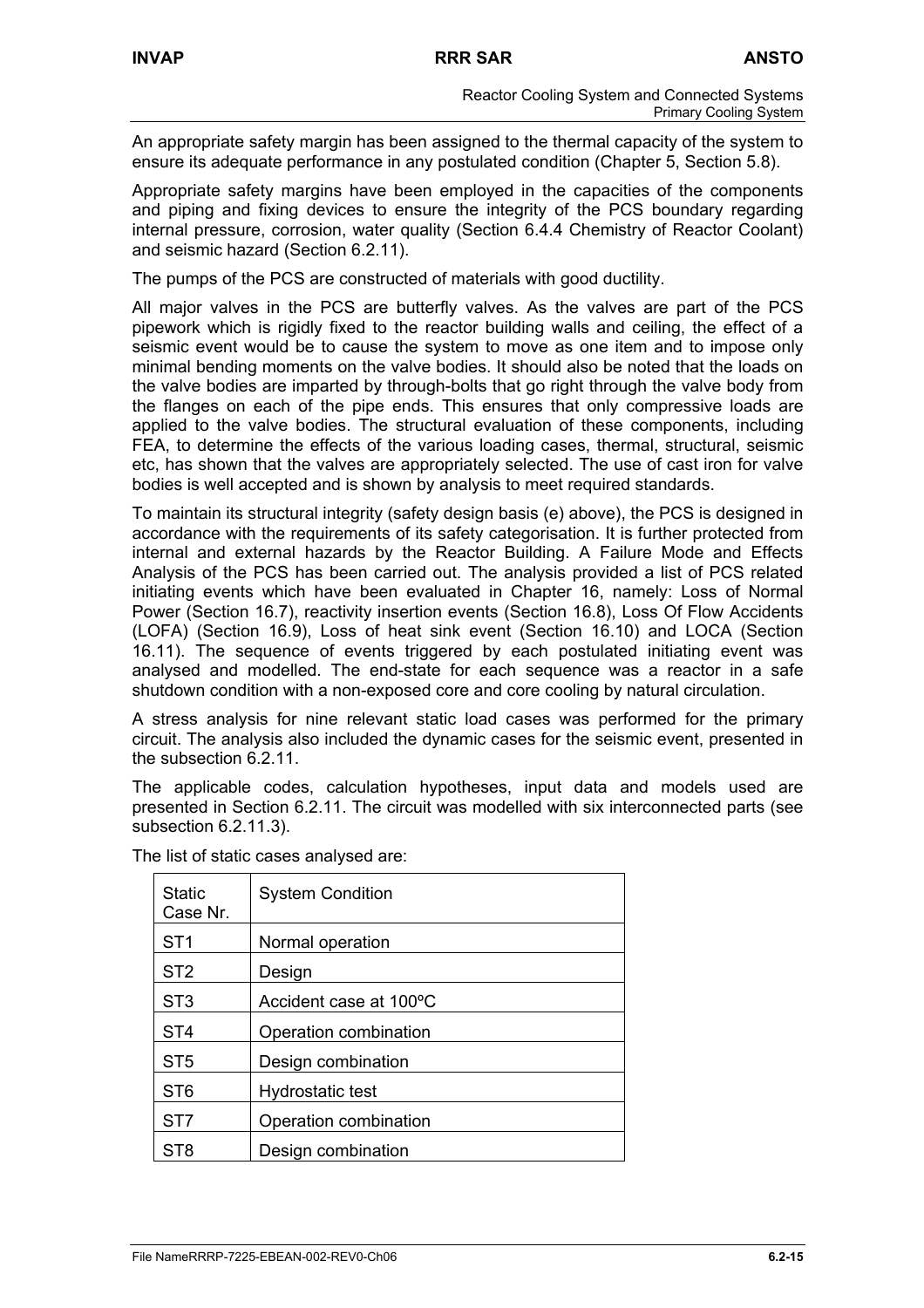ST9 Combination for accident case at 100ºC

## **6.2.10.1 Reactor Pool to Decay Tank Model -Static case**

All cases were within allowable limits.

For this pipeline section, case ST4 considers self-weight, operating pressure on the piping and operating pressure for the Decay Tank while case ST5 considers self-weight and the design pressure on the piping without the pressure on the Decay Tank .

## **6.2.10.2 Decay Tank to connecting node model - Static case**

All cases were within allowable limits.

For this pipeline section, case ST4 considers self-weight, operating pressure on the piping and operating pressure for the Decay Tank, while case ST5 considers self-weight and the design pressure on the piping without the pressure on the Decay Tank.

## **6.2.10.3 Connecting node to Primary Pump model - Static case**

All cases were within allowable limits.

## **6.2.10.4 Primary Pump to Heat Exchanger model - Static case**

All cases were within allowable limits.

#### **6.2.10.5 Heat Exchanger to Reactor Pool model - Static case**

All cases were within allowable limits.

#### **6.2.10.6 Reactor Pool To Pump Room model - Static case**

All cases were within allowable limits.

The results for the 6 static cases show that the maximum stress values of piping and components, for the different load cases (9) analyzed do not exceed the limits set by the applicable codes and manufacturers.

## **6.2.11 Seismic Evaluation**

The PCS is classified Seismic Category 1. That means that the components of the system must maintain their structural or safety function during and after the SL-2 earthquake.

The seismic stress evaluation performed followed the recommendations of IAEA and USNRC about design criteria for the resistance against seismic hazard (see Chapter 2, section 2.6.1). It was applied to the PCS design resulting from the detailed engineering stage, and considered:

- a) the acceleration spectra for the building positions where systems are fixed
- b) consideration of the fixing characteristics
- c) consideration of the mass of water contained within the system
- d) stress evaluation in piping, components and fixing points

This seismic analysis is part of the stress analysis performed for the system. The purpose of this analysis is:

• To verify that the design of the pipelines corresponding to the Primary Cooling System meets the requirements of the ASME Code as regards stress including seismic loads.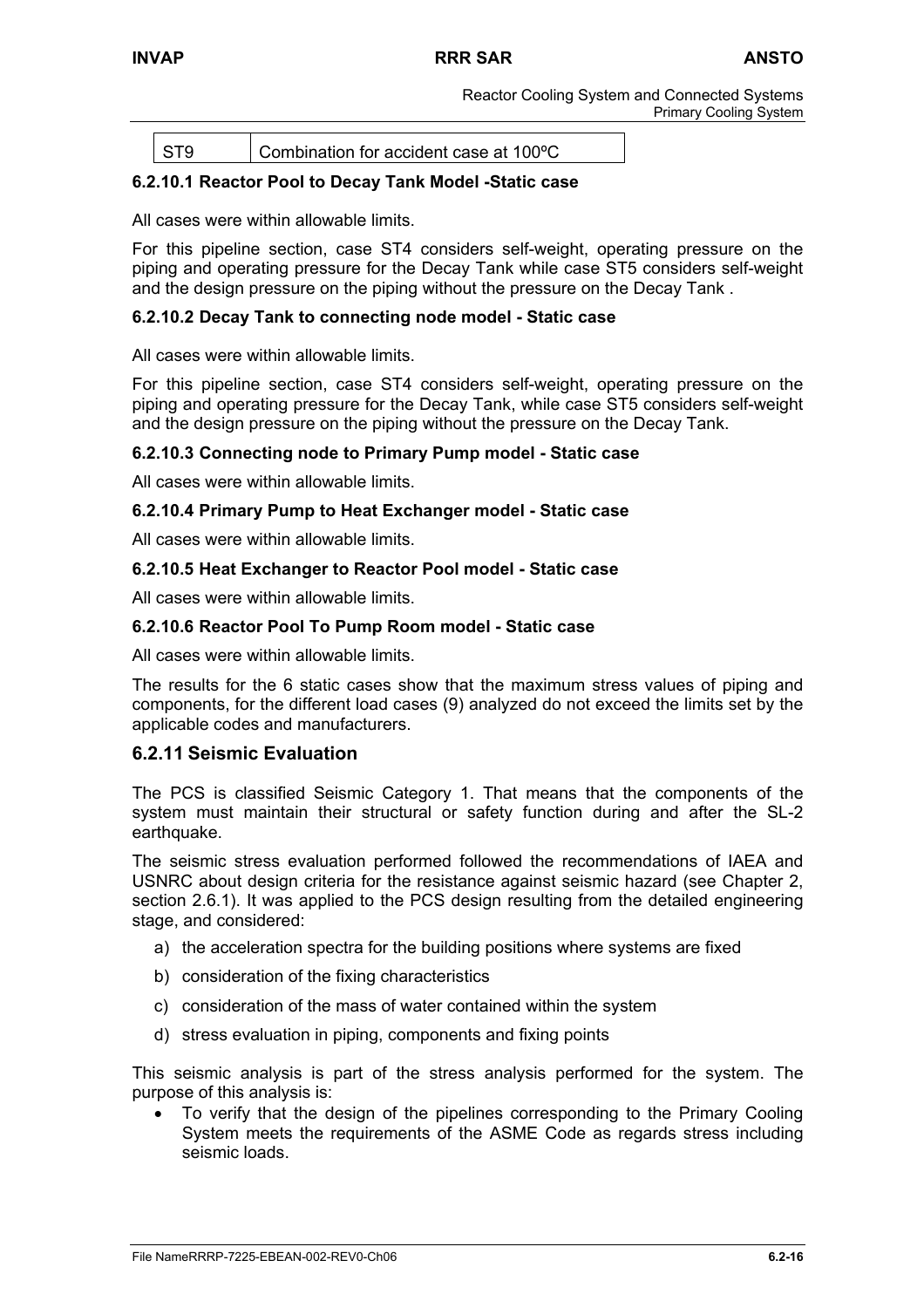• To verify that the loads imposed on the equipment including those to the seismic event are within allowable limits.

The applicable codes are:

- a) ASME to be used in the analysis of the pipelines
- b) Allowable loads of the pumps provided by the manufacturer
- c) Allowable loads of the heat exchangers provided by the manufacturer

The seismic evaluation involved the pipelines of the primary cooling system outside the reactor pool including main components interactions (pipes, valves, pumps, vessels, heat exchangers, fittings).

The analysis was performed using the following codes:

CAESAR II 4.30

ANSYS 5.7

## **6.2.11.1 Hypotheses of the Analysis**

The main hypotheses used in this analysis are:

- a) Friction on the sliding supports is not considered.
- b) Pipeline reducers are modelled as pipeline sections of a length equal to that of a standard reducer. The diameter and thickness adopted are the average of both diameters.
- c) Assembly temperature is assumed as 21ºC
- d) Decay tank is modelled as to represent realistic boundary conditions on the piping.
- e) The amplification effect of the seismic event on the pipelines by the decay tank is considered.

#### **6.2.11.2 Input Data**

The basic input data used in this analysis consists of:

- a) Dimensions, geometry and design characteristics of piping and equipment corresponding to the detailed engineering stage and when appropriate/available provided by the manufacturer.
- b) Process data, including:
	- (i) Operating and design states of Decay Tank
	- (ii) States of the lines of the Reactor Pool to Decay Tank to Primary Pump **Circuit**
	- (iii) States of the lines of the Primary Pump to Reactor Pool
- c) Materials characteristic extracted from ASME Boiler & Pressure Vessel Code.
- d) Seismic Spectra for seismic class SL-2 for the relevant levels,obtained from the Seismic Design Floor Response Spectra defined for the Reactor Building, which corresponds to 0.37 PGA.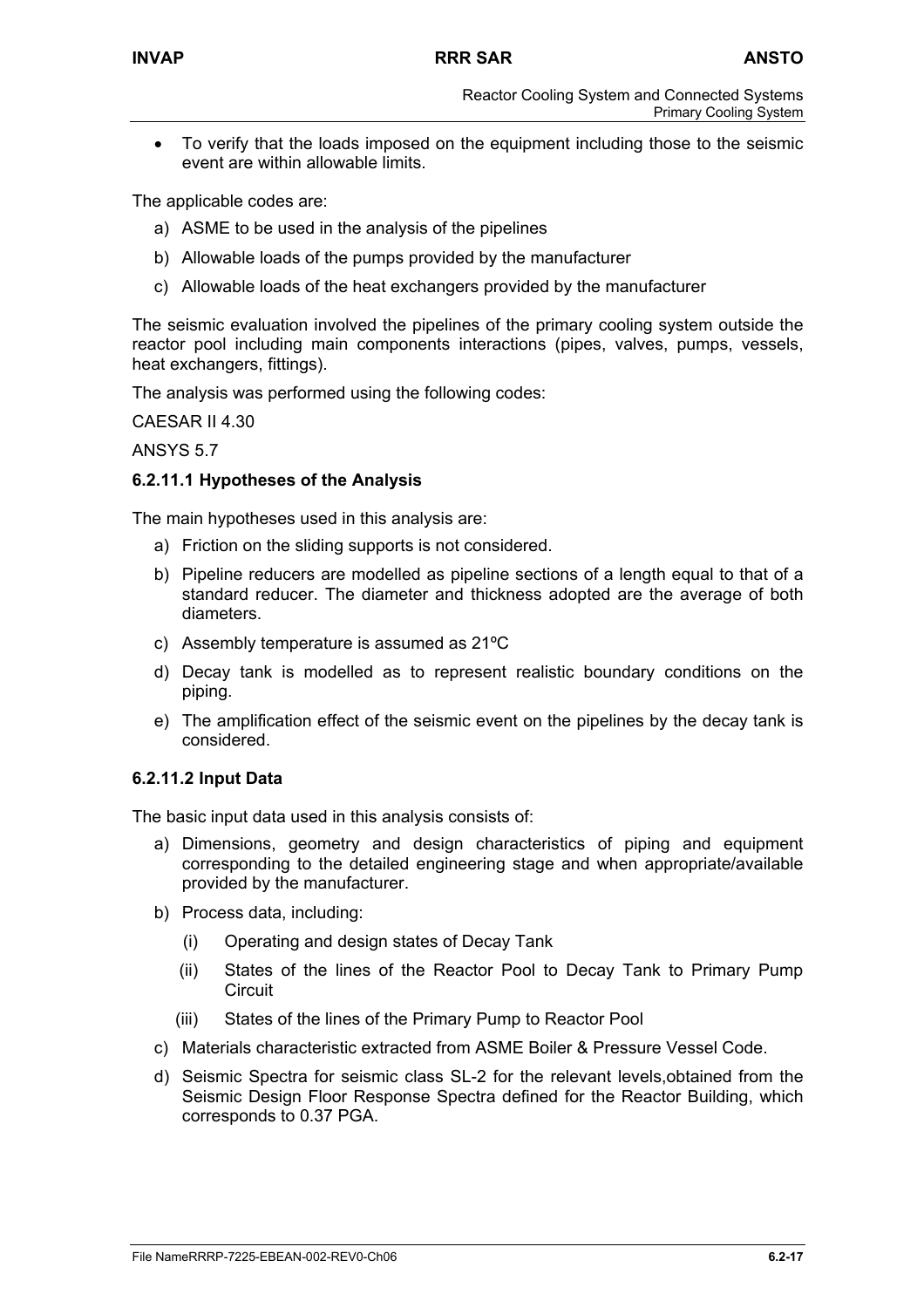## **6.2.11.3 Model Description**

The PCS was divided into the following six parts, to produce the finite element models:

- a) Reactor Pool to Decay Tank
- b) Decay Tank to Connecting Node
- c) Connecting Node to Primary Pump
- d) Primary Pump to Heat Exchanger
- e) Heat Exchanger to Reactor Pool
- f) Reactor Pool to Pump Room

## **6.2.11.4 Definition of dynamic cases**

The following list includes the dynamic cases analysed and their definitions:

| l DY1            | Seismic event combination |  |                                       |  |  |
|------------------|---------------------------|--|---------------------------------------|--|--|
| IDY <sub>2</sub> | ASME                      |  | Seismic event combination verified by |  |  |

## **6.2.11.5 Summary of Results**

The results corresponding to the six sectors into which the analysis has been divided are presented for the dynamic case corresponding to the seismic event.

## **6.2.11.5.1 Reactor Pool to Decay Tank Model**

All cases were within allowable limits.

## **6.2.11.5.2 Decay Tank to connecting node model - Dynamic case**

All cases were within allowable limits.

## **6.2.11.5.3 Connecting node to Primary Pump model - Dynamic case**

All cases were within allowable limits.

## **6.2.11.5.4 Primary Pump to Heat Exchanger model - Dynamic case**

All cases were within allowable limits.

## **6.2.11.5.5 Heat Exchanger to Reactor Pool model - Dynamic case**

All cases were within allowable limits.

## **6.2.11.5.6 Reactor Pool To Pump Room model - Dynamic case**

All cases were within allowable limits.

## **6.2.11.6 PCS Pumps**

Regardless of size, pumps are very robust components that are capable of resisting earthquakes in excess of SL-2. EPRI NP-6041 "A Methodology for Assessment of Nuclear Power Plant Seismic Margin" (October 1988) states that:

"For horizontal Pumps, where the failure mode is assumed to be failure of the drive shaft, the HCLPF capacities calculated in SPRAs have been less than 0.5g pga.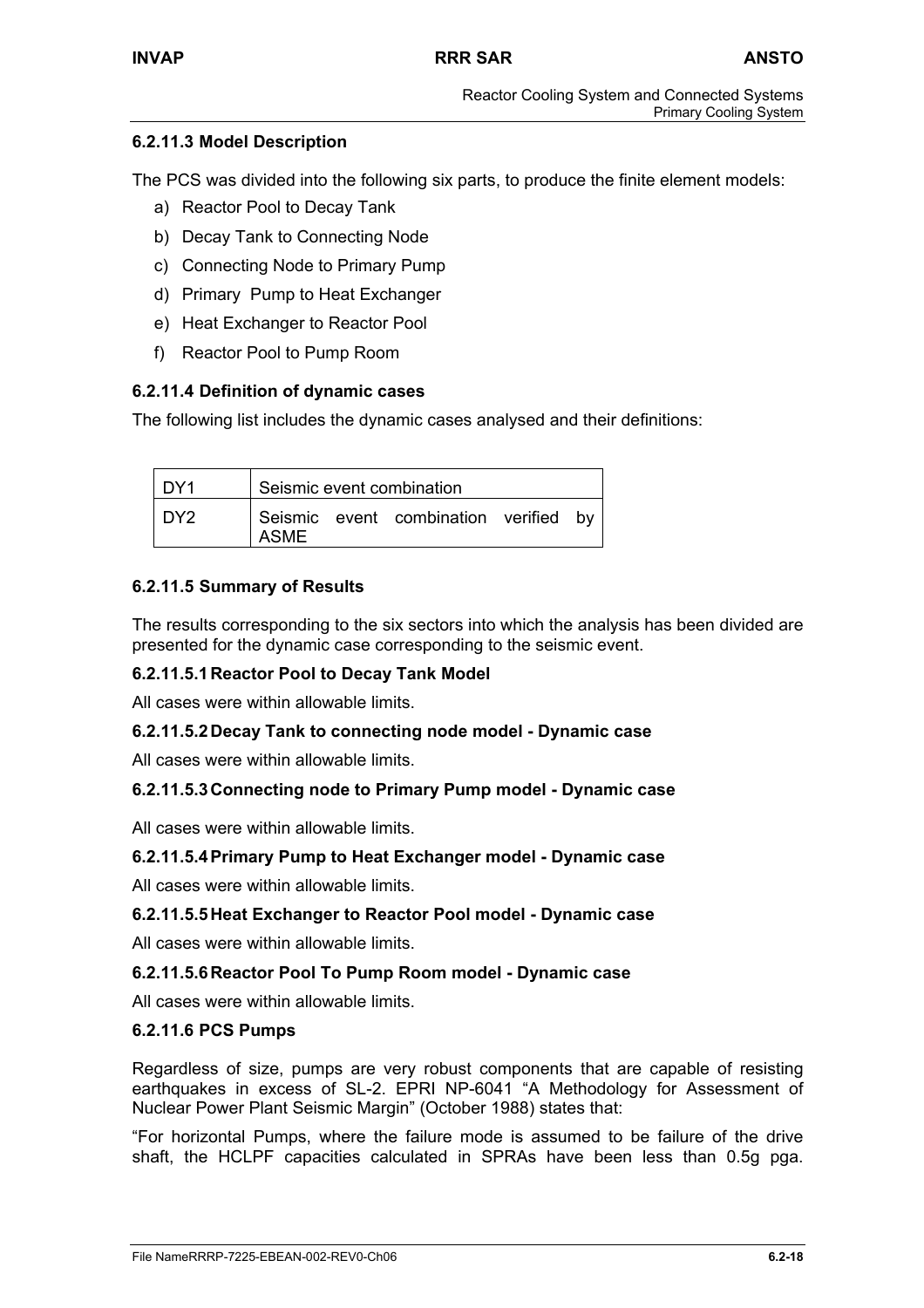However the Panel believes that this failure mode is conservative and shaft bending and pump failure will not occur during or immediately after an earthquake…Experience data indicate that many pumps have survived earthquakes without damage for 0.5g pga."

Therefore, no special qualification will be required to the PCS pump or motor themselves. They are qualified based on earthquake experience both for Seismic Categories 1 and 2. This qualification by experience covers both electrical motor and the pump itself.

An analysis was performed to design the pump anchorage and bolts under seismic load. The analysis was carried out with Strand 7 (Finite Element Analysis Package). The analysis showed that the foundations and anchorage design withstand the SL-2 earthquake.

## **6.2.11.7 Heat Exchangers**

The behaviour of the heat exchangers under seismic load was analysed with a FEM programmed in the Strand 7 code.

All stresses cases were within allowable limits.

#### **6.2.11.8 Decay Tank**

The behaviour of the decay tank under seismic load was analysed with a FEM model using NASTRAN. The input includes the geometric and material data of the tank. A combination of dynamic and static load (pressure plus weight) is applied.

The acceptance criterion is established by ASME. The analysis shows that the maximum stress is within acceptable values as established by the applicable code.

#### **6.2.11.9 Conclusions**

From the summary of results given above it concludes that the stress on the pipelines for the different load cases do not exceed the limits set by the applicable codes.

Stress on the exchangers does not exceed the maximum allowable values set by the manufacturer for the operation and seismic event states.

The anchorage of the PCS pumps can withstand the action of an SL-2 event.

The decay tank can withstand the action of an SL-2 event.

*End of Section*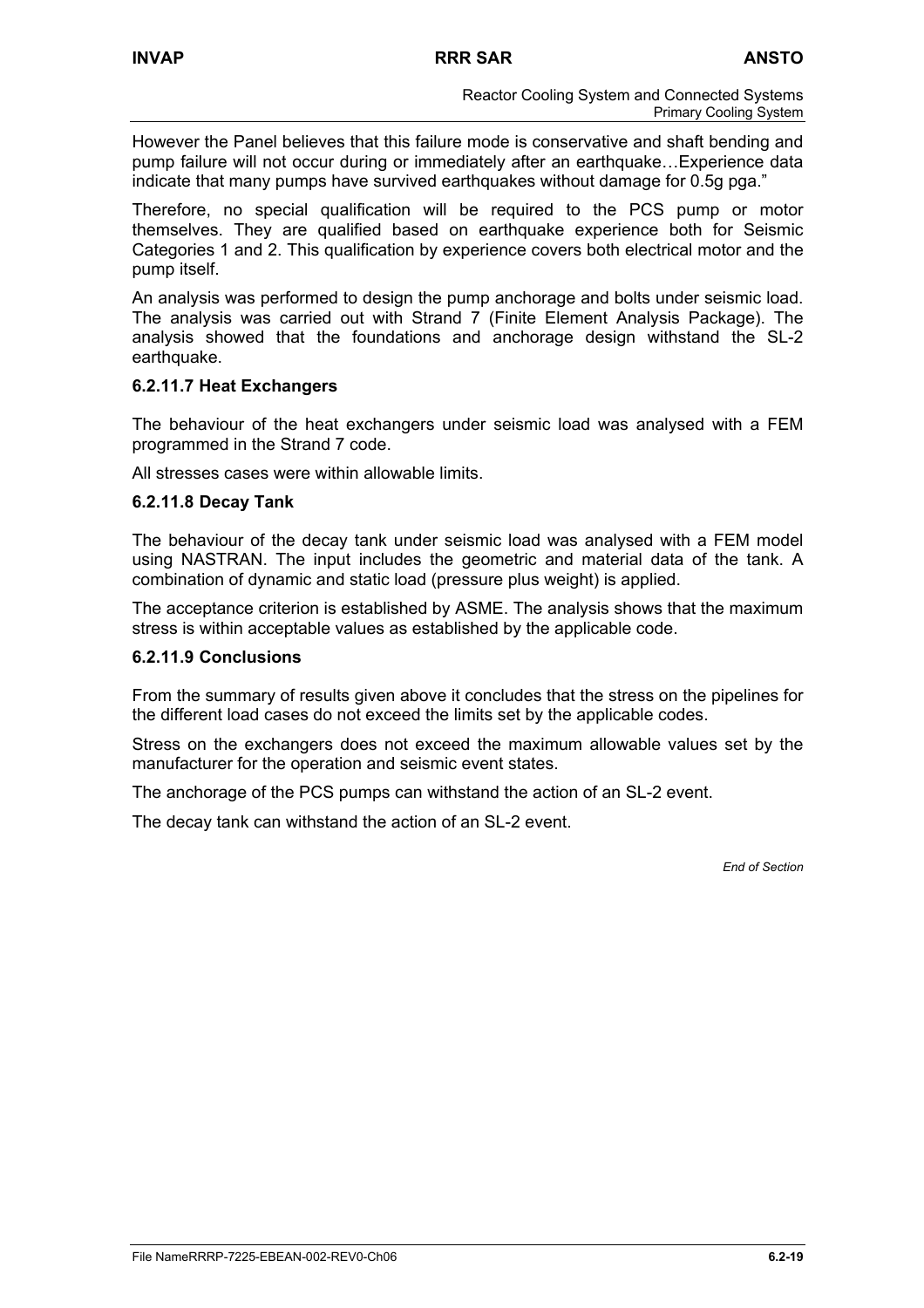## **6.3 REACTOR AND SERVICE POOLS COOLING SYSTEM**

## **6.3.1 Introduction**

The Reactor and Service Pool Cooling System (RSPCS) has been designed to meet the following requirements:

- a) To provide coolant flow to remove the heat from the rigs during reactor operation in the Power state.
- b) To maintain steady coolant inlet temperature to the rigs over the range of normal operating conditions.
- 2. To remove decay heat from the rigs when none of the PCS pumps is in operation.
- 3. To ensure an adequate temperature margin in the rigs during postulated transients.
- 4. To circulate water from the Reactor and Service Pools to the Reactor Water Purification System (RWPS) in order to maintain the purity of the demineralised water within the specified levels.

To achieve these functions, the flow through the rig channels is downward during forced circulation and upward during natural circulation operation and there is a flow reversal during the transition between the two.

The RSPCS removes heat from the irradiation rigs and residual core heat from the Reactor Pool, and spent fuel decay heat from the Service Pool by forced circulation of demineralised water. The RSPCS transfers heat to the Secondary Cooling System (SCS) through the RSPCS Heat Exchanger. The portion of the RSPCS inside the Reactor Pool is also capable of removing the decay heat from the rigs by natural upward circulation of the water using the large thermal capacity of the pool as the heat sink.

The RSPCS comprises the circuit piping, a decay tank, two main pumps, two Long Term Pool Cooling pumps, a heat exchanger, associated instrumentation and pipe fitting components, valves in general, flap valves within the Reactor Pool, a toroidal distributor, siphon breakers in all suction and discharge lines and a three-way valve to allow transition from Rigs Cooling Mode (RCM) to Long Term Pool Cooling Mode (LTPCM).

The alignment of the three-way valve determines which pipeline branch is selected: the Rigs Cooling branch or the LTPC branch. Each of these branches is associated with separate operational modes of the system.

During normal operation, the three-way valve is aligned open to the Rigs Cooling branch. During a reactor shutdown, it is possible to switch the water intake to the suction placed at the side of the upper chimney, immediately above the core. This, with the opening of the PCS flap valves, provides an additional means to remove the decay heat from the core. This would normally be done following removal of heat generating rigs from the Reflector Vessel irradiation facilities.

## **6.3.2 Safety Design Bases**

The RSPCS has been designed to meet the following safety design bases:

5. To provide sufficient coolant flow during postulated transients for rigs cooling by natural circulation to avoid critical heat flux in the coolant channels of irradiation rigs when the circulation pumps are not in operation.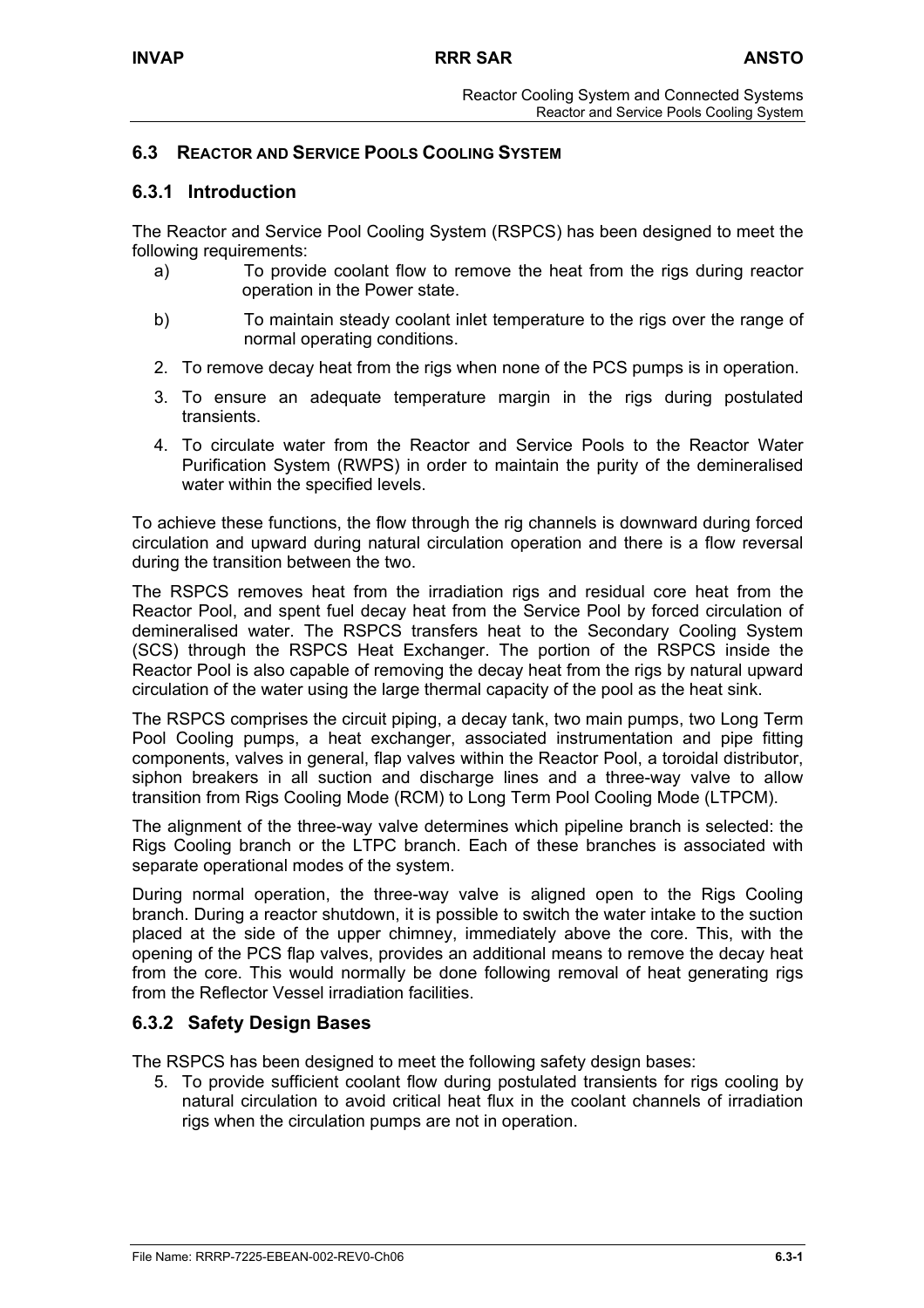- 6. To remove decay heat from the Reactor Pool in the long term to maintain its temperature within the specified operational range in the Shutdown state.
- 7. To remove fission heat by forced circulation from the irradiation rigs when the reactor is in the Power State. This thermal load was established in the thermal hydraulic design of irradiation rigs, described in Chapter 5, Section 5.8.
- 8. To remove decay heat from spent fuel stored in the Service Pool during all Reactor States. This thermal load was established based on the maximum number of fuel assemblies to be stored in the Service Pool and the spent fuel decay curve.
- To maintain its integrity during adverse combinations of loading and forces occurring in abnormal conditions.

## **6.3.3 Reactor and Service Pools Cooling System Circuit Description**

The RSPCS pumps and associated equipment are located inside the containment. The decay tank is located inside a room shielded by heavy concrete walls.

The RSPCS has three suction lines: two suction lines are in the Reactor Pool and one in the Service Pool and two discharge lines, one in each pool.

## **6.3.3.1 Main Cooling Circuit**

Demineralised water is the coolant used in the RSPCS.

The RSCPS is open to the Reactor Hall atmosphere through the Reactor and Service Pools. The pressure at the rigs inlet is equal to the atmospheric pressure plus the water column above the rigs.

The Service Pool is connected to the Reactor Pool by a transfer canal. This canal provides a transport route for irradiated rigs and spent fuel from the Reactor Pool to the Service Pool and also ensures hydraulic equilibrium between the pools. An isolation gate may be positioned in order to isolate the pools for maintenance purposes.

RSPCS water flows downward through the rigs into the Rigs Plenum and is drawn into a pipe which runs upwards to where it exits the Reactor Pool boundary. A siphon breaker is provided at this section of pipe. The pipe then goes to the three-way valve and then to the RSPCS Decay Tank.

The main coolant line exits the RSPCS Decay Tank and the concrete shielding and meets the flow coming from the Service Pool.

The main pipeline splits into two branches and joins the flow coming from the RWPS. Each branch has a RSPCS main pump. One pump in service will provide adequate cooling capacity for reactor full load operation, while the other pump is on standby.

The coolant flows from the pump discharge to the RSPCS heat exchanger, transferring heat to the SCS.

The main pipeline splits into two branches after passing through the heat exchanger. One of these lines joins the flow coming from the Interconnection Line, from the PCS, and enters the Reactor Pool where there is a siphon breaker. The cooling water is discharged through a toroidal distributor device at the bottom of the Reactor Pool.

A small fraction of the flow returning to the Reactor Pool is directed through four pipelines to the bottom of the heavy water pipelines jackets in order to refresh and prevent stagnant water in jackets.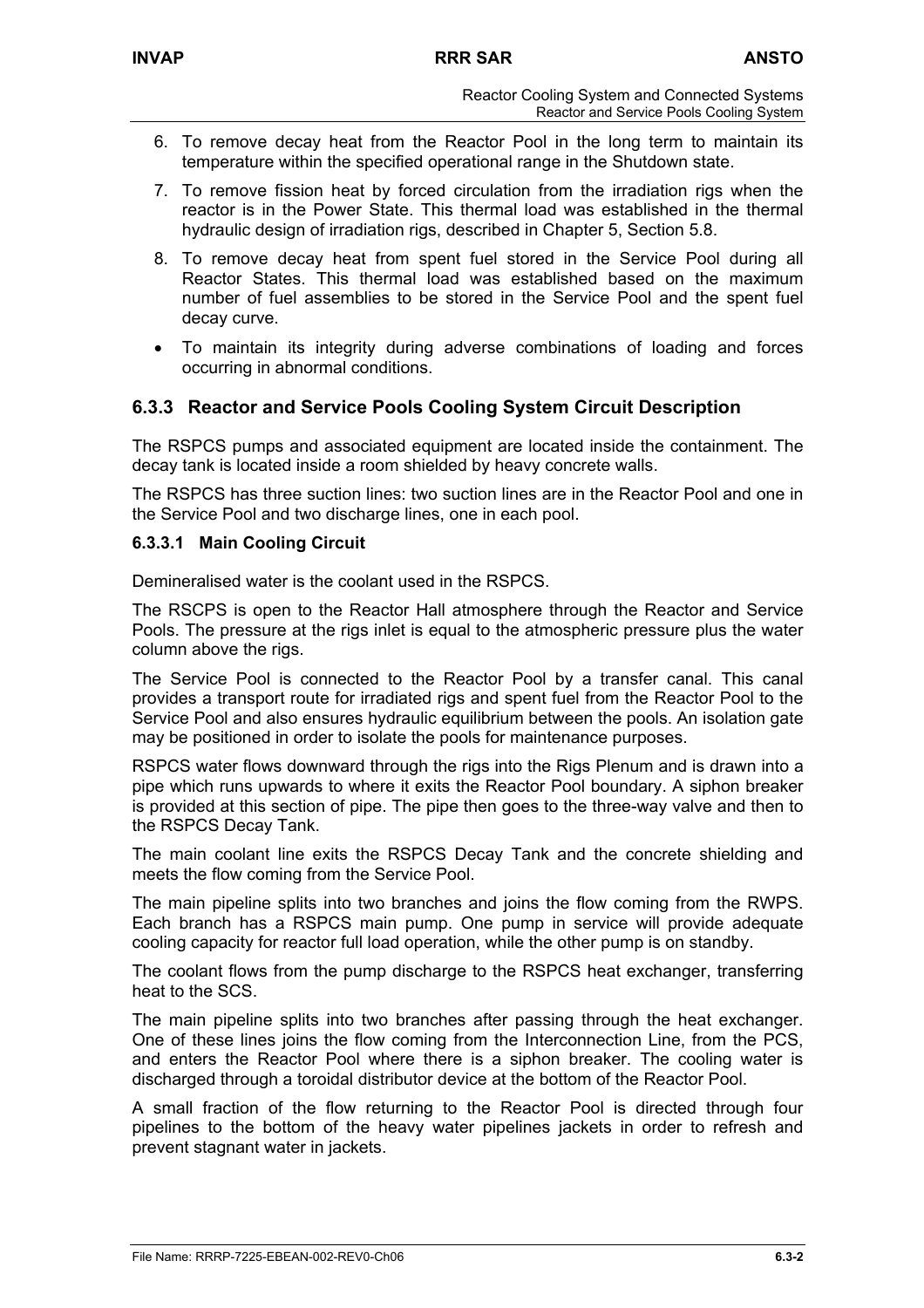After the heat exchanger, the other pipeline enters the Service Pool. This pipe has a siphon breaker. The cooling water is discharged through a distribution device located at the bottom of the pool.

A small fraction of the flow returning to the Service Pool is diverted through a pipeline to the Service Pool Elevator duct to the Transfer Hot Cell. This is to prevent accumulation of stagnant water at the Elevator duct.

## **6.3.3.1.1 Rigs Cooling**

The Rigs Cooling circuit is designated Safety Category 1, an Engineered Safety Feature (ESF) for rigs cooling by natural circulation during abnormal conditions when the main pumps are not in service.

The Rigs Cooling circuit has a pipe that extends from the Irradiation Rig Plenum below the Reflector Vessel and passes through the Reactor Pool boundary. Beyond the reactor pool boundary, it is connected to the three way valve and then to the RSPCS Decay Tank.

The pipe has flap valves and a siphon breaker.

The Rigs Cooling circuit also performs the Safety Category 2 function of rigs cooling when the reactor is in the Power state and a pump is in service.

## **6.3.3.1.2 Long Term Pool Cooling and Remaining Safety Category 2 RSPCS Circuit**

The RSPCS has an additional pumping group known as the LTPC pumps. These two smaller-capacity pumps may be used when it is required to remove the core decay heat for a long period of time.

These pumps are also provided with a connection to the Standby Power Supply. When these pumps are in operation, the three-way valve is aligned with the flow coming from the LTPC branch in the Reactor Pool, and the water inlet to the pipe is taken from the side of the upper chimney, immediately above the core. This branch has a siphon breaker before leaving the pool. It passes through the concrete of the reactor block to join the other suction branch at the three-way valve.

The circuit leaves the RSPCS Decay Tank via a single pipe, which is connected, to the suction lines of the main and LTPC pumps. Upstream of the pump suction is a pipe connection from the Service Pool.

The system has two alternative pumping groups: the main pump group has two 100% capacity pumps in a parallel array. The LTPC pump group has two 100% lower power pumps, also arranged in a parallel configuration.

After the pumping stage, the circuit is directed to a Plate Type Heat Exchanger the secondary side of which is connected to the SCS. From the Heat Exchanger one pipe returns to the Service Pool and one pipe returns to the Reactor Pool. The Reactor Pool branch meets the interconnection line from the PCS before entering the pool.

A connection at the pump outlet diverts a fraction of the flow to the Reactor Water Purification System (RWPS), which maintains the required water quality for both the PCS and the RSPCS.

## **6.3.3.2 RSPCS Flap Valves and Siphon Breaker**

The purpose of the valves is to guarantee natural circulation flow through the irradiation facilities when the RSPCS main pump is stopped.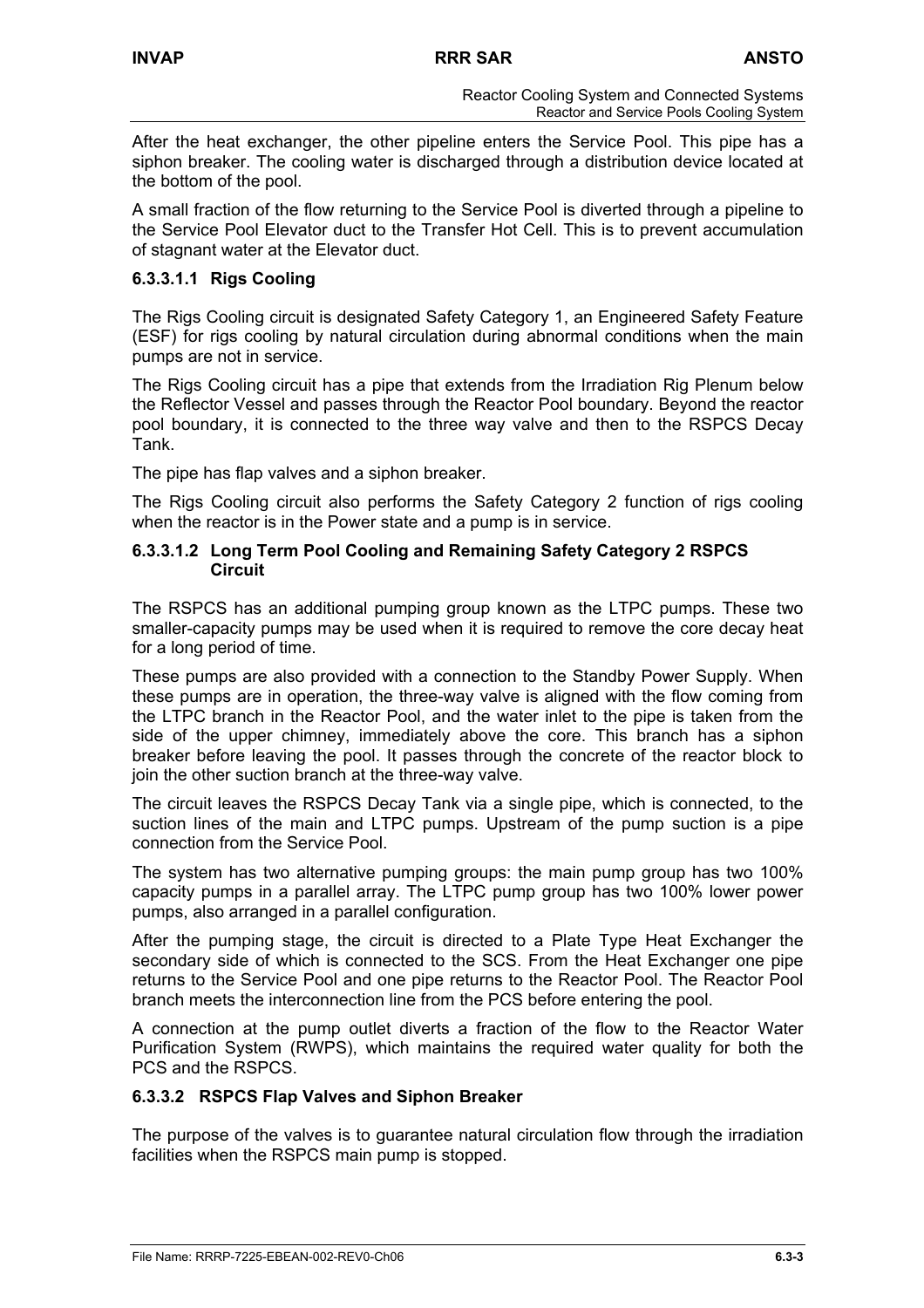The flap valves are located on the rigs cooling branch).

The valves are closed when the RSPCS is in Rigs Cooling Mode due to the differential pressure between the RSPCS and the Reactor Pool. Once the pump is stopped, this differential pressure decreases gradually according to the dynamics of the inertia, and the flap valves open.

Opening of one Flap Valve is enough to guarantee enough water flow for adequate cooling of the rigs.

The valves flanges can be assembled from the top of the pool.

The valve is provided with position sensors located on the fixed part of the valve, activated by a permanent electromagnet, which give indication of the closed status. The signal is triplicated and goes to the RPS.

Functional tests during valve manufacturing have tested the following:

- a) Mock-up to determine operation and working reliability
- b) Tests to determine possible flow leaks when the valve is in the closed state

Calibration during pre-operational tests will be carried out for:

- a) Instruments to measure the closed state of the valve
- b) Counterweights for proper opening and closing action

Possible faults of the valve were analysed with the following results:

- a) The maximum gap between the disc and the seat valve falls within admissible flow leak levels.
- b) The valve is coupled to the pipeline by means of operation nuts that allow mounting or dismounting the valve from the pool to carry out required maintenance tasks.
- c) A special seal between the valve and the connection to the pipeline prevents water leaks. The seal design allows its inspection or removal. The seal is not airtight.
- d) There are no loose elements that could fall inside the RSPCS pipeline, since all hazardous elements are outside the pipeline or else duly welded and bound.

In the event of a LOCA of the RSPCS, the Reactor Pool is protected from draining completely by siphon breakers in the suction and discharge lines of the RSPCS. The water above the siphon breakers can be contained in a LOCA drainage system.

## **6.3.3.3 Pump Inertia**

The inertia of each of the RSPCS main pumps prevents a sudden drop of the coolant flow through the rigs in the event of loss of Normal Power or failure of the pump motor. This flow rate is sufficient to remove decay heat during the transient that goes from pump stop to natural circulation cooling.

#### **6.3.3.4 Interconnection Line**

The PCS pump discharge line has an Interconnection Line that diverts a fraction of the PCS cooling flow to the RSPCS. This flow joins the flow coming from the RSPCS pumps before it enters the Reactor Pool.

The Interconnection Line fulfils a radiological protection function by contributing to preventing activated water from reaching the upper part of the Reactor Pool.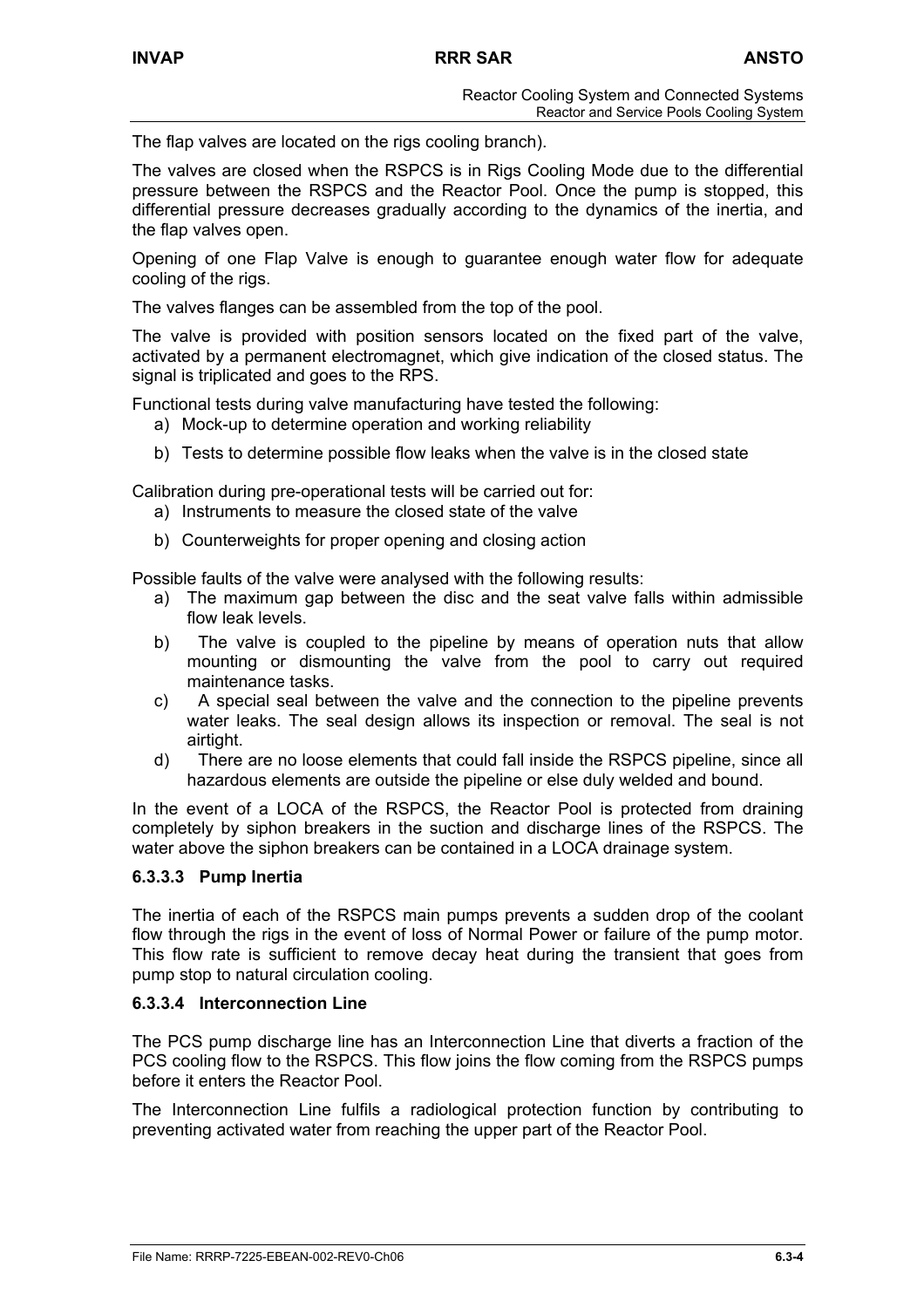## **6.3.3.5 Waste Management**

Water from all the drainage points in the RSPCS flows into the Radioactive Liquid Waste Management System (RLWMS).

Release of radioactive gases from the Reactor Pool Surface is handled by the ventilation system, which extracts air from the pool top.

Radioactive gases, including those arising from water radiolysis, flow to the RSPCS Decay Tank as a result of the downward water flow forced into the rigs plenum. These gases are allowed to decay in the tank and, after decaying, can be vented through a venting pipe that runs from the decay tank to the top of the Service Pool. The ventilation system described in Chapter10, Section 10.4, takes these gases to the stack.

## **6.3.3.6 RSPCS Modes**

The RSPCS can operate in three System Modes:

- a) Rigs Cooling Mode (RCM)
- b) Long Term Pool Cooling Mode (LTPCM)
- c) Shutdown Mode (SDM)

The distinction between these System Modes lies basically in the position of the threeway valve and which RSPCS pumps are in operation.

When the reactor is in the Power State, the RSCPS can operate only in the Rigs Cooling Mode.

During reactor operation in the Physics Test state, the RSPCS can operate in the Rigs Cooling Mode or Shutdown Mode.

When the reactor is in the Shutdown state, the RSCPS can operate in the Rigs Cooling Mode, the Long Term Pool Cooling Mode or the Shutdown Mode.

When the reactor is in the Refuelling state, the RSPCS can operate in the Shutdown Mode only.

The following table summarises which system mode corresponds to each reactor state:

| <b>Reactor State</b> | System Mode |              |             |  |
|----------------------|-------------|--------------|-------------|--|
|                      | <b>RCM</b>  | <b>LTPCM</b> | <b>SDM</b>  |  |
| Power                | Required    | Not Allowed  | Not Allowed |  |
| <b>Physics Test</b>  | Allowed     | Not Allowed  | Allowed     |  |
| Shutdown<br>Allowed  |             | Allowed      | Allowed     |  |
| Refuelling           | Not Allowed | Not Allowed  | Required    |  |

The main characteristics of the RSPCS operating modes are:

| Reactor<br>State | <b>RSPCS</b><br>System Mode | Three-way valve<br>position | <b>RSPCS</b><br>Configuration | <b>RSPCS</b><br><b>Flap Valves</b><br>Position | <b>RSPCS</b><br>Function |
|------------------|-----------------------------|-----------------------------|-------------------------------|------------------------------------------------|--------------------------|
|------------------|-----------------------------|-----------------------------|-------------------------------|------------------------------------------------|--------------------------|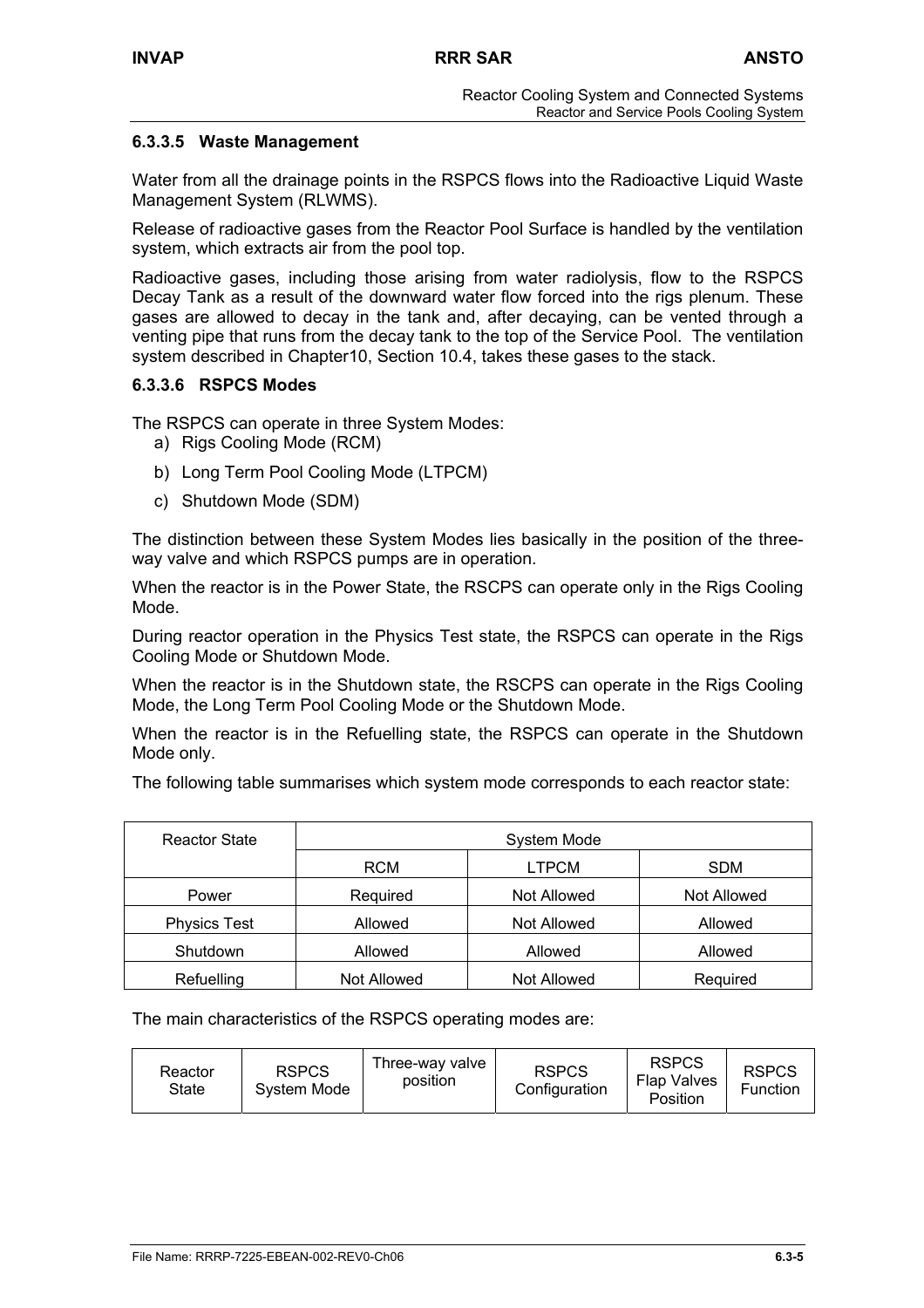| Reactor<br><b>State</b> | <b>RSPCS</b><br>System Mode                                         | Three-way valve<br>position                                   | <b>RSPCS</b><br>Configuration                                                                             | <b>RSPCS</b><br><b>Flap Valves</b><br>Position | <b>RSPCS</b><br>Function                |
|-------------------------|---------------------------------------------------------------------|---------------------------------------------------------------|-----------------------------------------------------------------------------------------------------------|------------------------------------------------|-----------------------------------------|
| Power                   | Rigs cooling<br><b>RCM</b><br>branch                                |                                                               | 1 RSPCS Main<br>Pump in<br>operation                                                                      | Fully closed                                   | Heat<br>removal<br>from rigs            |
| <b>Physics Test</b>     | <b>RCM</b>                                                          | Rigs cooling<br>branch                                        | 1 RSPCS Main<br>Pump in<br>operation                                                                      | Fully closed                                   | Heat<br>removal<br>from rigs            |
|                         | <b>SDM</b>                                                          | <b>Either Rigs</b><br><b>Cooling Branch</b><br>or LTPC branch | No RSPCS<br>Pumps in<br>operation                                                                         | Fully open                                     | Heat<br>removal<br>from rigs            |
|                         | <b>RCM</b>                                                          | Rigs cooling<br>branch                                        | 1 RSPCS Main<br>Pump in<br>operation                                                                      | Fully closed                                   | <b>Rigs</b><br>decay<br>heat<br>removal |
| Shutdown                | <b>LTPCM</b>                                                        | <b>LTPC</b> branch                                            | 1 RSPCS Main<br>Pump or 1<br><b>RSPCS LTPC</b><br>Pump or 2<br><b>RSPCS LTPC</b><br>Pumps in<br>operation | Fully open                                     | Core<br>decay<br>heat<br>removal        |
|                         | <b>SDM</b>                                                          | <b>Either Rigs</b><br>Cooling branch<br>or LTPC branch        | No RSPCS<br>Pumps in<br>operation                                                                         | Fully open                                     | <b>Rigs</b><br>decay<br>heat<br>removal |
| Refuelling              | <b>Either Rig</b><br><b>SDM</b><br>Cooling branch<br>or LTPC branch |                                                               | No RSPCS<br>Pumps in<br>operation                                                                         | Fully open                                     | <b>Rigs</b><br>decay<br>heat<br>removal |

| Reactor Cooling System and Connected Systems |  |
|----------------------------------------------|--|
| Reactor and Service Pools Cooling System     |  |

# **6.3.3.6.1 Rigs Cooling Mode**

In the RCM, the three-way valve is aligned to the Rigs Cooling branch and one RSCPS main pump is in operation to guarantee the required coolant flow through the rigs, involving both circuits outside and inside the Reactor and Service Pools.

The RSPCS flap valves are maintained in their closed position by the suction action of the pump causing the pressure differential between the circuit and the Reactor Pool. The rigs cooling branch delivers water to the RSPCS Decay Tank, which has a large enough volume for decay of the dissolved activated nitrogen-16.

# **6.3.3.6.2 Transition from RCM to LTPCM**

The transition from the Rigs Cooling Mode (including cooling of the service pool) to LTPC Mode is carried out manually by the operator after the reactor is in the Shutdown state. This is brought about by switching the position of the three-way valve and switching over the operation of the main pump to that of the LTPC pump.

This transition does not affect nuclear safety, but is advisable as it makes optimum use of the reactor and supporting equipment. The Operation Manual includes specific instructions on how to make this transition.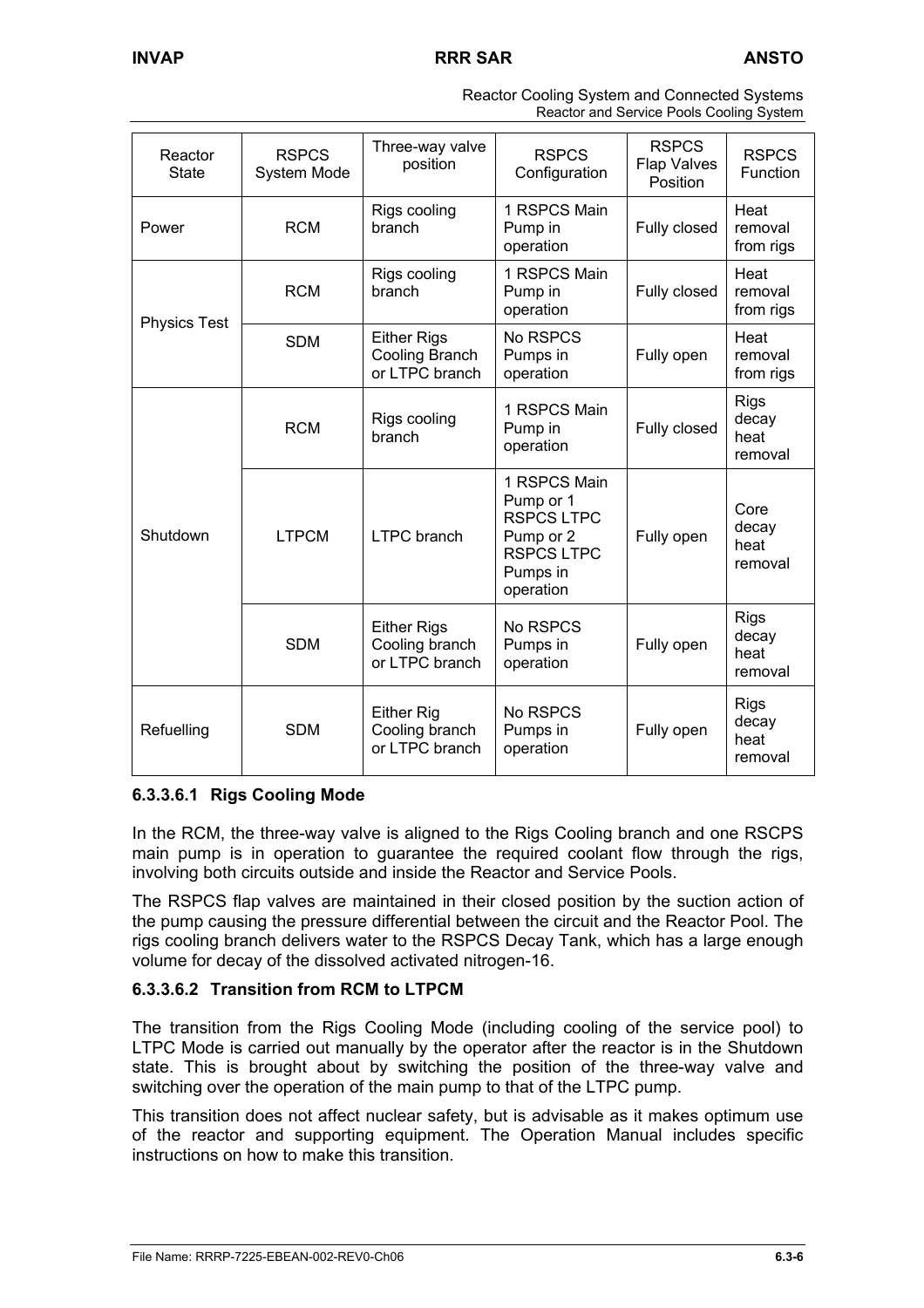# **6.3.3.6.3 Configuration for Long Term Pool Cooling Mode**

# **6.3.3.6.3.1 Long Term Pool Cooling for Reactor and Service Pools Pumps**

When the RSPCS is in the LTPCM, the three-way valve is aligned to the LTPC branch and the RSPCS can operate with any of the following combination of RSPCS pumps:

- 1 Main Pump
- 1 LTPC pump
- 2 LTPC pumps

In the LTPC Mode of the RSPCS, the pump takes water from the Chimney just above the core. This position of the suction point for the RSPCS has the advantage that it reduces the flow that, having gone through the core as a result of natural circulation, will reach the upper level of the pool; hence preventing the flow from disturbing the hot water layer.

Moreover, due to its location above the core, the suction line of the LTPC mode will receive a large portion of the core decay heat removed by natural circulation.

The highest thermal load due to core decay heat that could be required to be removed corresponds to core power 80 seconds after shutdown. For the reactor at full power of 20 MW, 80 seconds after shutdown the power will be approximately 800 kW.

It should be noted that after the reactor shutdown, with the core cooled by PCS natural circulation, the decay heat of the core is removed by the water inventory of the reactor pool and the capacity of the pump in service is not important in respect of core cooling. The RSPCS may, in fact, not operate at all, without representing a hazard to the reactor.

# **6.3.3.6.4 Shutdown Mode**

In the SDM, all RSPCS pumps are stopped and the three-way valve can be configured in either position: open to the Rigs Cooling or the LTPC branches. It may take place either as a result of normal reactor shutdown, or reactor shutdown under abnormal conditions such as after the loss of the RSPCS main pump.

The event of a reactor shutdown under abnormal conditions with the loss of the RSPCS main pump is analysed in Chapter 16, Sections 16.15 and 16.7. In these cases the flap valves of the RSPCS open and natural circulation is established through the Rigs Cooling branch to ensure cooling of the rigs.

# **6.3.3.7 Cooling for the Service Pool**

Spent fuel elements will constitute the main heat source in the Service Pool. Heat will be removed from spent fuel by the natural circulation of the Service Pool water.

The RSPCS branch in the Service Pool has the function of removing heat from the pool and maintaining the pool temperature within nominal operational values. A thermal load equivalent to the total number of spent fuel stored after 10 years of reactor operation is considered. This heat load can be removed either by the main pump or by the LTPC pump in operation.

The Service Pool branch of the RSPCS is in operation during all system modes of the RSPCS.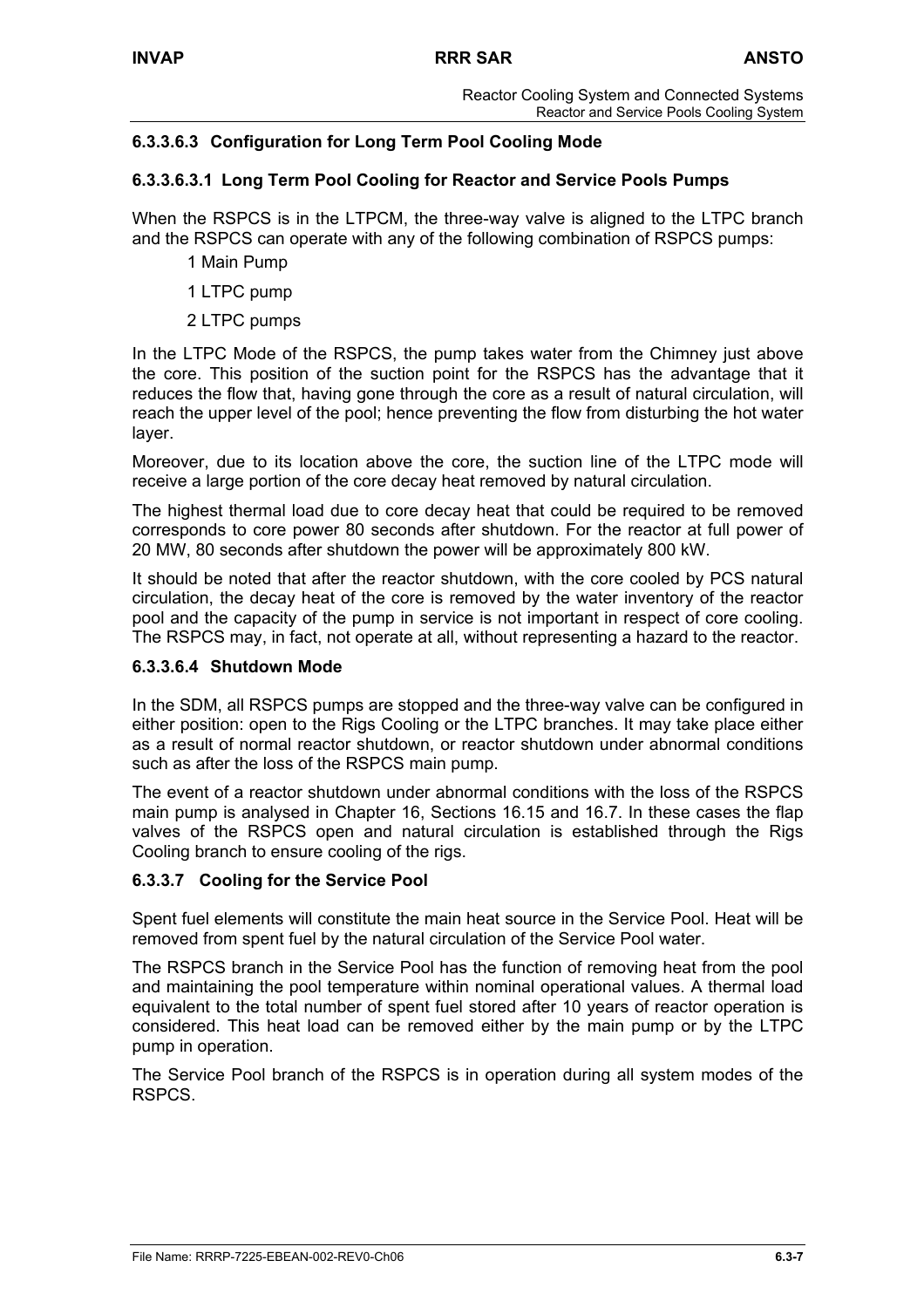# **6.3.4 Reactor and Service Pools Cooling System Components**

# **6.3.4.1 Flap valves**

| Parameter                    | Value                             |
|------------------------------|-----------------------------------|
| Quantity                     |                                   |
| Type                         | Mechanical flap valve             |
| <b>Construction Material</b> | <b>Austenitic Stainless Steel</b> |

### **6.3.4.2 Siphon breakers**

| Type                    | Position                 |
|-------------------------|--------------------------|
| Orifice                 | Rigs cooling branch      |
| Protection: mesh cover  |                          |
| Orifice diameter: 25 mm | <b>LTPC</b> branch       |
| Protection: mesh cover  |                          |
| Orifice                 | Reactor pool, inlet pipe |
| Protection: mesh cover  |                          |
| Orifice                 | Service Pool branch      |
| Protection: mesh cover  |                          |

### **6.3.4.3 Main Pumps**

| Parameter                         | Value                                                    |  |
|-----------------------------------|----------------------------------------------------------|--|
| Quantity                          | Two                                                      |  |
| <b>Type</b>                       | Centrifugal                                              |  |
| Capacity                          | 100 %                                                    |  |
| Accessories                       | Instrumentation:                                         |  |
|                                   | Temperature measurement in motor winding<br>and bearings |  |
|                                   | Vibration monitoring in bearings, mild steel             |  |
| Moment of inertia of all pump set | 11 kg $m2$                                               |  |

# **6.3.4.4 Long Term Pool Cooling Pumps**

| Parameter   | Value       |
|-------------|-------------|
| Quantity    | Two         |
| <b>Type</b> | Centrifugal |
| Capacity    | 100%        |

### **6.3.4.5 Heat Exchanger**

| l Parameter     | Value      |
|-----------------|------------|
| <b>Quantity</b> | <b>One</b> |
| Type            | Plate type |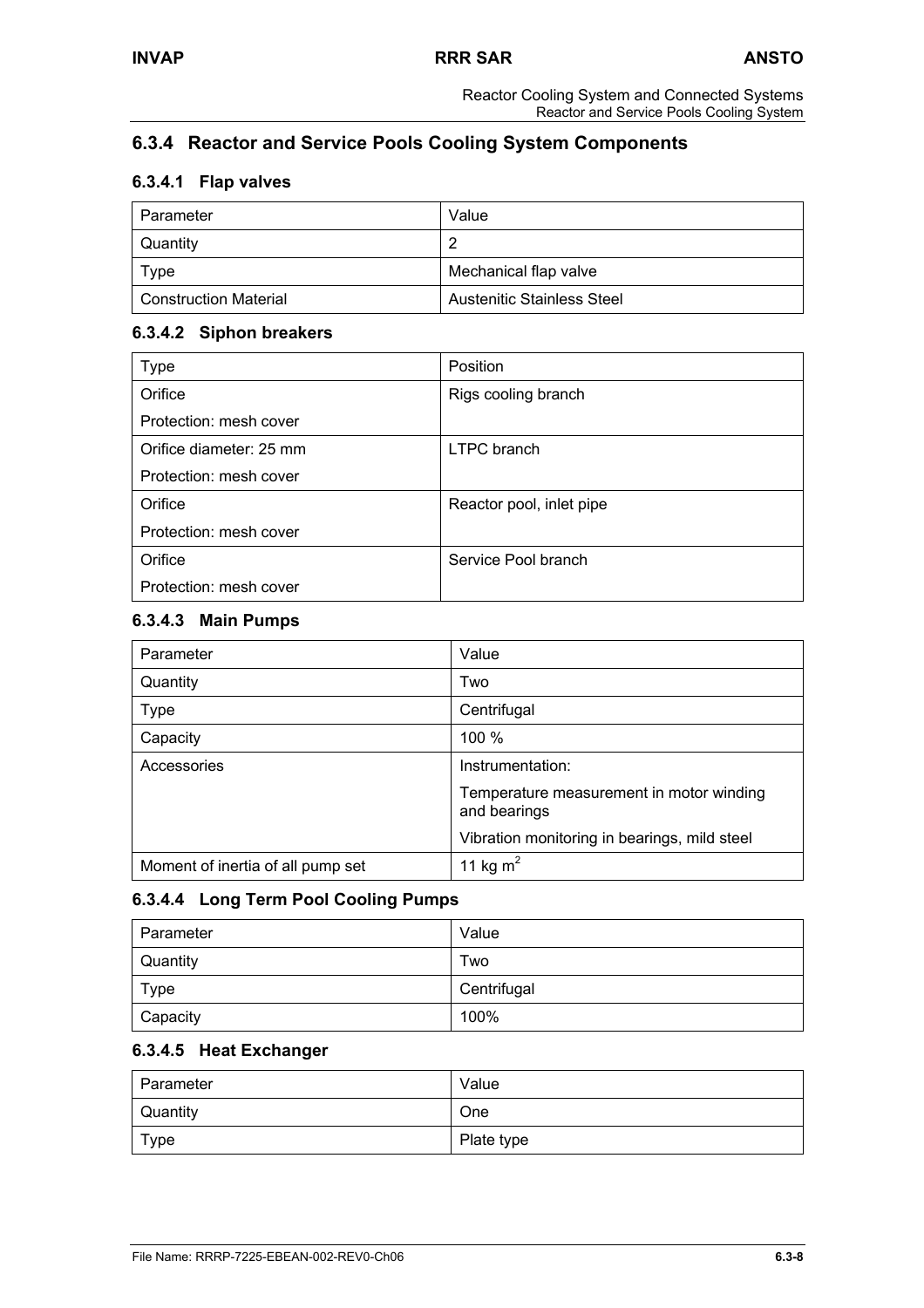| Fluids direction | Countercurrent |
|------------------|----------------|
| Sealing material | EPDM           |

### **6.3.4.6 Decay Tank**

| ∣ Parameter | Value |
|-------------|-------|
| Quantity    | One   |

# **6.3.5 Reactor and Service Pools Cooling System Instrumentation**

The RCMS and the RPS monitor the RSPCS operational parameters.

The RCMS initiates actions to maintain parameters within the pre-set range and administers Defence in Depth Level 2 protective actions.

The RPS commands trip actions if any of those parameters reach the trip set point.

The RSPCS main pumps can be started and stopped from the RCMS in the Main Control Room as well as in the field.

Hardwired Control Logic stops an individual pump when there is:

- a) Very high temperature in any motor winding
- b) Very high vibration in bearings

Hardwired Control Logic also prevents the start of the stand-by pump when the other pump is operating.

Stopping of an operating pump will cause a reactor trip due to low flow rate in the RSPCS signal.

Instruments associated with the RPS are triplicated.

| 6.3.5.1 | <b>Flow</b> |
|---------|-------------|
|---------|-------------|

| Instrument                  | Location                                       | System                | Control Room<br>Indication/Alarm | <b>Protection Functions</b>                                            |
|-----------------------------|------------------------------------------------|-----------------------|----------------------------------|------------------------------------------------------------------------|
| Flow meter &<br>transmitter | Rigs cooling<br>branch, inlet to<br>decay tank | FRPS &<br><b>RCMS</b> | Indication<br>Low Flow Alarm     | Reactor trip 1 due to<br>rigs low cooling flow<br>in the Power state   |
|                             |                                                |                       |                                  | Reactor trip 1 due to<br>high flow in the<br><b>Physics Test state</b> |
| Flow meter &<br>transmitter | Service Pool outlet                            | <b>RCMS</b>           | Indication                       | None                                                                   |
| Flow transmitter            | Outlet Heat<br>exchanger                       | <b>RCMS</b>           | Indication                       | <b>None</b>                                                            |
| Flow transmitter            | Return pipeline to<br>Service Pool             | <b>RCMS</b>           | Indication                       | None                                                                   |
| Flow switch                 | Inlet Heat<br>Exchanger                        | <b>RCMS</b>           | Low flow alarm                   | None                                                                   |

#### **6.3.5.2 Pressure**

| Instrument | Location | Svstem | <b>Control Room</b><br>Indication/Alarm | l Protection Functions |
|------------|----------|--------|-----------------------------------------|------------------------|
|            |          |        |                                         |                        |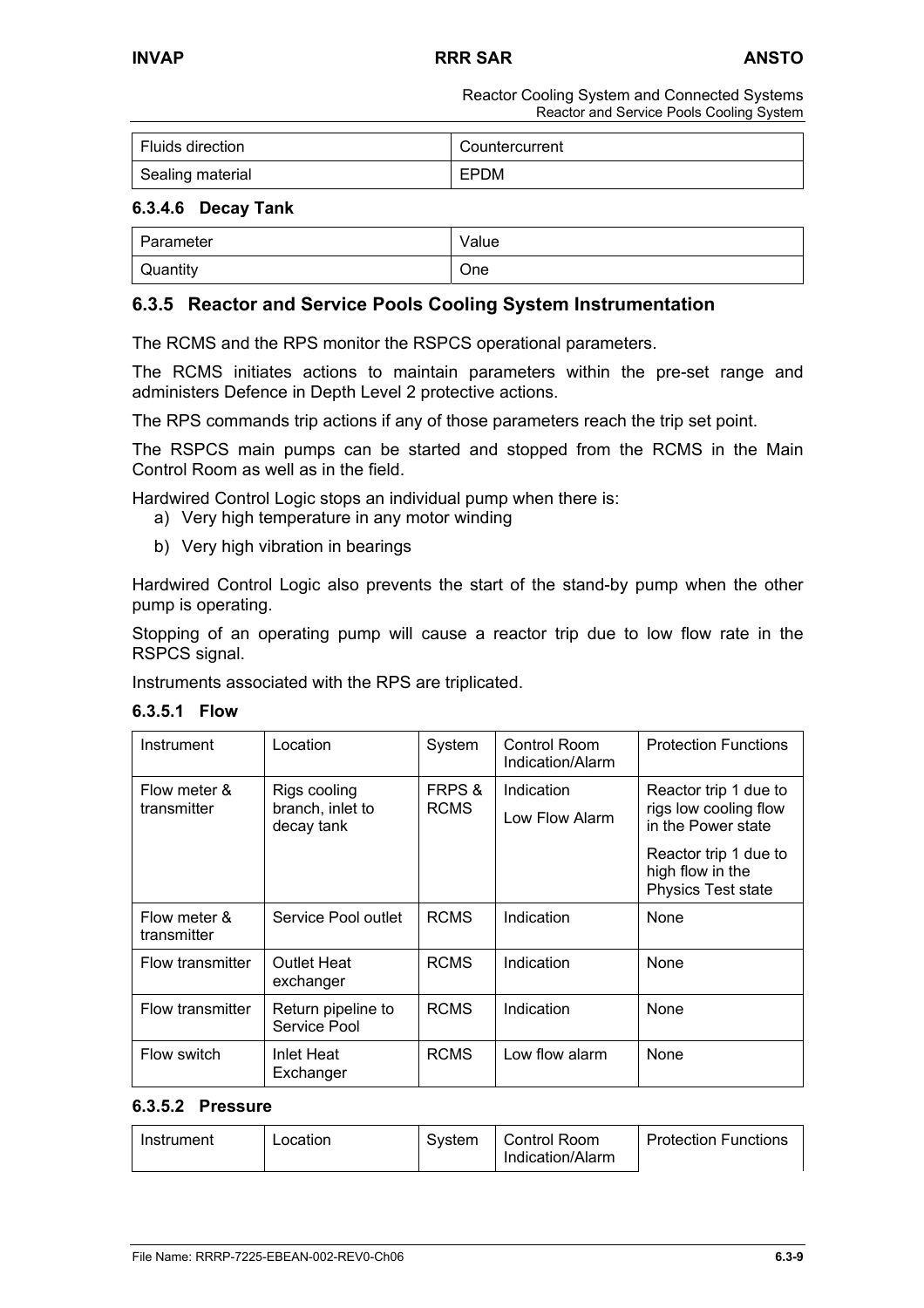| <b>RCMS</b><br>Differential<br>Reactor Pool and<br>Rigs discharge<br>Pressure<br>Transmitter<br>plenum | Indication<br>None<br>High and low<br>pressure<br>difference alarm |
|--------------------------------------------------------------------------------------------------------|--------------------------------------------------------------------|
|--------------------------------------------------------------------------------------------------------|--------------------------------------------------------------------|

### **6.3.5.3 Temperature**

| Instrument                             | Location                        | System      | Control Room<br>Indication/Alarm        | <b>Protection Functions</b>                                           |
|----------------------------------------|---------------------------------|-------------|-----------------------------------------|-----------------------------------------------------------------------|
| Temperature<br>sensor &<br>transmitter | <b>Heat Exchanger</b><br>inlet  | <b>RCMS</b> | Indication<br>High temperature<br>Alarm | <b>None</b>                                                           |
| Temperature<br>sensor &<br>transmitter | <b>Heat Exchanger</b><br>outlet | <b>RCMS</b> | Indication<br>High temperature<br>Alarm | <b>None</b>                                                           |
| Temperature<br>switch                  | Main pump motor<br>windings     | Field       | <b>None</b>                             | Protection relay stop<br>pump when high<br>temperature is<br>detected |
| Temperature<br>sensor                  | Main pump set<br>bearings       | <b>RCMS</b> | Indication<br>High temperature<br>alarm | None                                                                  |

# **6.3.5.4 Valve Position**

| Instrument      | Location        | System                | <b>Control Room</b><br>Indication/Alarm | <b>Protection Functions</b>                                       |
|-----------------|-----------------|-----------------------|-----------------------------------------|-------------------------------------------------------------------|
| Position switch | Flap Valves     | FRPS &<br><b>RCMS</b> | Indication                              | Signal of "not fully<br>closed valve" triggers<br>reactor trip 1. |
| Position switch | Three way valve | <b>RCMS</b>           | Indication                              | None                                                              |

# **6.3.5.5 Conductivity**

| Instrument                  | Location               | System      | Control Room<br>Indication/Alarm         | <b>Protection Functions</b> |
|-----------------------------|------------------------|-------------|------------------------------------------|-----------------------------|
| Conductivity<br>transmitter | Reactor Pool<br>outlet | <b>RCMS</b> | Indication<br>High conductivity<br>alarm | None                        |
| Conductivity<br>transmitter | Service Pool<br>outlet | <b>RCMS</b> | Indication<br>High conductivity<br>alarm | None                        |

# **6.3.5.6 Vibration**

| Instrument              | Location                  | Svstem      | Control Room<br>Indication/Alarm | <b>Protection Functions</b> |
|-------------------------|---------------------------|-------------|----------------------------------|-----------------------------|
| <b>Vibration Switch</b> | Main pump set<br>bearings | <b>RCMS</b> | High vibration<br>alarm          | None                        |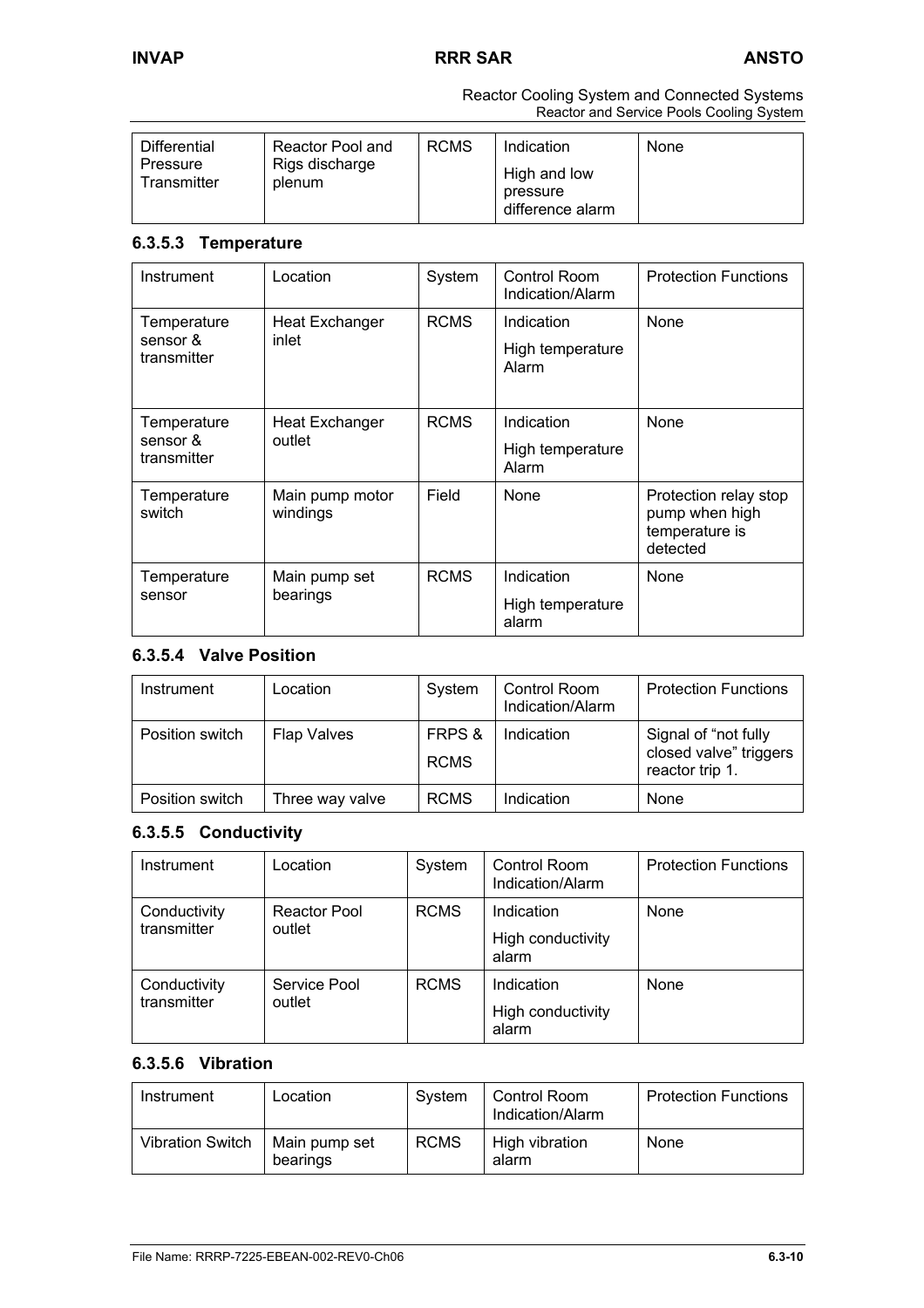| Vibration Switch   Main pump set | bearings | RCMS | Very high vibration<br>alarm | Pump trip. |
|----------------------------------|----------|------|------------------------------|------------|
|                                  |          |      |                              |            |

# **6.3.5.7 Fission Product Detection**

| Instrument                        | Location                                                        | System      | Control Room<br>Indication/Alarm | <b>Protection Functions</b> |
|-----------------------------------|-----------------------------------------------------------------|-------------|----------------------------------|-----------------------------|
| <b>Fission Product</b><br>Monitor | Rigs cooling<br>branch outlet<br>pipeline, before<br>decay tank | <b>RCMS</b> | Alarm                            | None                        |

# **6.3.5.8 Reactor and Service Pools Level**

| Instrument   | Location                                    | System               | Control Room<br>Indication/Alarm | <b>Protection Functions</b> |
|--------------|---------------------------------------------|----------------------|----------------------------------|-----------------------------|
| Level switch | Service pool                                | <b>RCMS</b>          | Low level alarm                  | None                        |
| Level switch | Service pool<br>(upper spent fuel<br>level) | PAM &<br><b>RCMS</b> | Low level alarm                  | None                        |
| Level switch | Reactor pool<br>(chimney edge<br>level)     | PAM &<br><b>RCMS</b> | Low level alarm                  | <b>None</b>                 |
| Level switch | Reactor pool<br>(core level)                | PAM &<br><b>RCMS</b> | Low level alarm                  | None                        |

# **6.3.6 Actions on RPS and RCMS due to Reactor and Service Pools Cooling System Signals**

The Instrumentation and Control System is described in Chapter 8. This Section reproduces the main actions of the RPS and RCMS associated with the RSPCS.

# **6.3.6.1 Reactor Trip Signals**

In the Power state a Trip 1 signal is generated on low rigs cooling flow. In addition, one or more flap valves not fully closed generates a Trip 1 signal. In the Physics Test state a Trip 1 signal is generated if rigs cooling flow is low and the flap valves are close. In addition, a Trip 1 signal is also generated if rigs cooling flow is high and the flap valves are open.

### **6.3.6.2 Manual Shutdown**

| Condition                                       | <b>Operator Action</b>                                |
|-------------------------------------------------|-------------------------------------------------------|
| High vibration alarm on main pump set bearing   | The operator will evaluate the                        |
| High temperature alarm on main pump set bearing | situation and take appropriate<br>corrective actions. |
| High or low pressure drop in rigs plenum        |                                                       |

### **6.3.6.3 Interlocks**

| Condition                          | Interlock                                     |
|------------------------------------|-----------------------------------------------|
| One main RSPCS pump in operation   | Start-up of the stand by pump is not allowed. |
| Failure of the main operating pump | No automatic start-up of the stand-by pump    |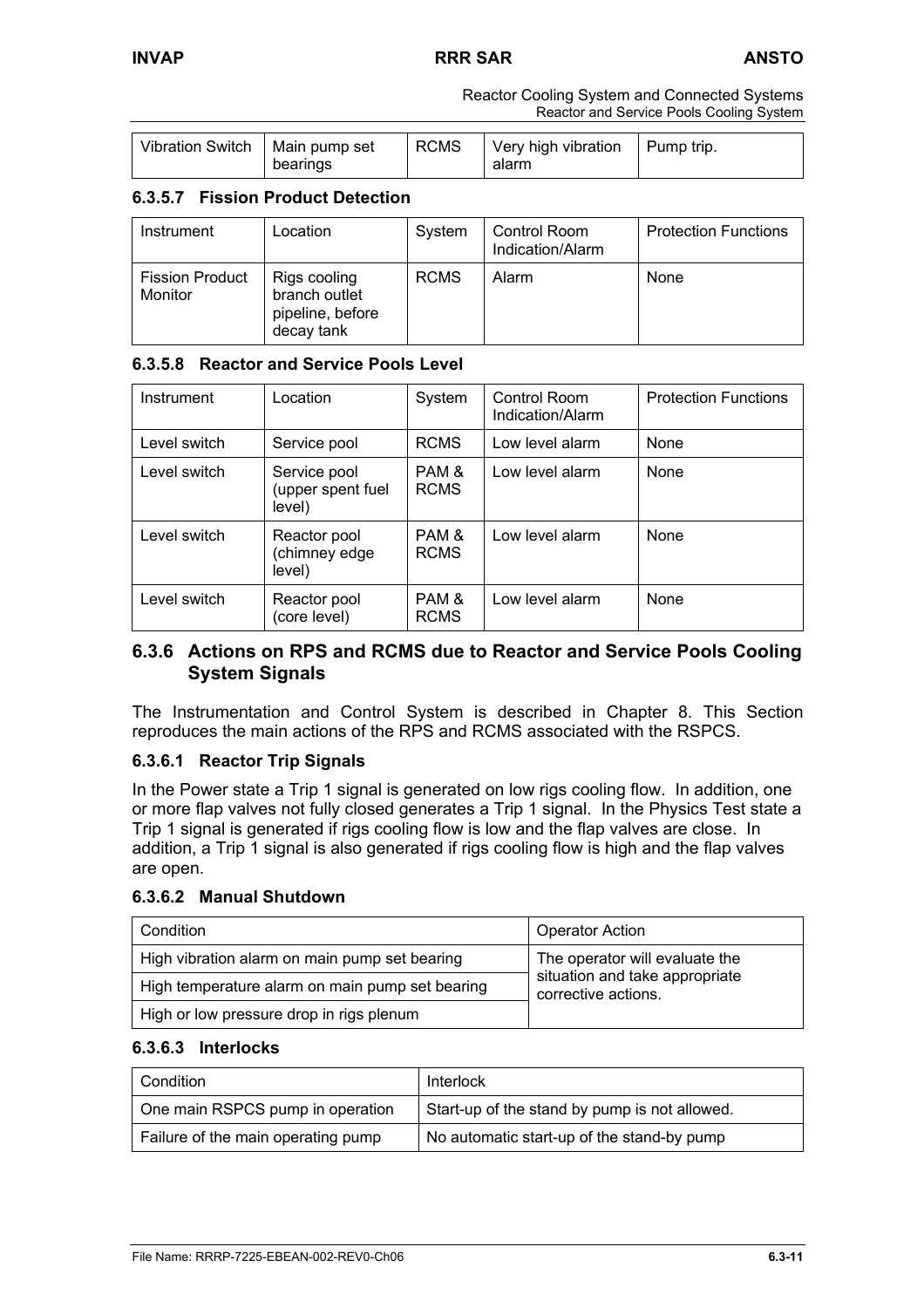| Condition                                                                               | <b>Interlock</b>                                                                                           |
|-----------------------------------------------------------------------------------------|------------------------------------------------------------------------------------------------------------|
| Failure of the main operating pump                                                      | The pump is not allowed to start-up again until a<br>manual reset of the control logic has been performed. |
| Low flow is detected in the system                                                      | Shutdown of the pump.                                                                                      |
| shortly after pump start up                                                             | Reactor start-up not allowed                                                                               |
| Main pump shut-down and start-up<br>signal are transmitted simultaneously<br>by mistake | The shut-down signal has priority                                                                          |
| Flow transmitter connected to FRPS<br>detects low flow.                                 | Reactor start-up not allowed                                                                               |
| Three-way valve is not in the Rigs<br>Cooling position                                  | Reactor start-up not allowed                                                                               |
| Switching of three-way valve to LTPC<br>position                                        | Not allowed during the Power state                                                                         |
| Switching of three-way valve to LTPC<br>position                                        | Not allowed if flow or pressure drop is detected in the<br><b>Primary Cooling System</b>                   |
| Flap Valve is not fully closed                                                          | Reactor start up not allowed                                                                               |

# **6.3.7 Inspection and Testing**

The inspection and testing program for fabrication, assembly, pre-operation and inservice operation was developed during detailed engineering in accordance with the Construction Inspection and Test Plan (CITP).

# **6.3.8 Reactor and Service Pools Cooling System Design Evaluation**

The RSPCS meets the safety design bases:

- a) It is able to provide sufficient coolant flow during postulated transients for rigs cooling by natural circulation to avoid the critical heat flux in the coolant channels of irradiation rigs when the circulation pumps are not in operation.
- b) The Safety Category 1 function of the RSPCS extracts heat from the irradiation rigs after any postulated fault sequence and during the reactor Shutdown State by means of rigs cooling by natural circulation.
- c) It is capable of removing decay heat from the Reactor Pool in the long term to maintain its temperature within the specified operational range during reactor operation or during the Shutdown State.
- d) It is capable to remove heat by forced circulation from the irradiation rigs when the reactor is operating in the Power State.
- e) The RSPCS extracts heat from irradiation rigs during reactor operation in the Power and Physics Test states and maintains the Reactor Pool temperature within the range of normal operational conditions.
- f) The design of the RSPCS was performed on the basis of the maximum expected power to be dissipated at the irradiation targets. This was established by means of validated calculation codes and conservative assumptions that, together with appropriate safety margins for the thermal capacity of the system ensure its adequate performance in any postulated condition. Conservative assumptions,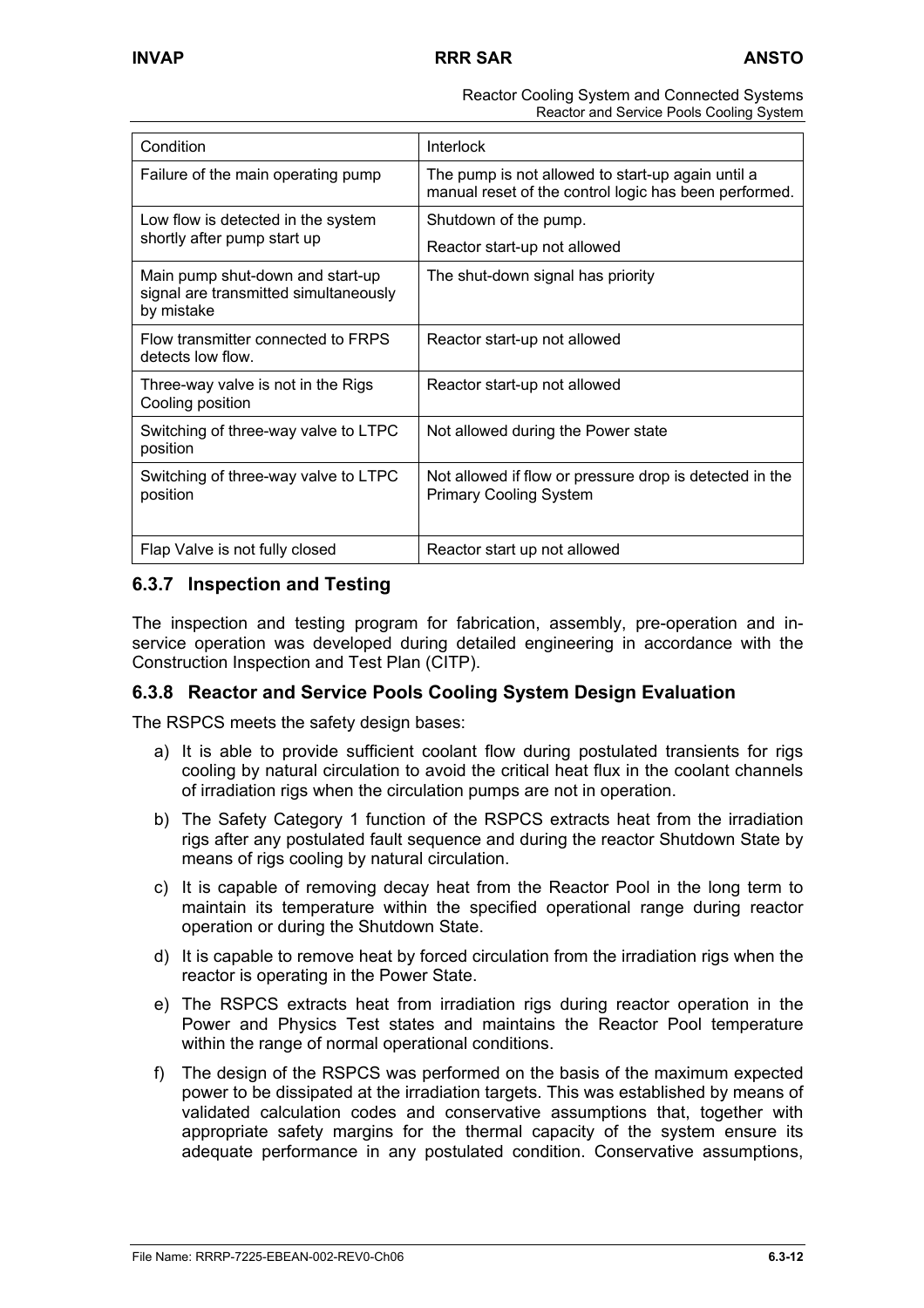safety margins and calculation codes for thermal-hydraulic design are presented in Chapter 5, Section 5.8.

- g) It is capable of removing decay heat from spent fuel stored in the Service Pool during all reactor States, with the maximum number of fuel assemblies stored in the Service Pool.
- h) It maintains its integrity during adverse combinations of loading and forces occurring in abnormal conditions.

For all the above safety design basis, the inlet-outlet temperature difference across the rigs was established to have a similar temperature in all circuits to be cooled by the SCS. Rigs Cooling requirements and RSPCS circuit characteristics are used as input for the calculation of the RSPCS mass and energy balance to obtain the process flow diagram and the circuit hydraulic behaviour, with CHEMCAD 5.0.01 Chemstations Inc. software. The optimisation of electricity consumption and equipment capacities are also taken into consideration.

Engineers Aide SINET-XLT 5.3, Epcon International is used to perform head loss calculations for pipe networks and CRANE Companion 2.50 ABZ Inc. is used for single pipeline calculations.

Flow rate, available head loss and SCS data are inputs for a preliminary design of the heat exchangers. The final design of the heat exchangers to suit the needs of the circuit is then carried out by the manufacturer.

Selection of the appropriate main pumps and LTPC pumps is carried out on the basis of the analysis, based on pump characteristic curves provided by the manufacturer, with the assignment of an adequate safety margin, ensuring the system capability to meet the design bases.

The main pumps of the RSPCS have stainless steel casings, a material with good ductility.

All major valves in the RSPCS are butterfly valves and have cast iron bodies and stainless steel discs and stems. The use of cast iron for these valves is common practice in research and power reactors and the valves are required to be qualified for use to their specified seismic class and safety category.

As the valves are part of the RSPCS pipework, which is rigidly fixed to the reactor building walls and ceiling, the effect of a seismic event would be to cause the system to move as one item and to impose only minimal bending moments on the valve bodies. It should also be noted that the loads on the valve bodies are absorbed by the throughbolts that go right through the valve body from the flanges on each of the pipe ends. This ensures that only compressive loads are applied to the valve bodies. The structural evaluation of these components, including FEA, to determine the effects of the various loading cases, thermal, structural, seismic etc, has shown that the valves are appropriately selected. The use of cast iron for valve bodies is well accepted and is shown by analysis to meet required standards.

The RSPCS pumps have sufficient inertia to ensure adequate rigs cooling during the transition from forced to natural circulation cooling. The RSPCS transient that takes place when the RSPCS pumps are shutdown is analysed by means of the RETRAN code. This is to determine the decrease in the rigs cooling flow rate and flow inversion during pump coast down, and the minimum opening time for the RSPCS flap valve. The opening time is determined by the maximum power that can be removed under natural circulation conditions, in order to avoid the onset of nucleate boiling.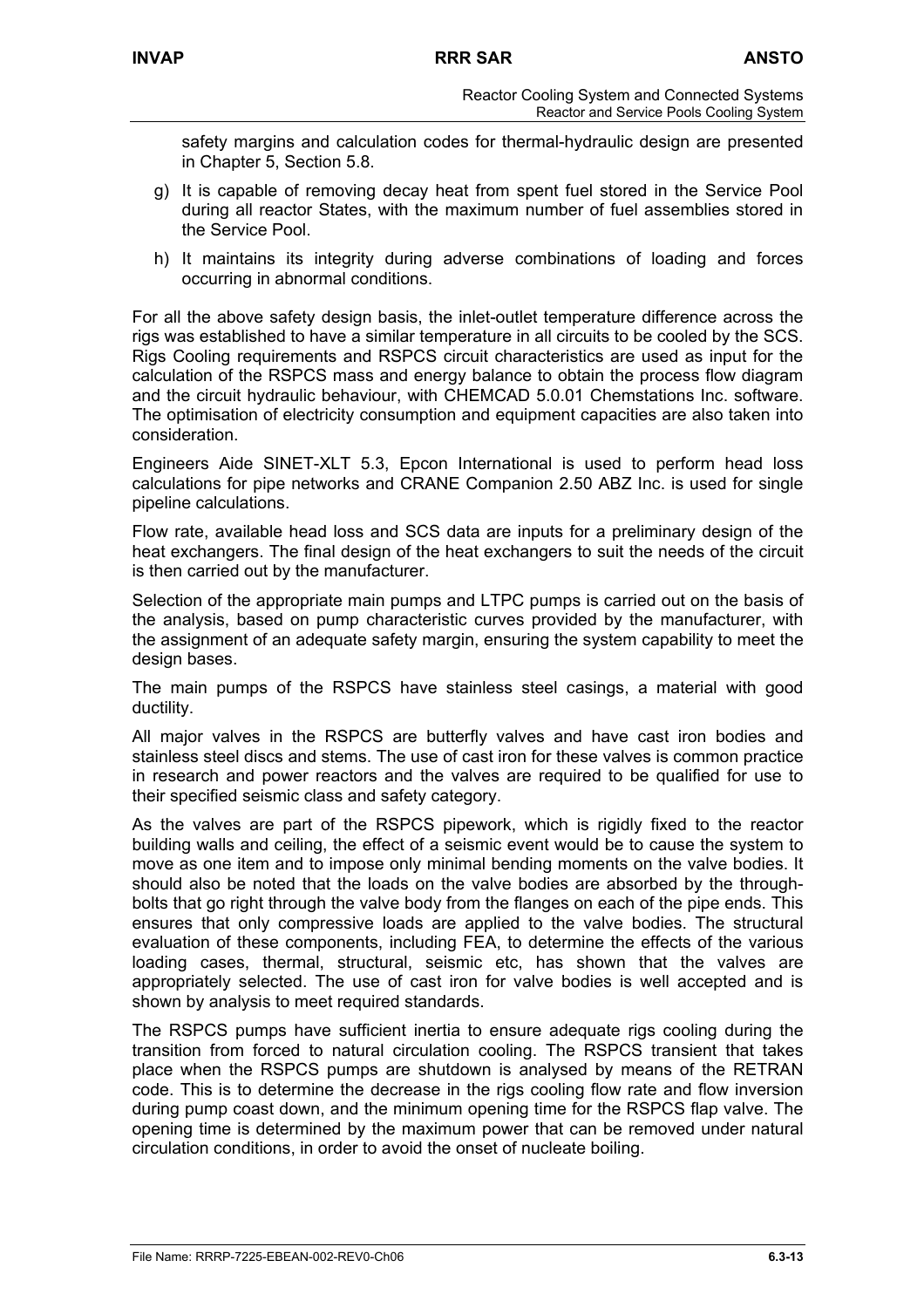The pressure drop along the rigs corresponding to the maximum power level to be cooled by natural circulation is established and used as input for the mechanical design of the flap valves, ensuring that decay heat after any postulated fault condition is extracted according to the design bases. Redundancy of the flap valves provides the system with the required Category 1 reliability.

The components, piping and fixing devices have been designed with appropriate safety margins in accordance with relevant standards to ensure the system integrity.

Dependent failure analysis of the simultaneous failure of the RSPCS main pump, or the LTPC pump, indicate that there are no consequences of safety significance, due to the fact that these systems do not fulfil any Safety Category 1 function.

The RSPCS is further protected from external hazards by the Reactor Building.

A FMEA analysis of the RSPCS was carried out. This yielded the list of initiating events that were analysed in Chapter 16 (Section 16.7, 16.10, 16.11, 16.15.2.2). Each postulated initiating event concluded that in each case the irradiation rigs will remain adequately cooled and the reactor will remain in a safe condition.

The three-way valve is fail-open to the rigs cooling branch, ensuring rigs integrity.

### **6.3.9 Seismic Evaluation**

The RSPCS is classified as Seismic Category 1 system, i.e. the components of the system must maintain their structural or safety function during and after the SL-2 earthquake

This seismic analysis is part of the stress analysis performed for the system. The purpose of this analysis is:

- a) To verify that the design of the pipelines corresponding to the RSPCS meets the requirements of the ASME Code as regards stress including seismic loads.
- b) To verify that the loads imposed on the equipment including those of the seismic event are below the allowable ones.

The applicable codes are:

- a) ASME to be used in the analysis of the pipelines.
- b) Allowable loads of the heat exchangers provided by the manufacturer.
- c) Allowable loads of the pumps provided by the manufacturer.

The seismic evaluation involved the pipelines of Reactor & Service Pool Cooling System

The analysis was performed using the code CAESAR II 4.30 program for the analysis of stress on pipelines. The dynamic analysis made corresponds to the response spectrum method - total response (displacement, stress, etc).

The analysis was restricted to the load states indicated in Section 6.3.9.4.

### **6.3.9.1 Hypotheses of the Analysis**

The main hypotheses used in this analysis are:

- a) Friction on the sliding supports is not considered.
- b) The calculation model simulates the pipeline design configuration with the positions of adequate supports to meet the stability conditions in static and dynamic rates.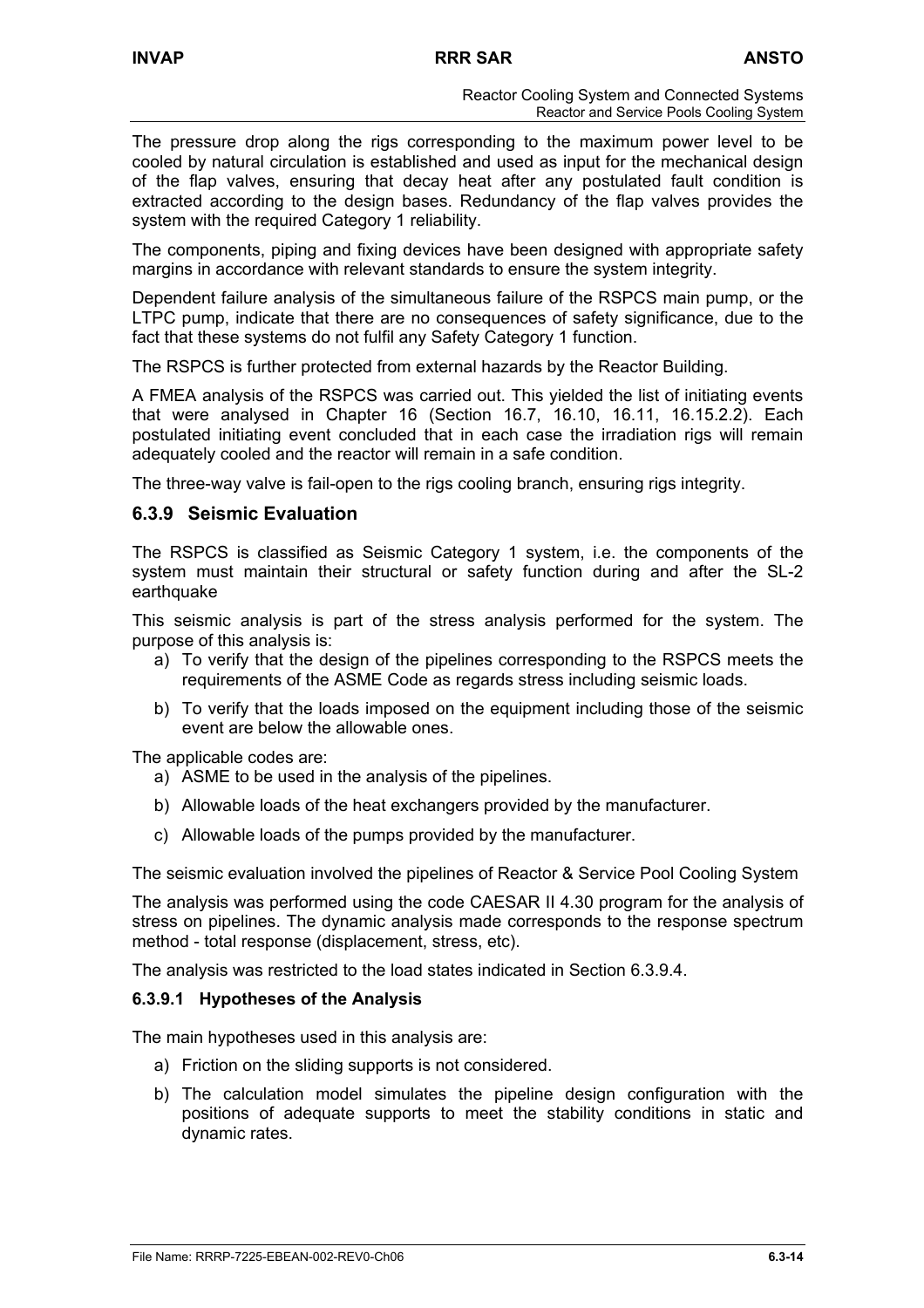- c) Pipeline reducers are modelled as pipeline sections of a length equal to that of a standard reducer. The diameter and thickness adopted shall be the average of both diameters.
- d) Assembly temperature: 21ºC

# **6.3.9.2 Input Data**

The basic input data used in the analysis consist of:

- a) Dimensions, geometry and design characteristics of piping and equipment corresponding to the detailed engineering stage and when appropriate/available provided by the manufacturer.
- b) Process data, including operation and design data for all the pipelines and components of the RSPCS, including the Decay Tank.
- c) Characteristics of materials as obtained from the ASME Boiler & Pressure Vessel Code Section II – Part D.
- d) Seismic Spectra for SL-2 for the relevant levels, obtained from the Seismic Design Floor Response Spectra defined for the Reactor Building, which corresponds to 0.37 PGA.

# **6.3.9.3 Model Description**

The RSPCS was divided into 4 parts to produce the finite element models:

- a) Heat exchanger to reactor pool and service pool
- b) Reactor pool to decay tank
- c) Decay tank to pump
- d) Pump to heat exchanger

# **6.3.9.4 Definition of Dynamic Cases**

| l DY1           | Seismic event combination                   |
|-----------------|---------------------------------------------|
| DY <sub>2</sub> | Seismic event combination verified by B31.1 |

# **6.3.9.5 Summary of Results**

This section presents the results for each of the four sections into which the RSPCS has been divided for the analysis.

### **6.3.9.5.1 Heat Exchanger to Reactor Pool And Service Pool**

All cases were within allowable limits.

### **6.3.9.5.2 Reactor Pool to Decay Tank**

All cases were within allowable limits.

### **6.3.9.5.3 Decay Tank to Pump**

All cases were within allowable limits.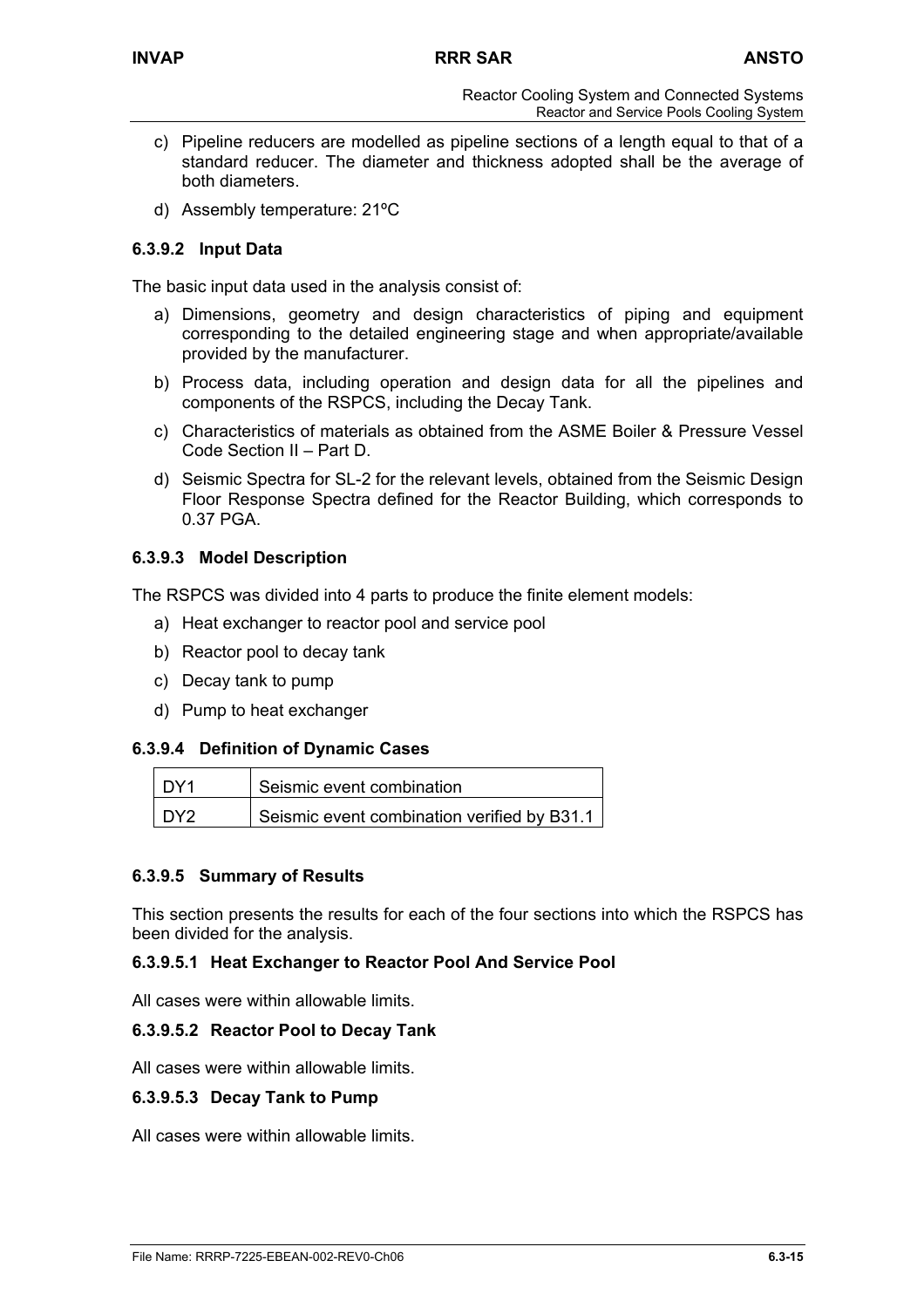# **6.3.9.5.4 Pump to Heat Exchanger**

All cases were within allowable limits.

# **6.3.9.6 RSPCS Pumps**

The same principles stated in 6.2.11.6 for the PCS pumps apply for the RSPCS pumps.

### **6.3.9.7 Heat Exchanger**

The analysis was performed using a FEM and the Strand 7 code.

### **6.3.9.8 Decay Tank**

The Decay Tank FEM model was built using ANSYS 5.7 for Windows code. The input includes the geometric and material data of the tank. The applicable acceleration corresponds to Beam Hall Level (conservative), for the frequency corresponding to the first global oscillation mode. An equivalent static method was applied. The above accelerations are applied in the Decay Tank whole mass. A linear combination of the seismic accelerations was applied. An internal design pressure was also considered.

The calculations show that the maximum stresses are due to internal design pressure and not to the seismic event.

### **6.3.9.9 Conclusions**

From the summary of results given above it is concluded that the stress on the pipelines for the different load cases do not exceed the limits set by the applicable codes.

Stress on the exchangers does not exceed the maximum allowable values set by the manufacturer for the operation and seismic event states.

The anchorage of the RSPCS pumps can withstand the action of an SL-2 event.

Stress on the decay tank does not exceed allowable limits.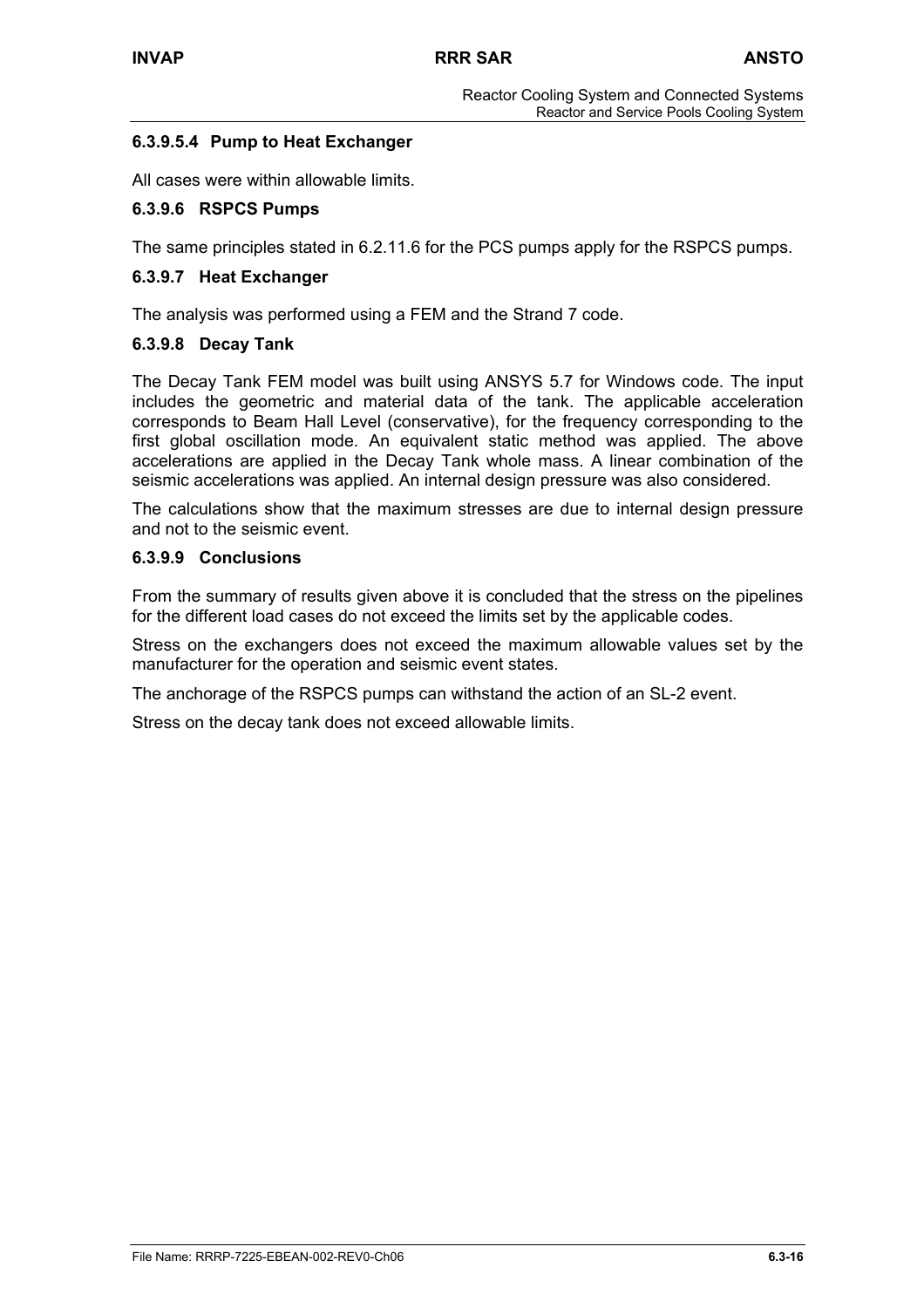# **6.4 REACTOR WATER PURIFICATION SYSTEM**

# **6.4.1 Introduction**

Water purification is achieved by diverting a fraction of the RSPCS flow to the purification system. Simultaneous purification of the two pools or individual purification of either one of them is possible.

The system includes two independent groups, each consisting of:

- a) filter
- b) resin exchange column
- c) resin trap

One of the groups is in operation and the other, on standby.

Figure 6.4/1 shows a diagram of the system.

# **6.4.2 Safety Design Bases**

The RWPS has been designed to meet the following design requirements:

- a) To maintain the Reactor Pool and Service Pool water within purity grade by eliminating corrosion, fission and impurity traces.
- b) To prevent build up of radioactivity in reactor coolant by removal of solids and dissolved fission products.
- c) To maintain a high optical quality of Reactor Pool and Service Pool water by removal of non-soluble particles.
- d) To provide protection for fuel cladding and core structure integrity by providing corrosion inhibition through keeping water conductivity below 1  $\mu$ Scm<sup>-1</sup>.

# **6.4.3 Circuit Description**

The equipment associated with the system is located inside the containment. The ion exchange columns and filters are located inside individual shielded rooms, with heavy concrete walls.

The operation of the valves is done manually from a remote location outside the shielded rooms. The system is operated continuously regardless of whether or not the reactor is in operation. It relies only on the operation of an RSPCS pump to provide the motive force for the system.

Water is pumped through a primary filter where non-soluble particles are retained. The filtered stream is then sent to a mixed bed ion exchange column where soluble and colloidal-type particles are eliminated. A resin trap placed at the column outlet prevents entrained resins from leaving the system.

The filters have a back-washing facility for cleaning by means of pressurisation with compressed air and a drain line. Valves are provided for sampling the quality of water at the inlet and outlet of the resin column.

Replacement of the resin column is required when:

- a) water conductivity reading exceeds a pre-determined value
- b) activity outside the biological shielding exceeds pre-set value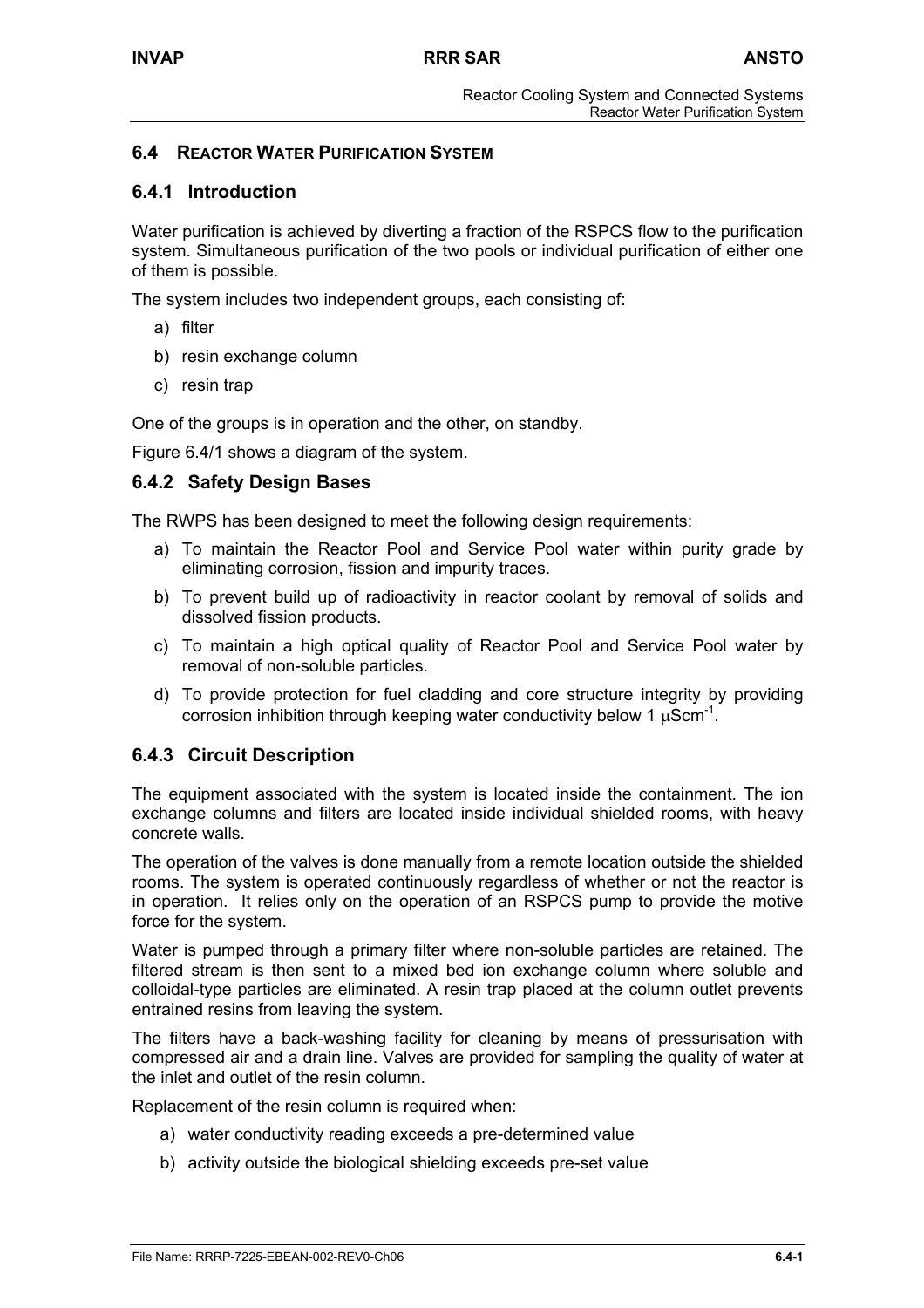c) the column pressure drop exceeds a pre-set value

# **6.4.4 Chemistry of Reactor Coolant**

## **6.4.4.1 Water Characteristics**

The reactor coolant is demineralised water with the following characteristics:

Conductivity  $< 1 \mu$ Scm<sup>-1</sup>

pH: neutral

Non dissolved solids: < 0.5 ppm

### **6.4.4.2 Sources of Impurities**

The impurities, non-dissolved particles and traces of corrosion, fission or radioactive impurities come from:

- a) Fuel: erosion and corrosion of the cladding.
- b) Reactor water surface: soluble and insoluble particles from the air in the reactor hall, and impurities resulting from operation activities including tools and rigs.
- c) Corrosion of structural components: piping, equipment, pools and their internals.

# **6.4.5 Main Components**

#### **6.4.5.1 Ion Exchange Columns**

| l Parameter                | Value                         |
|----------------------------|-------------------------------|
| Quantity                   | Two (one on stand-by)         |
| lonic exchange resins type | Nuclear quality mixed bed 1:1 |

### **6.4.5.2 Filter**

| Parameter       | Value                 |
|-----------------|-----------------------|
| <b>Quantity</b> | Two (one on stand-by) |
| <b>Type</b>     | Cartridge             |

### **6.4.5.3 Resin Trap**

| l Parameter | Value                 |
|-------------|-----------------------|
| Quantity    | Two (one on stand-by) |

### **6.4.5.4 Fresh Resins Transportation Facility**

| <b>Parameter</b> | Value |
|------------------|-------|
| <b>Quantity</b>  | one   |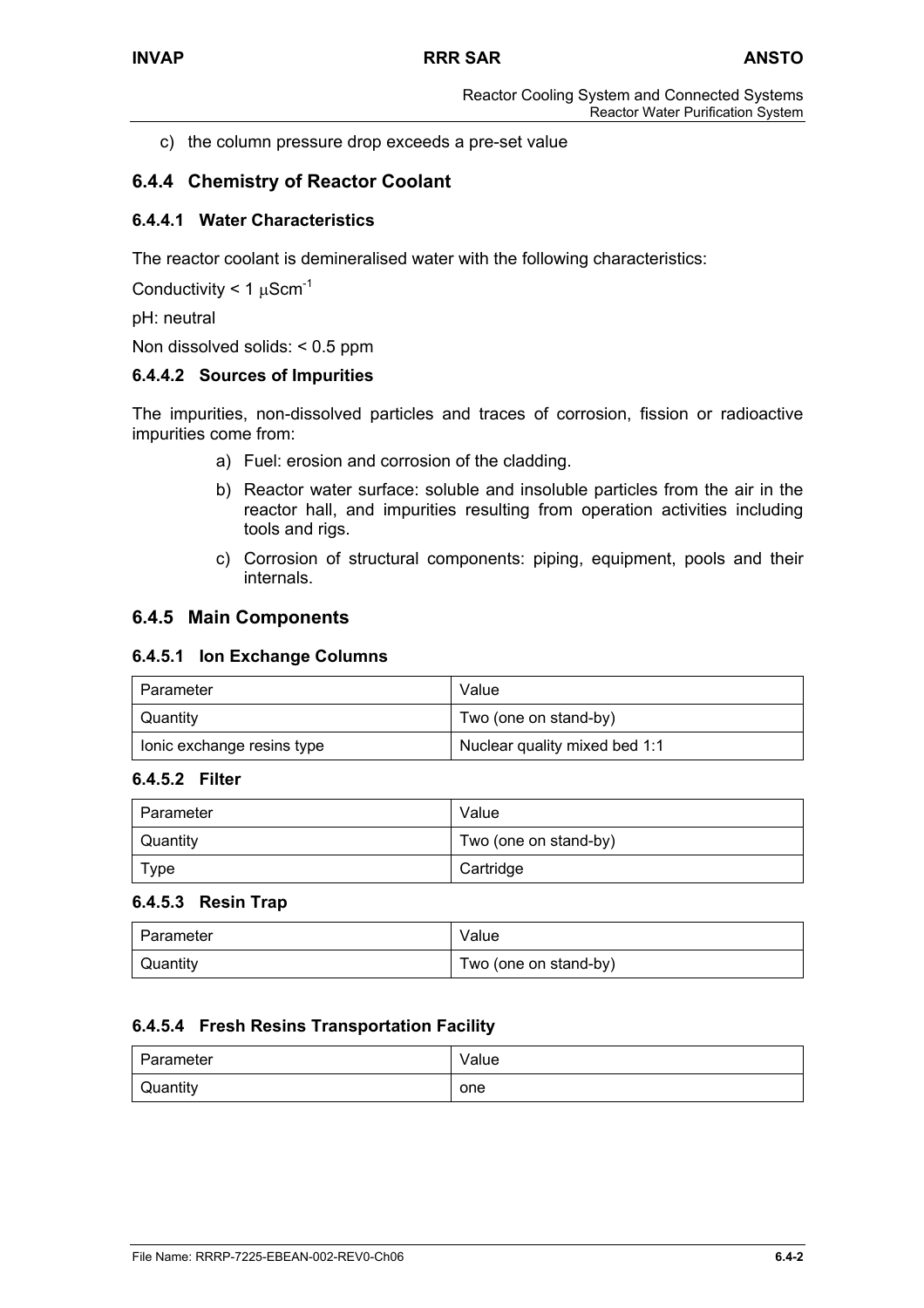# **6.4.6 Instrumentation**

# **6.4.6.1 Conductivity**

| Instrument                  | Location           | System      | Control Room<br>Indication/Alarm         | <b>Protection Functions</b> |
|-----------------------------|--------------------|-------------|------------------------------------------|-----------------------------|
| Conductivity<br>transmitter | Resins trap outlet | <b>RCMS</b> | Indication<br>High conductivity<br>alarm | None                        |

# **6.4.6.1.1 Flow**

| Instrument       | Location       | Svstem      | Control Room<br>Indication/Alarm | <b>Protection Functions</b> |
|------------------|----------------|-------------|----------------------------------|-----------------------------|
| Flow transmitter | Inlet pipeline | <b>RCMS</b> | Indication                       | None                        |

# **6.4.7 Actions on RCMS due to Reactor Water Purification System Signals**

| Condition               | Operator Action                                                          |
|-------------------------|--------------------------------------------------------------------------|
| High conductivity alarm | The operator will evaluate the situation and take appropriate<br>action. |

# **6.4.8 Inspection and Testing**

### **6.4.8.1 Fabrication and Assembly**

The inspection and testing program for fabrication, assembly, pre-operation and inservice operation has been developed during detailed engineering in accordance with the Construction Inspection and Test Plan (CITP).

# **6.4.9 Design Evaluation**

The RWPS meets the following safety design bases:

- a) It is designed to keep Reactor Pool and Service Pool water within purity grade by eliminating corrosion, fission and impurity traces to maintain water conductivity below 1  $\mu$ Scm<sup>-1</sup>.
- b) It prevents build up of radioactivity in reactor coolant by removal of solids and dissolved fission products.
- c) It will maintain a high optical quality of Reactor Pool and Service Pool water by removal of non-soluble particles.
- d) It provides protection for fuel cladding and core structure integrity by providing corrosion inhibition through keeping water conductivity below 1 µS/cm.

The main requirement on the RWPS is to maintain the appropriate water quality to minimise corrosion of fuel element cladding, core and other pool internal structures and to avoid activity build up in reactor coolant.

The hydraulic design of the RWPS was performed with the aid of CHEMCAD 5.0.01 Chemstations Inc. software. Engineers Aide SINET-XLT 5.3, Epcon International is used to perform head loss calculations for pipe networks and CRANE Companion 2.50 ABZ Inc. is used for single pipeline calculations.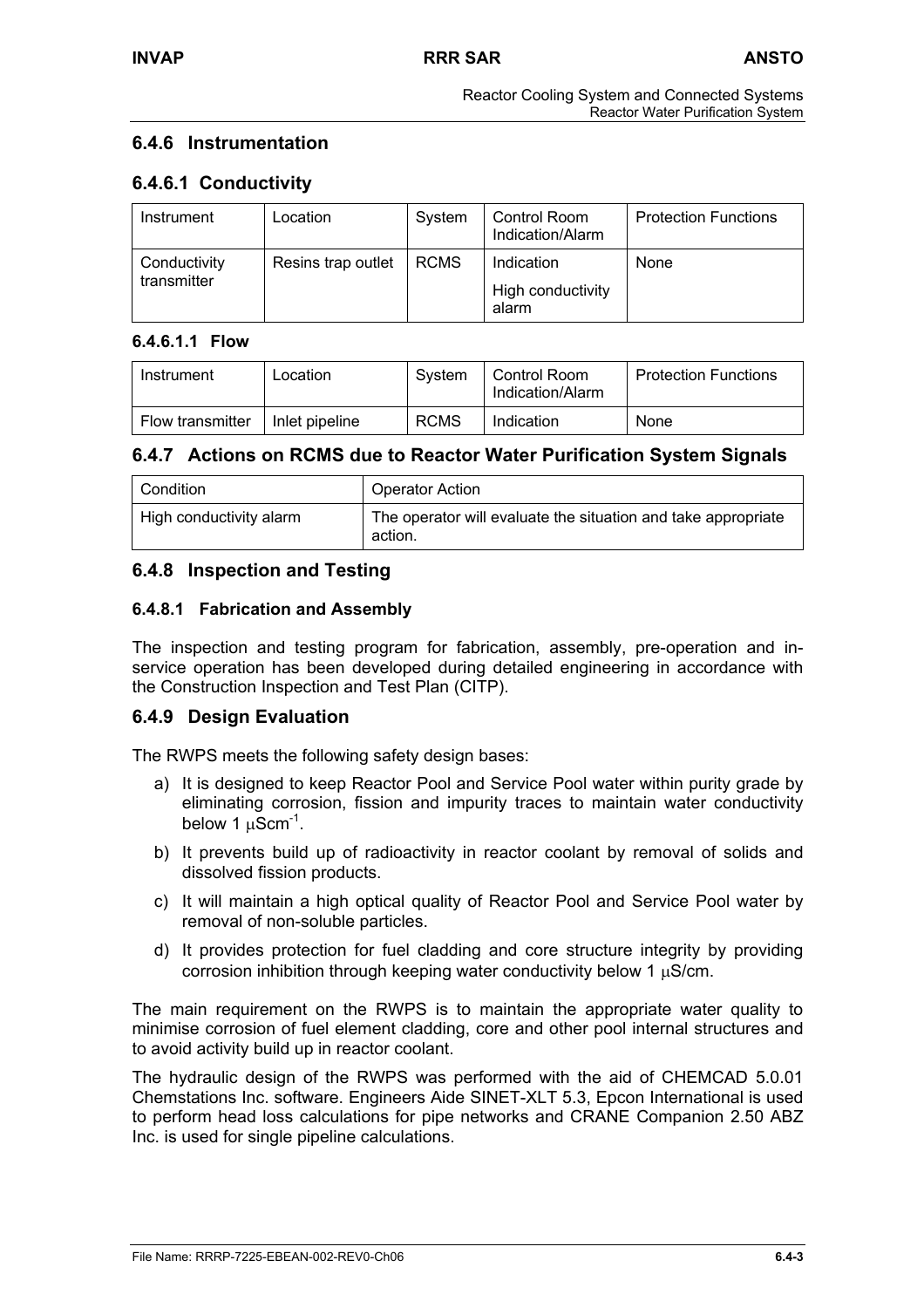The appropriate performance of the system is determined by the choice of the resin beds and the polishing flow pattern that ensures one change of the water inventory in 21 hours or less.

The use of validated calculation codes and conservative assumptions ensure that the system will perform according to the design basis conditions.

# **6.4.10 Seismic Evaluation**

The RWPS is classified under Seismic Category 1. Its seismic evaluation was performed at the detailed engineering stage and involved the same considerations as for the PCS given in Section 6.2.10.

# **6.4.10.1 Resins Storage Tank**

The seismic load corresponds to the floor spectra of the level where the tank is located,.

The tank itself will not fail due seismic action. The response of the support legs and bolts has been analysed. The force and overturning moment caused by the seismic action on the tank was calculated and was within allowable limits for all cases.

### **6.4.10.2 Ion exchange columns**

The seismic load corresponds to the floor spectra of the level where the tank is located,.

The column itself will not fail due to seismic action. The response of the support legs and bolts has been analysed. The force and overturning moment caused by the seismic action on the tank was calculated and was within allowable limits for all cases.

### **6.4.10.3 Pumps**

The same principles applied to the PCS and RSPCS pumps apply to the RWPS fresh resin loading pump.

### **6.4.10.4 Conclusions**

The RPWS can withstand the effect of an SL-2 event.

*End of Section*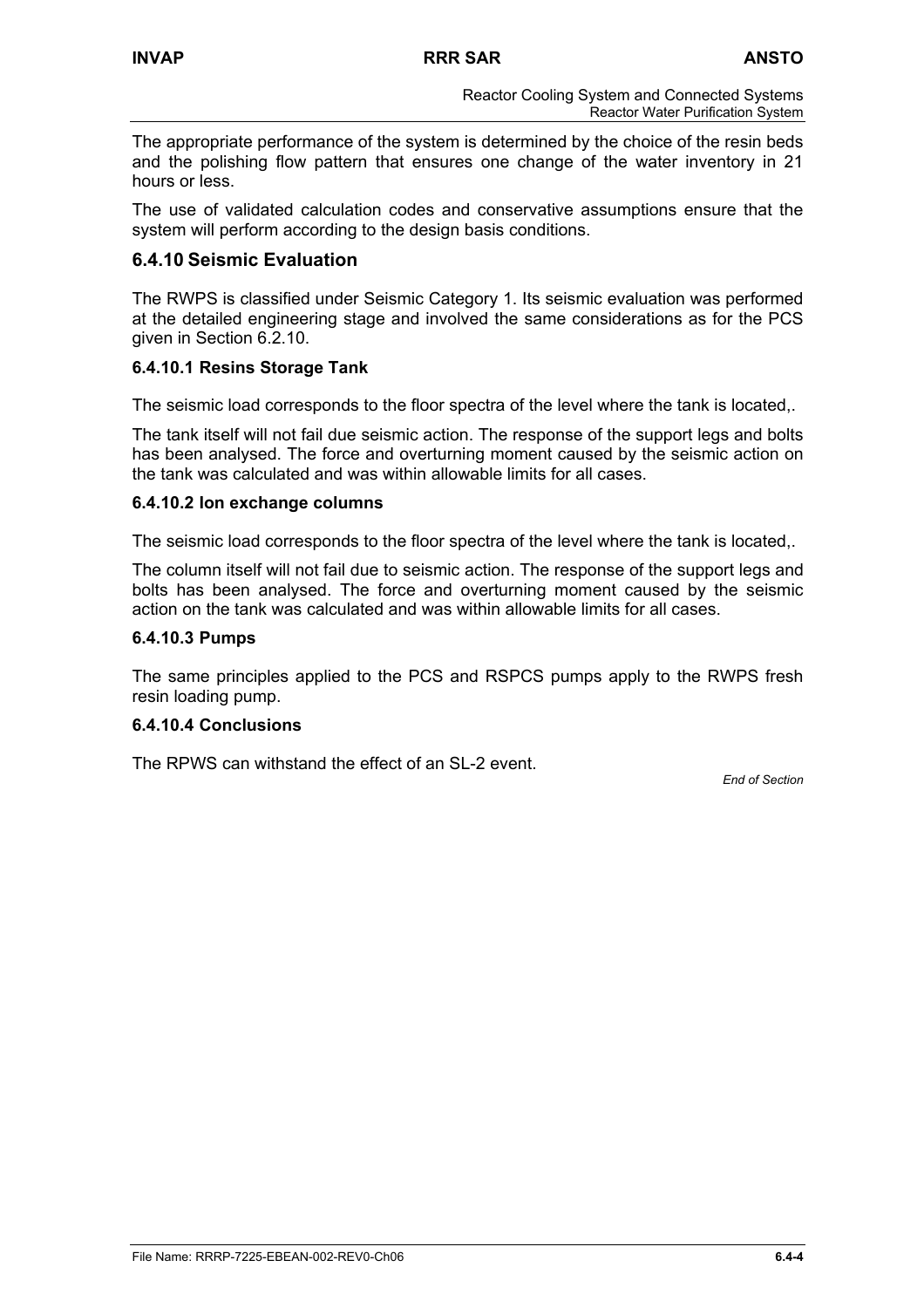Reactor Cooling System and Connected Systems Reactor Water Purification System



**Figure 6.4/1 Diagram of the Reactor Water Purification System** 

*End of Figures*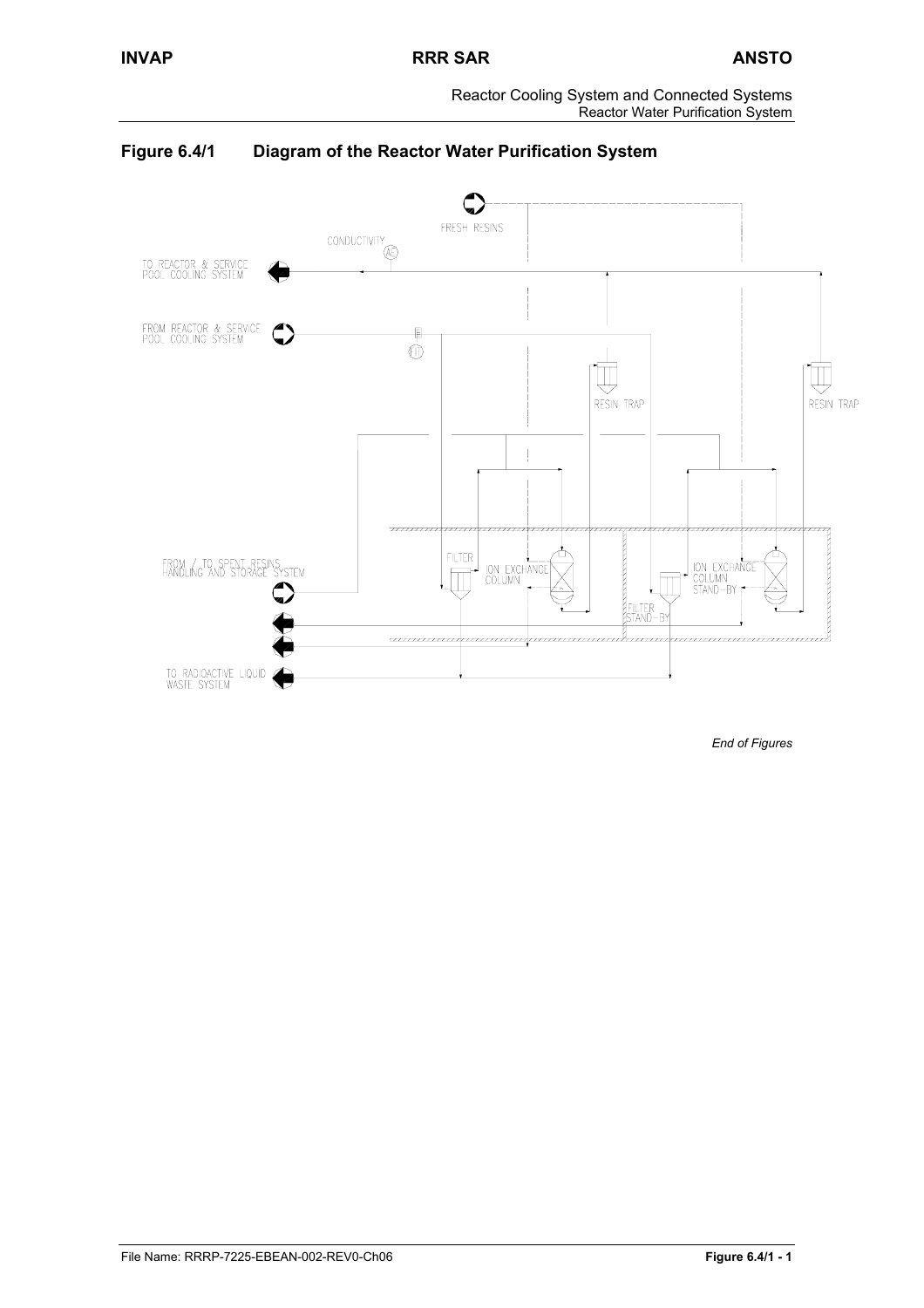# **6.5 HOT WATER LAYER SYSTEM AND PURIFICATION SYSTEM**

# **6.5.1 Introduction**

The Hot Water Layer System (HWLS) provides:

- a) protection against radiation emitted by impurities in the pool water
- b) a means for continuous water-surface skimming

The system fulfils its function by means of a non-activated stable water layer over the Reactor Pool and Service Pool water volume. This is obtained by purification and heating of a layer of water at the top of the reactor and service pools. The hot water layer reduces mixing and thus prevents any impurities dissolved in the remaining pool water from reaching the pool surface.

The purification is performed by the reactor Hot Water Layer Purification System (HWLPS), which removes traces of corrosion, fission or radioactive impurities.

Skimming is performed by raising the level of the pools water and creating an overflow of pool water into the collection channel in the ventilation, instrumentation and overflow canal (VIO canal) at the top of the pools. Floating debris are carried by the flow and captured in the HWLS and HWLPS.

Figure 6.5/1 shows a diagram of the HWLS.

### **6.5.2 Design Bases**

The HWLS has been designed to meet the following safety design bases:

- a) To provide protection for personnel from radiation emitted by impurities in the water, by providing a stable water layer at the surface of the pool.
- b) To maintain HWLS water quality with conductivity below 1  $\mu$ Scm<sup>-1</sup> and solids content less than 0.5 ppm.

# **6.5.3 Circuit Description**

### **6.5.3.1 Hot Water Layer System**

The equipment associated with HWLS is located inside the containment, in the basement.

The material for piping and equipment is low carbon austenitic stainless steel.

The HWLS takes water from the hot water layer at the top of the Reactor Pool. The hot water layer suction pipe is submerged below the pool surface. There is another suction line located in the Service Pool.

The suction line leads the coolant to the two pumps (100% capacity each, one on standby) where water is pumped to the HWLPS.

Once purified, the water is returned to the HWLS and passes through two electrical heaters (100% capacity each) that provide the pre-set temperature rise before the water enters the Reactor Pool through a diffuser at the end of the line.

In the skimming process, a control loop increases the pool water level allowing the water to overflow into the canal surrounding the pools. This process removes foreign particles floating on the water surface and improves water clarity. Water from the overflow canal is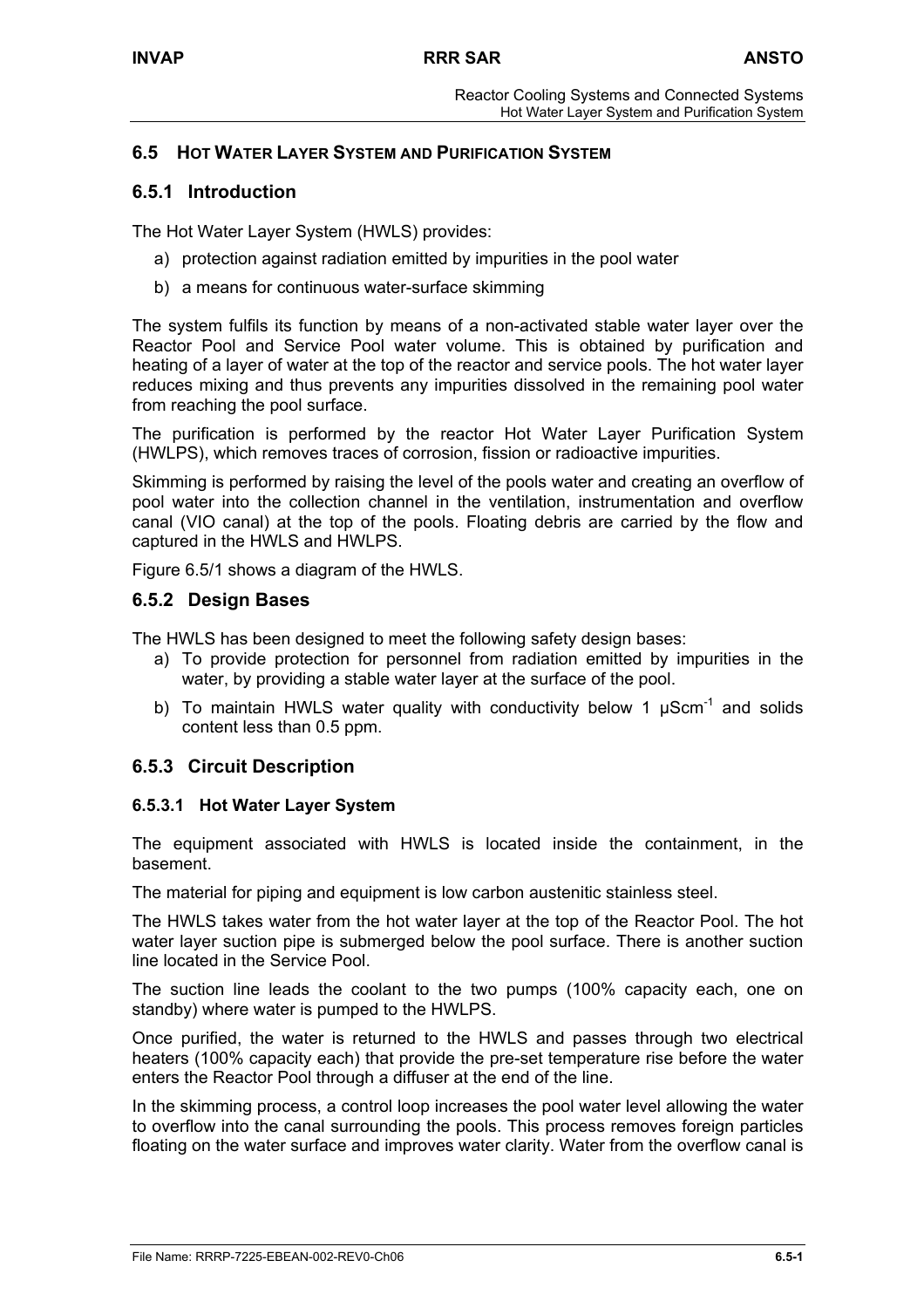collected in a water storage tank and then pumped, using the skimming pump, to the HWLPS. The water is recycled to minimise water wastage.

# **6.5.3.2 Hot Water Layer Purification System**

The material for piping and equipment is low carbon austenitic Stainless Steel.

Ion exchange columns and filters are located inside the containment, in a shielded room with thick heavy concrete walls.

Water coming from the HWLS flows through a primary filter and then is sent to the mixed bed ion exchange column. The filtered stream continues on to a resin trap placed at the column outlet and finally joins to the HWLS.

The ion exchange column is connected to lines from the Reactor Water Purification System (RWPS) for fresh resin loading and the Spent Resins Handling and Storage System (SRHSS) for resin disposal.

# **6.5.4 System Modes**

The HWLS and the HWLPS have two modes of operation: Operational and Shutdown.

| <b>Reactor State</b> | System Modes |             | <b>Function</b>             |
|----------------------|--------------|-------------|-----------------------------|
|                      | Operational  | Shutdown    |                             |
| Power                | reauired     | not allowed | <b>Radiation Protection</b> |
| <b>Physics Test</b>  | reauired     | not allowed |                             |
| Shutdown             | not required | allowed     |                             |
| Refuelling           | not required | allowed     |                             |

The HWLS is designed to establish a hot water layer:

- for the Reactor Pool only, or
- simultaneously for both the Reactor and Service Pools

Reactor operation in the Power and Physics Test states requires the HWLS operation to provide additional protection against radiation. For the Shutdown and Refuelling states, operation of the HWLS is recommended to provide radiation protection but is not required.

During the start up of the system, the two electrical heaters will be used until the desired temperature is reached in the upper section of the pool. Temperature sensors, placed in the heater outlet and also inside the pool, monitor the coolant temperature. The power supply to the heaters is regulated by the sensors inside the pool.

Once a steady state is reached, the power consumption is decreased and simultaneous operation of both heaters is no longer required.

During the steady state, the system fulfils its function by keeping a non-activated stable water layer over the Reactor Pool water volume.

Large floating debris is deposited on a screen mounted around the pool at the surface level. Small particles that pass through the screen are collected in strainers before the pump suction.

The HWLPS primary filter retains remaining insoluble particles while the ion exchange column maintains the dissolved ions within limits. The resin trap prevents resins from entering the HWLS.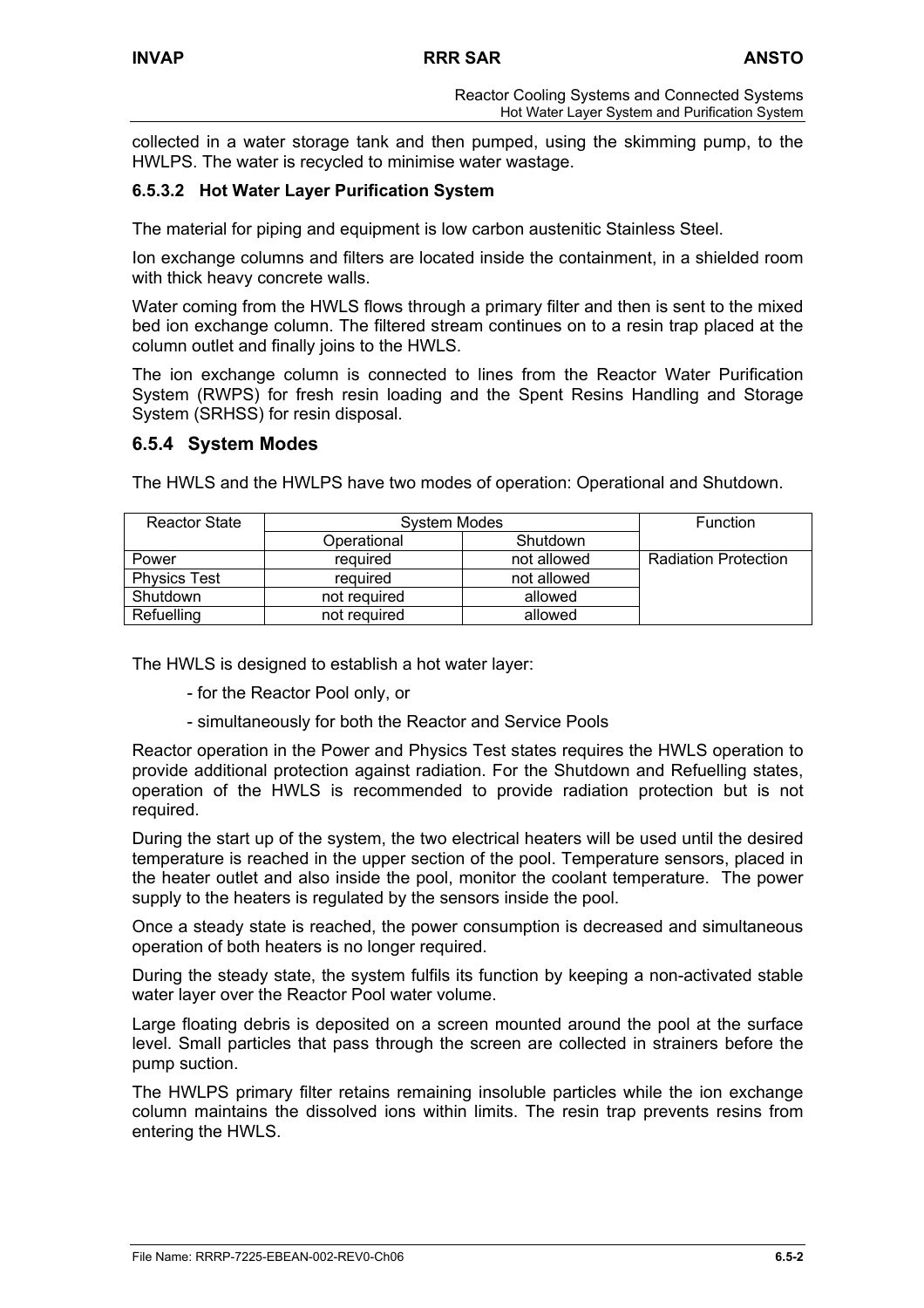A conductivity meter monitors the resin condition. The resins can be replaced through a connection to the fresh resin transportation facility. Spent resins are managed by the Spent Resins Handling and Storage System.

# **6.5.5 Hot Water Layer System and Purification System Components**

# **6.5.5.1 Hot Water Layer System Components**

#### **6.5.5.1.1 Pumps**

| Parameter | Value                 |
|-----------|-----------------------|
| Quantity  | Two (one on stand-by) |
| Type      | Centrifugal           |
| Capacity  | 100%                  |

### **6.5.5.1.2 Skimming Pump**

| Parameter       | Value       |
|-----------------|-------------|
| <b>Quantity</b> | One         |
| Type            | Centrifugal |

### **6.5.5.1.3 Water Heater**

| Parameter | Value                                                                                                                   |
|-----------|-------------------------------------------------------------------------------------------------------------------------|
| Quantity  | Two (In steady state: one in normal operation<br>and one on stand-by; during heating transients:<br>both in operation)) |
| Type      | Vertical cylindrical tank, electrical heaters<br>cladding SS                                                            |

# **6.5.5.1.4 Skimming Tank**

| Parameter | Value             |
|-----------|-------------------|
| Quantity  | One               |
| Volume    | $0.7 \text{ m}^3$ |

### **6.5.5.2 Hot Water Layer Purification System Components**

### **6.5.5.2.1 Ion Exchange Columns**

| Parameter                | Value                         |
|--------------------------|-------------------------------|
| Quantity                 | One                           |
| lon exchange resins type | Nuclear quality mixed bed 1:1 |

#### **6.5.5.2.2 Filter**

| Parameter          | Value                       |
|--------------------|-----------------------------|
| Quantity           | One                         |
| Type               | Cartridge                   |
| Filtering material | Mesh, backing in both faces |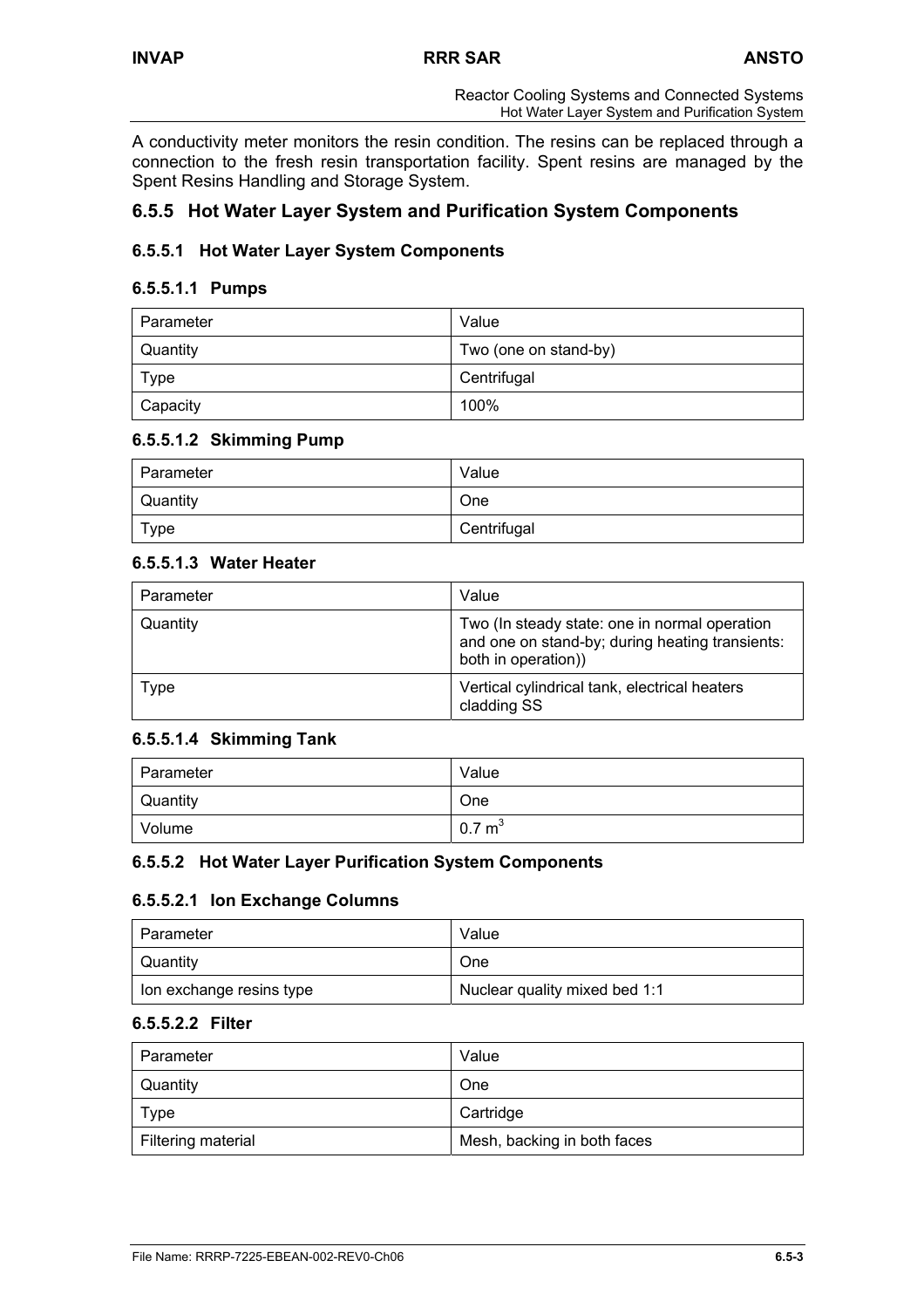### **6.5.5.2.3 Resins Trap**

### **6.5.5.2.4**

| Parameter          | Value  |
|--------------------|--------|
| Quantity           | One    |
| Filtering material | Screen |

# **6.5.6 Hot Water Layer System and Hot Water Layer Purification System Instrumentation**

### **6.5.6.1 Hot Water Layer System**

#### **6.5.6.1.1 Flow**

| Instrument       | Location                  | System      | Control Room<br>Indication/Alarm | <b>Protection Functions</b>                   |
|------------------|---------------------------|-------------|----------------------------------|-----------------------------------------------|
| Flow transmitter | Pumps outlet              | <b>RCMS</b> | Indication                       | None                                          |
| Flow totaliser   | Water make-up<br>pipeline | <b>RCMS</b> | Indication                       | None                                          |
| Flow switch      | Heaters outlet            | <b>RCMS</b> | Low flow alarm                   | Heater and pump trip<br>due to low water flow |

### **6.5.6.1.2 Temperature**

| Instrument                 | _ocation                              | System      | Control Room<br>Indication/Alarm | <b>Protection Functions</b>                     |
|----------------------------|---------------------------------------|-------------|----------------------------------|-------------------------------------------------|
| Temperature<br>transmitter | Heaters outlet                        | <b>RCMS</b> | High temperature<br>alarm        | None                                            |
| Temperature<br>transmitter | Reactor Pool, Hot<br>water layer bulk | <b>RCMS</b> | High temperature<br>alarm        | None                                            |
| Temperature<br>switch      | <b>Heaters</b>                        | <b>RCMS</b> | High temperature<br>Alarm        | Heater trip due to<br>high water<br>temperature |

#### **6.5.6.2 Hot Water Layer Purification System**

### **6.5.6.2.1 Conductivity**

| Instrument                  | Location           | System      | Control Room<br>Indication/Alarm        | <b>Protection Functions</b> |
|-----------------------------|--------------------|-------------|-----------------------------------------|-----------------------------|
| Conductivity<br>transmitter | Resins trap outlet | <b>RCMS</b> | Indication / High<br>conductivity alarm | None                        |

# **6.5.7 Actions on RCMS due to Hot Water Layer System Signals**

The Instrumentation and Control System is fully described in Chapter 8, Section 8.13.

# **6.5.7.1 Interlocks**

| l Condition                | Interlock                 |
|----------------------------|---------------------------|
| High temperature in heater | The heater is turned off. |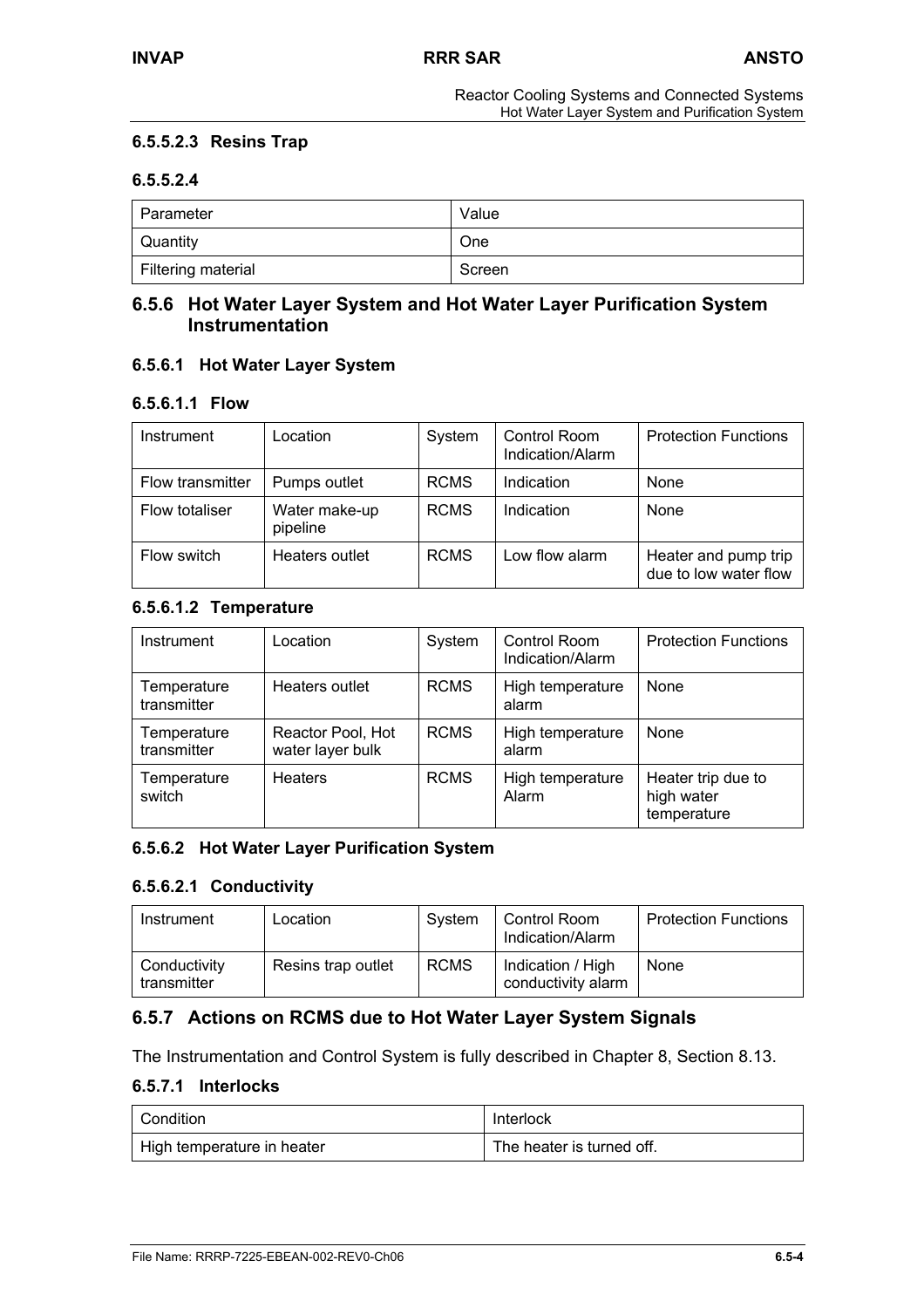Reactor Cooling Systems and Connected Systems Hot Water Layer System and Purification System

| Failure of the main operating pump | The heater is turned off. |
|------------------------------------|---------------------------|
| Low flow rate                      | The heater is turned off. |

# **6.5.8 Inspection and Testing**

The inspection and testing program for fabrication, assembly, pre-operation and inservice operation was developed during detailed engineering in accordance with the Construction Inspection and Test Plan (CITP).

# **6.5.9 Design Evaluation**

The HWLS and HWLPS meet the safety design bases:

- a) To provide protection for personnel from radiation emitted by impurities in the water.
- b) To maintain HWLS water quality with conductivity below 1  $\mu$ Scm<sup>-1</sup> and solids content less than 0.5 ppm.

The safety design basis (a) is achieved by providing a stable hot water layer in the reactor and service pool surface. The skimming process and the purification system maintains the water quality and clarity.

Water high purity is ensured by means of the resin bed design with polishing flow pattern that retains anionic and cationic impurities and by the short renewal time of the purification cycle.

Appropriate safety margin has been assigned to the thermal capacity of the system to ensure its adequate performance in any abnormal condition.

The Failure Modes and Effects Analysis (FMEA) for the HWLPS indicated that failures of this system do not represent a significant safety hazard to the reactor. No initiating events are needed to be further evaluated in Chapter 16 in relation to failures of the HWLS.

# **6.5.10 Seismic Evaluation**

The HWLS is classified Seismic Category 2 systems, some components are classified under Seismic Category 3. Shielding and ion exchange resins are classified as Seismic Category 1 due to radiation protection requirements. The seismic evaluation for the shielding of the ion exchange resins was performed at the detailed engineering stage and involved the same considerations as for the PCS given in Section 6.2.11. An FEM method was used.

*End of Section*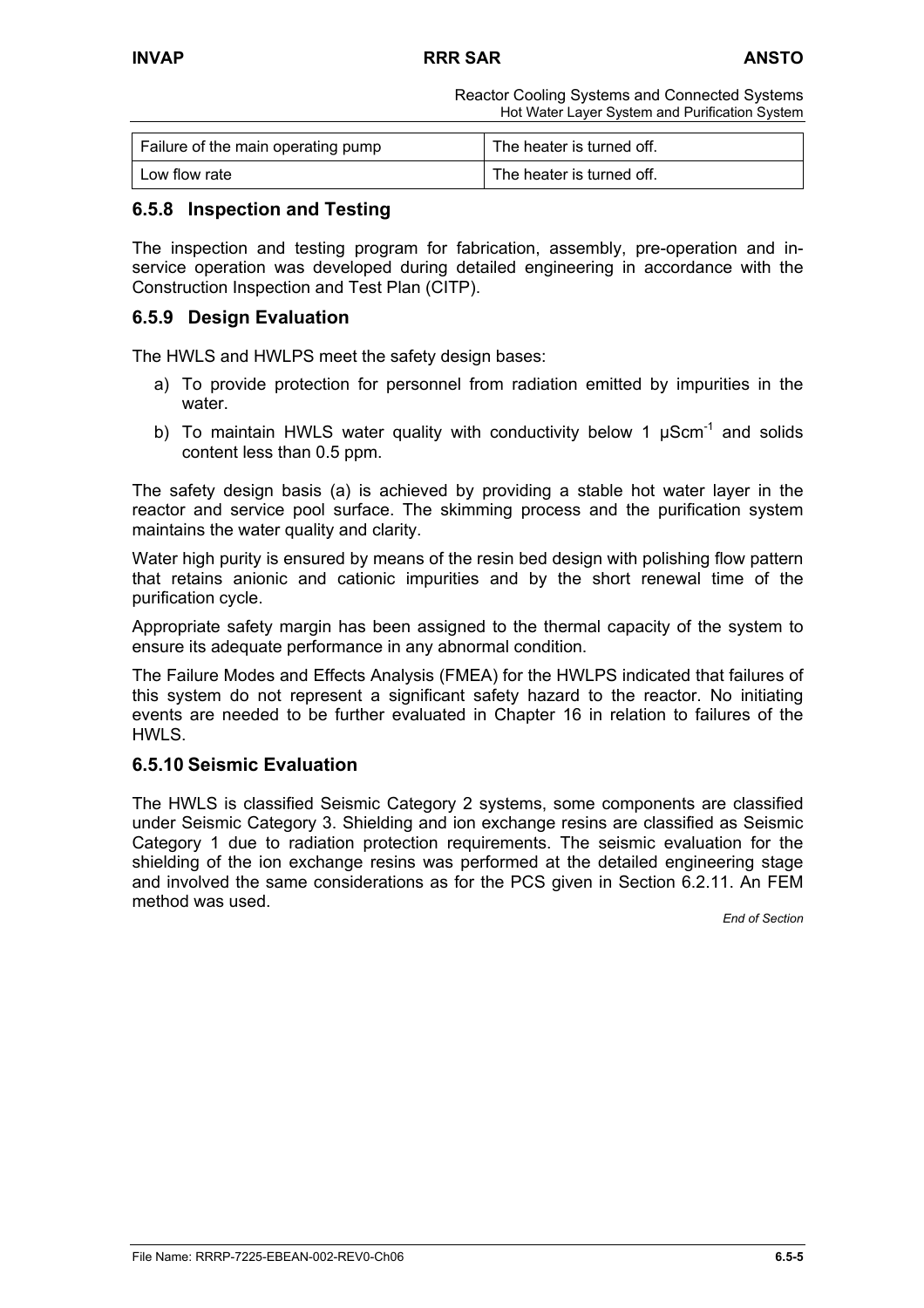Reactor Cooling Systems and Connected Systems Reactor Pool Hot Water Layer System

# **Figure 6.5/1 Diagram of Hot Water Layer**



*End of Figures*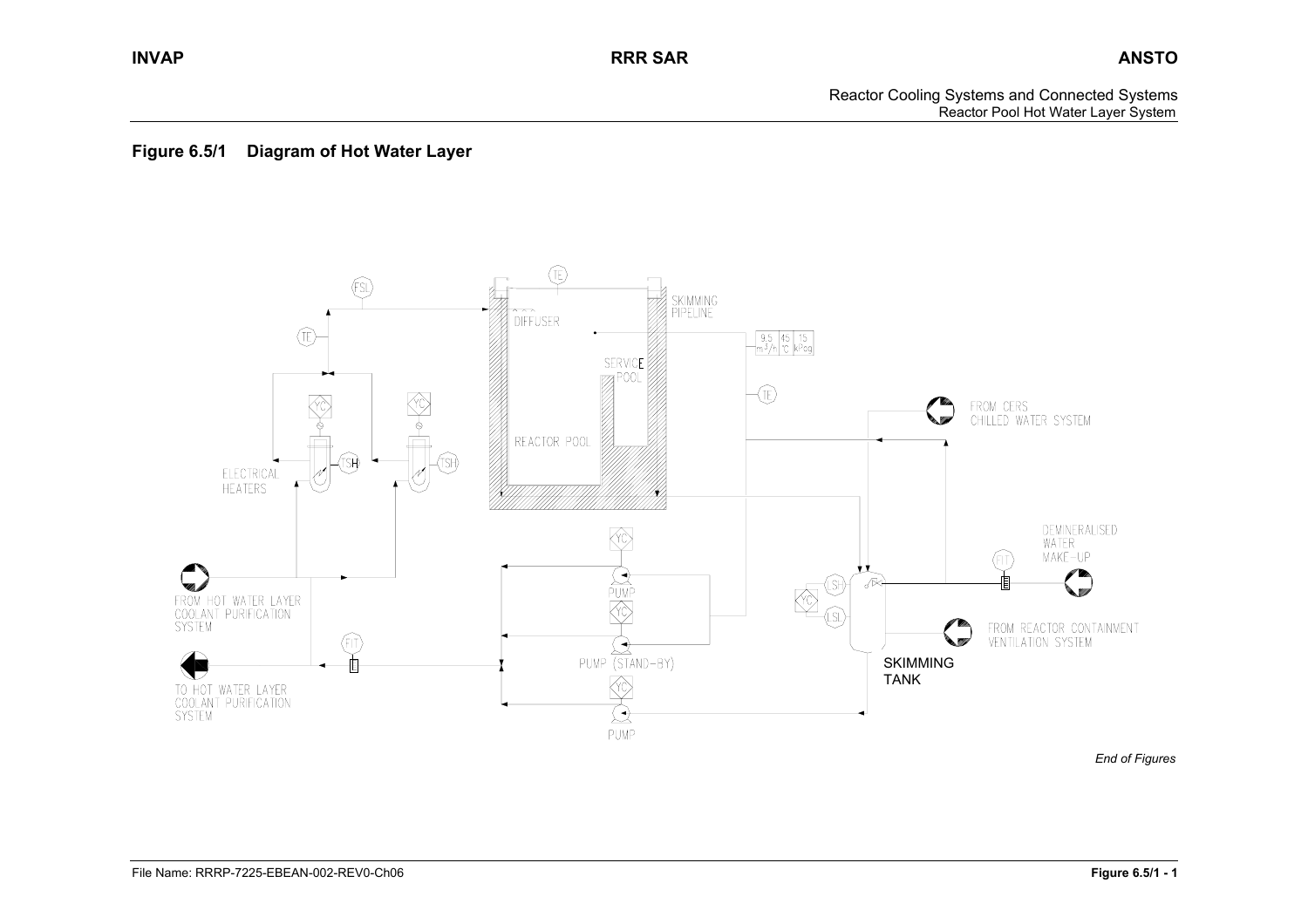# **6.6 REFLECTOR COOLING AND PURIFICATION SYSTEM**

## **6.6.1 Introduction**

This Reflector Cooling and Purification System (RCPS) removes heat from the heavy water of the Reflector Vessel in order to maintain its temperature within the design range, maintain the purity of the heavy water, and keep the concentrations of deuterium and oxygen in the cover gas within the normal operating range.

The RCPS also circulates heavy water through the Cold Neutron Source Reflector Plug (CNS RP) and the future Hot Neutron Source (HNS), during normal operation of the reactor, and cools the CNS RP, the CNS Vacuum Containment and the future HNS once the Second Shutdown System (SSS) is triggered.

The system consists of:

- a) Reflector Primary Cooling Circuit that circulates the heavy water, transferring the moderation heat received in the Reflector Vessel to the Reflector Intermediate Cooling Circuit.
- b) Additional Cooling Circuit that circulates heavy water to cool CNS RP and future HNS during normal operation of the reactor and to cool CNS RP, CNS vacuum containment and future HNS, in case of SSS trip.
- c) Reflector Intermediate Cooling Circuit that circulates demineralised water to transfer the heat removed from the Reflector Primary Cooling Circuit to the Secondary Cooling System (SCS). This circuit provides an additional barrier against tritium migration towards the SCS.
- d) Reflector Purification System that maintains the heavy water quality within the admissible values.
- e) Deuterium Recombination System that maintains deuterium and oxygen levels within acceptable levels for safe operation, and recombines the deuterium and oxygen gases produced by heavy water decomposition due to radiolysis.

Figure 6.6/1 shows a diagram of the Reflector Cooling and Purification System.

Figure 6.6/2 shows a diagram of the Deuterium Recombination System.

The Reflector Vessel itself is part of the core-associated structures and is described in Chapter 5, Section 5.2.

The heavy water storage tank is also part of the Second Shutdown System (SSS). It collects and stores the heavy water after a SSS trip. The SSS is described in Chapter 5, Section 5.5.

### **6.6.2 Safety Design Bases**

The RCPS has been designed to meet the following safety design bases:

- a) Capacity to remove reflector heat.
- b) To prevent any leakage of heavy water outside the containment through a leak in the heat exchanger.
- c) To keep D2O conductivity level below 1  $\mu$ Scm-1.
- d) To maintain the deuterium/oxygen concentration at a safe level.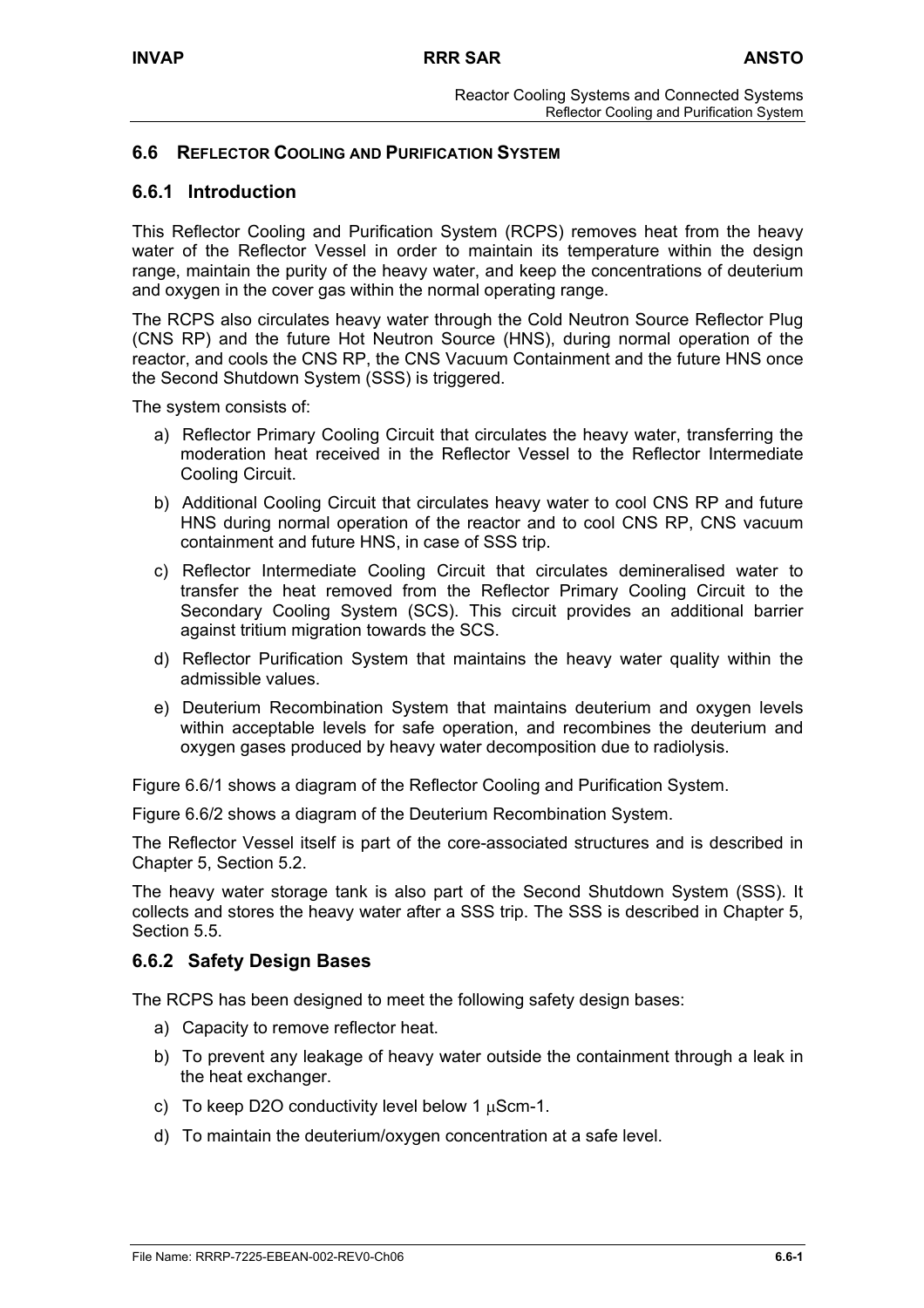e) To maintain its integrity during adverse combinations of loading and forces occurring during abnormal conditions (see Sections 6.6.9 and 6.6.10).

# **6.6.3 Circuit Description**

## **6.6.3.1 Reflector Primary Cooling Circuit**

The Reflector Primary Cooling Circuit (RPCC) is located inside the containment. The pumps, heat exchanger, heavy water storage tank and expansion tank are located in a dedicated sealed area known as the Heavy Water Room.

The Heavy Water Room is air-tight, with a dedicated ventilation system provided with molecular-sieve filter for heavy water vapour retention, airlock entrance, tritium monitoring, and liquid collection network.

The Heavy Water Room is also watertight. The floor has an epoxy coating and is capable of collecting the whole water volume in the event of any accidental leakage (heavy water coming from the Reflector Primary Cooling Circuit and the Reflector Purification Circuit or demineralised water coming from the Reflector Intermediate Cooling Circuit).

The design allows maintenance activities to be performed with minimum tritium risk. Vacuum and helium connections are available for purging of isolated sections during equipment disassembly.

The water tightness of the system minimises tritium risks and reflector degradation by light water. It ensures that the reflector maintains the heavy water isotopic purity within the desired range (>99.75%) for more than 10 years.

The fresh heavy water isotopic concentration is 〈99.9%).

### **6.6.3.1.1 Reflector Primary Cooling Circuit**

The Reflector Primary Cooling Circuit takes heavy water from the upper part of the Reflector Vessel via a distributor and through a pipeline that feeds the pumps. One of two 100% canned centrifugal type pumps circulates heavy water through a welded plate type heat exchanger. After the heat exchanger, heavy water is discharged through a distributor into the lower part of the Reflector Vessel. Downstream of the pumps, and prior to the heat exchanger, part of the main circulating flow rate is diverted to the purification system and then returns to the Reflector Vessel.

Downstream of the heat exchanger part of the main circulating flow rate is diverted to cool the Hot Neutron Source during normal operation of the reactor, and then returns to the Reflector Vessel.

The system includes two tanks, a heavy water storage tank and an expansion tank.

The heavy water storage tank is connected to the discharge pipe of the SSS, the discharge pipe of the active drainage network, the fresh heavy water inlet pipe, the overflow line from the expansion tank, the Deuterium Recombination System outlet pipe, the helium supply pipe, the vacuum network, the Reflector Vessel drainage pipe and the suction pipe of the heavy water loading pumps.

A pipeline connects the gas chambers of the expansion and heavy water storage tanks and a pipeline connects the reflector and expansion tanks, ensuring equalisation of cover gas pressure throughout the system.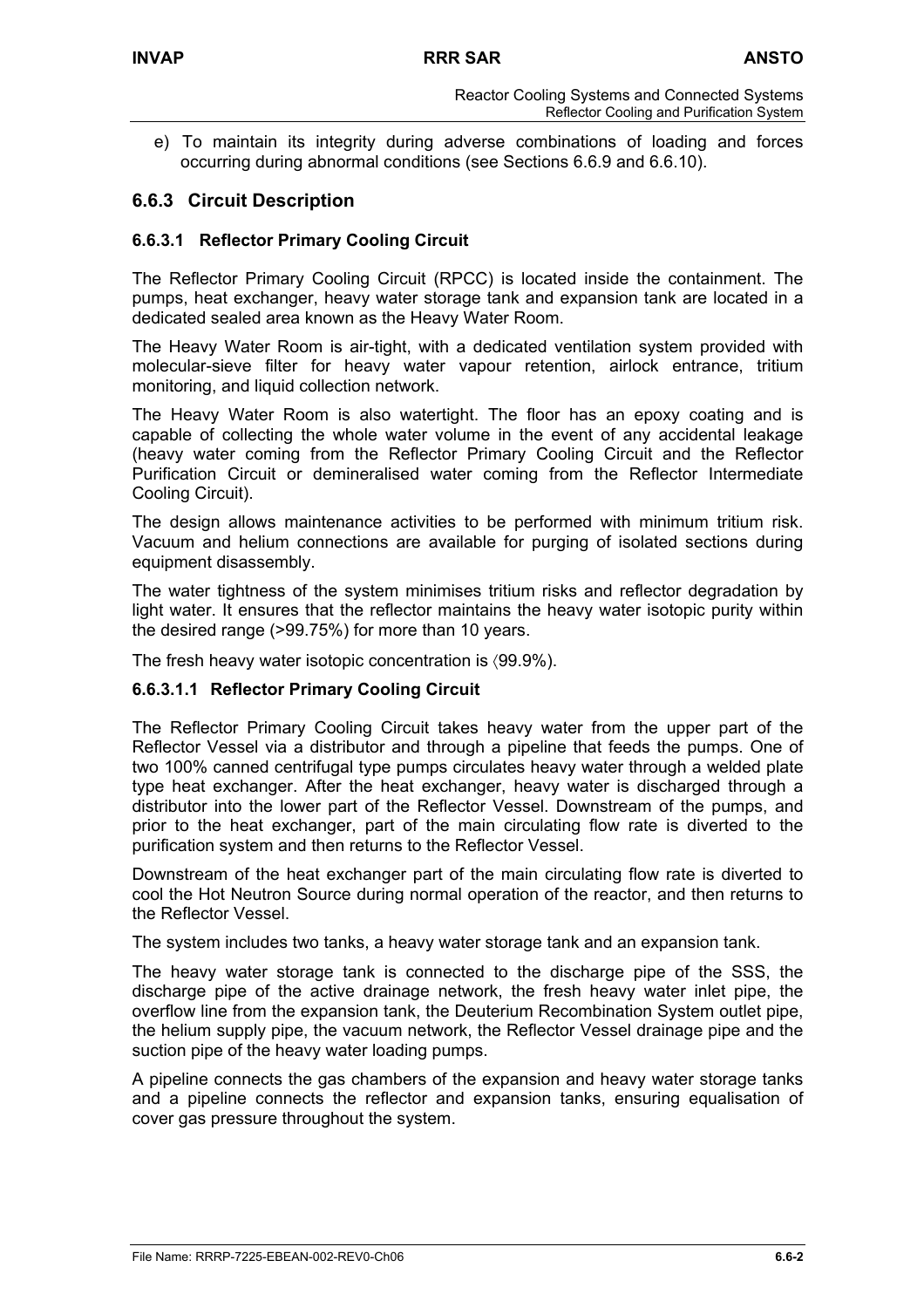Two parallel centrifugal pumps, fed by a pipeline, extract heavy water from the bottom of the heavy water storage tank, to be used for re-filling the system after a SSS trip, or to maintain the water level in the expansion tank during reactor operation. The expansion tank is connected to the make up heavy water pipe from the storage tank. At the bottom of the expansion tank, a pipeline is connected to the Reflector Vessel. The expansion tank also has an overflow pipe discharging into the heavy water storage tank. The expansion tank gas space is also connected to the Cold Neutron Source support systems (to be used for deuterium recombination during major reactor shutdown), to the oxygen supply network and to the inlet pipe of the Deuterium Recombination System.

Ball valves are located at the suction and discharge of the main pumps, inlet of the heat exchanger and inlet and outlet of the Reflector Vessel.

Pump suction and discharge pipes are provided with drainage lines; similarly, drainage lines are located at the inlet and outlet of the heat exchanger. Diaphragm valves are provided for isolation purposes. Fluid Sampling Manifolds allow the taking of periodic samples of heavy water and cover gas during reactor shutdown. The samples are analysed in the laboratory.

Leakage view finders, connected to leakage testing chambers of ball valves and special flanged joints, make possible the detection of heavy water leakage through the first seals barrier.

In the event of a reactor trip, part of the core and rigs decay heat will be released in the Reflector Vessel. If the RPCC is not operating, this heat will be transferred by conduction to the Reactor Pool via the walls of the Reflector Vessel.

### **6.6.3.1.2 Additional cooling circuit**

The function of the Additional Cooling Circuit is to circulate heavy water in order to cool the CNS during normal operation of the reactor and to cool the CNS and future Hot Neutron Source in case the SSS is actuated and heavy water is drained from the reflector vessel.

This system does not perform any safety function, but it protects the CNS structure from a potential temperature rise due to decay heat from the core, which might limit the availability of the CNS.

The system is continuously in operation and does not depend on any trigger signals for its actuation.

Two 100 % capacity canned centrifugal-type pumps (one on standby) circulate heavy water from the Reflector Vessel bottom, fed by a pipeline. The pumps are backed by standby power.

A pipeline leads the heavy water from the pumps discharge to a distributor header. The distributor header diverts the heavy water flow to three different pipelines as follows:

- a) Heavy water flows through a pipeline from the distributor header to the CNS RP returning to the line downstream of the purification system.
- b) A pipeline leads heavy water from the distributor header, to the inlet connection of the CNS lower flange. Heavy water flows and wets the outer wall surface of CNS In-pile Thimble returning to the Reflector Vessel.
- c) A pipeline leads heavy water from the distributor header to a pipeline of the Reflector Primary Cooling Circuit to permit cooling of the Hot Neutron Source by the ACC once the SSS is triggered.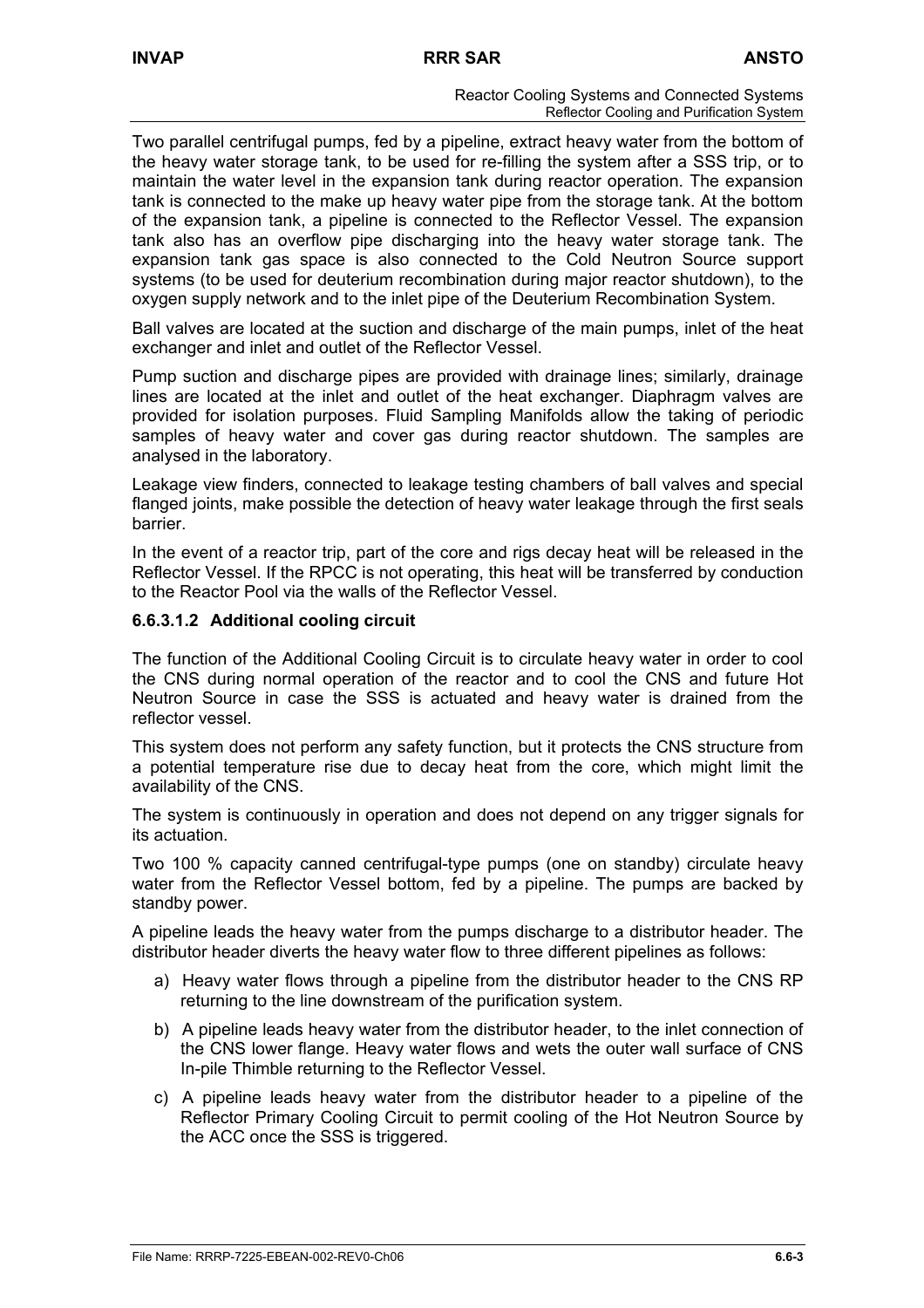# **6.6.3.2 Reflector Intermediate Cooling Circuit**

The Reflector Intermediate Cooling Circuit is located inside the containment in the Heavy Water Room and the Piping Connection Room.

All system components are made of stainless steel.

This system transfers the heat removed from the Reflector Primary Cooling Circuit to the SCS. Two 100% capacity centrifugal pumps circulate, through a pipeline, a flow rate of demineralised light water to the intermediate plate-type heat exchanger, where the heat is removed by the SCS. Downstream of this heat exchanger the flow is diverted through a pipeline to cool the gas coolers and compressors of the Deuterium Recombination System. The remaining flow circulates through the primary heat exchanger, taking the heat from the Reflector Primary Cooling Circuit

A by-pass pipe connects the outlet with the inlet of the pumps.

The system has an expansion tank connected to the pump suction line through a pipeline. The expansion tank is connected to the Demineralised Water Supply System.

To maintain the required purity level in the circulating water, a part of the total flow is diverted through a cartridge-type filter and then returned to the expansion tank.

Isolation valves are available on the suction and discharge sides of the pumps and inlet and outlet of the heat exchangers. Check valves are installed at pump outlets.

### **6.6.3.3 Reflector Purification System**

This system is located inside the Heavy Water Room.

The Reflector Purification System has the function of keeping the reflector chemistry within the specified values for safe operation (conductivity  $<$ 1  $\mu$ Scm<sup>-1</sup>).

The Reflector Purification System takes heavy water from the Reflector Primary Cooling Circuit via a pipeline connected downstream of the primary pumps. The pipe feeds two purification circuits, one in service and the other on stand-by. The purification circuit outlet stream discharges into the outlet pipe from the expansion tank which discharges into the Reflector Vessel.

The stream to be purified flows through one of two ion exchange resin columns. Each ion exchange resin column includes a pre-filter, two resin strainers and a resin trap as internal components. The pre-filter is designed to retain suspended solids prior to entering the ion exchange resin bed. Once filtered, the flow undergoes ion exchange in a mixed-type resin bed that also acts as filter for minor particles. The resin strainers are designed to retain the resin within the resin bed chamber. The resin trap is designed to trap eventual resin leaks into the circuit.

Diaphragm valves are installed upstream and downstream of each purification circuit. Remote actuated valves located on the inlet and outlet pipes of each of the two circuits allow the selection of the operating circuit from control room via the RCMS.

When heavy water conductivity is above the admissible level or high differential pressure is verified across the operating train, the standby is started. This operation is performed from the Main Control Room by means of remotely actuated valves.

The resin column is replaced following a specific procedure. No resin regeneration is required.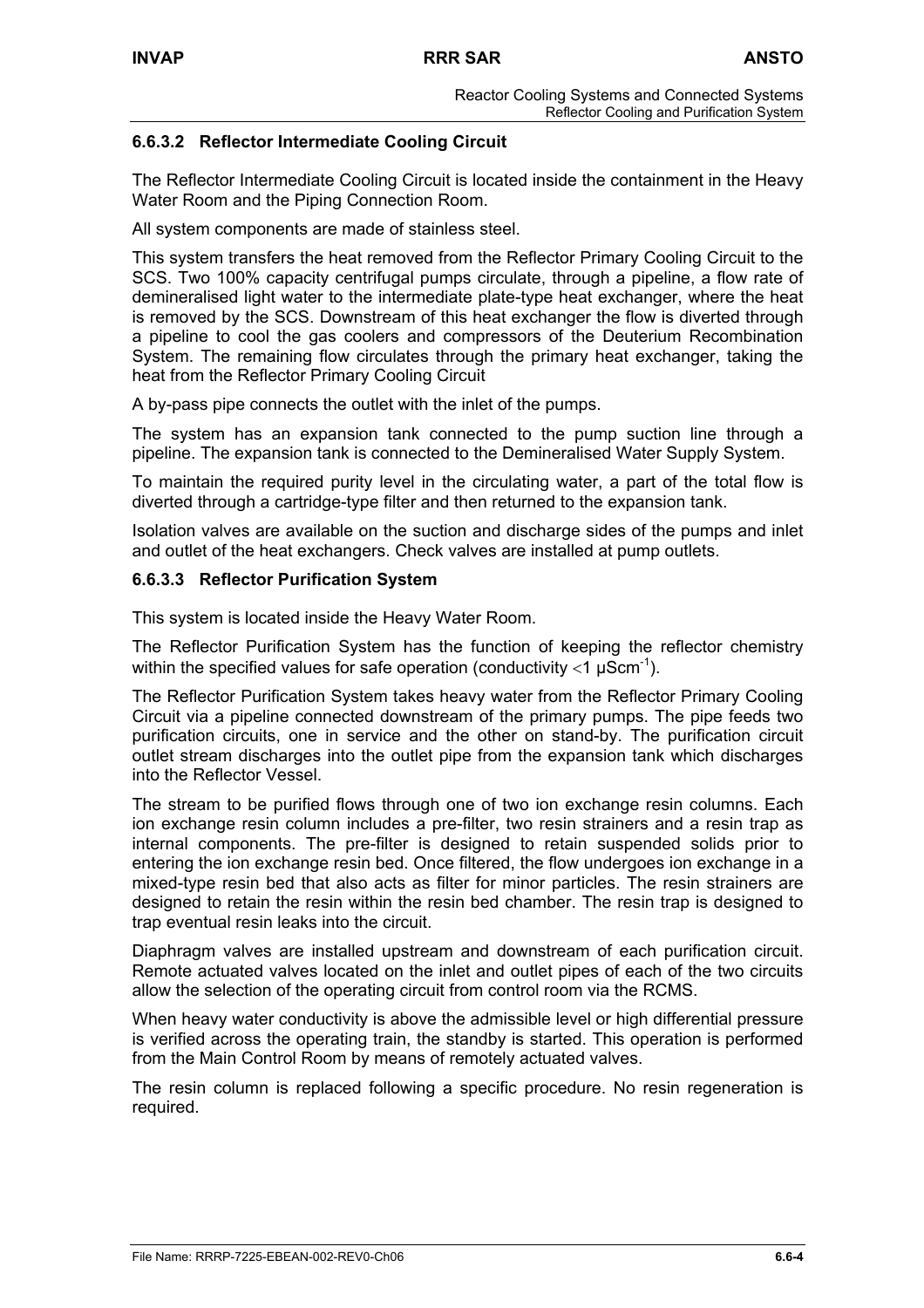The system is also connected to the cover gas spaces of the Heavy Water Storage Tank and Expansion tank for heavy water drainage purpose when a resin column replacement is required.

## **6.6.3.4 Deuterium Recombination System**

The Deuterium Recombination System is located inside the Heavy Water Room.

During reactor operation, a decomposition reaction (radiolysis) takes place in the Reflector Vessel due to the irradiation of heavy water. As a consequence, deuterium and oxygen gases are produced and accumulated inside the expansion tank, mixing with the He cover gas. The Deuterium Recombination System (DRS) keeps the concentration of these gases below explosive levels by recombining deuterium and oxygen in a catalyst bed, producing heavy water. Heavy water thus generated is returned to the heavy water storage tank

During reactor shutdown, the DRS is also able to treat the tritiated deuterium coming from the Cold Neutron Source.

The DRS comprises two compressors, two dampening vessels, two recombiners and two gas coolers, providing a 100% redundant circuit for the circulation of the cover gas from Expansion Tank to Heavy Water Storage Tank.

Under normal operating conditions, only one of the recombining circuits operates, while the other remains on stand-by.

A pipeline directs the cover gas from the heavy water Expansion Tank to the compressors' inlet.

Two compressors, (one on standby) impel the cover gas through a pipeline towards recombining units (one on standby).

The gas coolers and the head of the compressors are cooled with demineralised water coming from the Reflector Intermediate Cooling Circuit.

Bi-directional flame arresters are installed upstream and downstream the recombiners.

The gas mixture enters the recombination unit where the recombining reaction takes place. These recombiners are designed to operate at high temperatures.

The stream exiting the recombiner flows through a pipeline towards the gas cooler where the gas mixture is cooled and flows through a pipeline returning to the Heavy Water Storage tank.

Helium and vacuum service connections are available for maintenance purposes.

# **6.6.4 Reflector Cooling and Purification System - Operation Modes**

The RCPS has four operation modes:

- a) Reflector Cooling Mode
- b) CNS RP and HNS Cooling Mode
- c) After SSS Triggering Mode
- d) Halt Mode

Main Characteristics of the operation modes are described below.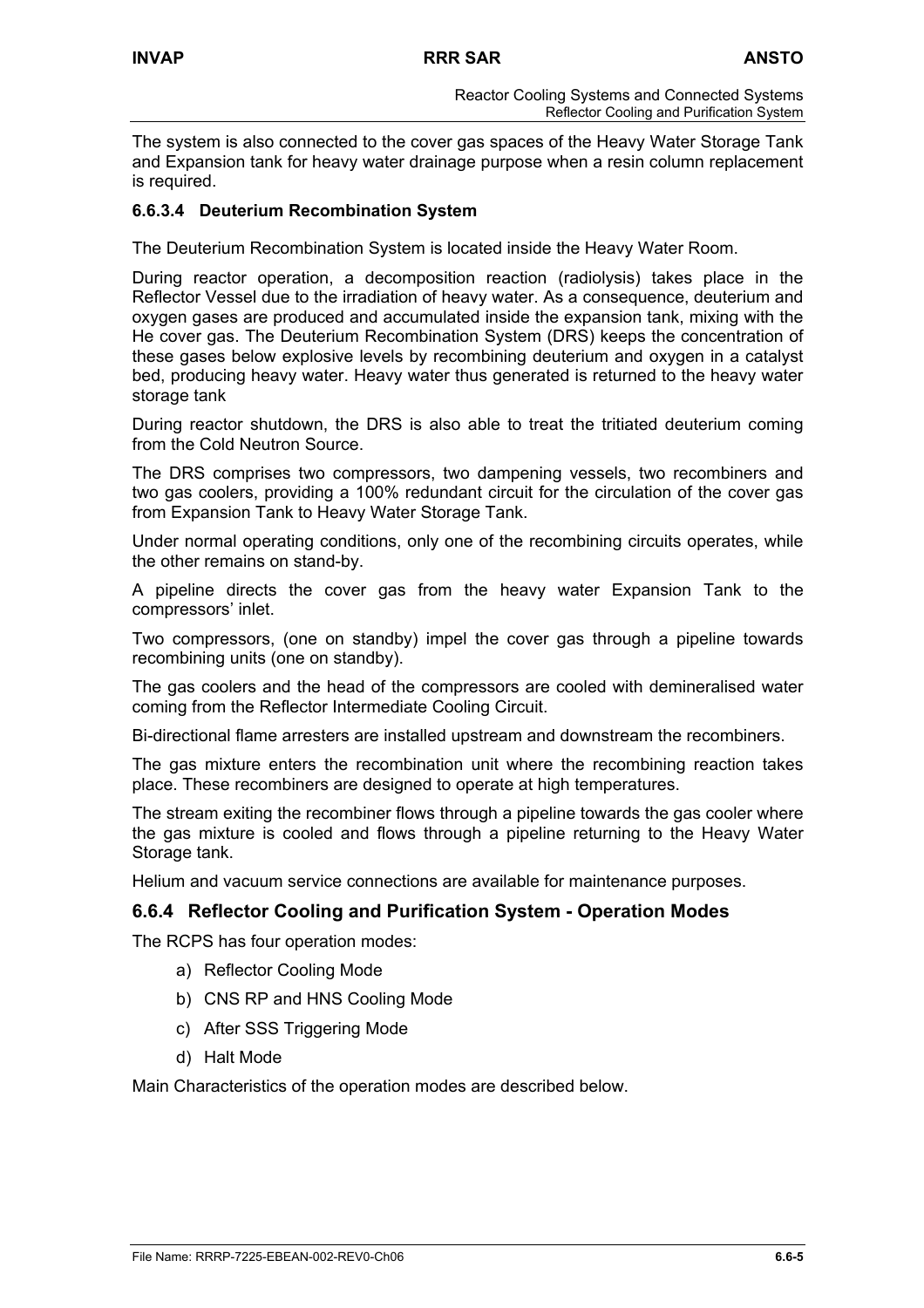| Reactor Cooling Systems and Connected Systems |
|-----------------------------------------------|
| Reflector Cooling and Purification System     |

| <b>Reactor State</b>                                        | <b>RCPS System</b><br>Mode                                                                                                                                                                             | <b>RCPS Configuration</b>                                                                                                                                                                                                                       | <b>RCPS Function</b>                                                                                                |
|-------------------------------------------------------------|--------------------------------------------------------------------------------------------------------------------------------------------------------------------------------------------------------|-------------------------------------------------------------------------------------------------------------------------------------------------------------------------------------------------------------------------------------------------|---------------------------------------------------------------------------------------------------------------------|
| Power                                                       | Reflector<br><b>Cooling Mode</b>                                                                                                                                                                       | Reflector Primary Cooling Circuit,<br><b>Additional Circuit, Reflector</b><br>Intermediate Cooling Circuit,<br>Reflector Purification System and<br>Deuterium Recombination System<br>are in service.                                           | Reflector Cooling,<br>CNS RP cooling<br>and HNS cooling<br>$D_2$ and $O_2$<br>recombining                           |
| <b>Physics Test</b>                                         | CNS RP and<br><b>HNS Cooling</b><br>Mode                                                                                                                                                               | <b>Reflector Primary Cooling Circuit</b><br>shutdown (HW Main Pump stopped<br>by the operator).<br><b>Additional Circuit, Reflector</b><br>Intermediate Cooling Circuit and<br>Deuterium Recombination System<br>in service.                    | CNS RP cooling<br>and HNS cooling<br>$D_2$ and $O_2$<br>recombining                                                 |
| Shutdown<br>without SSS                                     | CNS RP and<br><b>HNS Cooling</b><br>Mode                                                                                                                                                               | <b>Reflector Primary Cooling Circuit</b><br>shutdown (HW Main Pump stopped<br>by the operator).<br><b>Additional Circuit, Reflector</b><br>Intermediate Cooling Circuit and<br>Deuterium Recombination System<br>in service.                    | CNS RP cooling<br>and HNS cooling<br>$D_2$ and $O_2$<br>recombining                                                 |
| actuation<br><b>Halt Mode</b><br>(After 24 hs)              | Reflector Primary Cooling Circuit,<br><b>Additional Circuit, Reflector</b><br>Intermediate Cooling Circuit,<br>Reflector Purification System and<br>Deuterium Recombination System<br>are in shutdown. | None                                                                                                                                                                                                                                            |                                                                                                                     |
| Shutdown after<br>a reactor trip by<br><b>SSS</b> actuation | After SSS<br>triggering Mode                                                                                                                                                                           | <b>Reflector Primary Cooling Circuit</b><br>shutdown (HW Main Pump and HW<br>Make-up Pump automatically<br>stops).<br><b>Additional Circuit, Reflector</b><br>Intermediate Cooling Circuit and<br>Deuterium Recombination System<br>in service. | CNS RP cooling,<br><b>CNS Vacuum</b><br>Containment<br>cooling and HNS<br>cooling<br>$D_2$ and $O_2$<br>recombining |
| Refuelling                                                  | Halt Mode                                                                                                                                                                                              | Reflector Primary Cooling Circuit,<br><b>Additional Circuit, Reflector</b><br>Intermediate Cooling Circuit,<br>Reflector Purification System and<br>Deuterium Recombination System<br>are in shutdown.                                          | None                                                                                                                |

# **6.6.4.1 Reflector Cooling Mode**

In Reflector Cooling Mode, the Reflector Primary Cooling Circuit (RPCC), Additional Cooling Circuit, Reflector Intermediate Cooling Circuit, Reflector Purification System and the Deuterium Recombination System are in service.

The RPCC circulates the heavy water, transferring the heat to the Reflector Intermediate Cooling Circuit, which in turn transfers heat to the SCS.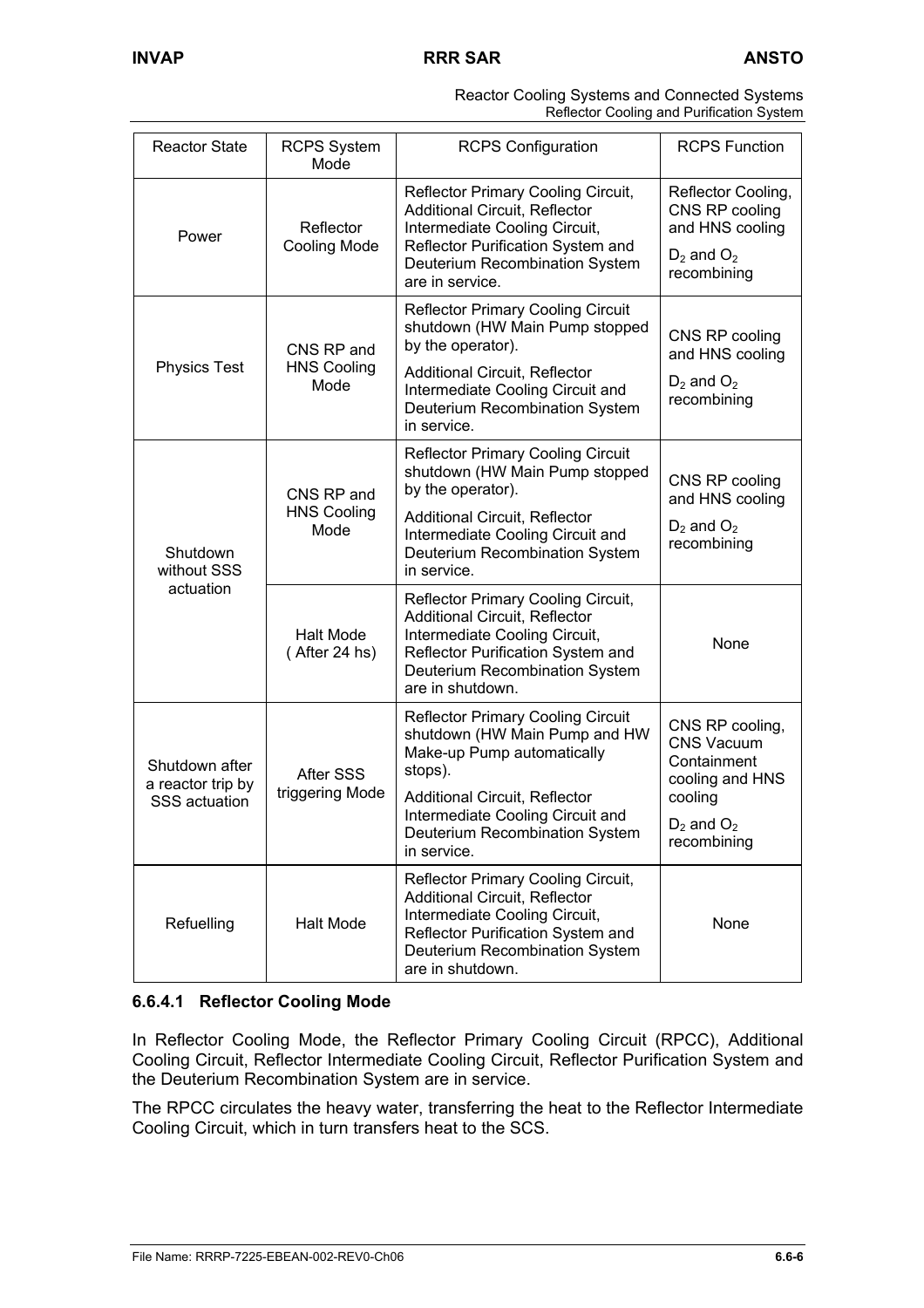Only one of the primary pumps is necessary to circulate the heavy water through the Main cooling circuit while the other one is on stand by.

The Additional Cooling Circuit circulates heavy water to cool the CNS Reflector Plug vessel and the HNS.

Only one of the Additional Cooling Circuit pumps is necessary to circulate the heavy water while the other one is on stand by.

The reflector operates with a cover gas of helium in equilibrium with heavy water at a pressure slightly over the atmospheric pressure so as to prevent ingress of air into the system, hence preventing degradation of the heavy water.

The pressure at any point inside the Reflector Vessel is less than that of the surrounding light water in the Reactor Pool. In this way, there will be no tritium transfers to the reactor PCS should there be a leak in the reflector cooling system.

One of the reflector purification circuits operates whilst the other remains on stand by. The stand-by train will be started if the conductivity of the heavy water rises above the permissible level or if there is a high differential pressure across the operating train. This operation can be performed from the control room by operating the actuated valves located at the inlet and outlet pipes of each train.

One circuit of the Deuterium Recombination System is in operation whilst the other remains on stand by. The heavy water vapour generated after the recombining action is returned to the heavy water storage tank.

The inlet and outlet streams of the Deuterium Recombination System are constantly analysed using on-line instruments to monitor deuterium concentration in the cover gas and also to determine the performance of the recombination units.

Heavy water and cover gas quality is monitored by sampling when the reactor is shutdown. The samples are analysed in the laboratory.

### **6.6.4.2 CNS and HNS Cooling Mode**

In CNS and HNS Cooling Mode, the Reflector Primary Cooling Circuit is shutdown (HW Main Pump is stopped by the operator). The Additional Cooling Circuit, Reflector Intermediate Cooling Circuit and the Deuterium Recombination System are in service.

### **6.6.4.3 SSS triggered mode**

In the event that the SSS is triggered, the operating reflector primary cooling pump is automatically stopped. The operating heavy water make-up pump from the reflector storage tank is stopped and its start-up inhibited. The operating pump of the Additional Cooling Circuit continues in service.

After resetting the trip, heavy water can be transferred from the heavy water storage tank to the Reflector Vessel via the Expansion Tank by manually starting one or both heavy water loading pumps.

### **6.6.4.4 Halt Mode**

In Halt Mode, Reflector Primary Cooling Circuit, Additional Cooling Circuit, Reflector Intermediate Cooling Circuit, Reflector Purification System and Deuterium Recombination System are shutdown.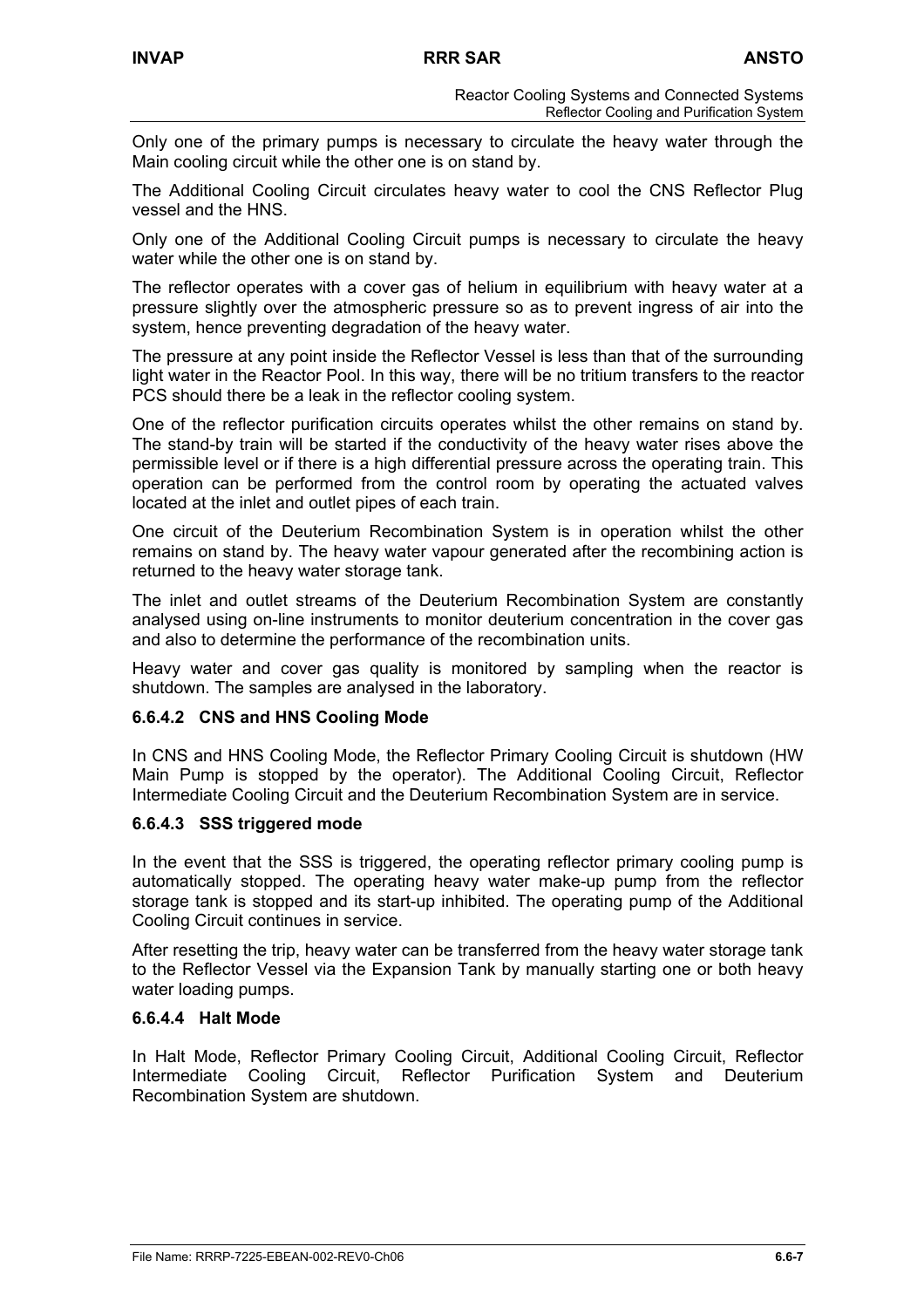# **6.6.5 Reflector Cooling and Purification System - Components**

# **6.6.5.1 Reflector Primary Cooling Circuit**

## **6.6.5.1.1 Reflector Vessel**

| Parameter | Value |
|-----------|-------|
| Quantity  | One   |

Further details are given in Chapter 5, Section 5.2 and Section 5.5.

### **6.6.5.1.2 Reflector Primary Cooling Pumps**

| Parameter   | Value                     |
|-------------|---------------------------|
| Quantity    | Two (one on stand-by)     |
| <b>Type</b> | <b>Centrifugal Canned</b> |
| Capacity    | 100% each                 |
| Fluid       | <b>Heavy Water</b>        |

### **6.6.5.1.3 Heavy Water Make-up Pumps**

| Parameter   | Value                          |
|-------------|--------------------------------|
| Quantity    | Two (one on stand-by)          |
| <b>Type</b> | Centrifugal, Magnetic Coupling |
| Capacity    | 100% each                      |
| Fluid       | <b>Heavy Water</b>             |

# **6.6.5.1.4 Heavy Water Heat Exchanger**

| Parameter   | Value        |
|-------------|--------------|
| Quantity    | One          |
| <b>Type</b> | Welded plate |
| Capacity    | 100%         |

### **6.6.5.1.5 Heavy Water Expansion Tank**

| l Parameter | Value         |
|-------------|---------------|
| Quantity    | One           |
| Type        | Vertical tank |

# **6.6.5.1.6 Heavy Water Storage Tank**

| l Parameter | Value           |
|-------------|-----------------|
| Quantity    | One             |
| Type        | Horizontal tank |

# **6.6.5.1.7 Safety Related Valves**

|--|--|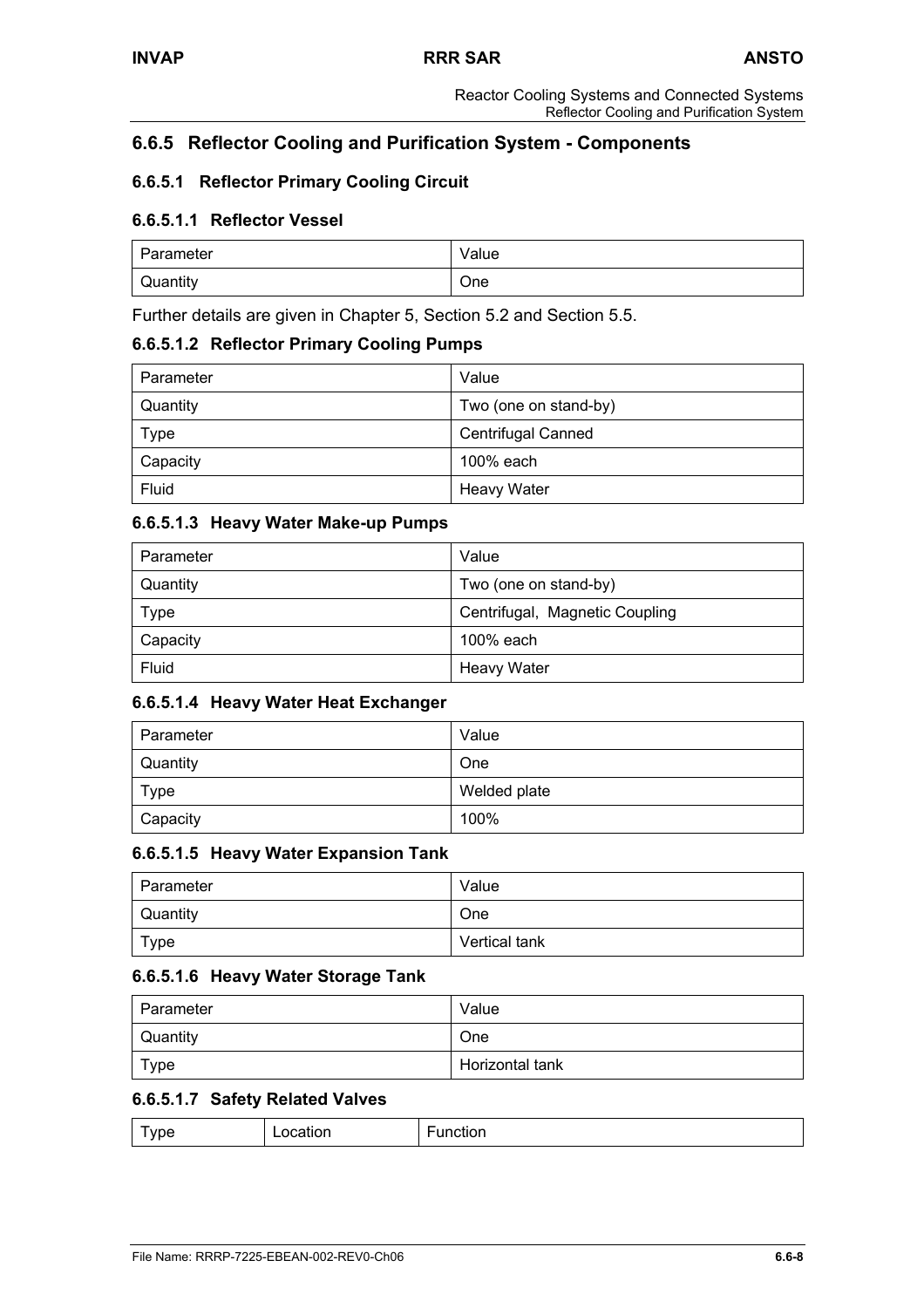#### Reactor Cooling Systems and Connected Systems Reflector Cooling and Purification System

| <b>Type</b>                      | Location           | <b>Function</b>                                                          |
|----------------------------------|--------------------|--------------------------------------------------------------------------|
| Pressure<br><b>Control Valve</b> | Helium supply line | Maintains pressure of cover gas                                          |
| <b>Pressure Safety</b><br>Valve  | Helium supply Line | Opens if operating pressure exceeded                                     |
| Pressure<br><b>Control Valve</b> | Oxygen supply line | Control of pressure in oxygen supply line                                |
| <b>Pressure Safety</b><br>Valve  | Oxygen supply line | Opens if operating pressure exceeded                                     |
| Pressure safety<br>valve         | Expansion tank     | Redundancy of Pressure Safety Valves of helium and<br>oxygen supply line |

# **6.6.5.1.8 Additional Cooling Circuit Pump**

| Parameter   | Value                     |
|-------------|---------------------------|
| Quantity    | Two (one on stand-by)     |
| <b>Type</b> | <b>Centrifugal Canned</b> |
| Capacity    | 100% each                 |
| Fluid       | <b>Heavy Water</b>        |

# **6.6.5.2 Purification System**

## **6.6.5.2.1 Ion Exchange Columns**

| Parameter                | Value                      |
|--------------------------|----------------------------|
| Quantity                 | Two (one on stand-by)      |
| Ion exchange resins type | Nuclear quality mixed bed  |
| Internals:               | One Pre-filter             |
|                          | <b>Two Resin Strainers</b> |
|                          | One Resin trap             |

# **6.6.5.3 Reflector Intermediate Cooling Circuit**

### **6.6.5.3.1 Reflector Intermediate Circuit Pumps**

| Parameter | Value                 |
|-----------|-----------------------|
| Quantity  | Two (one on stand-by) |
| Type      | Centrifugal           |
| Capacity  | 100% each             |
| Fluid     | Demineralised water   |

## **6.6.5.3.2 Reflector Intermediate Circuit Heat Exchanger**

| Parameter | Value |
|-----------|-------|
| Quantity  | One   |
| Type      | Plate |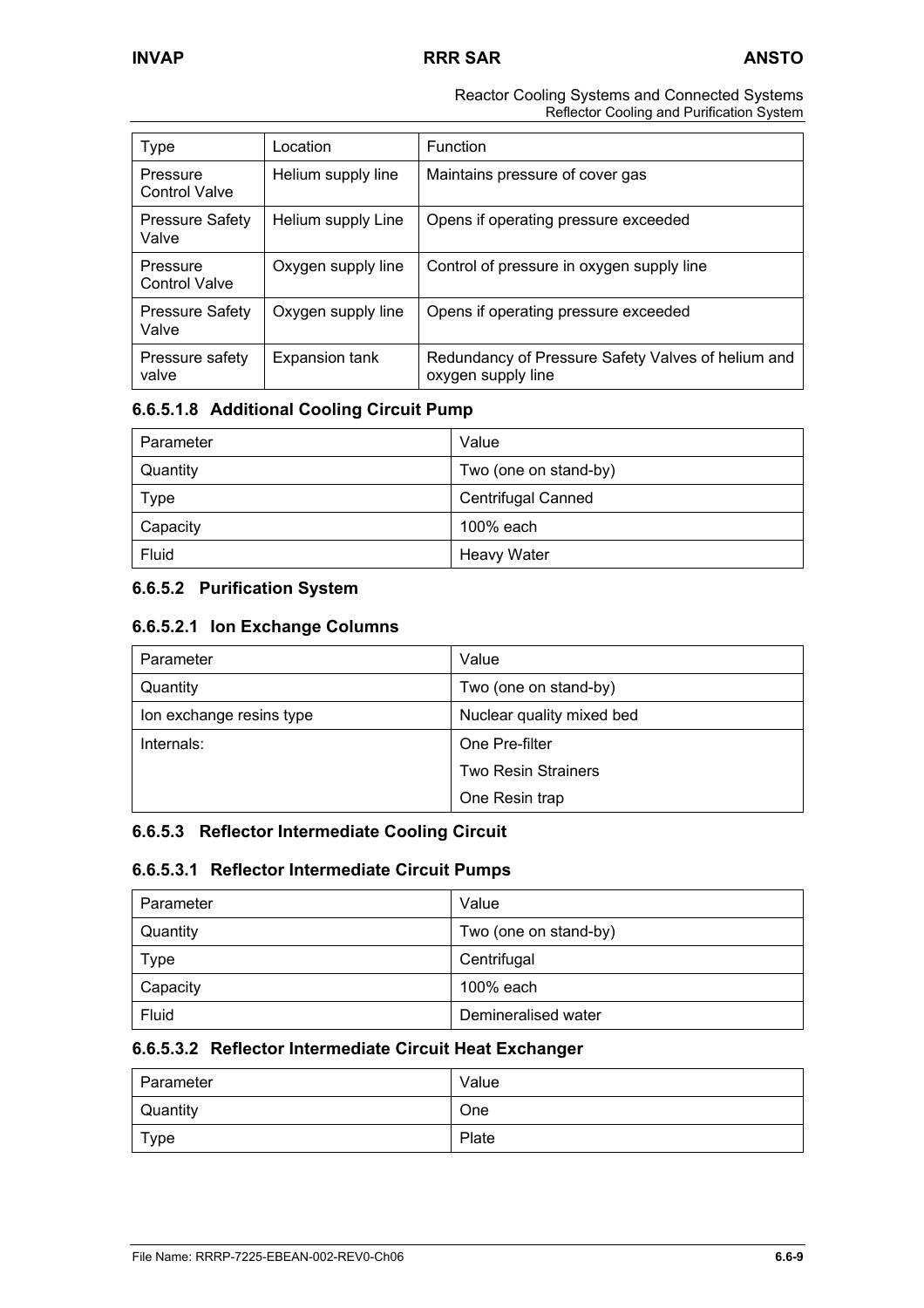Reactor Cooling Systems and Connected Systems Reflector Cooling and Purification System

| Capacity | 100% |
|----------|------|

## **6.6.5.3.3 Reflector Intermediate Circuit Expansion Tank**

| Parameter       | Value           |
|-----------------|-----------------|
| <b>Quantity</b> | <b>One</b>      |
| Type            | Horizontal tank |

#### **6.6.5.3.4 Reflector Intermediate Circuit Filter**

| Parameter         | Value     |
|-------------------|-----------|
| Quantity          | One       |
| Type              | Cartridge |
| Filtering element | Mesh      |

#### **6.6.5.4 Deuterium Recombination System**

#### **6.6.5.4.1 Compressors**

| Quantity | Two (one on stand-by)  |
|----------|------------------------|
| Type     | Triple Metal Diaphragm |

### **6.6.5.4.2 Recombiners**

| Quantity | Two (one on stand-by)                                 |
|----------|-------------------------------------------------------|
| Type     | Fixed bed reactor with external electrical<br>heaters |

### **6.6.5.4.3 Heat Exchangers (Gas Coolers)**

| Quantity | Two (one on stand-by) |
|----------|-----------------------|
| Type     | Double tube           |

#### **6.6.5.4.4 Flame Arresters**

| Parameter | Value                                    |
|-----------|------------------------------------------|
| Quantity  | Recombiner inlet: Two (one on stand-by)  |
|           | Recombiner outlet: Two (one on stand-by) |
| Type      | Bi-directional, crimped metal            |

#### **6.6.5.4.5 Dampening Vessels**

| Parameter | Value                 |
|-----------|-----------------------|
| Quantity  | Two (one on stand-by) |
| Type      | Vertical tank         |

### **6.6.6 Reflector Cooling and Purification System Instrumentation**

This section lists the instrumentation associated with the second and third levels of Defence in Depth. Instrumentation associated with the RPS is triplicated.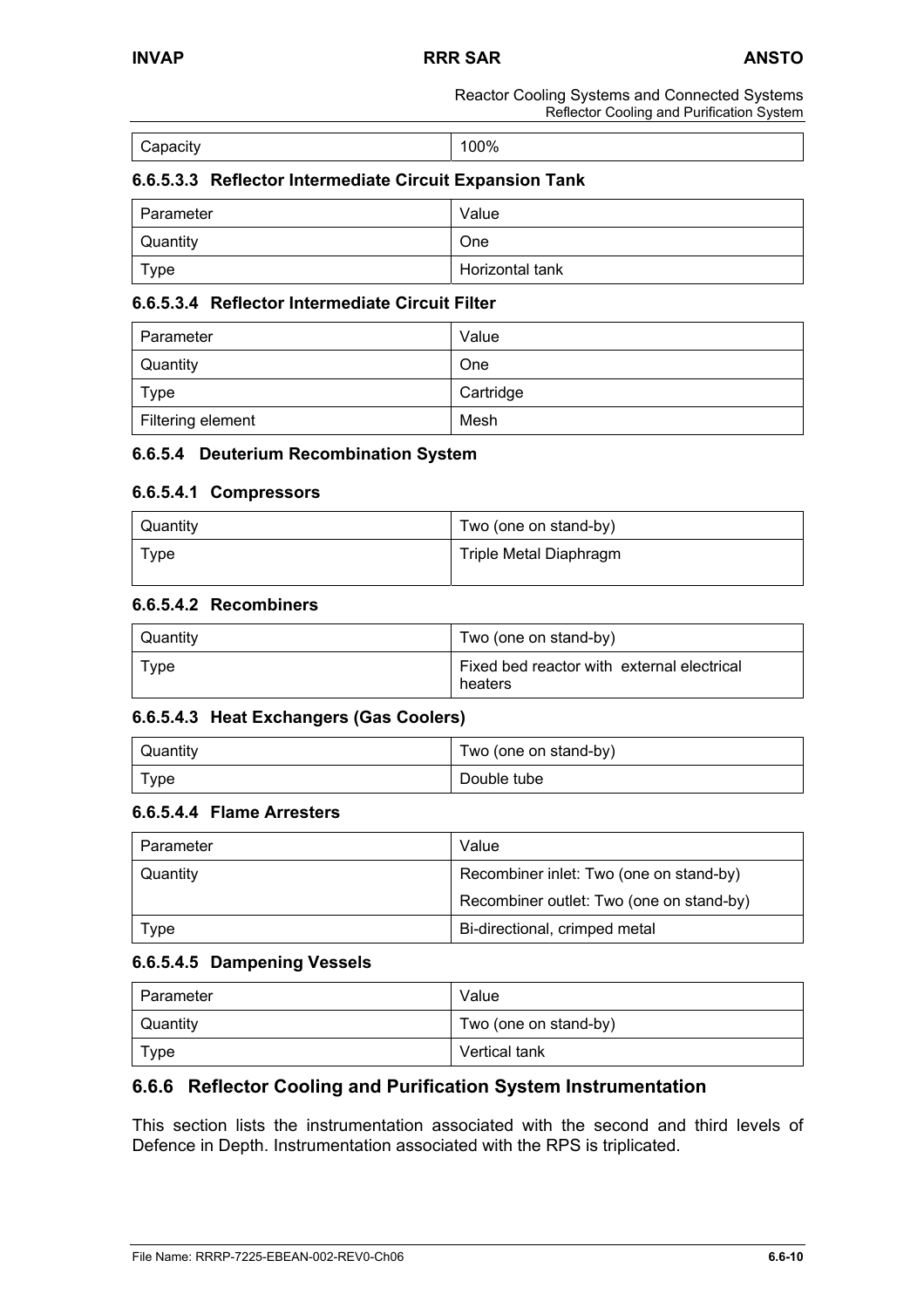# **6.6.6.1 Reflector Primary Cooling Circuit and Additional Cooling Circuit**

# **6.6.6.1.1 Temperature**

| Instrument                             | Location                                                              | System      | Control Room<br>Indication/Alarm     | <b>Protection Functions</b>                                                     |
|----------------------------------------|-----------------------------------------------------------------------|-------------|--------------------------------------|---------------------------------------------------------------------------------|
| Temperature<br>sensor &                | <b>RCMS</b><br><b>Reflector Vessel</b><br>Indication<br>High and very |             | High temperature:<br>power reduction |                                                                                 |
| transmitter                            |                                                                       | <b>SRPS</b> | high temperature<br>alarms           | Very high temperature:<br>Reactor Trip (SSS)                                    |
| Temperature<br>sensor &<br>transmitter | Reflector primary<br>cooling pump inlet                               | <b>RCMS</b> | Indication                           | None                                                                            |
| Temperature<br>sensor &<br>transmitter | Heavy water Heat<br>Exchanger outlet                                  | <b>RCMS</b> | Indication                           | None                                                                            |
| Temperature<br>sensors                 | Reflector primary<br>pumps rotor<br>chamber                           | <b>RCMS</b> | High temperature<br>alarm            | The Operator decides<br>pump changeover                                         |
| Temperature<br>sensors                 | Reflector primary<br>pumps motor<br>winding                           | Local       | Indication of<br>Pump stopped        | Pump trip due to very<br>high motor winding<br>temperature<br>(hardwired logic) |

# **6.6.6.1.2 Flow**

| Instrument                  | Location                                                            | System      | Control Room<br>Indication/Alarm   | <b>Protection Functions</b>           |
|-----------------------------|---------------------------------------------------------------------|-------------|------------------------------------|---------------------------------------|
| Flow meter &<br>transmitter | <b>Heavy Water</b><br><b>Heat Exchanger</b><br>outlet               | <b>FRPS</b> | Indication<br>Low Flow Alarm       | Reactor trip due to low<br>water flow |
| Flow meter                  | Main cooling<br>circuit, HNS<br>branch.                             | <b>RCMS</b> | Local indication<br>Low Flow Alarm | None                                  |
| Flow meter                  | Additional cooling<br>circuit, CNS RP<br>branch                     | <b>RCMS</b> | Local indication<br>Low Flow Alarm | None                                  |
| Flow meter                  | Additional cooling<br>circuit, for CNS<br>In-pile Thimble<br>branch | <b>RCMS</b> | Local indication<br>Low Flow Alarm | None                                  |
| Flow meter                  | Additional cooling<br>circuit, HNS<br>branch.                       | <b>RCMS</b> | Local indication<br>Low Flow Alarm | None                                  |
| Flow meter                  | Flow rate diverted<br>to purification<br>train                      | <b>RCMS</b> | Local indication<br>Low Flow Alarm | None                                  |

# **6.6.6.1.3 Level**

| Instrument | Location | System | Control Room | <b>Protection Functions</b> |
|------------|----------|--------|--------------|-----------------------------|
|------------|----------|--------|--------------|-----------------------------|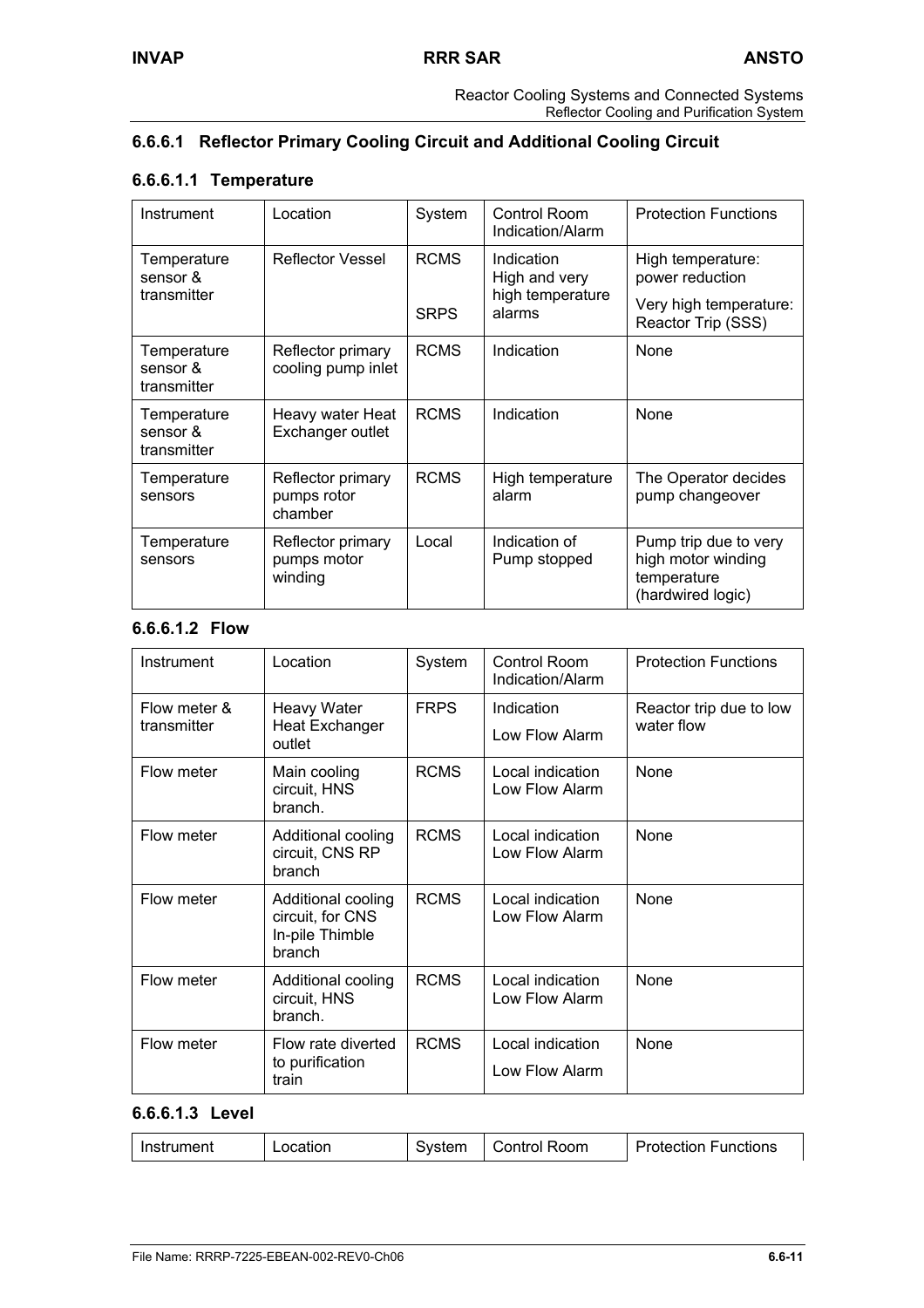|                                                            |                                                  |                                            | indication/Alarm        |                                                                                   |
|------------------------------------------------------------|--------------------------------------------------|--------------------------------------------|-------------------------|-----------------------------------------------------------------------------------|
| Level Switches                                             | <b>Heavy Water</b><br><b>Expansion Tank</b>      | <b>FRPS</b>                                | Very Low Level<br>Alarm | Reactor trip due to low<br>water level                                            |
| Level transmitter                                          | <b>Heavy Water</b><br><b>Expansion Tank</b>      | <b>RCMS</b>                                | Indication              | The Operator starts<br>heavy water make up                                        |
|                                                            |                                                  |                                            | Low Level Alarm         | pump.                                                                             |
| Level<br><b>Heavy Water</b><br>Transmitter<br>Storage Tank |                                                  | <b>PAM</b>                                 | Indication              | None                                                                              |
|                                                            | <b>RCMS</b>                                      | Low, High and<br>very High level<br>Alarms |                         |                                                                                   |
| Level switch                                               | Floor sump                                       | <b>RCMS</b>                                | High level Alarm        | None                                                                              |
| Level switch                                               | Reflector primary<br>pumps outlet<br>connections | <b>RCMS</b>                                | Low level Alarm         | Start up of the pumps<br>is inhibited by low level<br>(dry running<br>protection) |

 Reactor Cooling Systems and Connected Systems Reflector Cooling and Purification System

### **6.6.6.1.4 Pressure**

| Instrument                                                                      | Location                                   | System                         | <b>Control Room</b><br>indication/Alarm | <b>Protection Functions</b>                                                                                |
|---------------------------------------------------------------------------------|--------------------------------------------|--------------------------------|-----------------------------------------|------------------------------------------------------------------------------------------------------------|
| Heavy water<br>Pressure                                                         | <b>RCMS</b>                                | Indication                     | <b>None</b>                             |                                                                                                            |
| transmitter                                                                     | expansion tank                             |                                | Low and High<br>Pressure alarms         |                                                                                                            |
|                                                                                 |                                            |                                | Very high<br>pressure alarm             | Very High pressure<br>opens the venting<br>valve and closes the<br>He, $O_2$ & $D_2$ feed block<br>valves. |
| Pressure<br>transmitter                                                         | Heavy water<br>storage tank                | Local<br>(in field)            | Indication                              | None                                                                                                       |
| Pressure                                                                        | <b>Before Helium</b>                       | <b>RCMS</b>                    | Indication                              | None                                                                                                       |
| transmitter<br>supply Line<br><b>Control Valve</b>                              |                                            | High and Low<br>pressure alarm |                                         |                                                                                                            |
| Pressure<br>Before Oxygen<br>transmitter<br>supply line<br><b>Control Valve</b> | <b>RCMS</b>                                | Indication                     | None                                    |                                                                                                            |
|                                                                                 |                                            | High and Low<br>pressure alarm |                                         |                                                                                                            |
| Pressure switch                                                                 | SSS-<br>compressed air<br>tank             | <b>RCMS</b>                    | Low pressure<br>alarm                   | Reactor start up not<br>allowed                                                                            |
| Pressure<br>SSS- compressed                                                     | <b>RCMS</b>                                | Indication                     | None                                    |                                                                                                            |
| transmitter                                                                     | air tank                                   |                                | High pressure<br>alarm                  |                                                                                                            |
| Pressure switch                                                                 | SSS- compressed<br>air supply<br>pipeline. | <b>RCMS</b>                    | Low pressure<br>alarm                   | None                                                                                                       |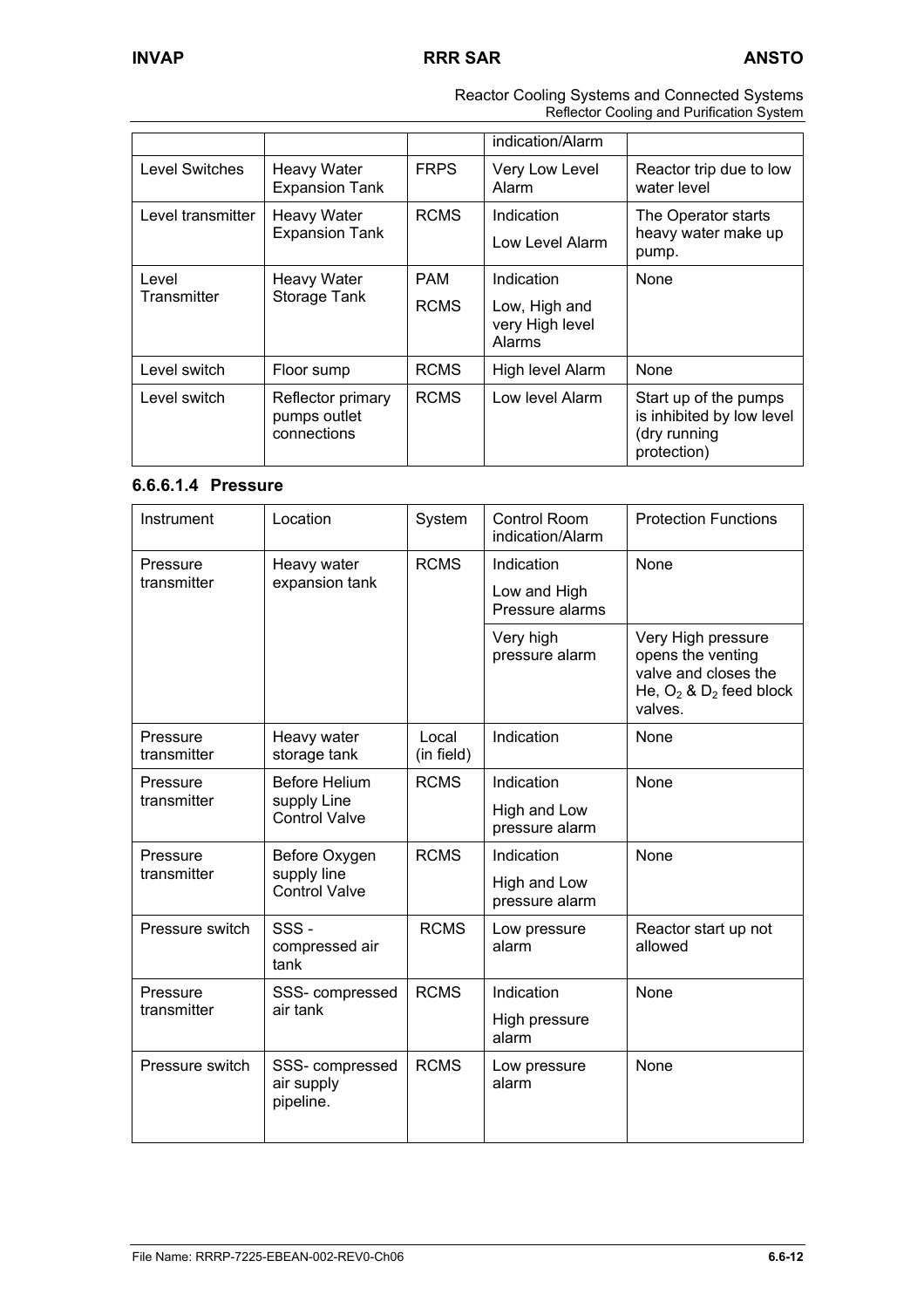| Reactor Cooling Systems and Connected Systems |
|-----------------------------------------------|
| Reflector Cooling and Purification System     |

## **6.6.6.1.5 Gas Detection**

| Instrument            | Location                      | System      | Control Room<br>indication/Alarm                          | <b>Protection Functions</b>                                                     |
|-----------------------|-------------------------------|-------------|-----------------------------------------------------------|---------------------------------------------------------------------------------|
| Oxygen<br>analyser    | Heavy water<br>expansion tank | <b>RCMS</b> | Oxygen<br>concentration<br>indication                     | Regulates oxygen inlet<br>valve                                                 |
|                       |                               |             | High and very<br>high oxygen<br>concentration<br>alarm    | Very high oxygen<br>concentration shuts<br>the oxygen feed block<br>valve       |
| Nitrogen<br>analyser  | Heavy water<br>expansion tank | <b>RCMS</b> | Nitrogen<br>concentration<br>indication                   | <b>None</b>                                                                     |
|                       |                               |             | High and very<br>high nitrogen<br>concentration<br>alarm  |                                                                                 |
| Deuterium<br>analyser | Heavy water<br>expansion tank | <b>RCMS</b> | Deuterium<br>concentration<br>indication                  | Regulates deuterium<br>inlet valve                                              |
|                       |                               |             | High and very<br>high Deuterium<br>concentration<br>alarm | Very high deuterium<br>concentration shuts<br>the deuterium feed<br>block valve |

# **6.6.6.1.6 Valves Position**

| Instrument      | Location                                     | System      | Control Room<br>Indication/Alarm | <b>Protection Functions</b>                              |
|-----------------|----------------------------------------------|-------------|----------------------------------|----------------------------------------------------------|
| Position switch | SSS manual<br>blocking valve                 | <b>FRPS</b> | Indication                       | Valve not fully open,<br>reactor start up not<br>allowed |
| Position switch | Each one of the<br>six SSS trigger<br>valves | <b>RCMS</b> | Indication                       | None                                                     |
| Position switch | Venting,<br><b>Expansion Tank</b>            | <b>RCMS</b> | Indication                       | None                                                     |

# **6.6.6.1.7 Conductivity**

| Instrument             | Location                                      | System      | <b>Control Room</b><br>Indication/Alarm  | <b>Protection Functions</b> |
|------------------------|-----------------------------------------------|-------------|------------------------------------------|-----------------------------|
| Conductivity<br>sensor | Reflector primary<br>pumps outlet<br>pipeline | <b>RCMS</b> | Indication<br>High conductivity<br>alarm | None                        |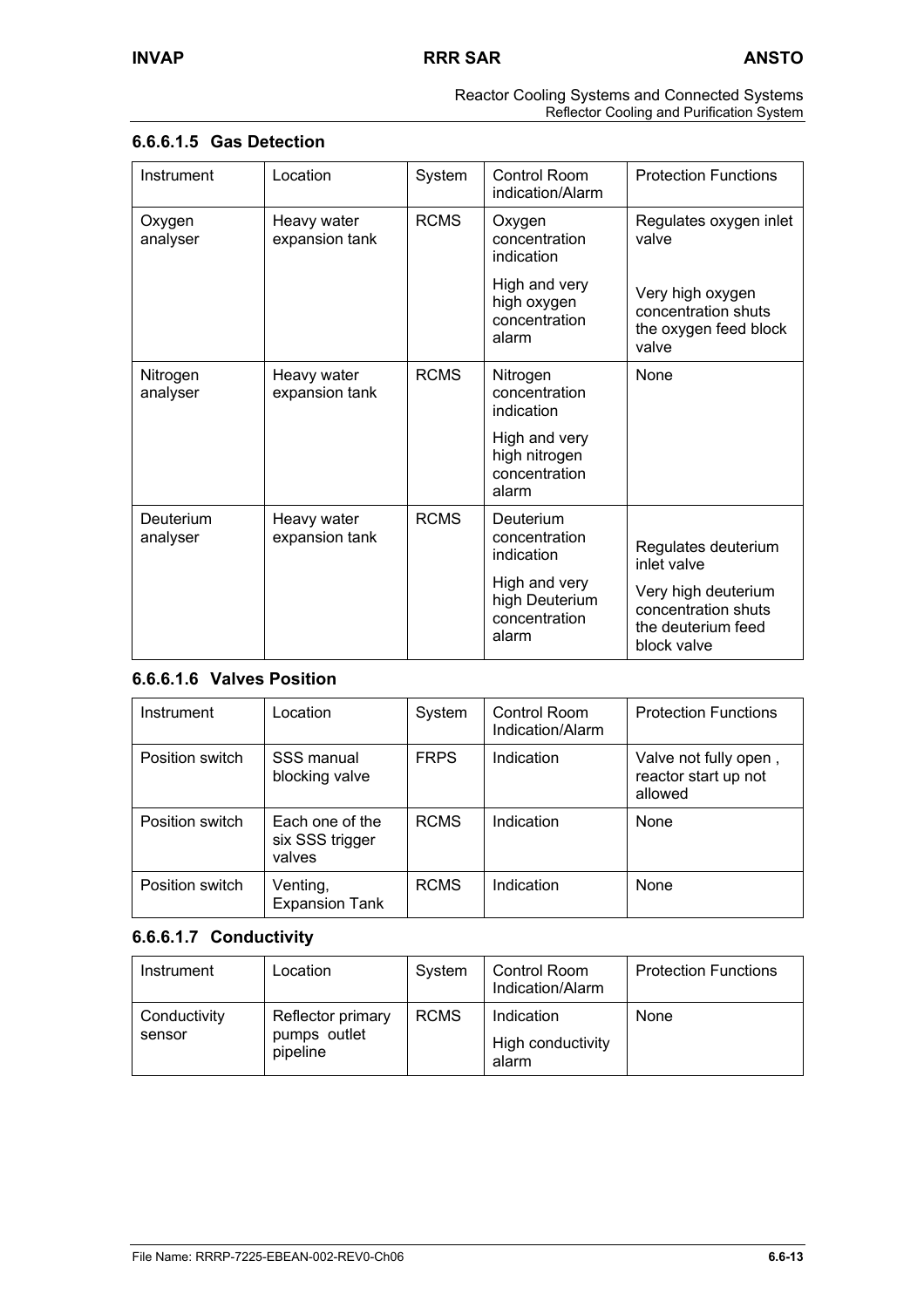# **6.6.6.2 Purification System**

### **6.6.6.2.1 Pressure**

| Instrument                              | Location                                                     | System      | Control Room<br>Indication/Alarm                  | <b>Protection Functions</b> |
|-----------------------------------------|--------------------------------------------------------------|-------------|---------------------------------------------------|-----------------------------|
| Differential<br>pressure<br>transmitter | Between inlet<br>and outlet of the<br>purification<br>system | <b>RCMS</b> | Indication<br>High differential<br>pressure alarm | None                        |

# **6.6.6.3 Reflector Intermediate Cooling Circuit**

## **6.6.6.3.1 Pressure**

| Instrument                      | Location                                     | System      | Control Room<br>Indication/Alarm                               | <b>Protection Functions</b> |
|---------------------------------|----------------------------------------------|-------------|----------------------------------------------------------------|-----------------------------|
| Differential<br>pressure switch | Between inlet<br>and outlet of the<br>filter | <b>RCMS</b> | High differential<br>pressure alarm<br>and local<br>indication | None                        |

## **6.6.6.3.2 Temperature**

| Instrument                                | Location                                            | System      | Control Room<br>Indication/Alarm           | <b>Protection Functions</b>                                                                         |
|-------------------------------------------|-----------------------------------------------------|-------------|--------------------------------------------|-----------------------------------------------------------------------------------------------------|
| Temperature<br>sensor                     | Intermediate<br>Circuit Heat<br>Exchanger inlet     | <b>RCMS</b> | Indication<br>High<br>Temperature<br>Alarm | None                                                                                                |
| Temperature<br>sensor                     | Intermediate<br>Circuit Heat<br>Exchanger<br>outlet | <b>RCMS</b> | Indication<br>High<br>Temperature<br>Alarm | <b>None</b>                                                                                         |
| Temperature<br>sensor,<br>thermistor type | Intermediate<br>Circuit pump<br>motor windings      | <b>RCMS</b> | High<br>Temperature<br>Alarm               | High temperature in<br>pump motor winding<br>stops the running<br>pump (hardwired<br>control logic) |

# **6.6.6.3.3 Flow**

| Instrument | Location                                                   | System      | <b>Control Room</b><br>Indication/Alarm | <b>Protection Functions</b>               |
|------------|------------------------------------------------------------|-------------|-----------------------------------------|-------------------------------------------|
| Flow meter | Intermediate<br><b>Circuit Heat</b><br>Exchanger<br>outlet | <b>RCMS</b> | Indication<br>Low Flow Alarm            | Low flow, reactor start<br>up not allowed |
| Flow meter | Intermediate<br><b>Circuit Filter</b><br>inlet             | <b>RCMS</b> | Local Indication<br>Low Flow Alarm      | None                                      |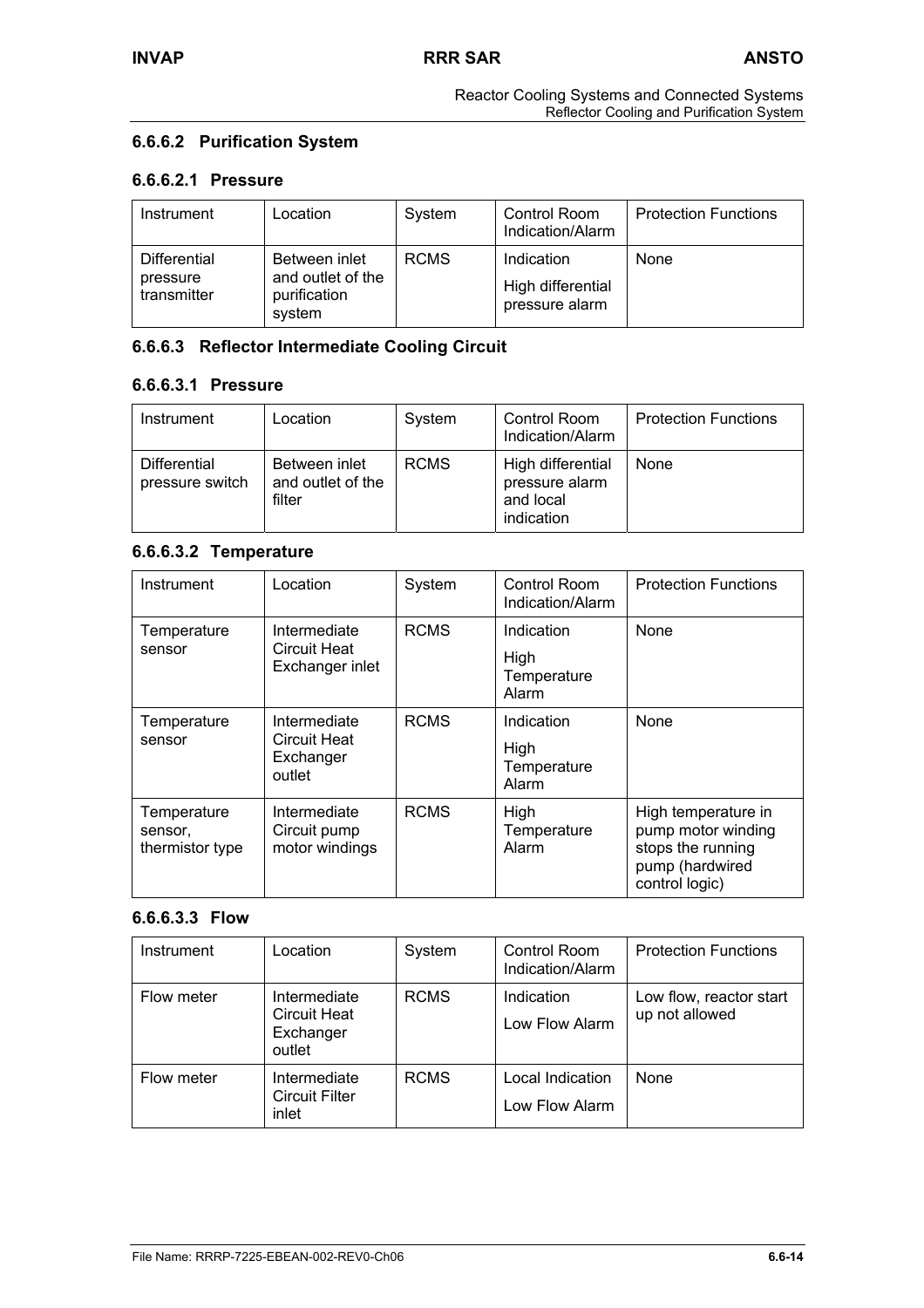### **6.6.6.3.4 Level**

| Instrument        | Location                                  | System      | Control Room<br>Indication/Alarm                                  | <b>Protection Functions</b>                |
|-------------------|-------------------------------------------|-------------|-------------------------------------------------------------------|--------------------------------------------|
| Level transmitter | Intermediate<br>circuit<br>expansion tank | <b>RCMS</b> | Indication<br>High, low, very<br>high and very<br>low level alarm | Very low level stops<br>the operating pump |

# **6.6.6.4 Deuterium Recombination System**

# **6.6.6.4.1 Temperature**

| Instrument                  | Location                                   | System                     | <b>Control Room</b><br>Indication/Alarm           | <b>Protection Functions</b>                |
|-----------------------------|--------------------------------------------|----------------------------|---------------------------------------------------|--------------------------------------------|
| Temperature<br>transmitters | Recombiners<br>wall                        | <b>RCMS</b>                | Indication                                        | Control the electric<br>power to heaters   |
|                             |                                            |                            | Low temperature<br>alarm                          |                                            |
| Temperature<br>transmitters | <b>Recombiners</b>                         | <b>RCMS</b>                | Indication                                        | Compressor trip due to                     |
|                             | catalyst bed.                              |                            | High, Very high and<br>Low temperature<br>alarm   | very high temperature                      |
| Temperature                 | Each                                       | <b>RCMS</b>                | Indication                                        | Compressor trip due to                     |
| transmitter                 | Recombiner<br>outlet                       |                            | High and very high<br>temperature alarm           | high temperature                           |
| Temperature                 | Coolers outlet.                            | <b>RCMS</b>                | Indication                                        | Compressor trip due to<br>high temperature |
| transmitter                 |                                            |                            | High temperature<br>alarm                         |                                            |
| Temperature<br>transmitter  | <b>Recombiners</b><br>common inlet         | <b>RCMS</b>                | Indication                                        | Compressor trip due to<br>high temperature |
|                             | pipeline                                   |                            | High temperature<br>alarm                         |                                            |
| Temperature<br>sensors      | Inlet pipeline of<br>each<br>compressor    | <b>RCMS</b>                | Low temperature<br>on the pipeline wall<br>alarm. | None                                       |
| Temperature<br>sensors      | Inlet pipeline of<br>each<br>recombiner    | <b>RCMS</b>                | Low temperature<br>on the pipeline wall<br>alarm  | None                                       |
| Temperature<br>sensors      | Each<br>Recombiner,                        | Local                      | Local Indication<br>(in field)                    | None                                       |
|                             | catalyst bed.                              |                            |                                                   |                                            |
| Temperature<br>switches     | Each<br>Recombiner<br>compressor<br>outlet | <b>Hardwir</b><br>ed logic | High temperature<br>alarm                         | Compressor trip due to<br>high temperature |

### **6.6.6.4.2 Pressure**

| Control Room<br><b>Protection Functions</b><br>Svstem<br>Location<br>Instrument<br>Indication/Alarm |
|-----------------------------------------------------------------------------------------------------|
|-----------------------------------------------------------------------------------------------------|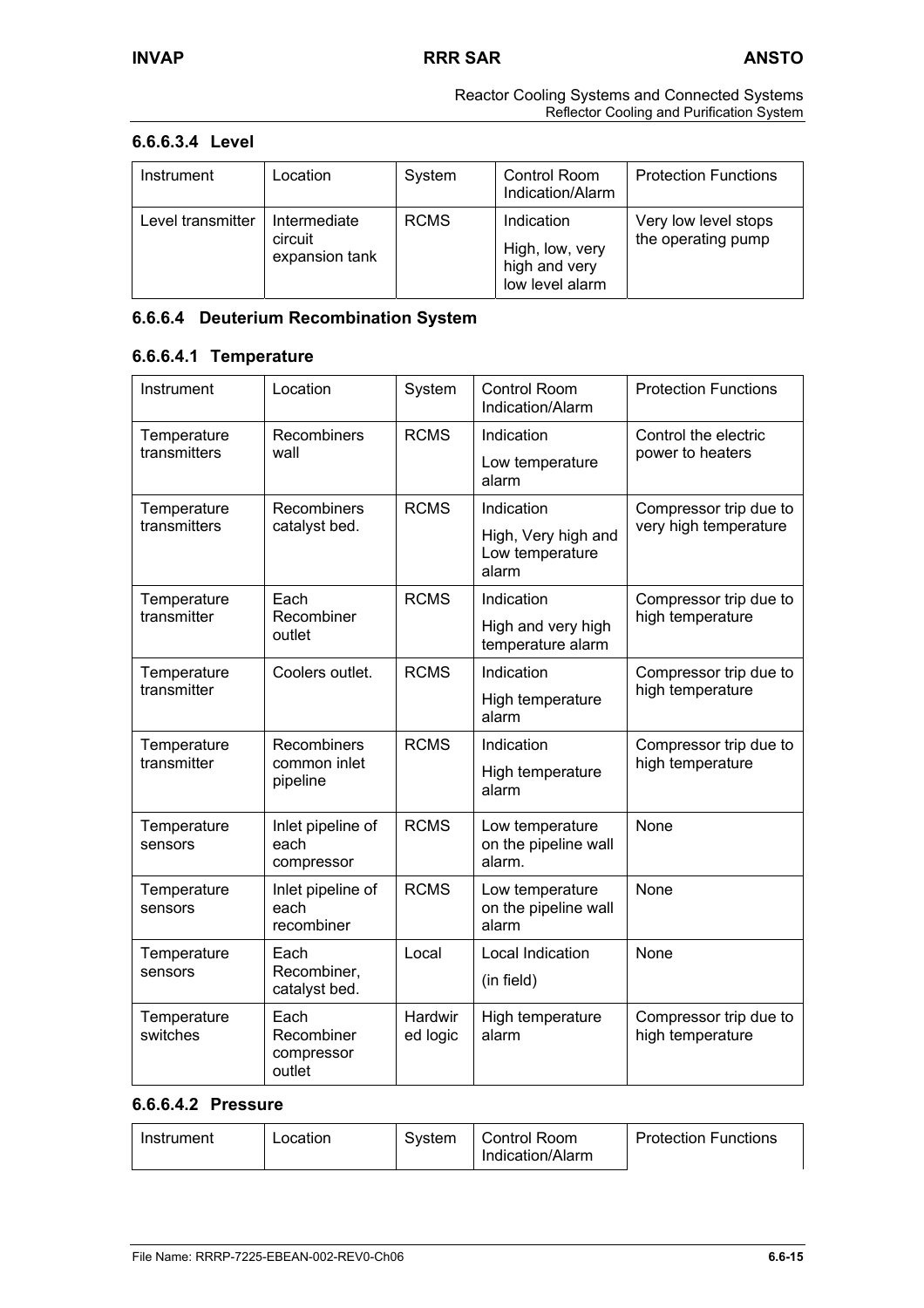### **6.6.6.4.3 Flow**

| Instrument             | Location                                  | System      | Control Room<br>Indication/Alarm   | <b>Protection Functions</b>                   |
|------------------------|-------------------------------------------|-------------|------------------------------------|-----------------------------------------------|
| Flow transmitter       | Compressor's<br>common outlet             | <b>RCMS</b> | Indication<br>Low flow alarm       | None                                          |
| Flow meter &<br>switch | Coolers, coolant<br>inlet pipeline        | <b>RCMS</b> | Local indication<br>Low flow alarm | Compressor trip due to<br>low flow of coolant |
| Flow meter &<br>switch | Compressors,<br>coolant inlet<br>pipeline | <b>RCMS</b> | Local indication<br>Low flow alarm | Compressor trip due to<br>low flow of coolant |

### **6.6.6.4.4 Gas Detection**

| Instrument                           | Location                                      | System      | Control Room<br>Indication/Alarm          | <b>Protection Functions</b> |
|--------------------------------------|-----------------------------------------------|-------------|-------------------------------------------|-----------------------------|
| Deuterium<br>concentration<br>sensor | <b>Gas Coolers</b><br>common outlet<br>outlet | <b>RCMS</b> | Indication<br>High concentration<br>alarm | None                        |

# **6.6.6.4.5 Valves Position**

| Instrument      | Location                                 | System      | Control Room<br>Indication/Alarm | <b>Related Safety Actions</b>                       |
|-----------------|------------------------------------------|-------------|----------------------------------|-----------------------------------------------------|
| Position switch | Circuit blocking<br>valves               | <b>RCMS</b> | Indication                       | Valve closed,<br>compressor start up<br>not allowed |
| Position switch | Compressors<br>blocking valve            | <b>RCMS</b> | Indication                       | Valve closed,<br>compressor start up<br>not allowed |
| Position switch | Recombiner<br>blocking valve             | <b>RCMS</b> | Indication                       | Valve closed,<br>compressor start up<br>not allowed |
| Position switch | Recombiner<br>blocking valve             | <b>RCMS</b> | Indication                       | Valve closed,<br>compressor start up<br>not allowed |
| Position switch | Compressors<br>coolant blocking<br>valve | <b>RCMS</b> | Indication                       | Valve closed,<br>compressor start up<br>not allowed |

# **6.6.7 Actions on RPS and RCMS due to RCPS Signals**

The Instrumentation and Control System is fully described in Chapter 8. This section reproduces the main actions of the RPS and RCMS associated with the RCPS.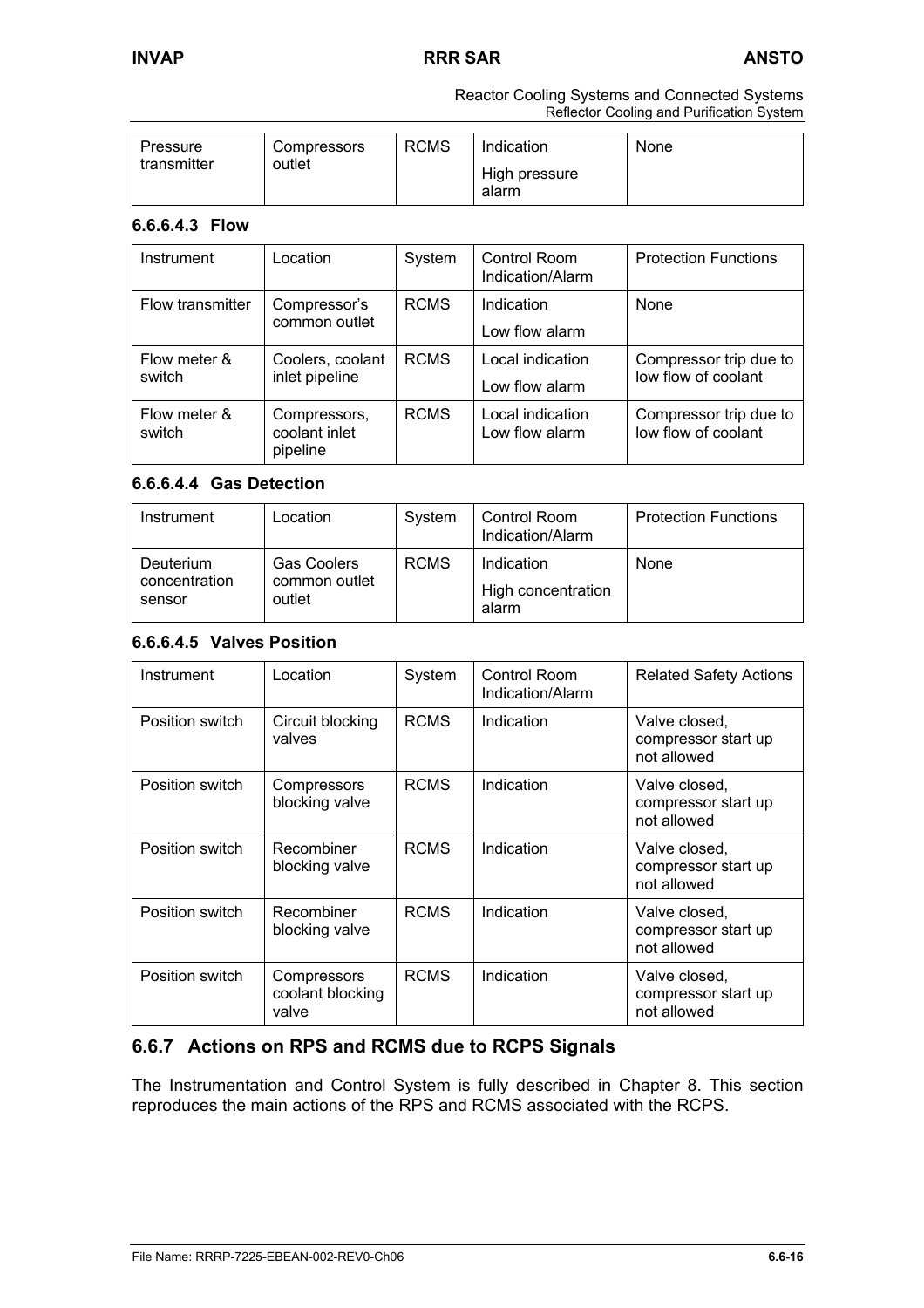# **6.6.7.1 Reflector Primary Cooling Circuit**

### **6.6.7.1.1 Trip Signals**

Reactor Trip Signals generated by FRPS:

Low flow rate entering the Reflector Vessel

Very low level in the heavy water expansion tank

Reactor Trip Signals generated by SRPS:

Very High temperature at the Reflector Vessel

RPCC pump trip generated by RCMS:

Low flow in the system shortly after start up

Trigger of SSS

Very Low Level in heavy water expansion tank

Very high temperature in the motor winding will stop the pump automatically (through a hardwired control loop. The reactor will trip due to low flow rate entering the Reflector Vessel).

Other pumps trip generated by RCMS:

Trigger of SSS stops heavy water make up pumps

Very low level in heavy water storage tank stops the make-up pumps

High level in heavy water expansion tank stops the operating make-up pump when automatic mode is selected

### **6.6.7.1.2 Manual Shutdown**

| Condition                                                                                       | <b>Operator Action</b>                                                            |
|-------------------------------------------------------------------------------------------------|-----------------------------------------------------------------------------------|
| High temperature in primary cooling pump<br>rotor chamber before automatic stop takes<br>place. | The operator will take the appropriate actions<br>after assessing the situations. |
| Very high deuterium concentration in cover<br>gas                                               |                                                                                   |
| Low level in expansion tank, and failure of<br>heavy water make up pump                         |                                                                                   |
| Low flow in CNS additional cooling circuit                                                      |                                                                                   |
| Low flow in CNS Vacuum containment cooling<br>circuit                                           |                                                                                   |
| Low flow in HNS cooling circuit                                                                 |                                                                                   |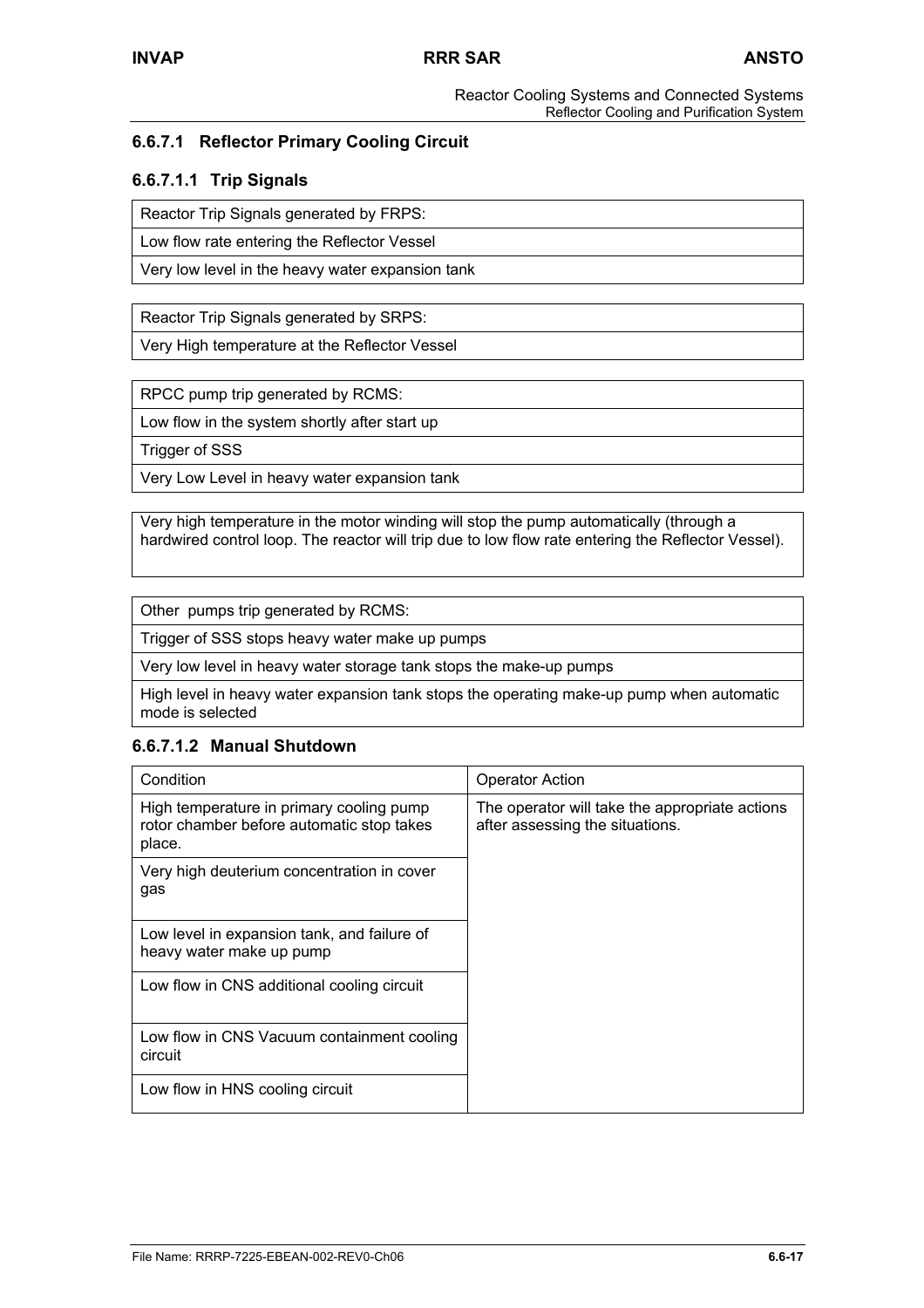# **6.6.7.1.3 Interlocks**

| Condition                                                                                           | Interlock                                                                                                 |
|-----------------------------------------------------------------------------------------------------|-----------------------------------------------------------------------------------------------------------|
| Very High Pressure alarm in the heavy<br>water expansion tank                                       | Helium, Deuterium and Oxygen feed block valves<br>close and the venting valve opens.                      |
|                                                                                                     | The venting valve of the relief valves close<br>automatically when the pressure returns to normal.        |
| Very high deuterium concentration in<br>the heavy water expansion tank                              | Deuterium feed block valve closes                                                                         |
| Very high oxygen concentration in the<br>heavy water expansion tank                                 | Oxygen feed block valve closes                                                                            |
| Failure of the operating primary cooling                                                            | There is no automatic start-up of the stand-by pump                                                       |
| pump                                                                                                | The pump is not allowed to start-up again until a<br>manual reset of the control logic has been performed |
| Very low level in the heavy water<br>storage tank                                                   | Heavy water make-up pump start-up not allowed                                                             |
| Electrical failure of the operating<br>Heavy Water make up Pump                                     | Automatic start-up of the stand-by pump                                                                   |
| Any of the heavy water make up<br>pumps is automatically stopped by any<br>alarm signal             | The control logic must be manually reset prior to<br>starting them again                                  |
| Failure of the operating Additional                                                                 | Automatic start-up of the stand-by pump                                                                   |
| <b>Cooling Circuit Pump</b>                                                                         | The pump is not allowed to start-up again until a<br>manual reset of the control logic has been performed |
| Any of the Additional Cooling Circuit<br>pumps is automatically stopped by any<br>alarm signal      | The control logic must be manually reset prior to<br>starting them again                                  |
| Off and Local modes set on Local<br><b>Control Stations</b>                                         | None of the RPCC pumps are allowed to be started<br>from control room                                     |
| Very low level in the heavy water                                                                   | Primary cooling pump start-up not allowed                                                                 |
| expansion tank                                                                                      | Reactor start-up not allowed                                                                              |
| Low level in the outlet connection of<br>the primary cooling pump                                   | Pump start-up not allowed (dry running protection)                                                        |
| SSS is triggered                                                                                    | Primary cooling pump trip                                                                                 |
| Primary cooling pump shut-down and<br>start-up signals are transmitted<br>simultaneously by mistake | The shutdown signal has priority                                                                          |
| Very high temperature alarm on<br>primary cooling pump motor windings                               | Pump trip (through a hardwired control logic)                                                             |
| Flow Transmitter connected to FRPS<br>detects low flow.                                             | Reactor start-up not allowed                                                                              |
| Low flow is detected in the reflector<br>primary cooling shortly after pump start<br>up             | Pump trip                                                                                                 |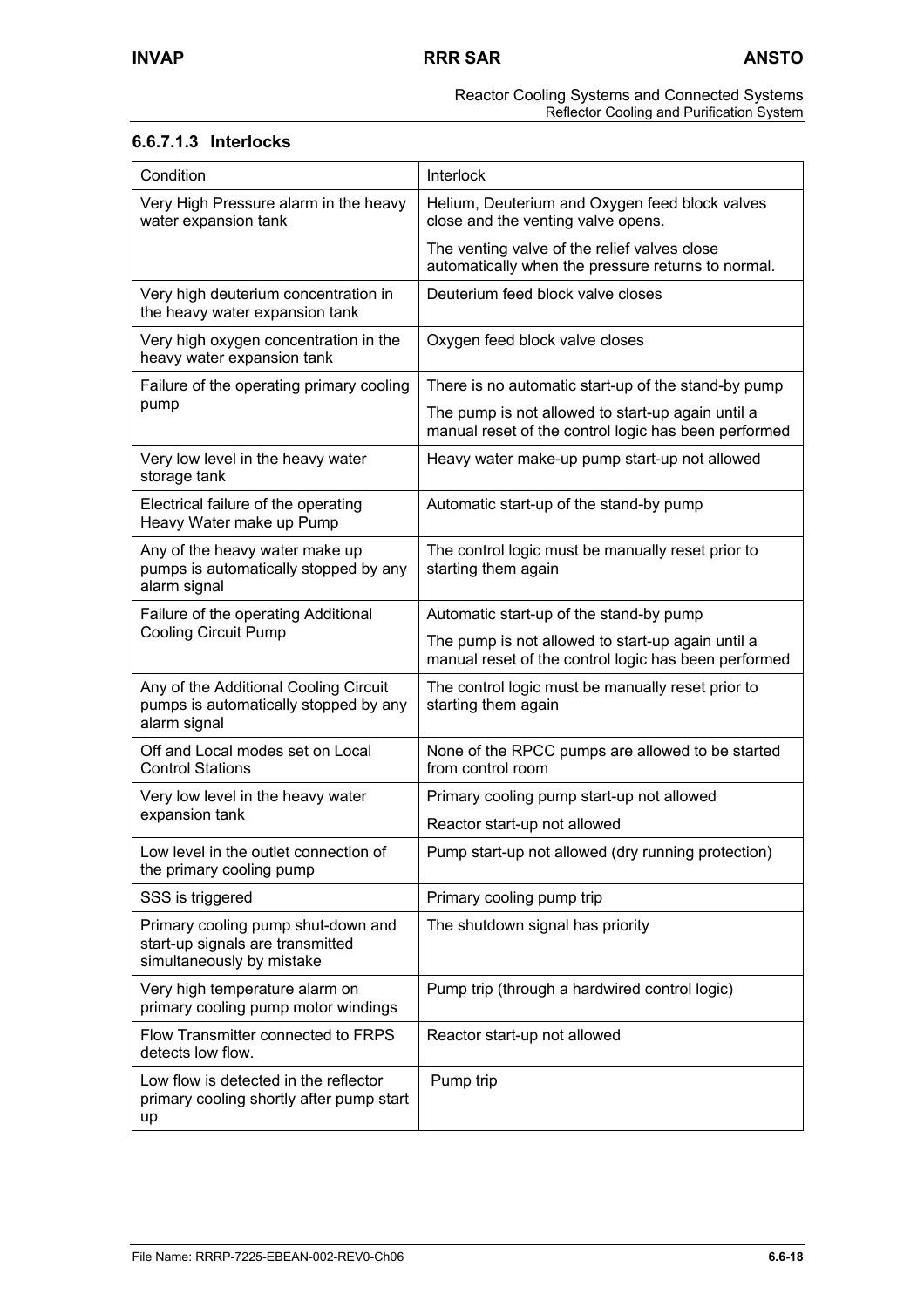| Condition                                                         | Interlock                                      |
|-------------------------------------------------------------------|------------------------------------------------|
| SSS is triggered and insertion of<br>control rods is not verified | Heavy Water make up pumps start up not allowed |

# **6.6.7.2 Reflector Cooling and Purification System - Purification System**

### **6.6.7.2.1 Trip Signals**

There are no reactor trip signals for this circuit.

### **6.6.7.2.2 Manual Shutdown**

When the conductivity sensors indicate a high value in the main circuit the operating purification train is isolated and the stand-by one is put in operation.

Similarly, when a high differential pressure alarm of the operating train is triggered. That indicates clogging of the ion exchange column internals and the necessity to change the purification train.

In case of a low flow alarm in the purification circuit, the operator will take the appropriate actions after assessing the situation.

### **6.6.7.2.3 Interlocks**

There are no interlocks for this circuit.

### **6.6.7.3 Reflector Cooling and Purification System - Intermediate Cooling Circuit**

### **6.6.7.3.1 Trip Signals**

There is no direct reactor trip signal from the Reflector Intermediate Cooling Circuit. A low flow rate in the intermediate cooling circuit may result in a high temperature in the reflector vessel. This will activate the SSS.

### **6.6.7.3.2 Manual Shutdown**

| Conditions                                                                                                      | <b>Operator Action</b>                                                      |
|-----------------------------------------------------------------------------------------------------------------|-----------------------------------------------------------------------------|
| High temperature in primary cooling circuit<br>caused by low flow in Reflector Intermediate<br>Cooling Circuit. | The operator will assess the situation and<br>take the appropriate actions. |
| Low level in the intermediate circuit expansion<br>tank                                                         |                                                                             |

### **6.6.7.3.3 Interlocks**

| Condition                                                   | <b>Interlock</b>                                                                                             |
|-------------------------------------------------------------|--------------------------------------------------------------------------------------------------------------|
| Failure of the Reflector Intermediate Cooling               | The stand-by pump starts up automatically                                                                    |
| Circuit operating pump                                      | The pump is not allowed to start up again until<br>a manual reset of the control logic has been<br>performed |
| Off and Local modes set on Local Control<br><b>Stations</b> | None of the intermediate cooling pumps are<br>allowed to be started from control room                        |
| Intermediate cooling pump in operation                      | Start-up of the stand by pump is not allowed.                                                                |
| Low level in the Intermediate Circuit                       | Start-up of the pump is not allowed                                                                          |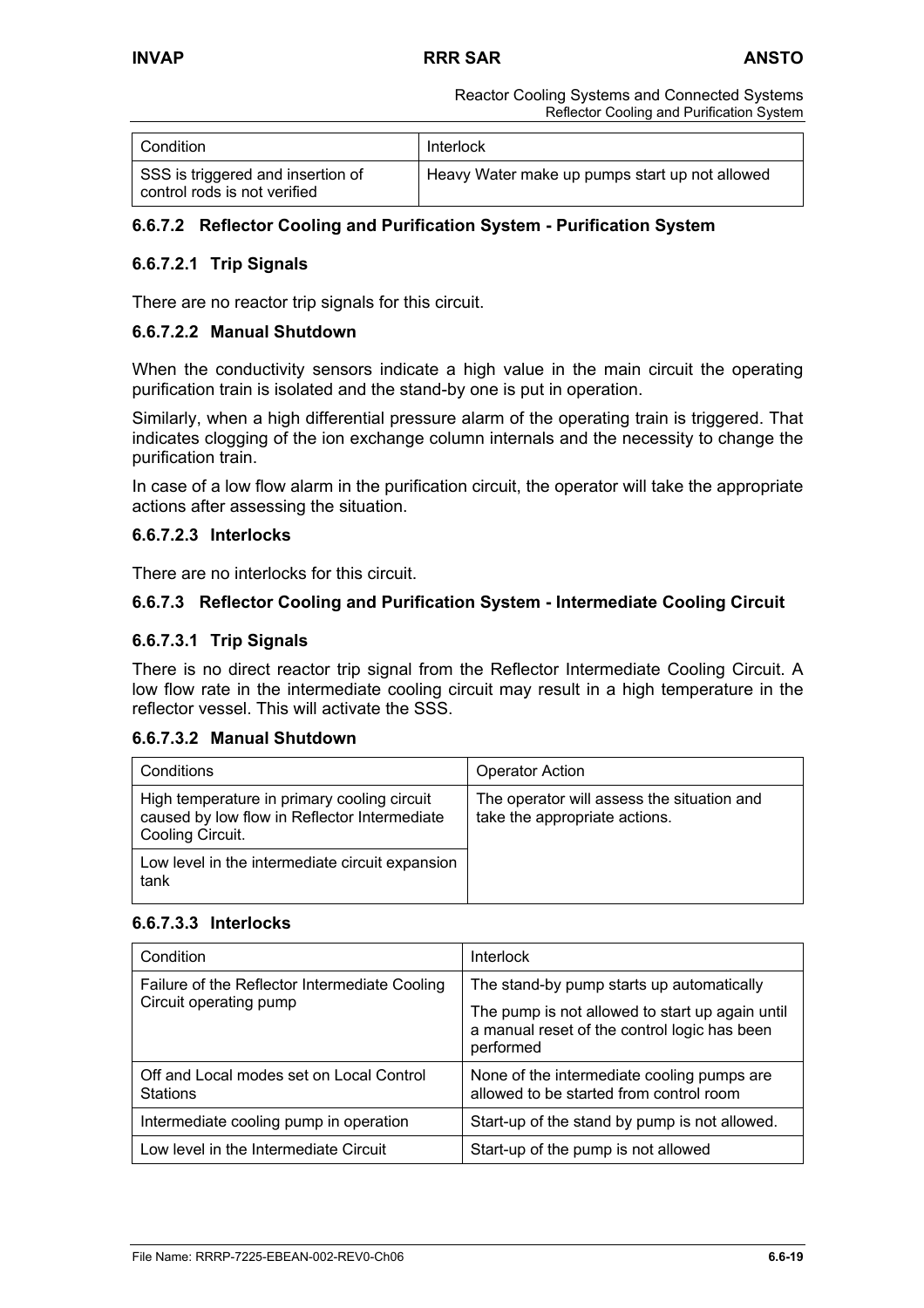| Expansion Tank.                                               |                                               |
|---------------------------------------------------------------|-----------------------------------------------|
| Very low level in the Intermediate Circuit<br>Expansion Tank. | Intermediate cooling pump trips               |
| Very high temperature in the operating pump<br>motor winding  | Pump trip (through a hardwired control logic) |
| Low flow rate in intermediate circuit                         | Start-up of the reactor is not allowed        |

### **6.6.7.4 Reflector Cooling and Purification System – Deuterium Recombination System**

# **6.6.7.4.1 Trip Signals**

No reactor trip is associated with this system

# **6.6.7.4.2 Manual Shutdown**

| l Conditions                                                                                                                  | <b>Operator Action</b>                                                      |
|-------------------------------------------------------------------------------------------------------------------------------|-----------------------------------------------------------------------------|
| High deuterium concentration alarm in the<br>heavy water expansion tank caused by<br>Deuterium Recombination System shutdown. | The operator will assess the situation and<br>take the appropriate actions. |

# **6.6.7.4.3 Interlocks**

| Condition                                                                       | Interlock                                                                                                          |
|---------------------------------------------------------------------------------|--------------------------------------------------------------------------------------------------------------------|
| High temperature at the recombiners inlet                                       | Power supply to compressor is cut off                                                                              |
| Very high temperature in the catalyst bed of the<br>recombiner                  | Power supply to compressor is cut off                                                                              |
| Very High temperature at the recombiner outlet                                  | Power supply to compressor is cut off                                                                              |
| High temperature at the gas coolers common<br>outlet                            | Power supply to compressor is cut off                                                                              |
| Off and Local modes set on Local Control<br>Station                             | None of the compressors or heaters are<br>allowed to be started from control room                                  |
| The compressor is automatically (failure) or<br>manually stopped                | The compressor is not allowed to start-up<br>again until a manual reset of the control<br>logic has been performed |
| Compressor in operation                                                         | Start-up of the stand by compressor is not<br>allowed.                                                             |
| Low temperature in the catalyst bed of<br>recombiner                            | Start-up of the compressor is not allowed                                                                          |
| Low temperature at the compressor inlet<br>pipeline                             | Start-up of the compressor is not allowed                                                                          |
| Low temperature at the recombiner inlet pipeline                                | Start-up of the compressor is not allowed                                                                          |
| Low coolant flow in compressor                                                  | Start-up of the compressor is not allowed                                                                          |
|                                                                                 | Power supply to compressor is cut off                                                                              |
| Any valve (Inlet and/or outlet of compressor, or<br>circuit blocking) is closed | Start-up of the compressor is not allowed                                                                          |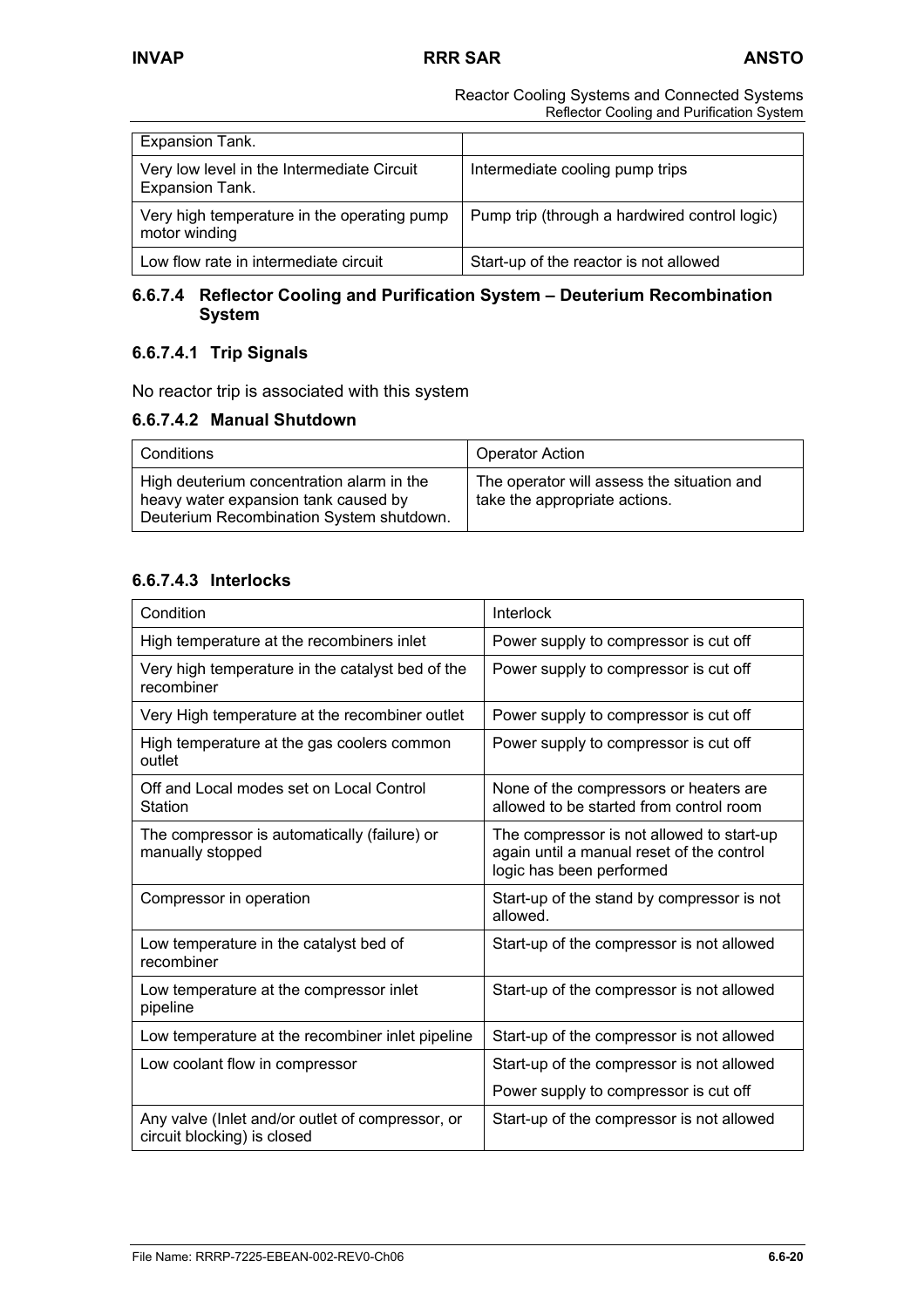| Condition                                              | Interlock                                                                    |  |
|--------------------------------------------------------|------------------------------------------------------------------------------|--|
| Low coolant flow in gas coolers                        | Start-up of the compressor is not allowed                                    |  |
|                                                        | Power supply to compressor is cut off.                                       |  |
| High temperature in compressor outlet                  | Power supply to compressor is cut off<br>(through a hardwired control logic) |  |
| High pressure in compressor outlet                     | Power supply to compressor is cut off<br>(through a hardwired control logic) |  |
| High pressure in the compressor leak detector          | Power supply to compressor is cut off<br>(through a hardwired control logic) |  |
| Low pressure in the hydraulic circuit of<br>compressor | Power supply to compressor is cut off<br>(through a hardwired control logic) |  |

# **6.6.8 Inspection and Testing**

The inspection and testing program for fabrication, assembly, pre-operation and inservice operation was developed during detailed engineering in accordance with the Construction Inspection and Test Plan (CITP).

# **6.6.9 Reflector Cooling and Purification System – Design Evaluation**

The RCPS meets the following safety design bases:

a) It has the capacity to remove reflector heat.

The design of the RCPS is based on the maximum heat to be removed from the reflector heavy water as a result of neutron reflection. This proportion of the core energy and other circuit characteristics are the input for the verification of the system mass and energy balance, by means of the CHEMCAD 5.0.01 Chemstations Inc. software.

The design also allows cooling of the Cold Neutron Source (CNS) Reflector Plug and the future Hot Neutron Source (HNS) during normal operation of the Reactor and the cooling of the CNS Reflector Plug, CNS Vacuum Containment and HNS, once the Second Shutdown System is triggered

Engineers Aide SINET-XLT 5.3, Epcon International was used to perform head loss calculations for pipe networks and CRANE Companion 2.50 ABZ Inc. is used for single pipeline calculations.

Flow rate, available head loss and SCS data were inputs to the design of the heat exchangers.

Selection of the appropriate pump was carried out on the basis of the analysis with the aid of the pump characteristic curves provided by the manufacturer, and the assignment of an adequate safety margin, ensuring the system capability to meet the design basis.

b) The design minimises the possibility of any leakage of heavy water beyond the containment due to a leak in the heat exchanger.

A welded plate heat exchanger is used as the interface between the heavy water and light water to increase the leaktightness of the system. Furthermore, the Reflector Intermediate Cooling Circuit provides an additional barrier to prevent the leakage of tritium to the SCS and to the atmosphere.

c) The purification system maintains the quality of the  $D_2O$  at an acceptable level.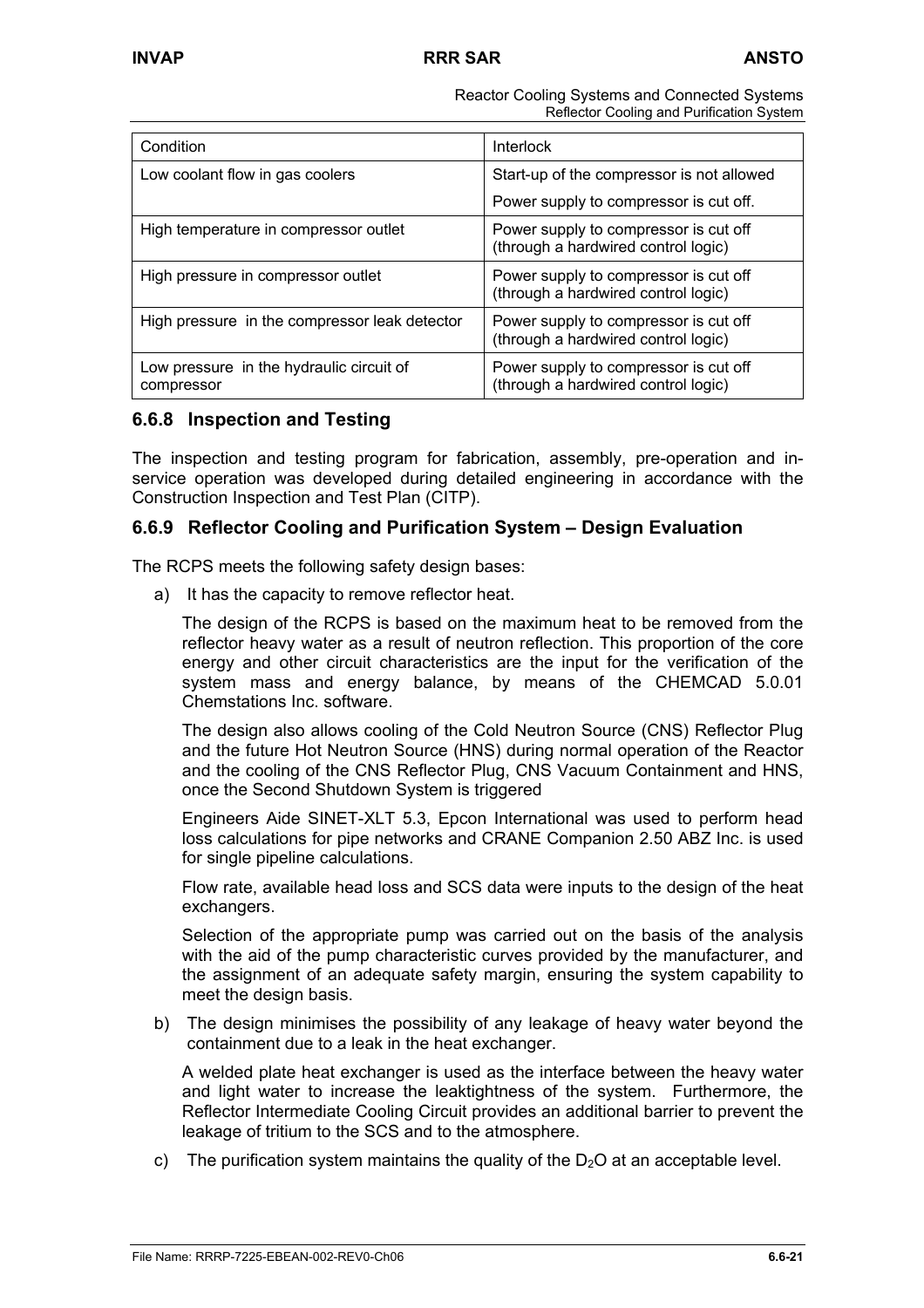d) The deuterium recombination system maintains the deuterium/oxygen concentration at a safe level.

The deuterium recombination system ensures that the content of deuterium gas will not exceed the safety limits specified to avoid hydrogen explosion hazard. Adequate instrumentation has been included in the design to ensure that automatic remedial action by the RCMS which displays operating parameters and provides operators with the alarms if operating limits are exceeded.

e) To maintain its integrity during adverse combinations of loading and forces occurring during abnormal conditions.

Appropriate safety characteristics have been adopted regarding the reflector vessel shape and diffusing rings to ensure its adequate performance (Chapter 5, Section 5.2). The decay heat removal by passive means through the Reflector Vessel structure to the Reactor Pool ensures its performance during any postulated conditions.

Appropriate safety margins in accordance to applicable standards (Section 6.1.1) have been employed in the capacity of the components and piping and fixing devices to ensure the integrity of the RCPS boundary regarding internal pressure, corrosion, water quality (Section 6.4.4 Chemistry of Reactor Coolant) and seismic hazard (Section 6.6.10).

Failure Modes and Effects Analysis (FMEA) was conducted for this system and the conclusions are summarised below:

- a) Leaks from the reflector primary cooling circuit. This will result in a loss of reflection power. This event represents an insertion of negative reactivity for which the control rod will try to compensate. It is not a safety hazard. This event is analysed in Chapter 16.
- b) Loss of reflector cooling. It includes events such as Loss of Heat Sink (LOHS) and loss of the Reflector Intermediate Cooling Circuit. The events are analysed in Chapter 16.
- c) High concentration of deuterium in the system due to failure in the recombination process (for example, due to the failure of the Deuterium Recombination System or loss of oxygen supply).

This event will first initiate the deuterium concentration high alarm. If the condition persists, a deuterium concentration very high alarm will be indicated. In either case, the operator will assess the situation and take corrective actions.

In the improbable event that the two recombination trains fail, the deuterium concentration will keep increasing until the mixture becomes explosive and the pressure will be released by the relief valves to the tritium containment area. This event is analysed in Chapter 16.

# **6.6.10 Seismic Evaluation**

The RCPS is classified Seismic Category 1. That means that the components of the system must maintain their structural and safety function during and after the SL-2 earthquake.

The seismic stress evaluation performed followed the recommendations of IAEA and USNRC about design criteria for the resistance against seismic hazard (see Chapter 2,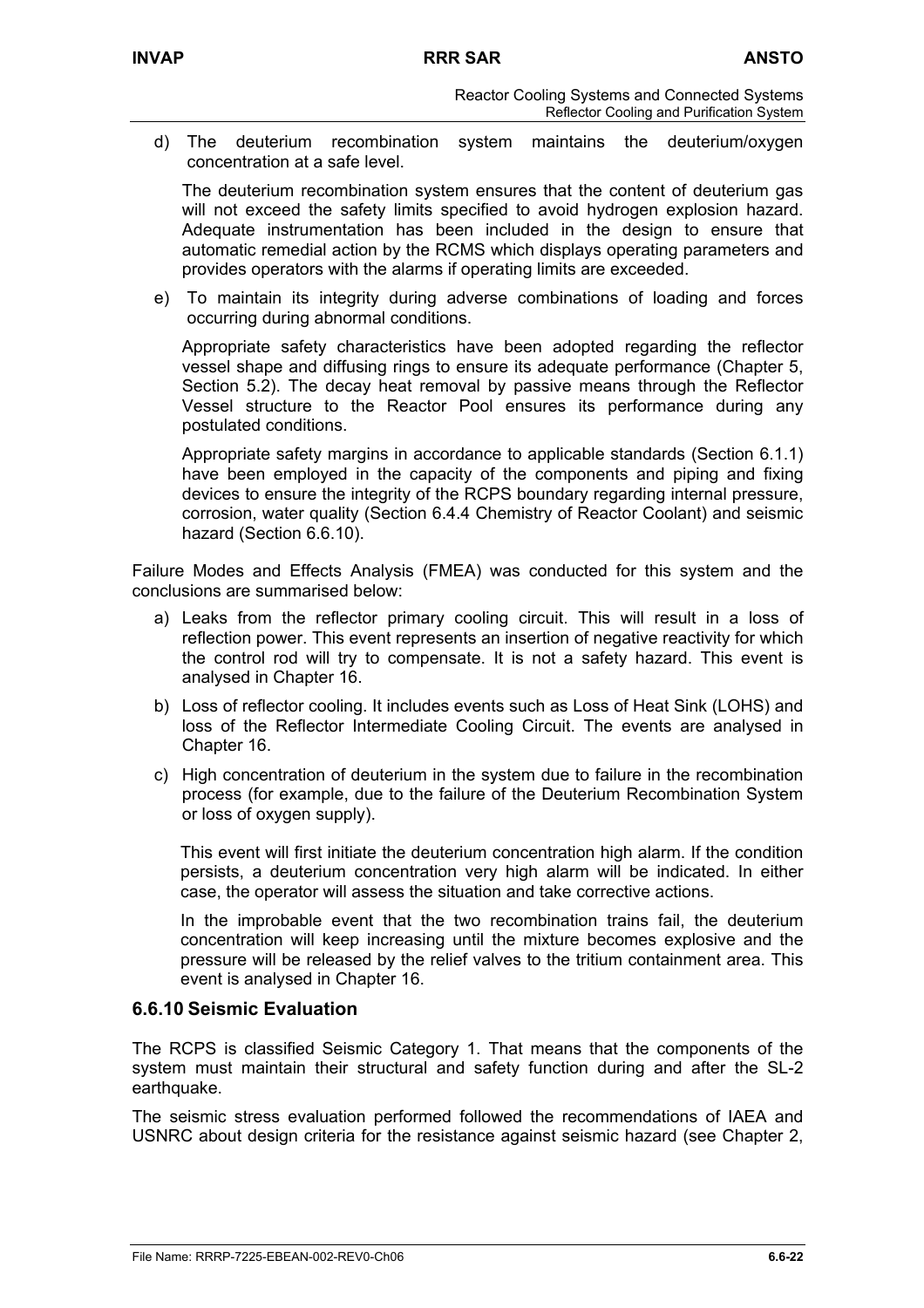section 2.6.1). It was applied to the RCPS design resulting of detailed engineering stage, and considered:

- a) The acceleration spectra for the building positions where systems are fixed
- b) consideration of the fixing characteristics
- c) consideration of the mass of water contained within the system
- d) stress evaluation in piping, components and fixing points

This seismic analysis is part of the stress analysis performed for the system. The purpose of this analysis was:

- a) To verify that the design of the pipelines corresponding to the Reflector Cooling & Purification System meets the requirements of the ASME Code as regards stress.
- c) To verify that the loads imposed on the equipment are below the allowable ones.

The applicable codes were:

- a) ASME used in the analysis of the pipelines
- b) Allowable loads of the heat exchangers provided by the manufacturer
- c) Allowable loads of the pumps provided by the manufacturer

The seismic evaluation involved the pipelines of the RPCS outside the reactor pool including main components interactions (pipes, valves, pumps, vessels, heat exchangers, fittings).

The analysis was performed using CAESAR II 4.30 program for the analysis of stress on pipelines. The intermediate circuit heat exchanger was analysed with Strand 7.

The seismic analysis of the reflector vessel is presented in Chapter 5.

### **6.6.10.1 Hypotheses for the Analyses**

The main hypotheses used in this analysis are:

- a) Friction on the sliding supports is not considered
- b) The calculation model simulates the pipeline design configuration with the positions of adequate supports to meet the stability conditions in static and dynamic rates.
- c) Pipeline reducers are modelled as pipeline sections of a length equal to that of a standard reducer. The diameter and thickness adopted shall be the average of both diameters.
- d) Assembly temperature: 21ºC

### **6.6.10.2 Input Data**

The basic input data used in this analysis consists of:

- a) Dimensions, geometry and design characteristics of piping and equipment corresponding to the detailed engineering stage and when appropriate/available provided by the manufacturer.
- b) Process data.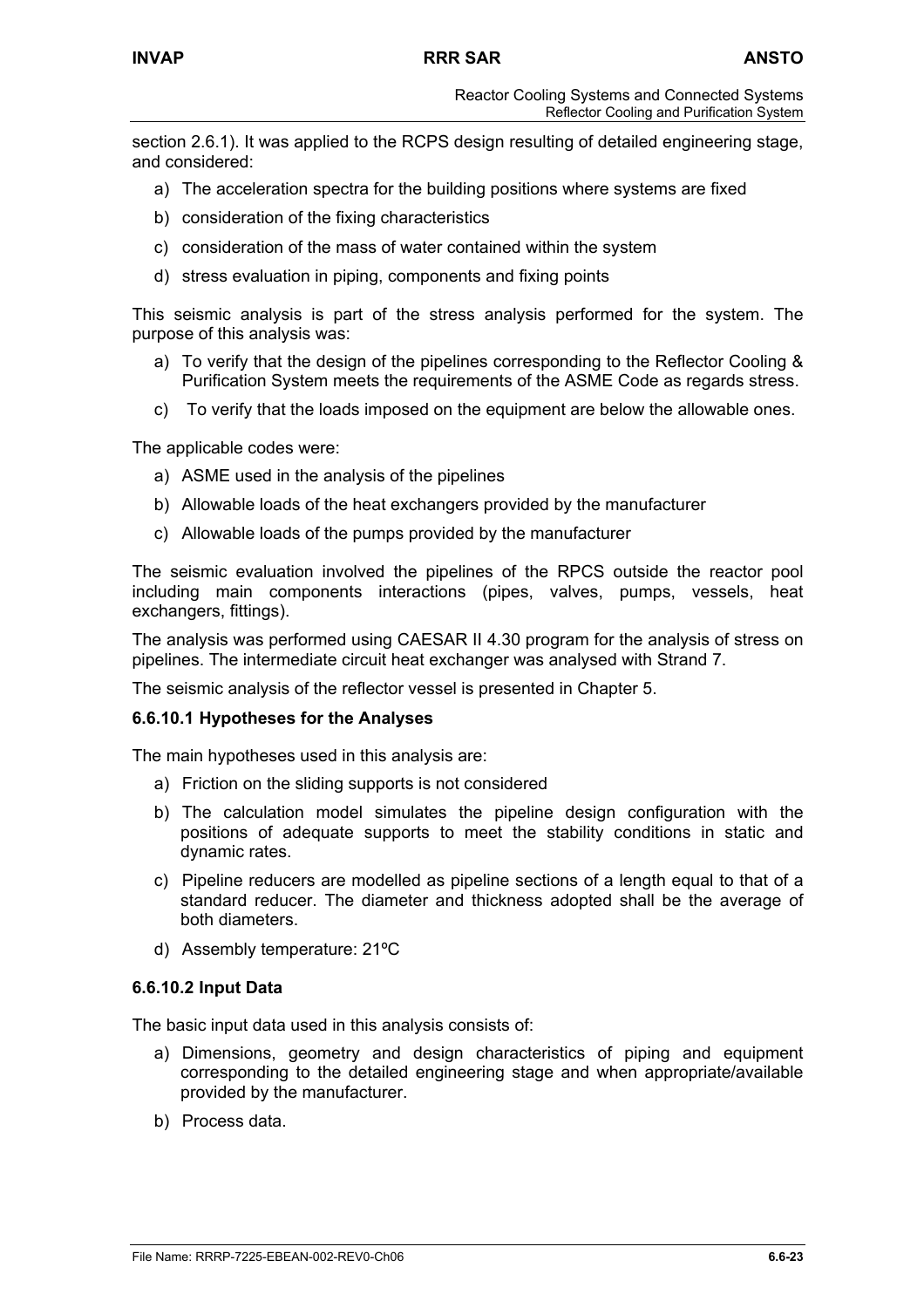- c) Materials characteristic extracted from ASME Boiler & Pressure Vessel Code, Section II – Part D.
- d) Seismic Spectra for seismic class SL-2 for the relevant obtained from the Seismic Design Floor Response Spectra defined for the Reactor Building, which corresponds to 0.37 PGA with the following considerations:
	- (i) When the support is bound to a slab, the spectra corresponding to that slab level was applied.
	- (ii) When the support is bound to a wall, the spectra corresponding to the level closest to the support was applied.
	- (iii) Supports with gap were modelled as restrictions acting during the earthquake. The gaps assigned to each support had a value well below the displacement during earthquake values should these restrictions not be present.
	- (iv) Seismic actions due to the three spatial directions were combined as the square root of the sum of each.

# **6.6.10.3 Model Description**

The RCPS piping was divided into five parts to produce the finite element models. These parts result from dividing the system pipelines in the following way:

- a) Storage Tank To Reactor Pool
- b) Pump to Reactor Pool
- c) Pump to Heat Exchanger
- d) Heat Exchanger to Reactor Pool
- e) Control Rod Room to Reactor Pool

# **6.6.10.4 Definition of dynamic cases**

The table summarises the list of dynamic cases analysed:

| DY1 |             | Seismic event combination          |      |
|-----|-------------|------------------------------------|------|
| DY2 | <b>ASME</b> | Seismic event combination verified | hv b |

# **6.6.10.5 Summary of Results**

### **6.6.10.5.1 Storage Tank to Reactor Pool**

All cases were within allowable limits.

### **6.6.10.5.2 Pump to Reactor Pool**

All cases were within allowable limits.

### **6.6.10.5.3 Pump to Heat Exchanger model**

All cases were within allowable limits.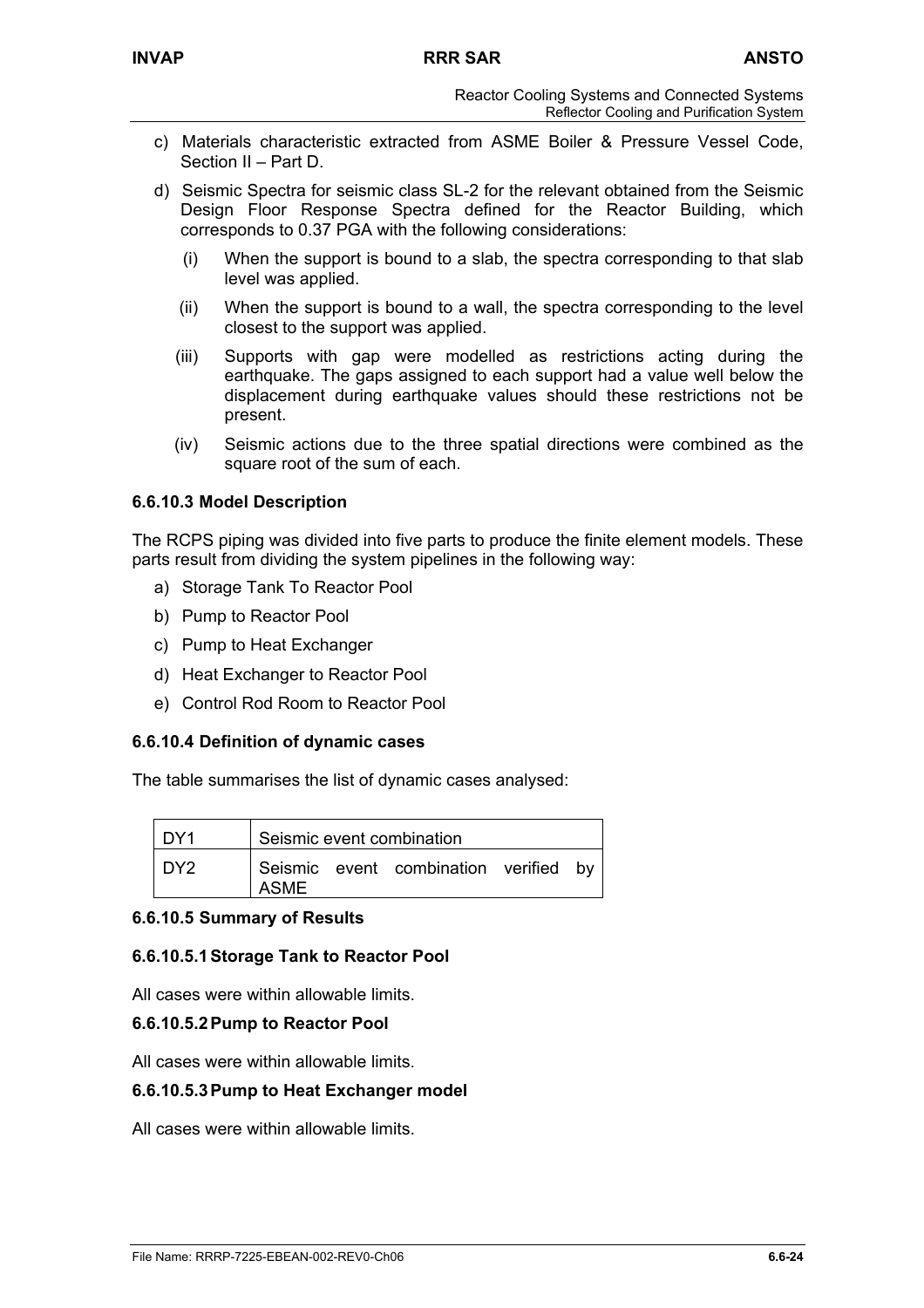### **6.6.10.5.4 Heat Exchanger to Reactor Pool**

All cases were within allowable limits.

### **6.6.10.5.5 Control Rod Room to Reactor Pool**

All cases were within allowable limits.

#### **6.6.10.6 Expansion tanks**

The response of the expansion tanks under a seismic event has been analysed using the PV Elite Version 4.1 and NASTRAN codes.

The appropriate seismic spectra for the item's location were used. The seismic load was applied in combination with operation (pressure) loads and weight.

The maximum stress on the tanks is below the allowable limit according to the applicable code.

### **6.6.10.7 Heavy Water Storage Tank**

The response of the expansion tanks under a seismic event has been analysed using the PV Elite Version 4.1 and NASTRAN codes.

The appropriate seismic spectra for the item's location were used. The seismic load was applied in combination with operation (pressure) loads and weight.

The maximum stress on the tank is below the allowable limit according to the applicable code.

#### **6.6.10.8 Ion Exchange Columns**

The calculations are made with the PV Elite Version 4.1 code.

The appropriate seismic spectra for the item's location were used. The seismic load was applied in combination with operation (pressure) loads and weight.

The stress on the welds that connects the shell to the support lugs was calculated and it was demonstrated that it complies with the acceptance criterion in the applicable code.

#### **6.6.10.9 Deuterium Recombination System**

The behaviour of the piping and components of the Deuterium Recombination System under a seismic event was analysed.

The calculations were performed with the following codes:

- c) PV Elite Version 4.1
- d) NASTRAN2.1
- e) ANSYS 5.7

The appropriate seismic spectra for the item's location were used.

### **6.6.10.9.1 Recombiner**

Stresses were within the allowable limit.

#### **6.6.10.9.2 Dampening Vessel**

Stresses were within the allowable limit.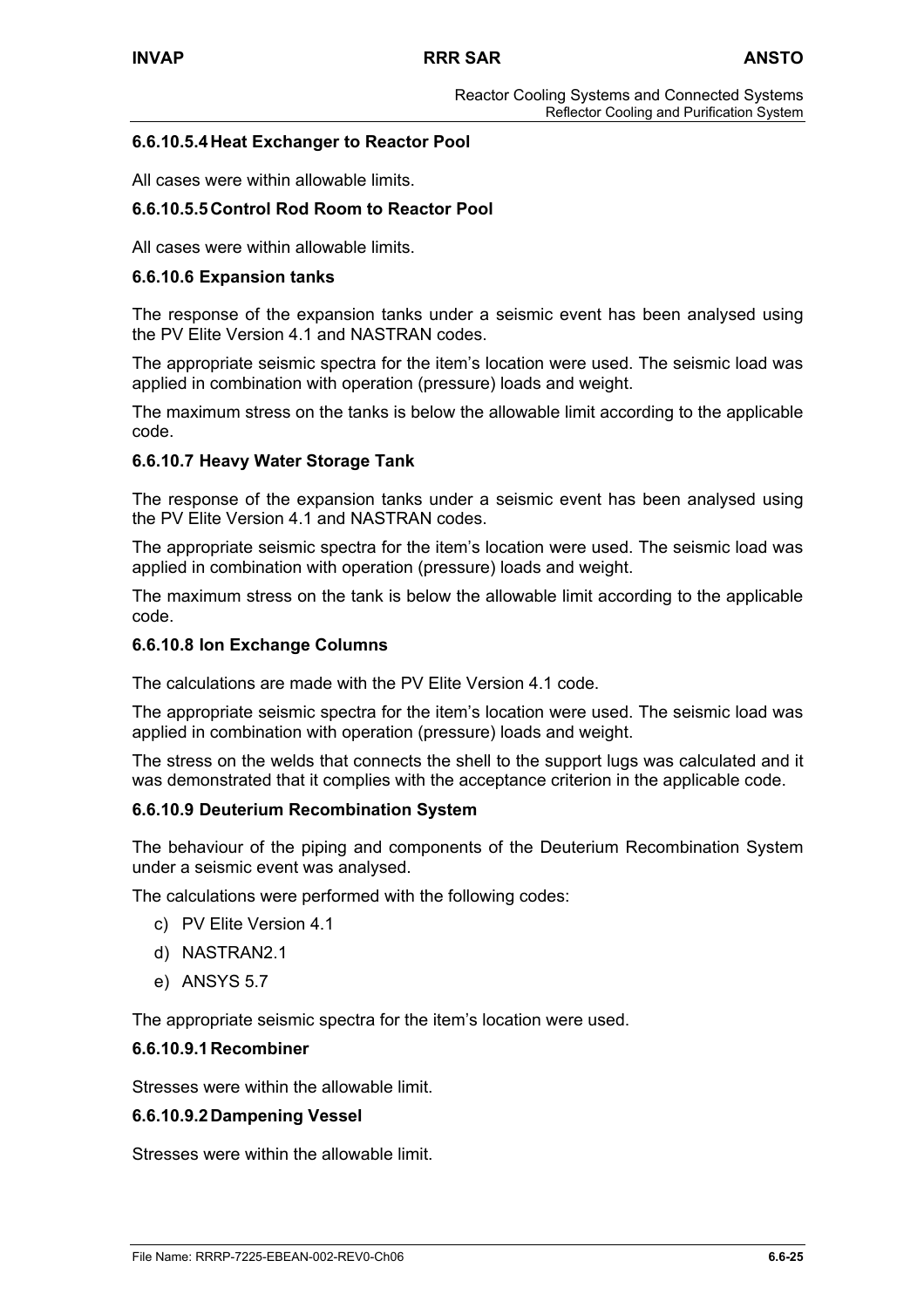# **6.6.10.9.3 Piping**

All cases were within allowable limits.

### **6.6.10.10 Conclusion**

The summary of results show that the stress on the pipelines and components for the different load cases does not exceed the limits set by the applicable code.

*End of Section*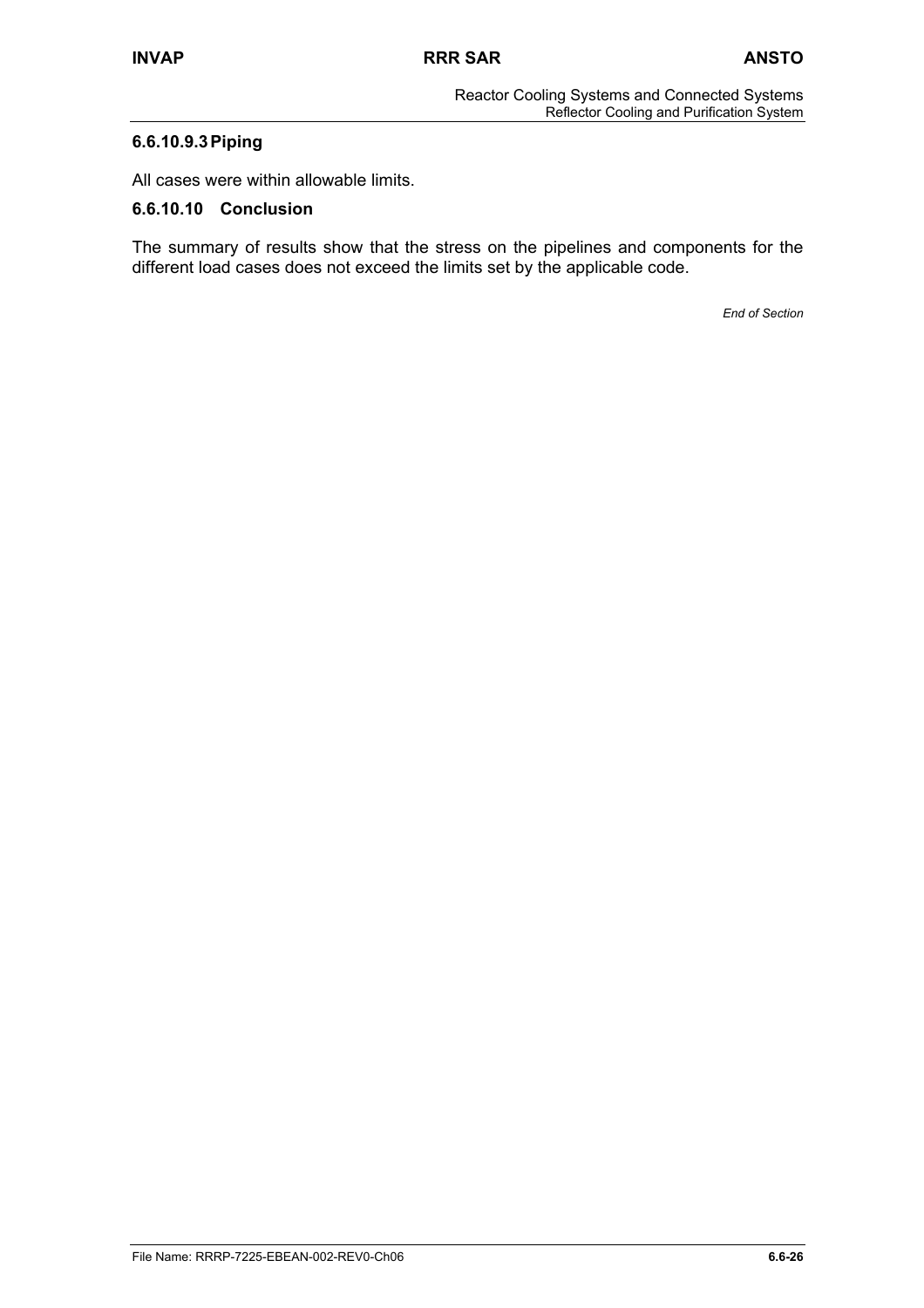# **6.7 EMERGENCY MAKE-UP WATER SYSTEM**

# **6.7.1 Introduction**

The Emergency Make-up Water System (EMWS) is provided to ensure that the core is covered with water in the event of a beyond design basis LOCA, which involves a drop in the water level of the Reactor Pool to below the edge of the upper chimney.

EMWS injects water under gravity into the two legs of the PCS pool inlet pipelines. The water level is maintained in the reactor chimney, hence the reactor core is kept flooded.

EMWS is a passive system. The water flow is initiated by the automatic opening of at least one out of two valves when Reactor Pool water level reaches the level of the upper edge of the reactor chimney. If one of the valves fails to open, the system can still fulfil its function via the remaining valve.

EMWS is designed to keep the chimney full of water for twenty-four hours, compensating coolant evaporation losses caused by the core decay heat.

It is possible to maintain the system in operation for more that twenty-four hours by refilling the EMWS storage tanks with water from the Refilling Pool (Radioactive Liquid Waste Management System), from the Demineralised Water Supply System or from another external water source such as a tanker.

# **6.7.2 Safety Design Basis**

The EMWS has been designed to keep the core covered with water in the event of a beyond design basis LOCA that could be expected to drop the Reactor Pool water level below the upper chimney edge.

# **6.7.3 Circuit Description**

The material of all piping and equipment is stainless steel.

The system consists basically of two water storage tanks, piping, and two injection valves.

The EMWS Storage Tanks are located within the Reactor Hall in the EMWS room. The tanks are cylindrical and are placed horizontally. Each one is 50% capacity.

Each of the tanks has a discharge pipeline, with manual isolation valves, provided for tanks maintenance, then both lines are brought together into a single main pipeline.

Inside the Reactor Pool the pipeline splits into two parallel injection pipelines. Each one of them has an injection valve located in the upper part of the Reactor Pool.

Each pipeline is connected to one of the two inlet pipes, below the PCS Flap Valves, in such a way that the full flow is directed towards the core.

The internal valve arrangement prevents back-flow when the PCS is operating in forced circulation.

The tanks have the following auxiliary connections:

- a) Demineralised water pipeline from the Demineralised Water Supply System, for filling and make-up through a float-type valve.
- b) Pipeline from the RLWM Refilling Pool, for water make-up. This connection allows manual refilling when continuous emergency make-up water is to be provided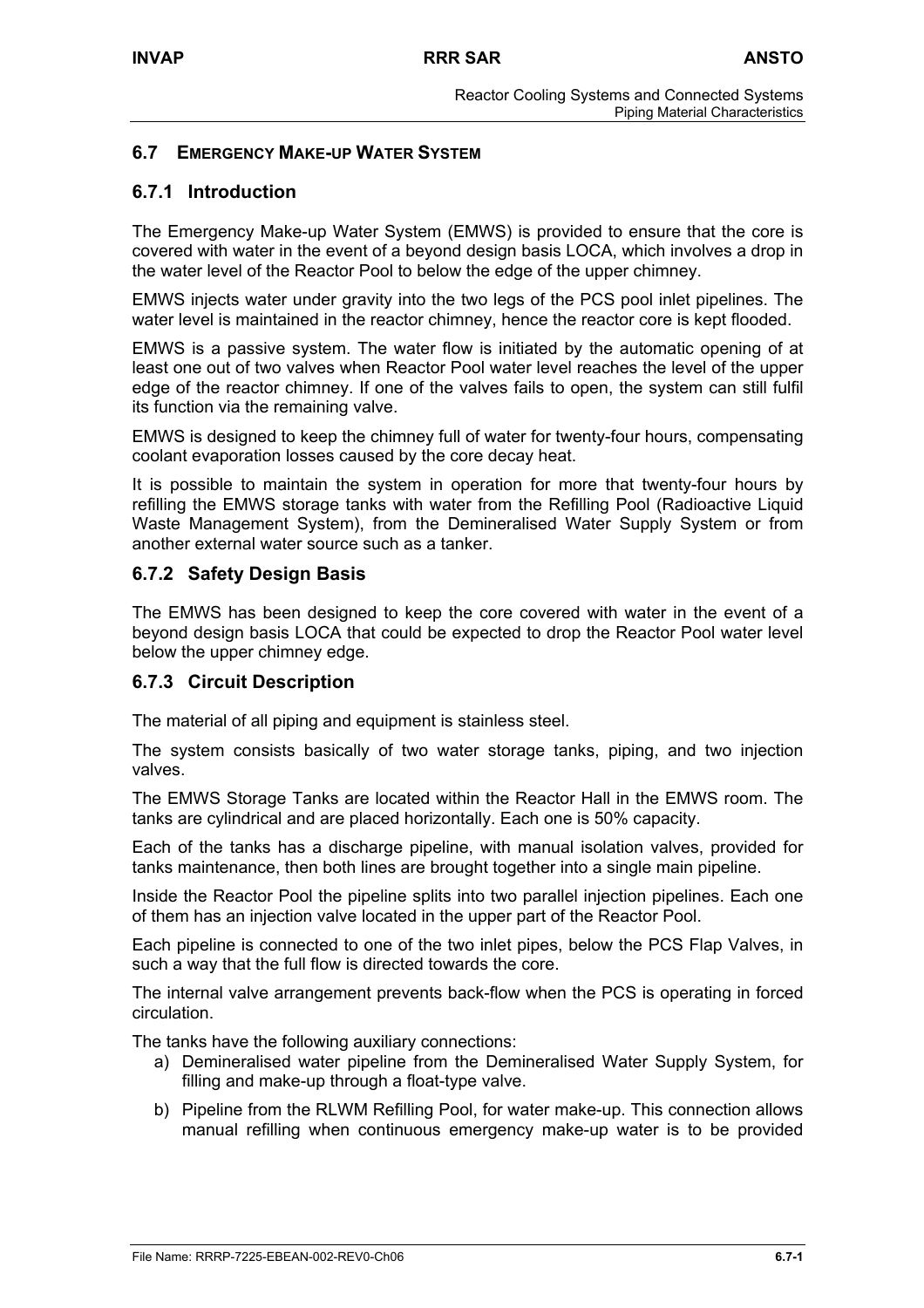Reactor Cooling Systems and Connected Systems Piping Material Characteristics

twenty four hours after the EMWS has been triggered and when the DWSS is unavailable.

- c) Overflow line pipe connected to the RLWM Refilling Pool
- d) Vent pipe.

All auxiliary connections of the EMWS storage tanks are provided with in-line strainers to prevent foreign material from entering the tanks.

# **6.7.4 System Modes**

The EMWS is available during reactor operation in both the Power and Physics Test states.

In the Refuelling and Shutdown States, the system is not required but it remains active.

When the reactor pool water drops to the upper chimney level, the two valves open. This allows water to flow under gravity into the two legs of the PCS pool inlet pipelines.

The total EMWS water inventory is capable of compensating for evaporation and keeping the chimney full of water for twenty four hours, without back up water supply.

### **6.7.5 Determination of EMWS Flow-Rate Requirement**

The thermal-hydraulic aspects related with the time evolution of the water level inside the chimney due to the water injection were analysed. The following initial conditions are assumed:

- a) The EMWS is triggered with the pool water level at the upper edge of the chimney.
- b) The reactor has been tripped 475s earlier due to a major LOCA.

Assuming the reactor was operating at 20 MW at the moment of the reactor trip, the decay power at the time of the EMWS actuation is equal to 740 kW, as estimated using the ANSI/ANS - 5.1 – 1979 standard calculation procedures.

The mass balance equation was solved with three flow components: injection, evaporation and leakage.

The water level evolution was calculated according to the liquid mass inside the chimney and the flow area corresponding to the chimney and the two pump discharge lines of the PCS.

The Departure from Nucleate Boiling (DNB) Ratio was calculated ("Le calcul thermique des reacteurs de recherche refroidis par eau", S. Fabrega, CEA-R-4114) and the results indicate that the fuel will be cooled by boiling off the water in the chimney, with no damage to the cladding.

It is concluded that a constant injection flow will keep the core covered with water and water evaporation will not cause any damage to the core.

During the transient, the minimum DNB Ratio is 2.3. This margin to the safety limit (DNBR = 1.5 for transients, see Chapter 16) ensures the integrity of the fuel assemblies.

### **6.7.6 EMWS Components**

### **6.7.6.1 Water Storage tank**

Parameter | Value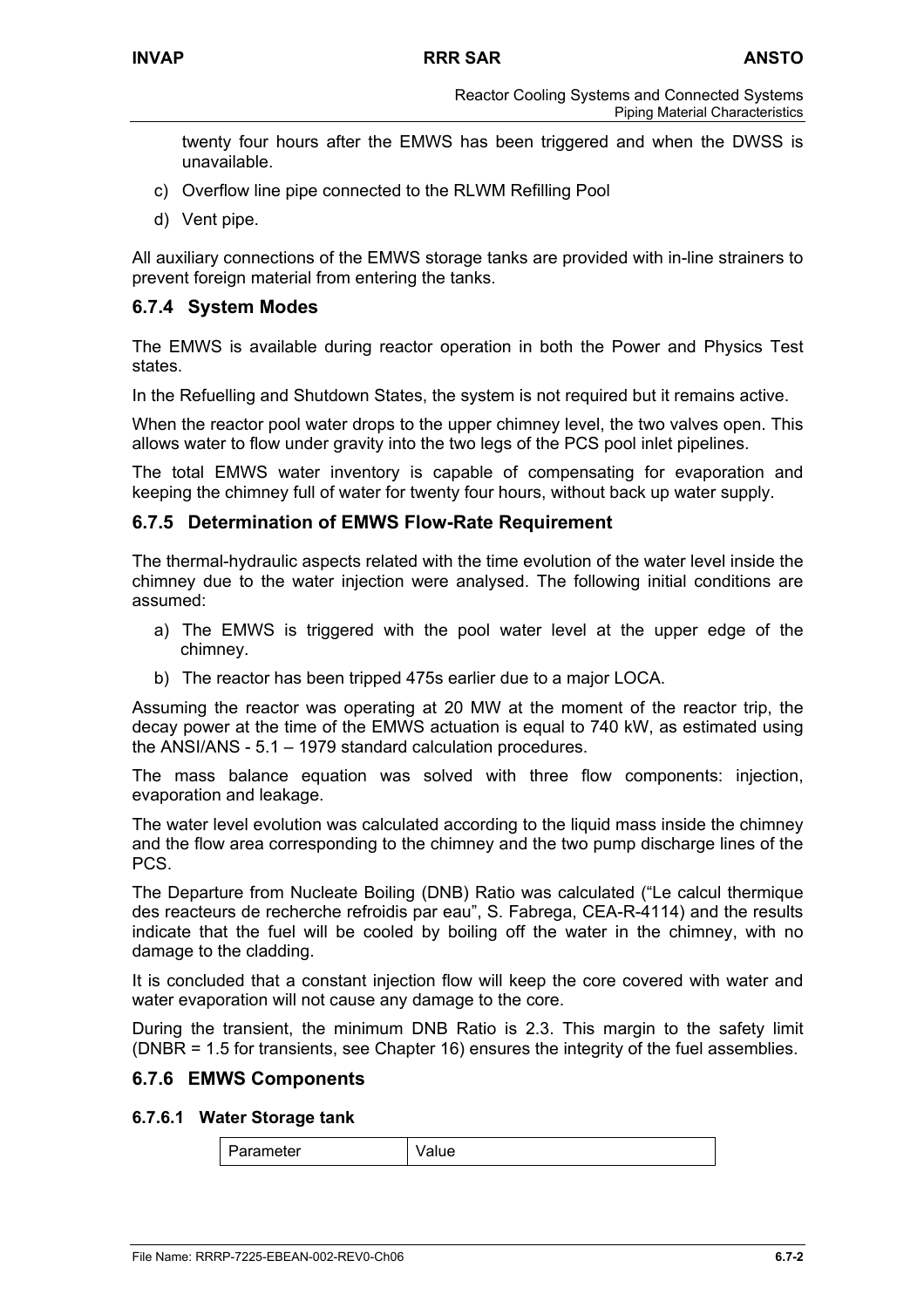Reactor Cooling Systems and Connected Systems Piping Material Characteristics

| Parameter | Value     |
|-----------|-----------|
| Quantity  | $2$ (two) |

# **6.7.7 EMWS Instrumentation**

### **6.7.7.1 Flow**

| Instrument      | _ocation      | System                    | Control Room<br>Indication/Alarm | <b>Related Safety</b><br>Actions |
|-----------------|---------------|---------------------------|----------------------------------|----------------------------------|
| Flow switch (2) | Main pipeline | <b>RCMS</b><br><b>PAM</b> | Downward flow<br>alarm           | None                             |
| Flow switch     | Main pipeline | <b>RCMS</b>               | Upward flow alarm                | None                             |

# **6.7.7.2 Level**

| Instrument       | Location                                        | System                    | <b>Control Room</b><br>Indication/Alarm | <b>Related Safety</b><br>Actions |
|------------------|-------------------------------------------------|---------------------------|-----------------------------------------|----------------------------------|
| Level switch (2) | Storage tank                                    | <b>RCMS</b><br><b>PAM</b> | Low level alarm                         | Reactor start-up not<br>allowed  |
| Level switch     | Overflow level of<br>the EMWS<br>Storage Tank 1 | <b>RCMS</b>               | High level alarm<br>(overflow)          | None                             |

# **6.7.7.3 Valves Position**

| Instrument                               | Location                 | System      | Control Room<br>Indication/Alarm                                     | <b>Related Safety</b><br>Actions                          |
|------------------------------------------|--------------------------|-------------|----------------------------------------------------------------------|-----------------------------------------------------------|
| Position switch<br>(2 for each<br>valve) | Isolation ball<br>valves | <b>RCMS</b> | Indication (fully<br>open/fully closed)<br>Alarm (not fully<br>open) | Valve not fully open,<br>reactor start up not<br>allowed. |
| Position switch<br>(2 for each<br>valve) | Injection valves         | <b>RCMS</b> | Indication (fully<br>open/fully closed)                              | None                                                      |

# **6.7.8 Actions on RCMS due to EMWS Signals**

The Instrumentation and Control System is fully described in Chapter 8, Section 8.12. This section reproduces the main actions of the RPS and RCMS associated with the EMWS.

# **6.7.8.1 Reactor trip signals**

There are no trip signals for this system.

# **6.7.8.2 Manual shutdown**

| Condition       | Operator action                                 |  |
|-----------------|-------------------------------------------------|--|
| Low level alarm | The operator will assess the situation and take |  |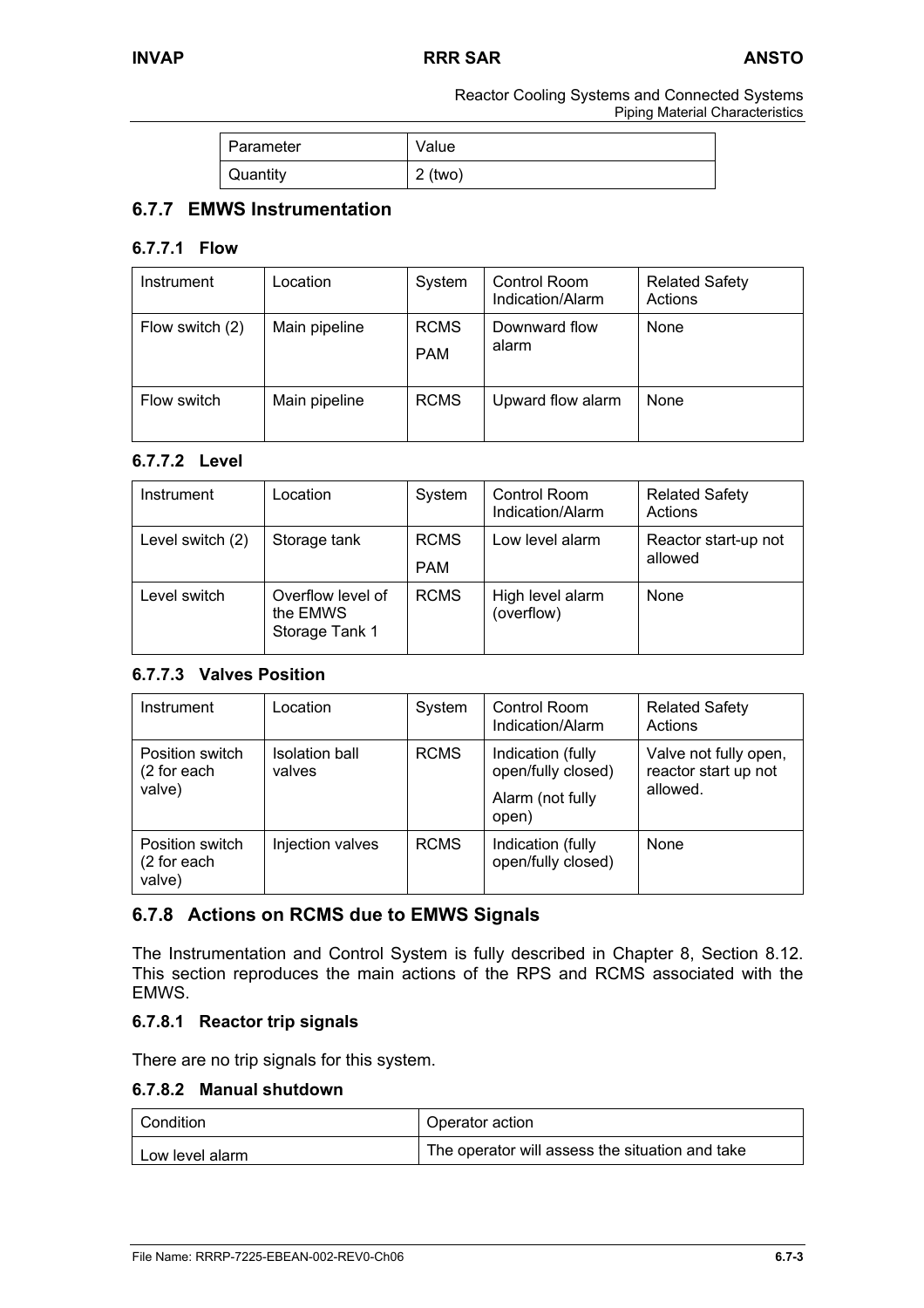Reactor Cooling Systems and Connected Systems Piping Material Characteristics

corrective action.

### **6.7.8.3 Interlocks**

| Condition                        | Interlock                    |
|----------------------------------|------------------------------|
| Low level in water storage tanks | Reactor start-up not allowed |
| Manual blocking valve is closed  | Reactor start-up not allowed |

### **6.7.8.4 Other Control Logics**

An alarm signal is triggered in the RCMS if downward flow is detected on the main discharge line with system start-up signal (fully open position of any injection valves).

# **6.7.9 Inspection and Testing**

The inspection and testing program for fabrication, assembly, pre-operation and inservice operation was developed during detailed engineering in accordance with the Construction Inspection and Test Plan (CITP).

### **6.7.10 Design Evaluation**

The EMWS meets the safety design bases:

a) To keep the core covered with water in the event of a beyond design basis LOCA that could be expected to drop the Reactor Pool water level below the upper chimney edge

The minimum flow-rate to fulfil this requirement was calculated according to the description of Section 6.7.5. The flow-rate calculation was further confirmed by calculation of the mass and energy balance with CHEMCAD 5.0.01 Chemstations Inc. software, to establish the required flow to compensate for evaporation and leaks from reactor chimney.

The constant injection flow was able to compensate the maximum evaporation rate during the initial stages when water injection starts, and later exceeds the evaporation rate.

Engineers Aide SINET-XLT 5.3, Epcon International is used to perform head loss calculations for pipe networks and CRANE Companion 2.50 ABZ Inc. is used for single pipeline calculations and orifice plate sizing.

The duration of the constant injection is defined as a requirement and determines the water inventory in the storage tanks.

Appropriate safety margins have been adopted in the design of the components and piping and fixing devices to ensure the integrity of the EMWS boundary under all operating conditions.

The FMEA for the EMWS indicated that failures of this system do not represent a significant safety hazard to the reactor. No initiating events need to be evaluated in Chapter 16 in relation to failures of the EMWS.

### **6.7.11 Seismic Evaluation**

The EMWS is classified under Seismic Category 1, with some of its components classified under Seismic Category 2. The Seismic Category 1 components must maintain their structural and safety function during and after the SL-2 earthquake, independent of whether they remain operational or out of service for the rest of their useful life. This last condition depends on the type of component under study.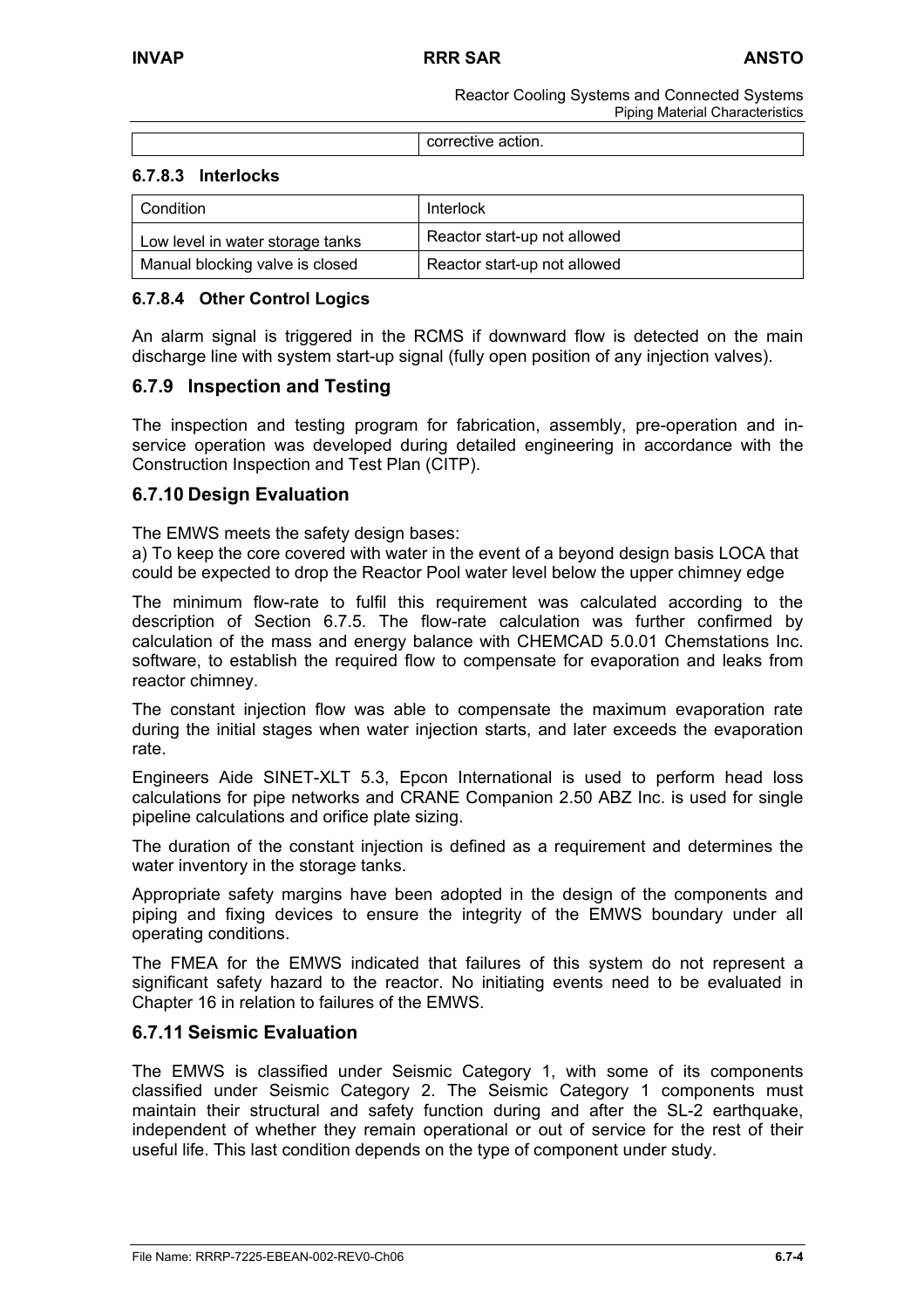The seismic stress evaluation performed followed the recommendations of IAEA and USNRC about design criteria for the resistance against seismic hazard (see Chapter 2, section 2.6.1). It was applied to the EMWS design resulting of detailed engineering stage, and considered:

- a) The acceleration spectra for the building positions where systems are fixed
- b) consideration of the fixing characteristics
- c) consideration of the mass of water contained within the system
- d) stress evaluation in piping, components and fixing points

This seismic analysis is part of the stress analysis performed for the system. The purpose of this analysis is:

- a) To verify that the design of the pipelines corresponding to the Emergency Make Up Water System meets the requirements of the ASME Code as regards stress.
- b) To verify that the loads imposed on the equipments are below the allowable values

The applicable code is ASME to be used in the analysis of the pipelines.

The seismic evaluation involves the pipelines of the EMWS outside the reactor pool and the discharge pipes.

The CAESAR II 4.30 program was used for the analysis of stress on pipelines

### **6.7.11.1 Hypotheses of the Analysis**

The main hypotheses used in this analysis are:

- a) Friction on the sliding supports is not considered.
- b) Pipeline reducers are modelled as pipeline sections of a length equal to that of a standard reducer. The diameter and thickness adopted shall be be the average of both diameters.
- c) Assembly temperature: 21ºC

### **6.7.11.2 Input Data**

The basic input data used in this analysis consists of:

- a) Dimensions, geometry and design characteristics of piping and equipment corresponding to the detailed engineering stage and when appropriate/available provided by the manufacturer.
- b) Materials characteristic extracted from ASME Boiler & Pressure Vessel Code, Section II – Part D.
- c) Seismic Spectra for seismic class SL-2 for the relevant levels, with the following considerations
	- (i) When the support is bound to a slab, the spectra corresponding to that slab level shall be applied.
	- (ii) When the support is bound to a wall, the spectra corresponding to the level closest to the support shall be applied.
	- (iii) The damping applied to the pipelines is of 2%.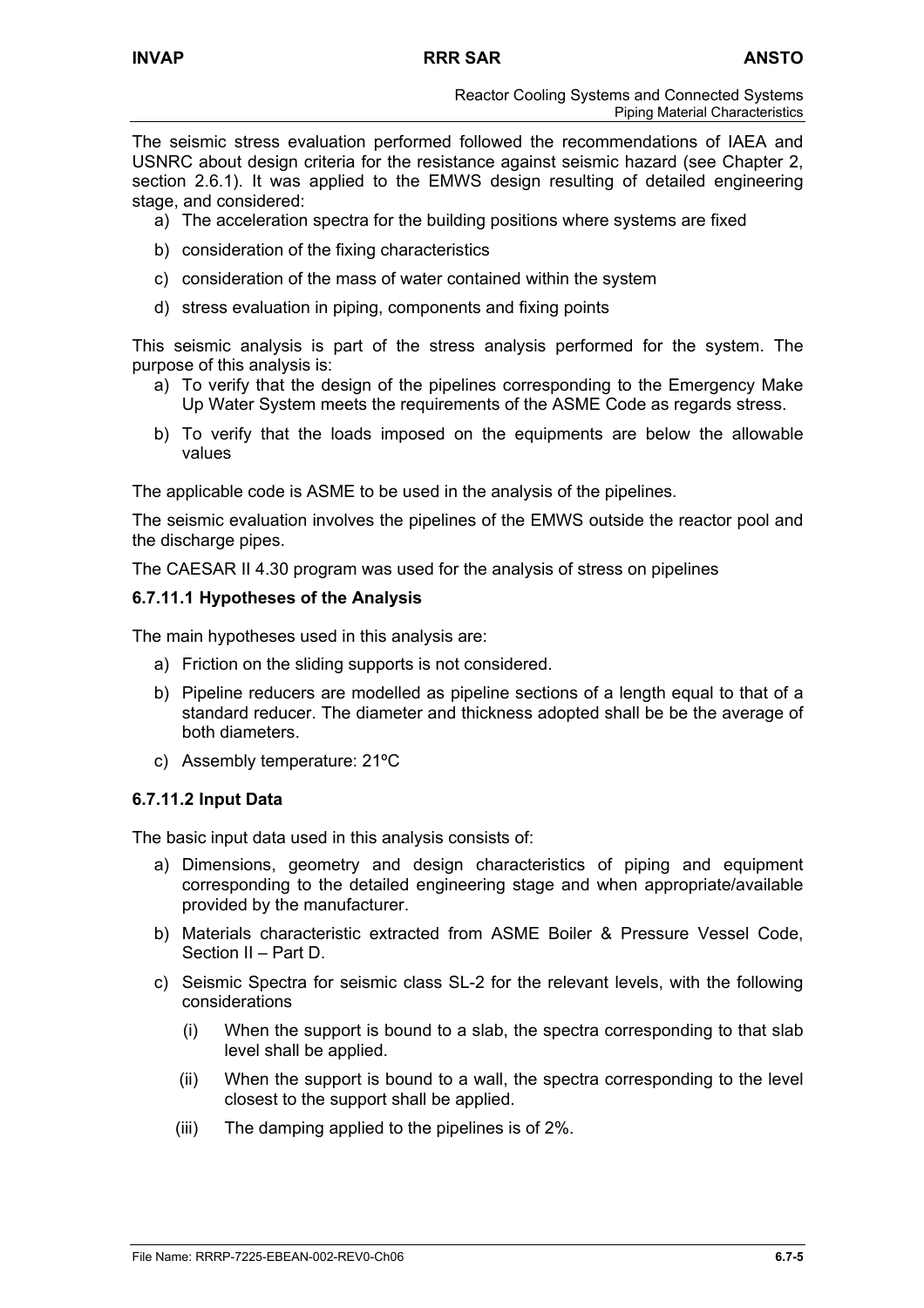(iv) Supports with gap are modelled as restrictions acting during the earthquake. The gaps assigned to each support have a value well below the displacement during earthquake values should these restrictions not be present.

# **6.7.11.3 Model Description**

The system has been modelled with finite elements to represent the piping under analysis.

### **6.7.11.4 Definition of dynamic cases**

| I DY1           | Seismic event combination                   |
|-----------------|---------------------------------------------|
| DY <sub>2</sub> | Seismic event combination verified by B31.1 |

### **6.7.11.5 Summary of Results**

All cases were within allowable limits.

### **6.7.11.6 Conclusions**

From the summary of results given above it concludes that the stress on the EMWS for the different load cases does not exceed the limits set by the applicable codes.

*End of Section*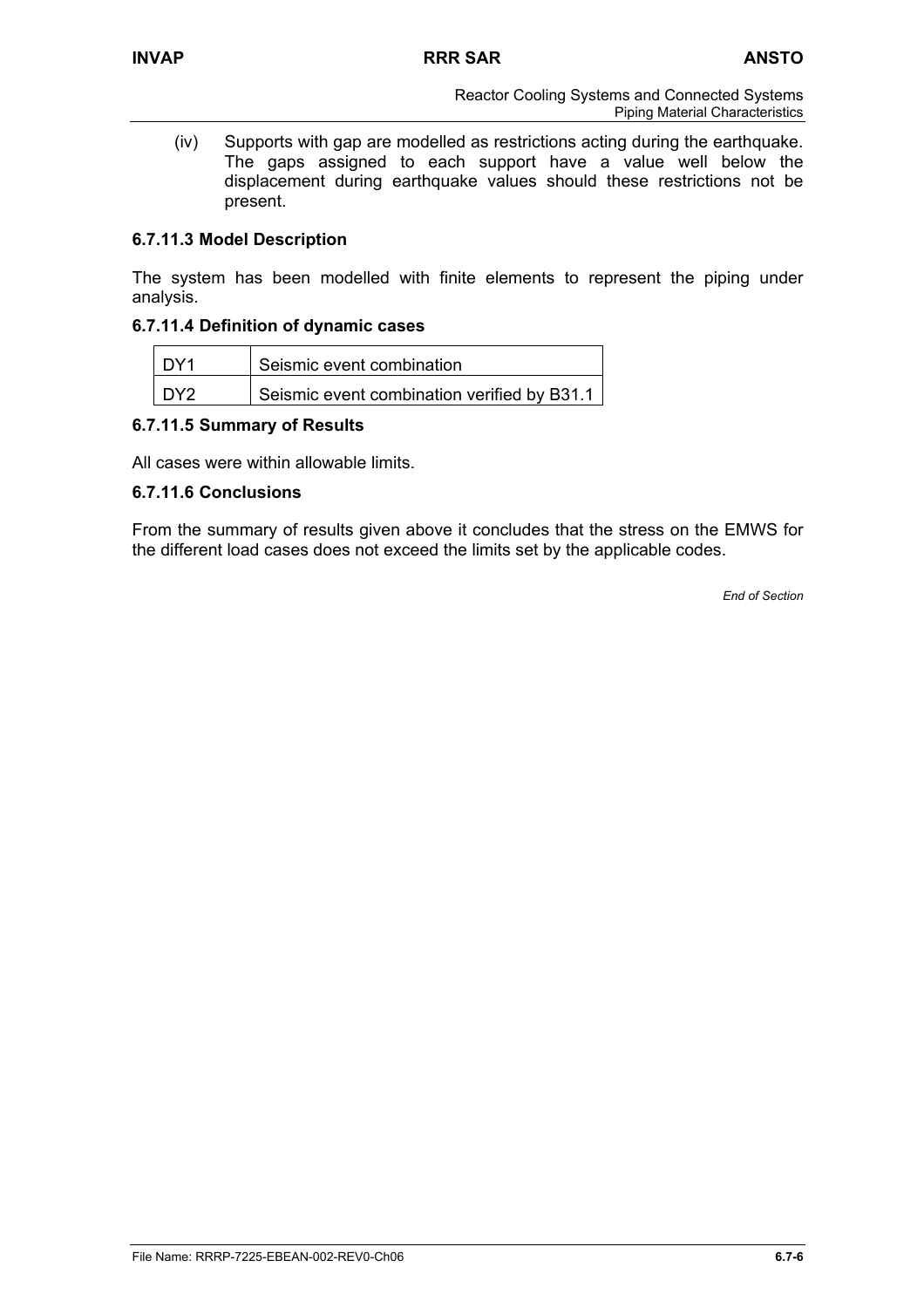# **6.8 SECONDARY COOLING SYSTEM**

# **6.8.1 Introduction**

The Secondary Cooling System (SCS) transfers to the atmosphere the heat from:

- a) Primary Cooling System (PCS)
- b) Reactor and Service Pool Cooling System (RSPCS)(includes rigs cooling and core decay heat)
- c) Reflector Cooling and Purification System (RCPS)
- d) Reactor facilities (includes specific cooling for irradiation targets and Cold Neutron Source)
- e) Reactor auxiliaries (water chillers Heating, Ventilation and Air Conditioning (HVAC) systems)

Heat is dissipated to the atmosphere by a set of cooling towers.

The system includes continuous monitoring for radioactivity.

# **6.8.2 Design Bases**

The SCS has been designed to meet the following design bases:

- a) To remove the whole heat load transferred from the PCS, RSPCS, RCPS, reactor facilities and reactor auxiliaries and discharge it to the atmosphere.
- b) Together with the PCS and the control system, to maintain a steady core coolant inlet temperature over the range of operating conditions regardless of variations in meteorological conditions prevailing at the site.
- c) To minimise the probability of a release of radioactivity from the Primary Cooling System to the environment.
- d) To maintain its integrity during adverse combinations or loading and forces occurring during abnormal conditions (see Section 6.8.9 and 6.8.10)

# **6.8.3 Circuit Description**

Every pipeline entering or exiting the Reactor Building is provided with isolating valves located as close as possible to the containment.

SCS blow-down and pump drains are connected to the ANSTO liquid wastes line C.

The cooling towers are placed at a safe distance from the bush existing at the site to allow for safe operation in the event of a bush fire.

The pumping groups are located outdoors, adjacent to the cooling towers and surrounded by a fence.

# **6.8.3.1 Cooling Towers**

The system comprises a counter flow forced draft cooling tower, arranged into five equivalent modules or cells. During normal reactor operation, four of them operate while the remaining one is on stand-by.

A temperature control loop keeps the PCS coolant entering the reactor core at a constant temperature.

The cooling tower basin has an internal separation, which will divide the basin into two compartments when the water level is dropped to the maintenance level. This internal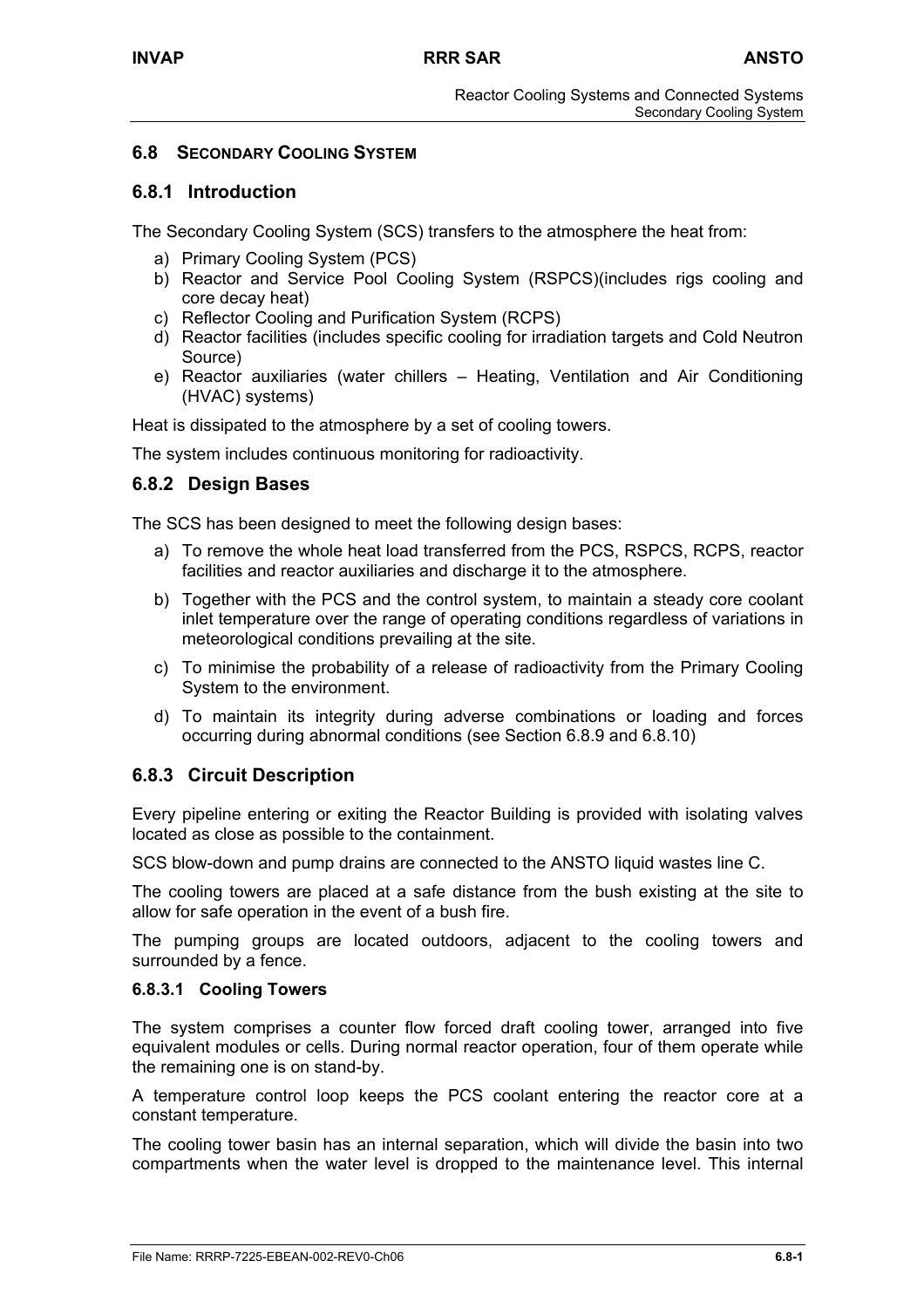division allows water to be retained in either of the two compartments while the other is being completely drained for cleaning purpose. This arrangement will allow at least one cooling tower in operation to serve the HVAC systems.

A dedicated pump is provided for draining of the cooling tower basin.

The cooling towers are capable of operating without damage in case of a bush fire in close proximity to the site.

# **6.8.3.2 Cooling Circuit**

Three main centrifugal pumps of 50% capacity are installed. Two are in operation and one is on stand-by. A fraction of this flow is diverted to the blow-down before reaching the Reactor Building. Part of this is directed to a side stream self-cleaning filter before being returned to the cooling tower basin. This is part of the water treatment system to keep the water quality within operating range.

Three pipelines take water from the cooling tower basin to the main pumps collecting into a header that runs under the ground to the Reactor Building. Inside the containment, the cooling line heads to the process area. An internal pipe network provides cooling water to heat exchangers of the following systems: PCS, RSPCS, targets irradiation facilities cooling and Reflector Intermediate Cooling Circuit.

Another pumping group, for long term pool cooling consists of two lower capacity centrifugal pumps (100 % capacity each, one on stand by) and is placed in parallel with the main pumps. These pumps are connected to both the Normal Power Supply and to the Standby Power Supply.

After the heat exchangers, the lines join the header that takes water back from the reactor building to the cooling tower where the coolant is distributed among the operating cooling tower modules by means of individual lines.

The SCS is continuously monitored by an activity detector placed on a dedicated line inside the Reactor Building. This line takes water from downstream of the primary heat exchangers, and returns it to the cooling tower basin after flowing through the secondary water activity monitor (SAMO).

There are two other pumping groups that are connected to the system. They are for the helium compressors and Cold Box of the CNS and the water chillers of the reactor building HVAC system.

# **6.8.3.3 Cold Neutron Source - Helium Compressors Circuit**

Two centrifugal pumps of 100% capacity, one operating and one on stand-by, circulate water to the helium compressors and Cold Box of the CNS.

The pumps take water from the cooling tower basin by means of the header and discharge to a line leading to the auxiliary building where the He compressors are located. A branch is provided to serve the cold box located inside the Reactor Building. Water then flows back to the cooling towers.

# **6.8.3.4 Heating, Ventilation and Air Conditioning - Water Chillers**

Two centrifugal pumps of 100% capacity, one operating and one on stand-by, circulate water to the water chillers of the HVAC system.

This pump takes water from the cooling tower basin by means of the header and discharge to a line heading to the auxiliary building where the chillers are placed. Water then flows back to the cooling towers.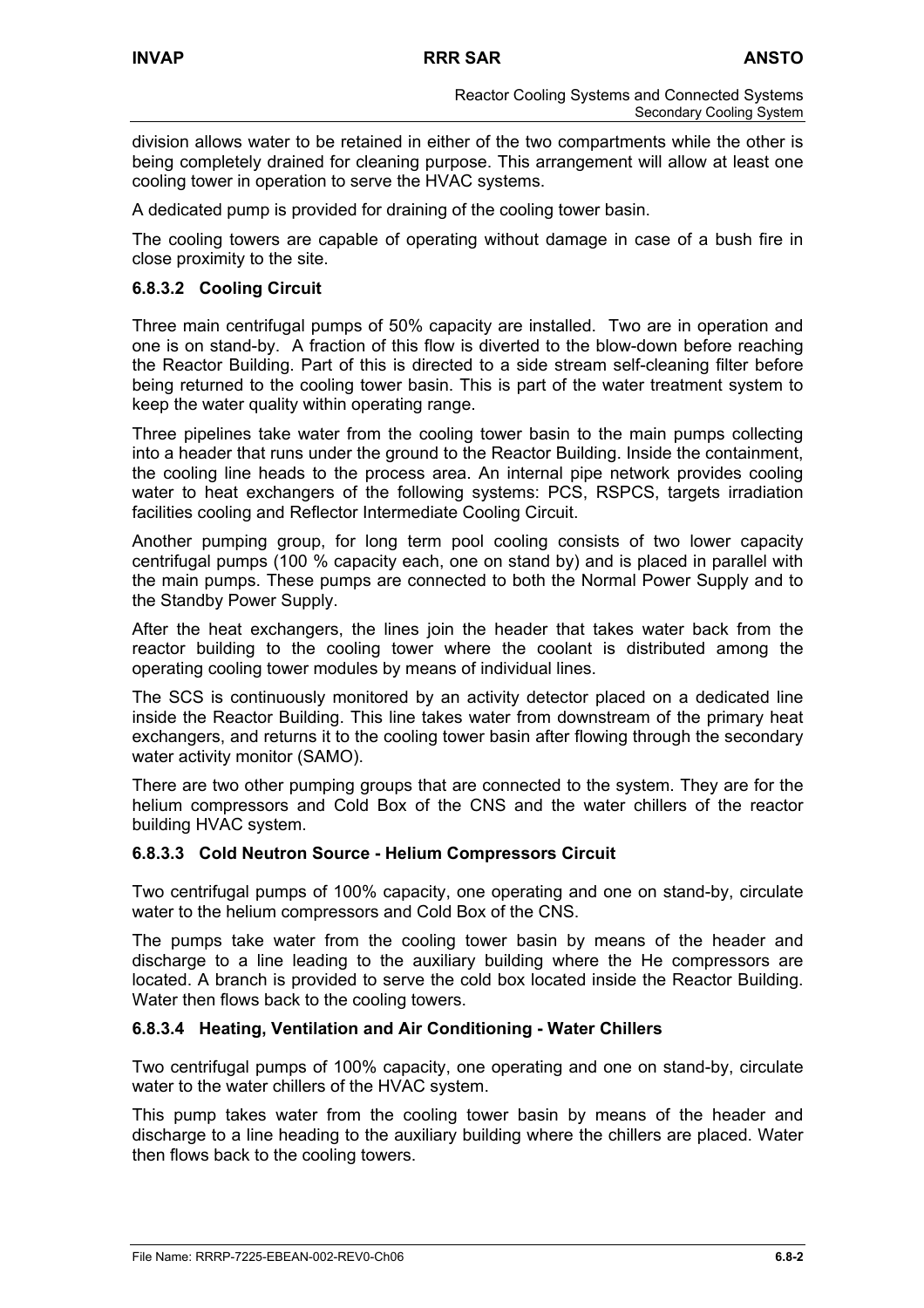# **6.8.4 Secondary Cooling System Operation Modes**

The SCS has two possible operation modes: Power state heat removal mode and LTPC mode. Power state heat removal mode operates when the reactor is in the Power or Physics Test states. The LTPC mode operates when the reactor is in the Shutdown or Refuelling states.

| Reactor State                | <b>SCS</b><br>Operation<br>Mode     | <b>SCS Configuration</b>                                                                                                                                                                                                                 | <b>SCS Function</b>                                                                                                                                                                                                                              |
|------------------------------|-------------------------------------|------------------------------------------------------------------------------------------------------------------------------------------------------------------------------------------------------------------------------------------|--------------------------------------------------------------------------------------------------------------------------------------------------------------------------------------------------------------------------------------------------|
| Power<br><b>Physics Test</b> | Power state<br>heat removal<br>mode | 2 main pumps on<br>1 main pump on standby<br>LTPC pumps off<br>1 pump for the chillers on<br>1 pump for the chillers on<br>standby<br>1 pump for He compressors on<br>1 pump for He compressors on<br>standby<br>SCS Water treatment: on | Heat removal from:<br>PCS, RSPCS, RCPS,<br>target irradiation facilities<br><b>HVAC</b> water chillers<br>He compressors<br>CNS Cold box<br>Heat removal from:<br>RSPCS and RCPS<br><b>HVAC</b> water chillers<br>He compressors<br>CNS Cold box |
| Shutdown<br>Refuelling       | LTPC mode                           | 3 main pumps off<br>1 LTPC pumps on<br>1 LTPC pumps off<br>1 pump for chillers on<br>1 pump for chillers on standby<br>2 pumps for He compressors<br>on stand by<br>SCS Water treatment: on                                              | Heat removal from:<br><b>RSPCS</b><br><b>HVAC</b> water chillers                                                                                                                                                                                 |

A flow meter placed in the water make-up stream monitors the volume of water consumption.

The water chemistry is controlled by the SCS Water treatment system described in the next section.

Main characteristics of the two operation modes are described below.

# **6.8.4.1 Long Term Pool Cooling Mode**

After the reactor is shutdown, the operator will decide whether to continue running the main pumps or to change over to the lower capacity pump for the long term cooling of the pools.

The pumps for the long term cooling of the pools are connected to the stand-by power supply. In the event of a main power supply failure, the one long term cooling pump in operation will be able to provide adequate water circulation to maintain the pool temperature within the normal operating range.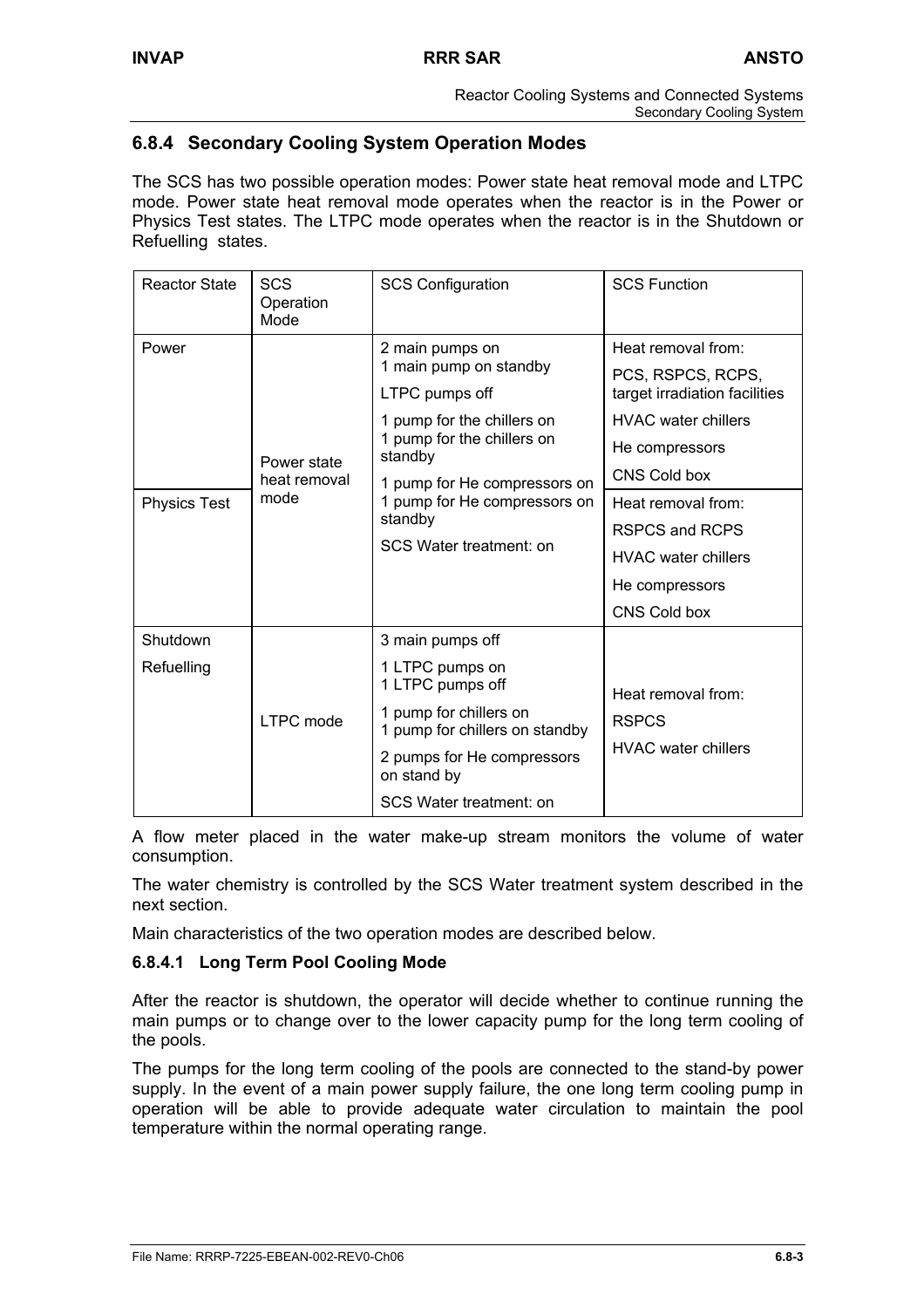# **6.8.5 Secondary Cooling System Components**

# **6.8.5.1 Cooling Tower**

| l Parameter | Value                      |
|-------------|----------------------------|
| Quantity    | 5 cells (one on stand-by)  |
| Type        | Forced draft- counter flow |

### **6.8.5.2 Main Pumps**

| Parameter | Value                   |
|-----------|-------------------------|
| Quantity  | Three (one on stand-by) |
| Type      | Centrifugal split case  |
| Capacity  | 50% each                |

### **6.8.5.3 LTPC Pumps**

| Parameter       | Value                 |
|-----------------|-----------------------|
| <b>Quantity</b> | Two (one on stand-by) |
| Type            | Centrifugal           |

### **6.8.5.4 Cold Neutron Source Helium Compressors - Refrigeration Pump**

| Parameter              | Value                 |
|------------------------|-----------------------|
| Quantity               | Two (one on stand-by) |
| Type                   | Centrifugal           |
| Capacity               | 100% each             |
| <b>Casing Material</b> | Cast iron             |

# **6.8.5.5 Cooling Tower Drainage Pump**

| Parameter              | Value       |
|------------------------|-------------|
| Quantity               | One         |
| <b>Type</b>            | Centrifugal |
| Capacity               | 100%        |
| <b>Casing Material</b> | Cast iron   |

# **6.8.5.6 Heating, Ventilation and Air Conditioning - Water Chillers Cooling Pumps**

| Parameter              | Value                 |
|------------------------|-----------------------|
| Quantity               | Two (one on stand-by) |
| Type                   | Centrifugal           |
| Capacity               | 100% each             |
| <b>Casing Material</b> | Cast iron             |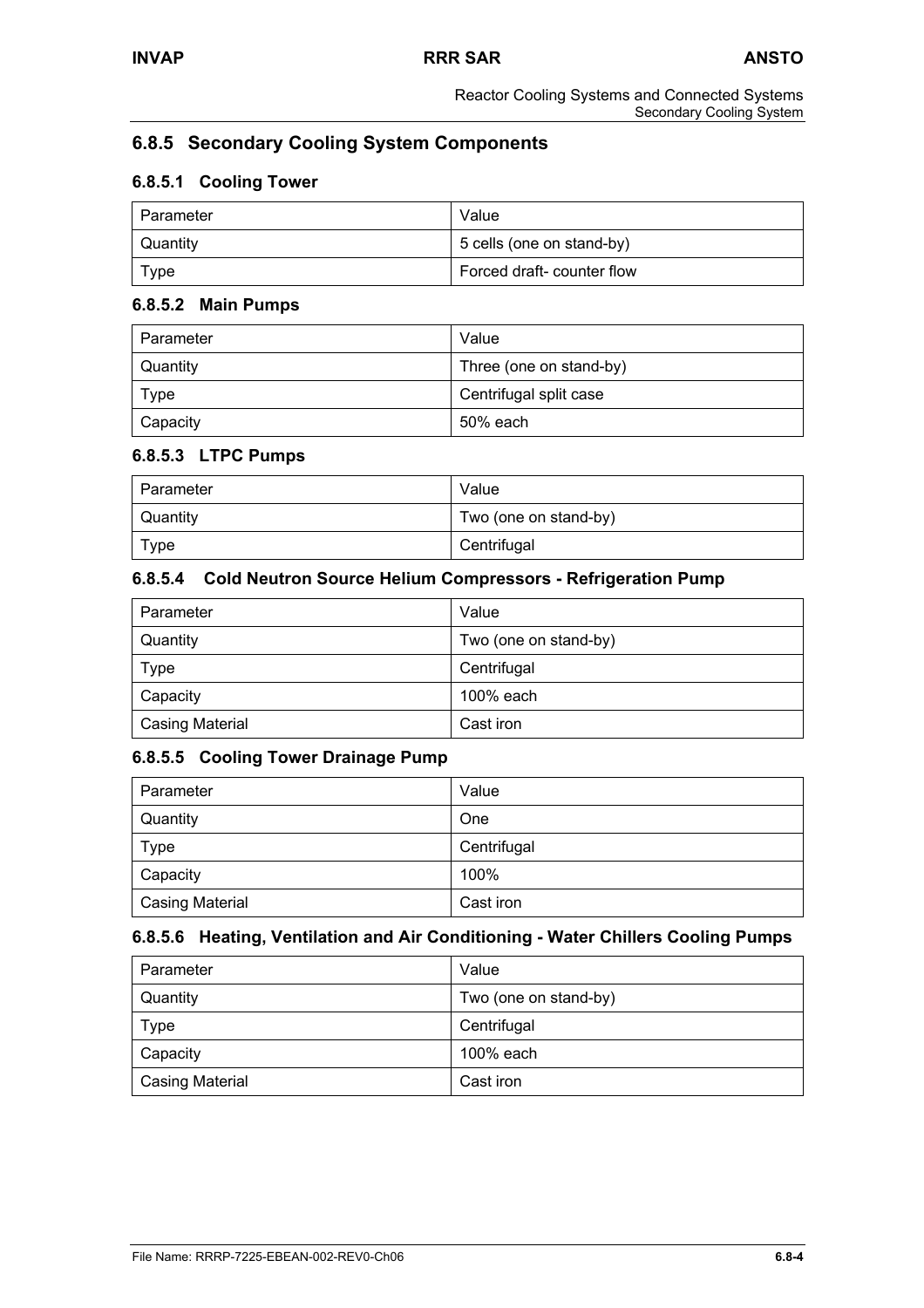# **6.8.6 Secondary Cooling System Instrumentation**

# **6.8.6.1 Pressure**

| Instrument      | Location                                                                | System      | Control Room<br>Indication/Alarm | <b>Protection Functions</b> |
|-----------------|-------------------------------------------------------------------------|-------------|----------------------------------|-----------------------------|
| Pressure switch | Instrumentation<br>chamber, reactor<br>building pump<br>discharge line. | <b>RCMS</b> | Low pressure<br>alarm            | None                        |

# **6.8.6.2 Temperature**

| Instrument                 | Location                                                                | System      | <b>Control Room</b><br>Indication/Alarm | <b>Protection Functions</b> |
|----------------------------|-------------------------------------------------------------------------|-------------|-----------------------------------------|-----------------------------|
| Temperature<br>transmitter | Instrumentation<br>chamber, reactor<br>building pump<br>discharge line. | <b>RCMS</b> | Indication                              | <b>None</b>                 |
| Temperature<br>transmitter | Instrumentation<br>chamber, reactor<br>building pump<br>discharge line. | <b>RCMS</b> | Indication                              | None                        |
| Temperature<br>transmitter | CNS He<br>compressors inlet                                             | <b>RCMS</b> | Indication                              | None                        |
| Temperature<br>transmitter | CNS. He<br>compressors outlet                                           | <b>RCMS</b> | Indication                              | None                        |
| Temperature<br>transmitter | <b>PCS Heat</b><br>Exchangers inlet                                     | <b>RCMS</b> | Indication                              | <b>None</b>                 |
| Temperature<br>transmitter | <b>PCS Heat</b><br>Exchangers outlet                                    | <b>RCMS</b> | Indication                              | <b>None</b>                 |
| Temperature<br>transmitter | <b>RSPCS Heat</b><br>Exchanger inlet                                    | <b>RCMS</b> | Indication                              | None                        |
| Temperature<br>transmitter | <b>RSPCS Heat</b><br>Exchanger outlet                                   | <b>RCMS</b> | Indication                              | None                        |
| Temperature<br>transmitter | <b>RCPS Heat</b><br>Exchanger inlet                                     | <b>RCMS</b> | Indication                              | None                        |
| Temperature<br>transmitter | <b>RCPS Heat</b><br>Exchanger outlet                                    | <b>RCMS</b> | Indication                              | None                        |

# **6.8.6.3 Flow**

| Instrument | Location                                                                | System      | Control Room<br>Indication/Alarm | <b>Protection Functions</b> |
|------------|-------------------------------------------------------------------------|-------------|----------------------------------|-----------------------------|
| Flow meter | Instrumentation<br>chamber, reactor<br>building pump<br>discharge line. | <b>RCMS</b> | Indication<br>Low Flow Alarm     | None                        |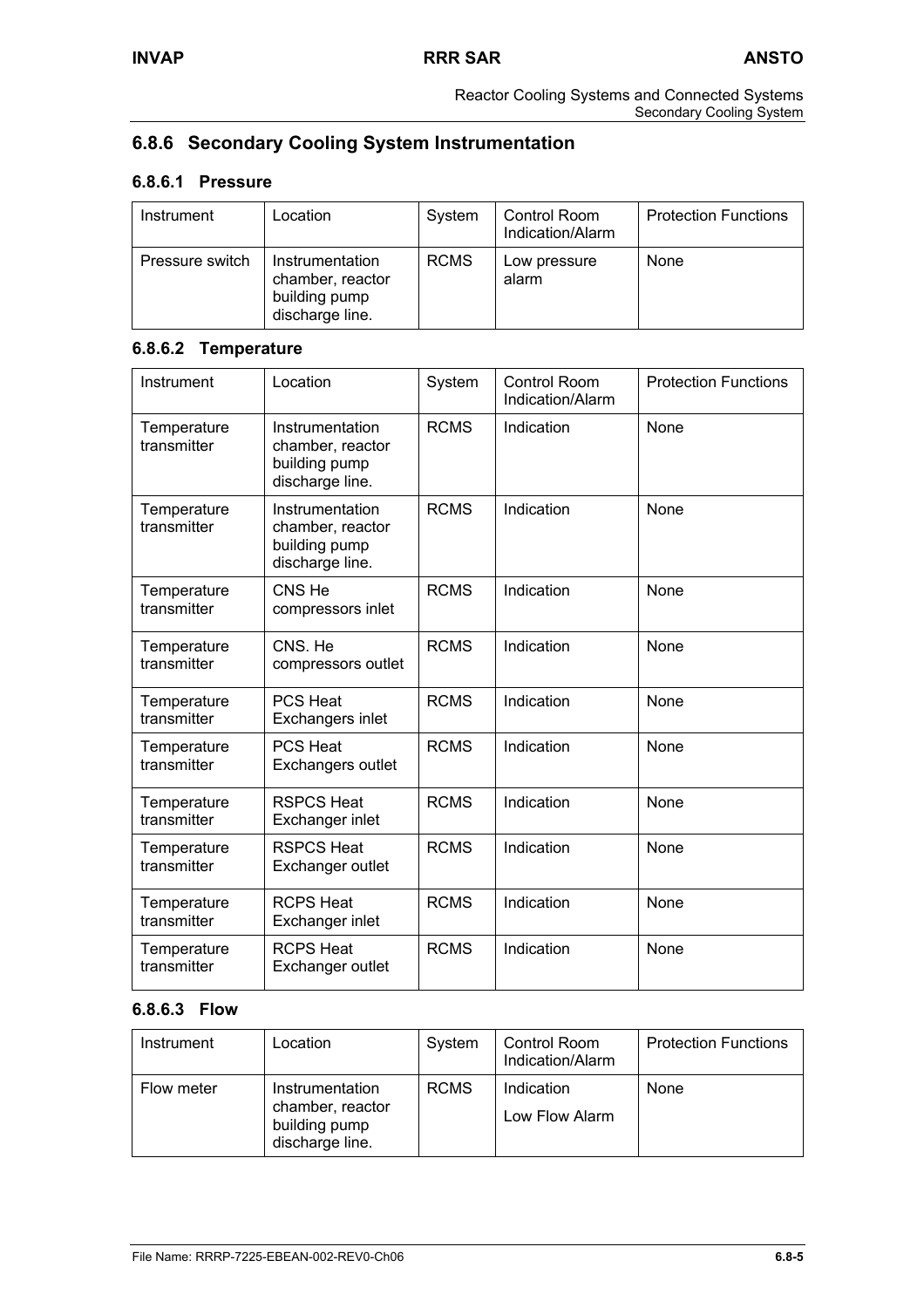Reactor Cooling Systems and Connected Systems Secondary Cooling System

| Instrument | Location         | System      | Control Room<br>Indication/Alarm | <b>Protection Functions</b> |
|------------|------------------|-------------|----------------------------------|-----------------------------|
| Flow meter | Blow down stream | <b>RCMS</b> | Indication                       | None                        |
| Flow meter | Pumps discharge  | <b>RCMS</b> | Indication                       | None                        |

# **6.8.6.4 Level**

| Instrument        | Location            | System | Control Room<br>Indication/Alarm | <b>Protection Functions</b> |
|-------------------|---------------------|--------|----------------------------------|-----------------------------|
| Level transmitter | Cooling tower basin | RCMS   | Indication                       | None                        |
|                   |                     |        | High level alarm                 |                             |
|                   |                     |        | Low level alarm                  |                             |

# **6.8.6.5 Position**

| Instrument      | Location                        | System      | Control Room<br>Indication/Alarm   | <b>Protection Functions</b> |
|-----------------|---------------------------------|-------------|------------------------------------|-----------------------------|
| Position switch | Containment<br>isolation valves | <b>RCMS</b> | Indication full<br>closed position | None                        |

# **6.8.6.6 Main Pump Temperature Instrumentation**

| Instrument            | Location              | System      | Control Room<br>Indication/Alarm  | <b>Protection Functions</b> |
|-----------------------|-----------------------|-------------|-----------------------------------|-----------------------------|
| Temperature<br>switch | Pump motor<br>winding | <b>RCMS</b> | High temperature<br>alarm         | None                        |
| Temperature<br>switch | Pump motor<br>winding | <b>RCMS</b> | Very high<br>temperature<br>alarm | Pump trip                   |

### **6.8.6.7 Chillers Cooling Pump Temperature Instrumentation**

| Instrument            | Location              | System      | Control Room<br>Indication/Alarm | <b>Protection Functions</b> |
|-----------------------|-----------------------|-------------|----------------------------------|-----------------------------|
| Temperature<br>switch | Pump motor<br>winding | <b>RCMS</b> | None                             | None                        |

### **6.8.6.8 Circulation Pump Vibration Instrumentation**

| Instrument       | Location       | System      | Control Room<br>Indication/Alarm | <b>Protection Functions</b> |
|------------------|----------------|-------------|----------------------------------|-----------------------------|
| Vibration switch | Motor bearings | <b>RCMS</b> | High vibration<br>alarm          | None                        |
|                  |                |             | Very high<br>vibration Alarm     | None                        |

# **6.8.6.9 Cooling Tower Fans Vibration Instrumentation**

| Instrument       | Location | System      | Control Room<br>Indication/Alarm | <b>Protection Functions</b> |
|------------------|----------|-------------|----------------------------------|-----------------------------|
| Vibration switch | Each fan | <b>RCMS</b> | High vibration<br>alarm          | None                        |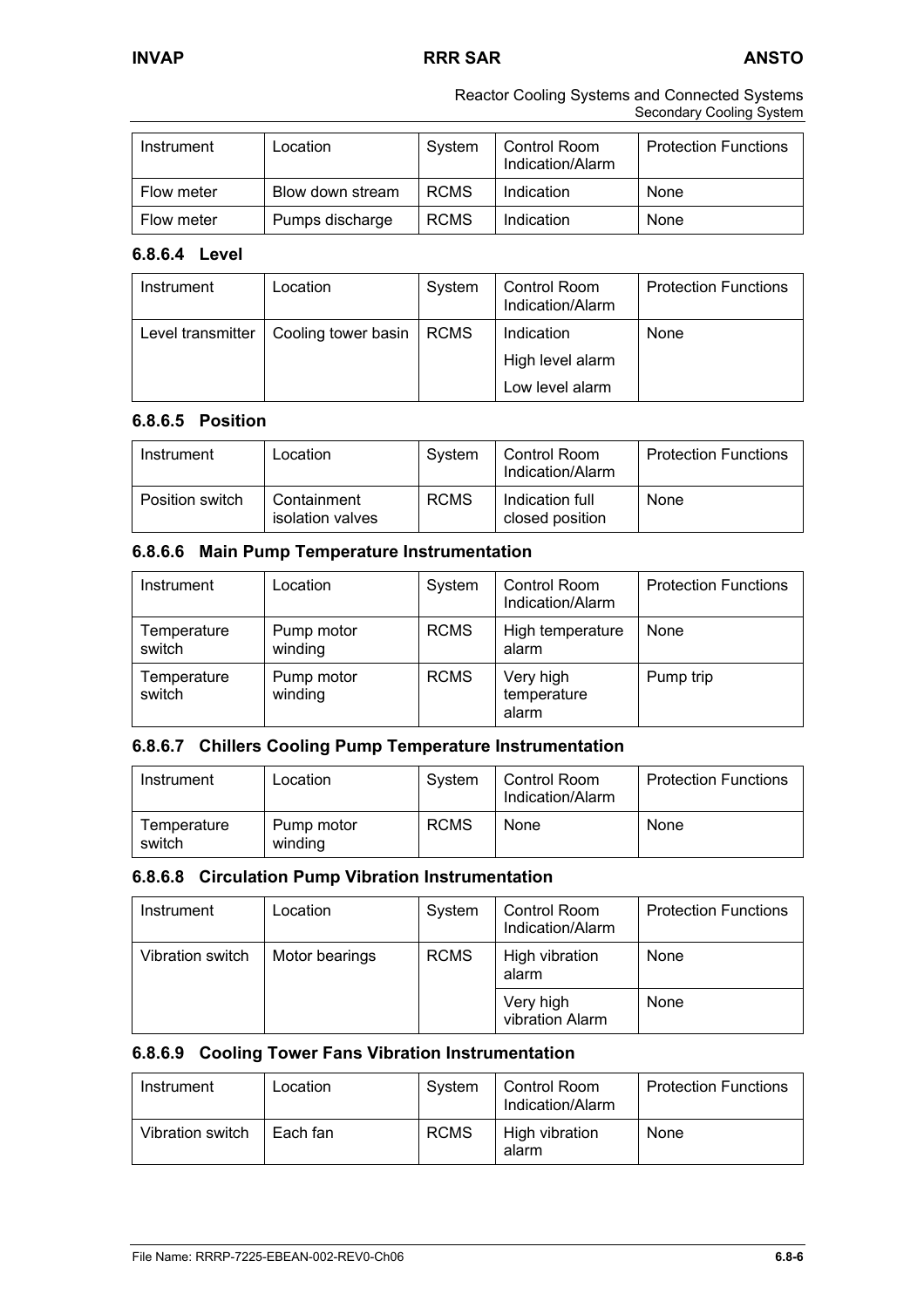### **6.8.6.10 Water Activity Monitor**

| Instrument                       | Location                                                      | System      | Control Room<br>indication/Alarm | <b>Protection Functions</b> |
|----------------------------------|---------------------------------------------------------------|-------------|----------------------------------|-----------------------------|
| Gamma activity<br>monitor (SAMO) | Reactor building.<br>return pipeline to<br>the cooling towers | <b>RCMS</b> | Alarm                            | None                        |

### **6.8.6.11 Differential pressure**

| Instrument               | Location             | System      | Control Room<br>Indication/Alarm | <b>Protection Functions</b> |
|--------------------------|----------------------|-------------|----------------------------------|-----------------------------|
| Differential<br>pressure | Self cleaning filter | <b>RCMS</b> |                                  | None                        |

# **6.8.7 Secondary Coolant System Water Treatment**

### **6.8.7.1 Introduction**

The SCS Water Treatment (SCSWT) controls the water chemistry so as to prevent corrosion, scale and microbiological growth in the system. The program includes the control of Legionallae bacteria.

The treatment includes:

- a) SCS side-stream filtering to control solid levels.
- b) Blow-down stream to control chloride level.
- c) pH control, conductivity control, oxidant biocide control
- d) Chemical dosing (corrosion inhibitor, dispersing and bio-dispersant agents, oxidant and non-oxidant biocide, sulphuric acid).

# **6.8.7.2 Circuit Description**

The chemical control equipment is installed beside the cooling towers. It consists of a control and monitoring (C&M) unit, corrosion monitoring unit, dosing pumps and chemical storage tanks.

The system diverts flow from SCS return pipeline to the SCSWT on-line units (C&M unit, corrosion monitoring unit). The C&M unit regulates the different dosing units or blowdown stream.

Chemicals are dosed either to the cooling tower pool or to the water return line.

A pipe diverts water from the SCS main pump discharge line to blow-down and the selfcleaning filter. The blow down quantity is controlled by the C&M unit and the remaining of the water returns via a pipeline passing through the filter to the bottom of the control tower basin. The discharge is via a set of injectors that sweep the floor, preventing the undesirable build-up of sludge. The filter controls the size of solids in the system

Cleaning of the filter takes place automatically.

A flow meter is installed at the blow-down stream in order to monitor the volume of water released to the liquid waste line C.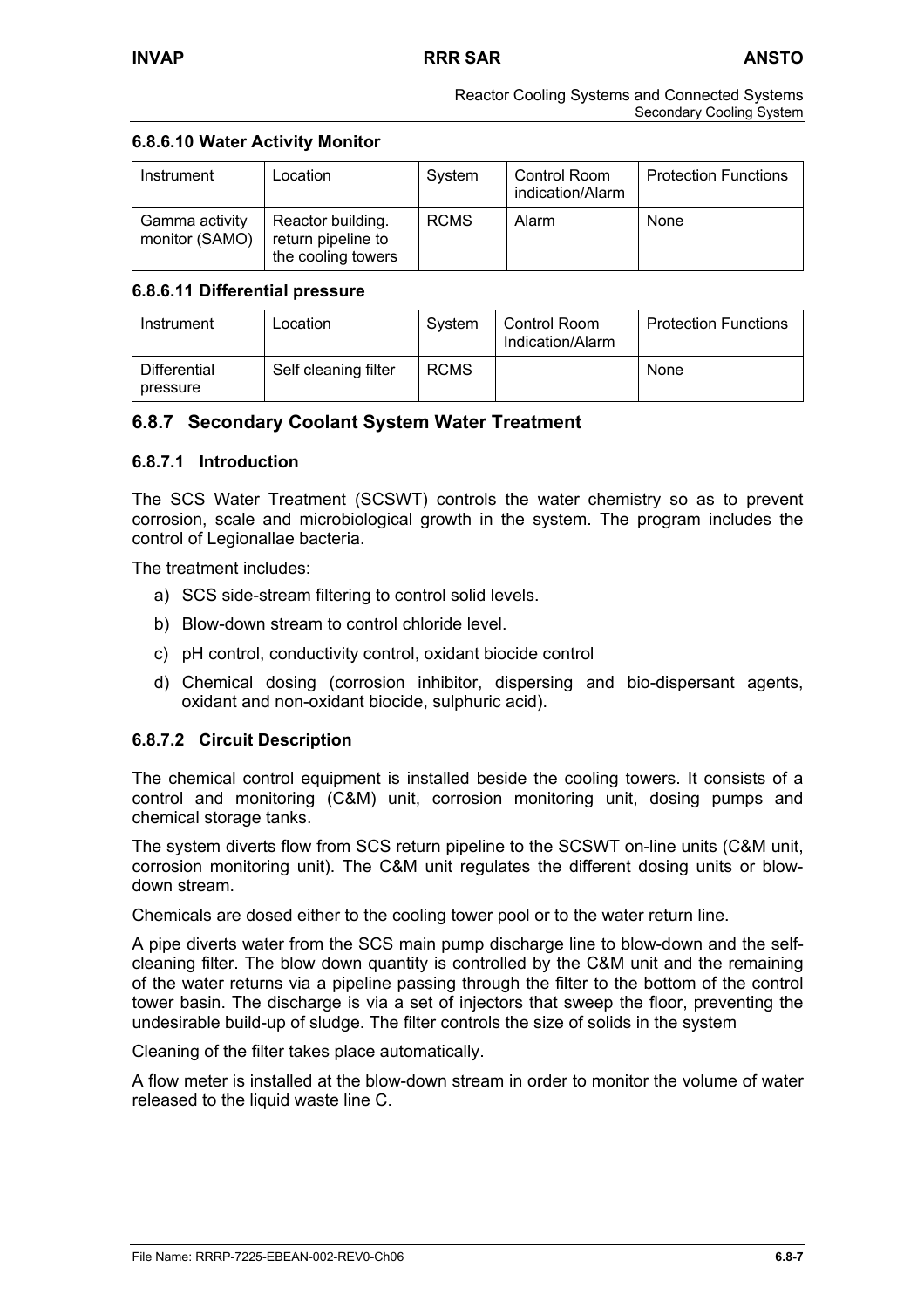# **6.8.7.3 Operation Mode**

The system has only one operating mode in controlling SCS water quality.

The treatment involves a blow-down stream and the supply of chemicals such as sulphuric acid, corrosion inhibitor, dispersing and bio-dispersant agents, biocide to keep the coolant within correct chemical quality to control the rate of corrosion and biological growth in the system.

An on-line system is continuously monitoring the secondary coolant quality and will initiate chemical dosing or open the blow-down valve to correct the chemical properties if they exceed predetermined levels.

The self-cleaning filter controls the level of solids in the system.

### **6.8.7.4 Components**

### **6.8.7.4.1 Filter**

| Parameter | Value         |
|-----------|---------------|
| Quantity  | One           |
| Type      | Self-cleaning |

### **6.8.7.4.2 Dosing Units**

Chemicals are stored in tanks provided with independent metering pumps to dose the chemicals into the system.

### **6.8.7.5 Instrumentation**

The following instruments belong to the Reactor Control and Monitoring System:

| Instrument                                                                                | System      | Control Room<br>Indication/Alarm | Control action                                                                          | Protection<br><b>Functions</b> |
|-------------------------------------------------------------------------------------------|-------------|----------------------------------|-----------------------------------------------------------------------------------------|--------------------------------|
| Conductivity meter &<br>controller                                                        | <b>RCMS</b> | High & low level<br>alarm        | Control of blow-down<br>rate                                                            | None                           |
| pH meter & controller                                                                     | <b>RCMS</b> | High & low level<br>alarm        | Sulphuric acid dosing                                                                   | None                           |
| Free halogen<br>concentration/Oxidant<br><b>Reduction Potential</b><br>meter & controller | <b>RCMS</b> | High & low level<br>alarm        | Dosing of sodium<br>hypochlorite                                                        | None                           |
| Multiple controller                                                                       | <b>RCMS</b> | High & low level<br>alarm        | Dosing of corrosion<br>inhibitor/corrosion<br>inhibitor + dispersant<br>/bio-dispersant | None                           |

# **6.8.8 Actions on RPS and RCMS due to Secondary Cooling System Signals**

The Instrumentation and Control System is fully described in Chapter 8, Section 8.9. This section reproduces the main actions of the RCMS associated with the SCS.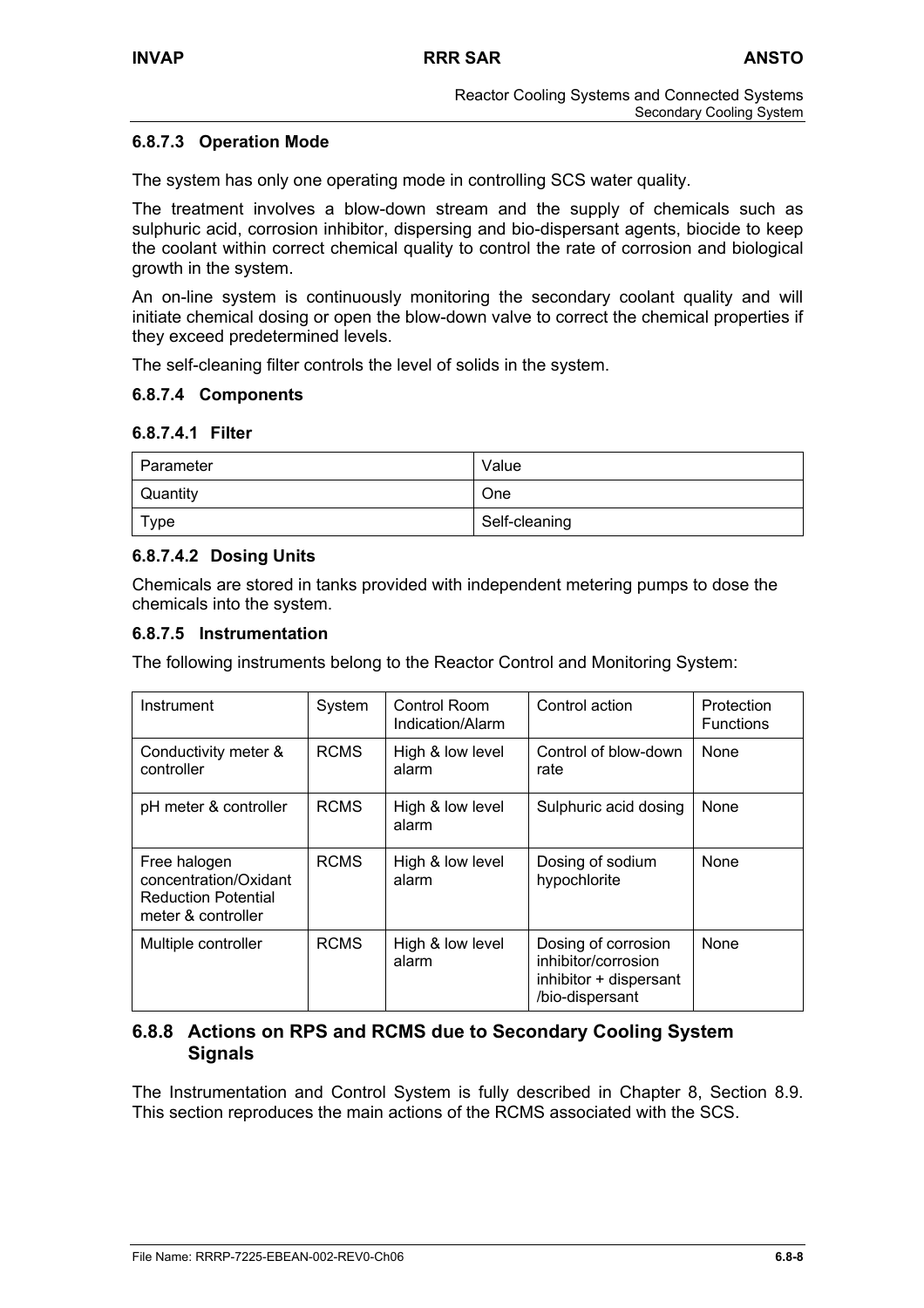### **6.8.8.1 Trip Signals**

There are no reactor trip or shutdown signals for this circuit. Low flow in the SCS will result in a reactor trip due to high temperature in PCS.

Very-High temperature in main pump motor winding will stop the pump (hardwired interlock). The stand-by pump starts automatically (by RCMS).

### **6.8.8.2 Manual Shutdown**

| Condition                                                          | <b>Operator Action</b>                      |
|--------------------------------------------------------------------|---------------------------------------------|
| High temperature in main pump motor winding                        | The operator will assess the situation      |
| High temperature in main pump bearings                             | and take appropriate corrective<br>actions. |
| High vibration in Cooling Tower fans.                              |                                             |
| High temperature in pump discharge line to the reactor<br>building |                                             |
| Low level alarm in Cooling Tower basin                             |                                             |
| Failure of make up water                                           |                                             |

### **6.8.8.3 Interlocks**

| Condition                                                                                | Interlock                          |
|------------------------------------------------------------------------------------------|------------------------------------|
| Failure of one of the main operating<br>pumps                                            | Stand-by pump starts automatically |
| High and very high temperature in<br>motor winding of any main pump                      | Main pump trip                     |
| High temperature in motor winding of<br>chillers cooling pump                            | Chillers cooling pump trip         |
| Main pump shut-down and start-up<br>signals are transmitted simultaneously<br>by mistake | The shut-down signal has priority  |
| Water chemistry exceed operating<br>range                                                | Controller opens blow-down valve.  |

# **6.8.9 Inspection and Testing**

The inspection and testing program for fabrication, assembly, pre-operation and inservice operation was developed during detailed engineering in accordance with the Construction Inspection and Test Plan (CITP).

# **6.8.10 Secondary Cooling System - Design Evaluation**

The SCS meets the following design basis:

- a) It is designed to transfer the heat load from the PCS, RSPCS, RCPS, reactor facilities and reactor auxiliaries and to discharge it to the atmosphere.
- b) It is designed together with the PCS and the control system, to be able to maintain steady core coolant inlet temperature over the range of operating conditions and regardless of variations in meteorological conditions prevailing at the site.
- c) It reduces the probability of the release of radioactivity from the primary cooling system to the environment.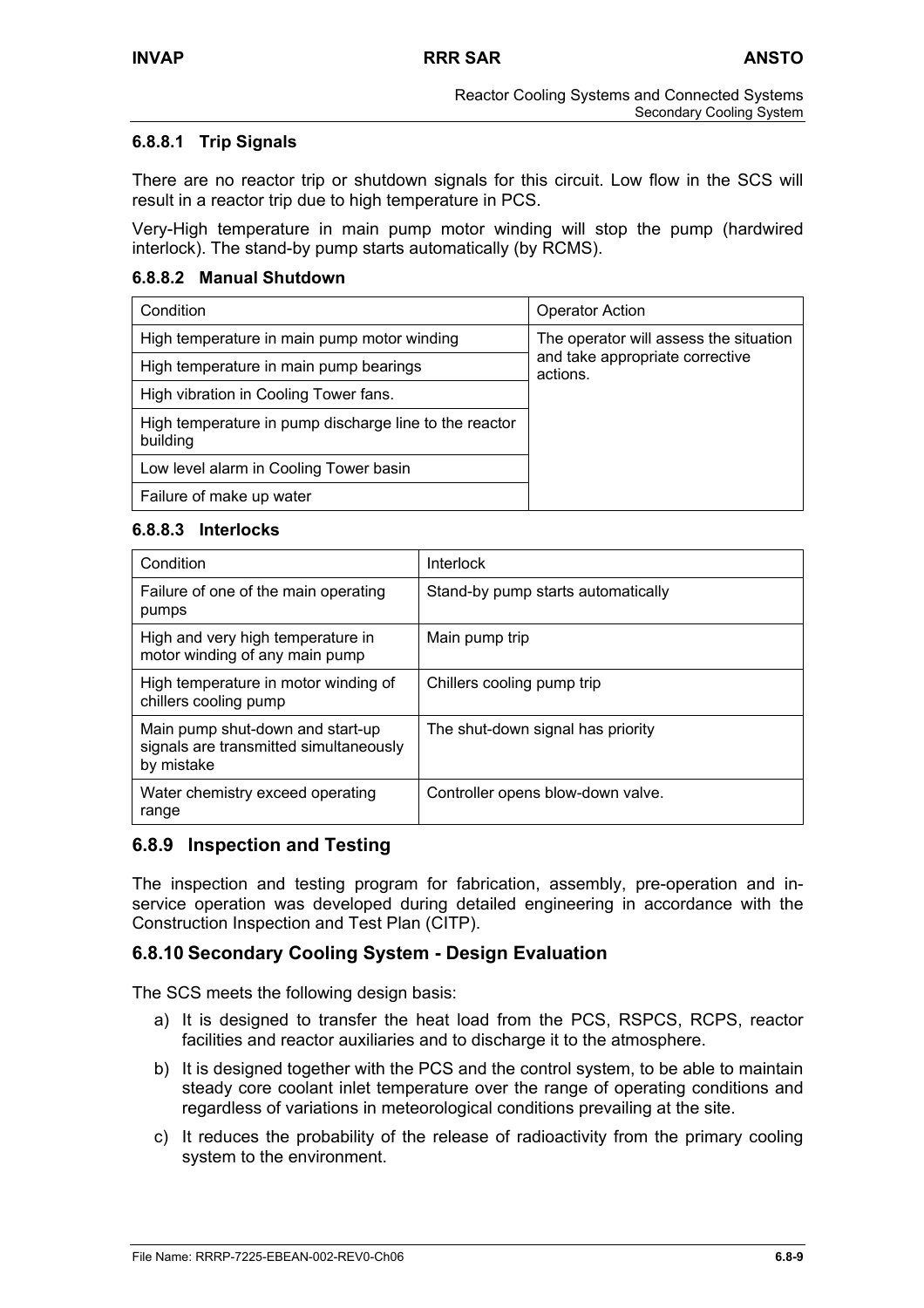d) To maintain its integrity during adverse combinations or loading and forces occurring during abnormal conditions.

The nominal heat load resulting from the thermal balance of these systems was used as input for the verification of the SCS design by means of the CHEMCAD 5.0.01 Chemstations Inc. software.

Engineers Aide SINET-XLT 5.3, Epcon International is used to perform head loss calculations for pipe networks and CRANE Companion 2.50 ABZ Inc. is used for single pipeline calculations.

Cooling tower specifications for the SCS were calculated for the wet bulb temperature on the basis of the SCS design. The cooling towers were designed and fabricated by the manufacturer to meet the required specifications to ensure the system capacity to remove the nominal heat from the cooling systems.

The steady temperature at the core inlet flow is ensured by the SCS control loop, which has a comfortable margin of operation given the large thermal inertia of the SCS water and the capacity of the cooling towers.

Appropriate safety margin has been assigned to the thermal capacity of the system to ensure its performance in all operating conditions.

Appropriate safety margins have been employed in the sizing of the components and piping and fixing devices to ensure the integrity of the SCS boundary. The design of the heat exchangers provides appropriate separation between the SCS and the PCS, to prevent the possibility of contaminating the SCS with PCS water.

The SCWTS design ensures that water quality will be maintained within acceptable limits for safe operation.

FMEA has been performed on the system to identify possible initiating events associated with the SCS that should be analysed as safety issues in Chapter 16. The analyses in Chapter 16 indicate that all postulated events will result in a safe reactor shutdown with the core safely covered and cooled.

Dependent failure analysis has been carried out to assess the impact of failures of redundant component such as main SCS pumps, long term pool cooling pumps or cooling towers. The conclusions of the assessment are as follows:

- a) The analysis identifies electrical supply as a common cause of failure for main SCS pumps. This event is identified as a loss of heat sink event and its consequences are analysed in Chapter 16, section 16.10. The pumps associated with long term pool cooling are connected to the stand-by supply system. Failure of this is not considered as possible for any of the initiating events involving the loss of the Normal Power Supply. Justification is given in Chapter 16, section 16.9.
- b) Failure of cooling towers due to extreme winds is considered as loss of heat sink event analysed in Chapter 16, section 16.10.
- c) Cooling towers out of service due to extreme temperatures. Two cases are analysed:
	- (i) Very low temperatures. Cooling tower fans can be regulated to diminish the effect of forced cooling and they can be stopped if it is required. Hence, this issue does not represent a safety hazard.
	- (ii) Very high temperatures. This case can be considered as a loss of heat sink event, analysed in Chapter 16, section 16.10.